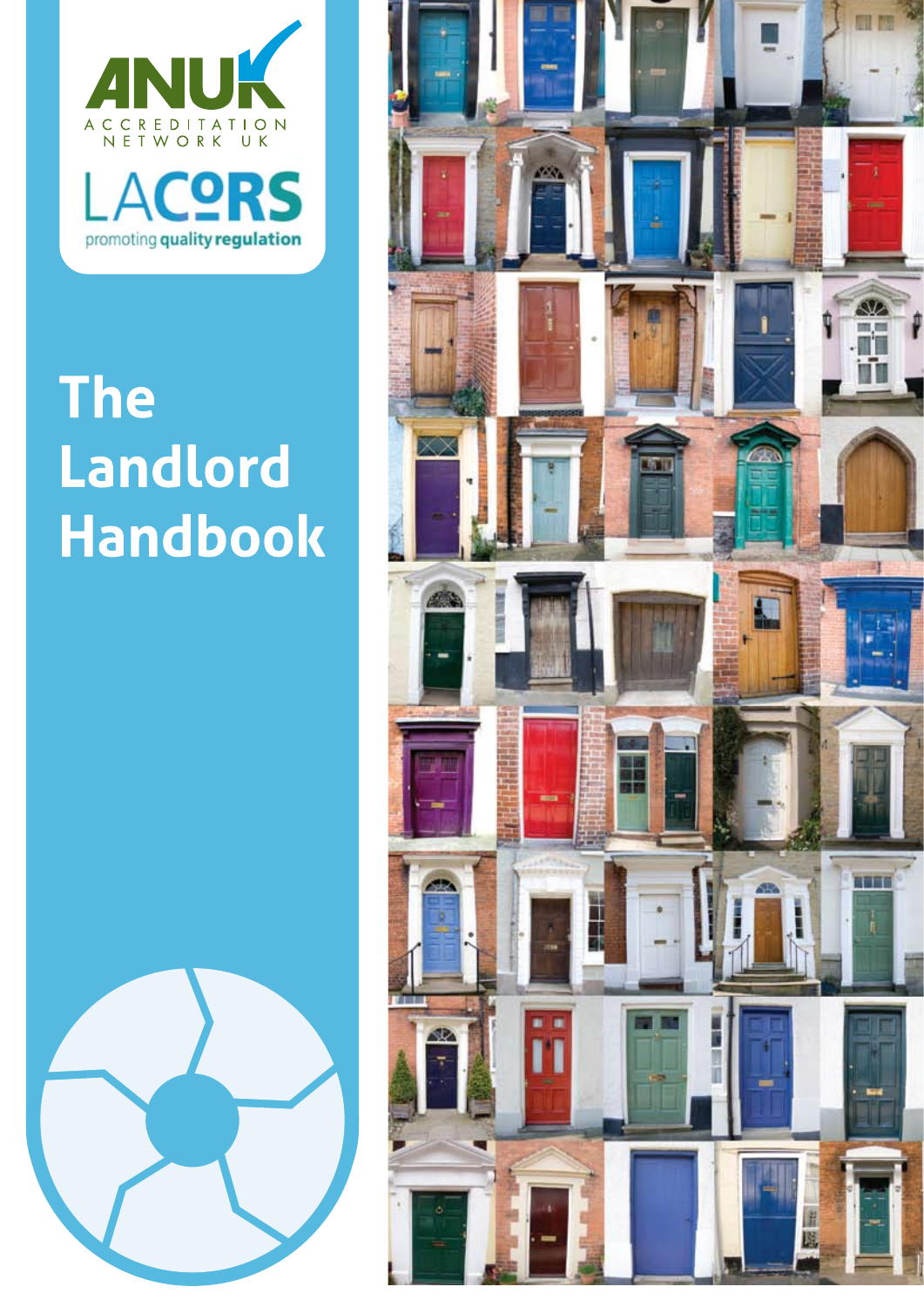|                         | This manual is a guide for landlords and agents with some experience.<br>Although it will also be useful for the inexperienced, every reader should<br>be aware that the laws and procedures applicable to housing are complex<br>and this guide is not a substitute for taking professional advice from a<br>suitably experienced person before making important decisions. |
|-------------------------|------------------------------------------------------------------------------------------------------------------------------------------------------------------------------------------------------------------------------------------------------------------------------------------------------------------------------------------------------------------------------|
| Use of this document    | This document may be reproduced for training purposes in whole or in<br>part however the source of the material should be acknowledged in the<br>document or webpage and ANUK and LACORS logo should be displayed on<br>the front and/or back page.                                                                                                                          |
| <b>Acknowledgements</b> | This first revision is based on the earlier Landlord Development Manual<br>undertaken jointly by IDeA, LACORS and ANUK.                                                                                                                                                                                                                                                      |
|                         | The revision itself has involved work by                                                                                                                                                                                                                                                                                                                                     |
|                         | Hilary Crook of Hatch Legal, solicitors,<br>Gerry Glyde - Association of Tenancy Relations,<br>David D'Orton Gibson - Training for Professionals,<br>Ruth Hammond-Laing from LACORS,<br>Neil Marsden - RLA<br>Anne Rowland and Tom Toumazou - ANUK/RLA.                                                                                                                      |
|                         | The revision was edited by Martin Blakey - ANUK/Unipol.                                                                                                                                                                                                                                                                                                                      |

#### **Liability and disclaimer**

Whilst prepared carefully and in good faith, the authors, ANUK, nor Unipol Student Homes accepts any liability (in negligence or otherwise) for decisions taken in reliance on the information given in this guide. In any given situation, what lies in a landlord's best interests may vary, and it would not be possible for those involved in producing this work to cover every combination of circumstances in a manual such as this.

The Manual contains guidance and notes on certain aspects of law as they might affect the average person. They are intended as general information only and do not constitute legal or other professional advice. It should not be relied on as the basis for any decision or legal action. The law is constantly changing so expert advice should always be sought.

To the extent permitted by applicable laws, no liability is accepted for any direct, indirect, incidental, special or consequential loss or damage to any user (whether arising in contract, tort including negligence or otherwise) arising out of or in connection with the use of the landlord manual except for personal injury or death of any person caused by negligence or for fraud.

ANUK is administered by Unipol Training, an arm of the national student housing charity, Unipol Student Homes. Unipol Student Homes is a company limited by guarantee, registered Office: 155/157 Woodhouse Lane, Leeds LS2 3ED. Registered in England and Wales No. 3401440. Registered Charity No. 1063492. VAT Registration No. 698 8456 49.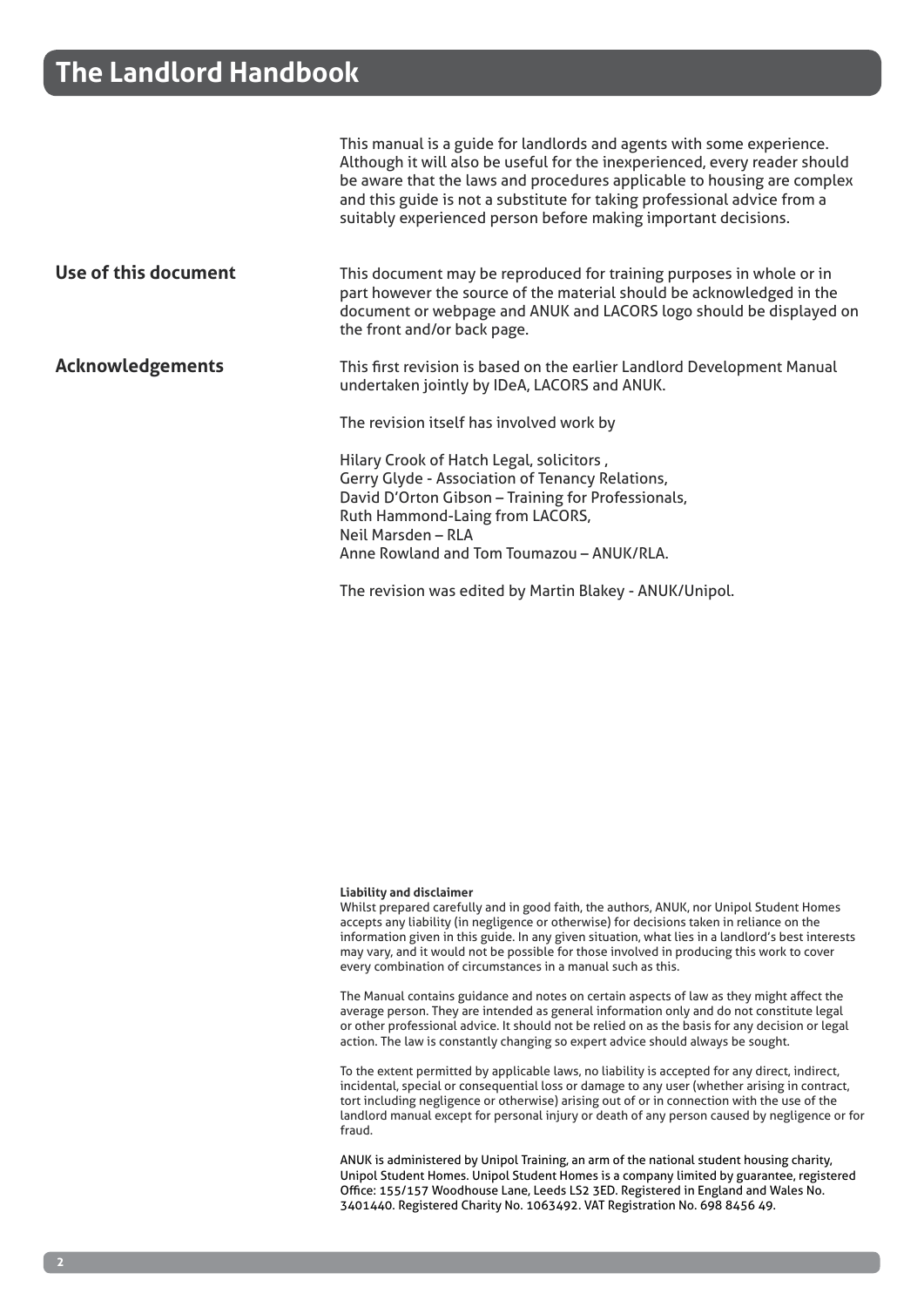| 1. |                | <b>Pre-Tenancy</b>                                                                                                 | 8      |
|----|----------------|--------------------------------------------------------------------------------------------------------------------|--------|
|    | 1.1.1          | 1.1 Investing in a Property<br>Private Rented Sector Markets and the Relevant Standards                            | 8<br>9 |
|    | 1.2            | <b>Letting options - Means of Managing Property</b>                                                                | 10     |
|    | 1.2.1          | <b>Self-Managing Landlords</b>                                                                                     | 10     |
|    | 1.2.2          | Use of Letting and Managing agents                                                                                 | 10     |
|    | 1.2.3          | The Relationship Between the Landlord and Agent                                                                    | 11     |
|    | 1.2.4          | The Liability of the Landlord Where an Agent is Used                                                               | 12     |
|    | 1.2.5          | The Liability of the Agent in Agency Agreements                                                                    | 12     |
|    | 1.2.6          | Defining Responsibilities in the Contract                                                                          | 13     |
|    | 1.3            | <b>Permissions to Let Property</b>                                                                                 | 13     |
|    | 1.4            | <b>Energy Performance Certificates</b>                                                                             | 14     |
|    | 1.5            | <b>Insurance</b>                                                                                                   | 15     |
|    | 1.6            | Тах                                                                                                                | 16     |
|    | 1.6.1          | <b>Income Tax</b>                                                                                                  | 16     |
|    | 1.6.2          | Structure                                                                                                          | 17     |
|    | 1.6.3          | Capital Gains Tax                                                                                                  | 18     |
|    | 1.6.4          | <b>Inheritance Tax</b>                                                                                             | 18     |
|    | 1.6.5          | <b>Stamp Duty</b>                                                                                                  | 19     |
|    | 1.6.6          | Value Added Tax                                                                                                    | 19     |
|    | 1.7            | <b>Council Tax</b>                                                                                                 | 19     |
|    | 1.8            | <b>Sources of Legal Advice</b>                                                                                     | 20     |
|    | 1.9            | <b>Membership of a Landlords' Association</b>                                                                      | 20     |
|    | 1.10           | <b>Useful Contacts for Landlords</b>                                                                               | 20     |
| 2. |                | The Responsibilities and Liabilities of the Landlord/Letting agent                                                 | 21     |
|    | 2.1            | <b>Landlords' Responsibilities for Repair and Maintenance</b>                                                      | 21     |
|    | 2.2            | <b>Implied Terms in Tenancy Agreements</b>                                                                         | 21     |
|    | 2.3<br>2.3.1   | <b>Common Law Implied Terms</b><br>The Right of a Tenant to Quiet Enjoyment of a Rented Property Without Intrusion | 21     |
|    |                | or Disturbance by a Landlord                                                                                       | 21     |
|    | 2.3.2          | Tenant Must Use the Property in a Tenant-like Manner                                                               | 22     |
|    | 2.3.2          | The Tenant Shall Not Permit Waste                                                                                  | 22     |
|    | 2.3.4<br>2.3.5 | Fair Wear and Tear<br>The Tenant Must Not Use the Rent to Pay for Repairs, Except in Very Limited                  | 22     |
|    |                | Circumstances                                                                                                      | 22     |
|    | $2.4^{\circ}$  | <b>Statutory Implied Terms</b>                                                                                     | 22     |
|    | 2.4.1          | Landlord and Tenant Act 1985                                                                                       | 22     |
|    | 2.4.2          | <b>Access to Property</b>                                                                                          | 22     |
|    | 2.4.3          | <b>Breach of Repair Obligations</b>                                                                                | 23     |
|    | 2.4.4          | <b>Defective Premises Act 1972</b>                                                                                 | 24     |
|    | 2.4.5          | Occupiers' Duty of Care                                                                                            | 24     |
|    | 2.5            | <b>Housing Health and Safety Rating System</b>                                                                     | 24     |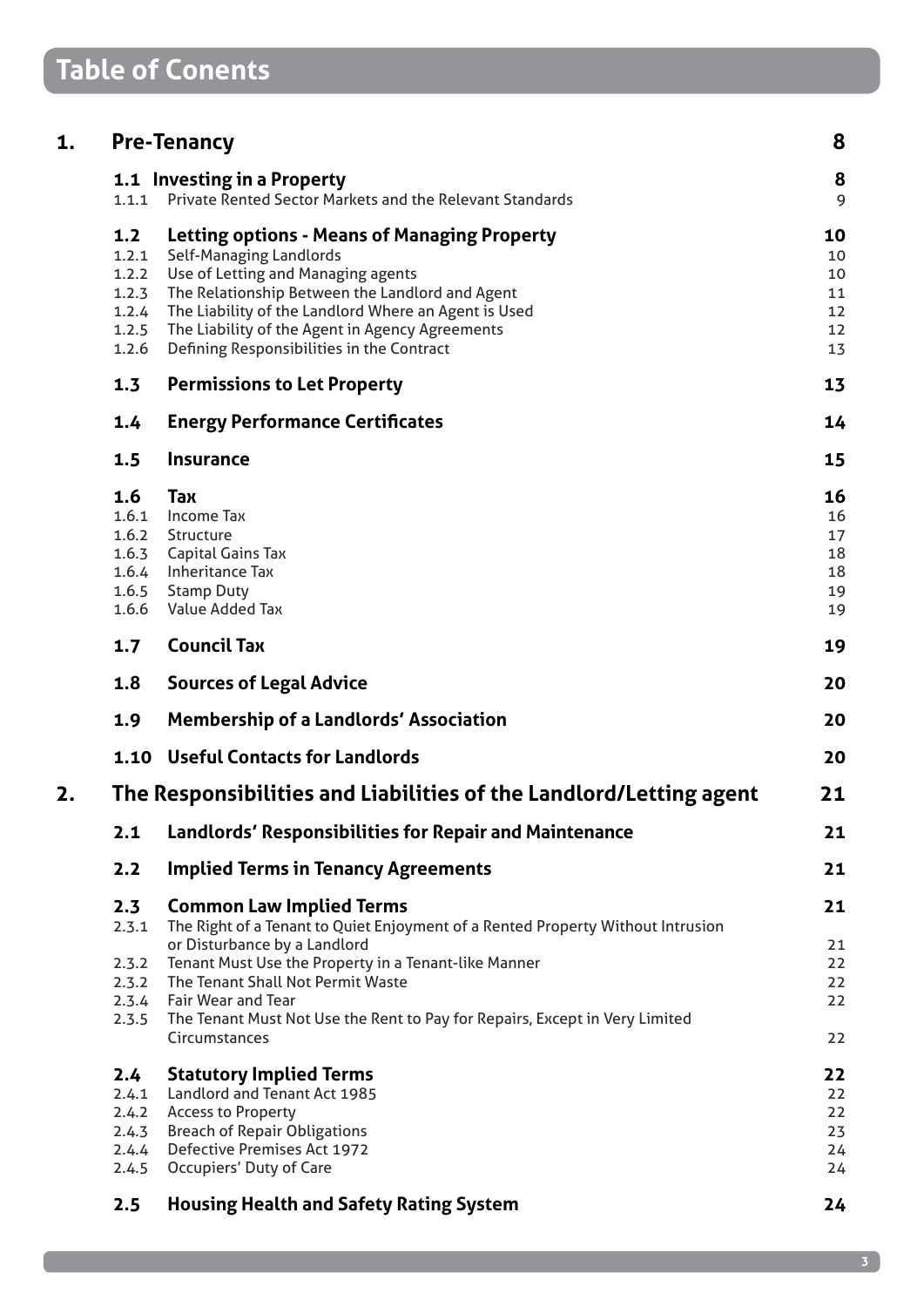| 2.5.1<br>2.5.2<br>2.5.3                          | Hazards<br>Landlord Responsibilities<br><b>HHSRS</b> enforcement                                                                                                                                                                                                                    | 25<br>26<br>26                         |
|--------------------------------------------------|-------------------------------------------------------------------------------------------------------------------------------------------------------------------------------------------------------------------------------------------------------------------------------------|----------------------------------------|
| 2.6                                              | <b>Decent Homes Standard</b> (applicable to England only)                                                                                                                                                                                                                           | 27                                     |
| 2.7<br>2.7.1<br>2.7.2<br>2.7.3<br>2.7.4<br>2.7.5 | <b>Gas Safety</b><br>Gas Safety (Installation and Use) Regulations 1998<br><b>Exceptions to the Regulations</b><br><b>Room-Sealed Appliances</b><br>Indications that an Appliance is Faulty or Dangerous<br><b>Tenants' Duties</b>                                                  | 27<br>27<br>28<br>29<br>29<br>29       |
| 2.8<br>2.8.1<br>2.8.2<br>2.8.3                   | <b>Electrical Safety and Electrical Goods</b><br>Landlords' Duties and Responsibilities<br><b>Building Regulations Part P</b><br><b>Further Guidance</b>                                                                                                                            | 29<br>29<br>31<br>31                   |
| 2.9<br>2.9.1                                     | <b>Safety of Furniture</b><br>The Furniture and Furnishings (Fire) (Safety) Regulations 1988                                                                                                                                                                                        | 31<br>31                               |
| 2.10                                             | <b>Houses in Multiple Occupation (HMO)</b><br>2.10.1 Definition of an HMO                                                                                                                                                                                                           | 32<br>32                               |
|                                                  | 2.11 Duties upon the Manager of an HMO<br>2.11.1 Duties of Occupiers of HMOs<br>2.11.2 Duty to Carry Out a Fire Risk Assessment<br>2.11.3 LACORS National Fire Safety Guidance                                                                                                      | 33<br>35<br>35<br>35                   |
|                                                  | 2.12 Licensing of HMOs<br>2.12.1 Purpose of Licensing HMOs<br>2.12.2 HMOs Subject to Mandatory Licensing<br>2.12.3 Additional Licensing of HMOs                                                                                                                                     | 36<br>36<br>36<br>36                   |
|                                                  | 2.13 Planning Control<br>2.13.1 Obtaining Planning Approval<br>2.13.2 Certificate of Lawful Use                                                                                                                                                                                     | 37<br>37<br>37                         |
|                                                  | 2.14 Building Regulations Approval<br>2.14.1 Obtaining Building Regulations Approval                                                                                                                                                                                                | 38<br>38                               |
|                                                  | 2.15 Accreditation Schemes<br>2.15.1 How Schemes Operate<br>2.15.2 Membership Benefits<br>2.15.3 ANUK/Unipol Codes of Standards for Larger Student Developments<br>2.15.4 UUK Code of Practice                                                                                      | 38<br>39<br>39<br>39<br>39             |
|                                                  | 2.16 Applying for a Licence<br>2.16.1 Fit and Proper Person Test<br>2.16.2 Licence Conditions<br>2.16.3 Properties Which Cannot be Granted a Licence<br>2.16.4 Temporary Exemption from Licensing<br>2.16.5 Right of Appeal Against a Local Authority's Decision<br>2.16.6 Offences | 40<br>40<br>40<br>41<br>41<br>41<br>42 |
|                                                  | 2.17 Rent Repayment Orders                                                                                                                                                                                                                                                          | 42                                     |
|                                                  | 2.18 Selective Licensing                                                                                                                                                                                                                                                            | 42                                     |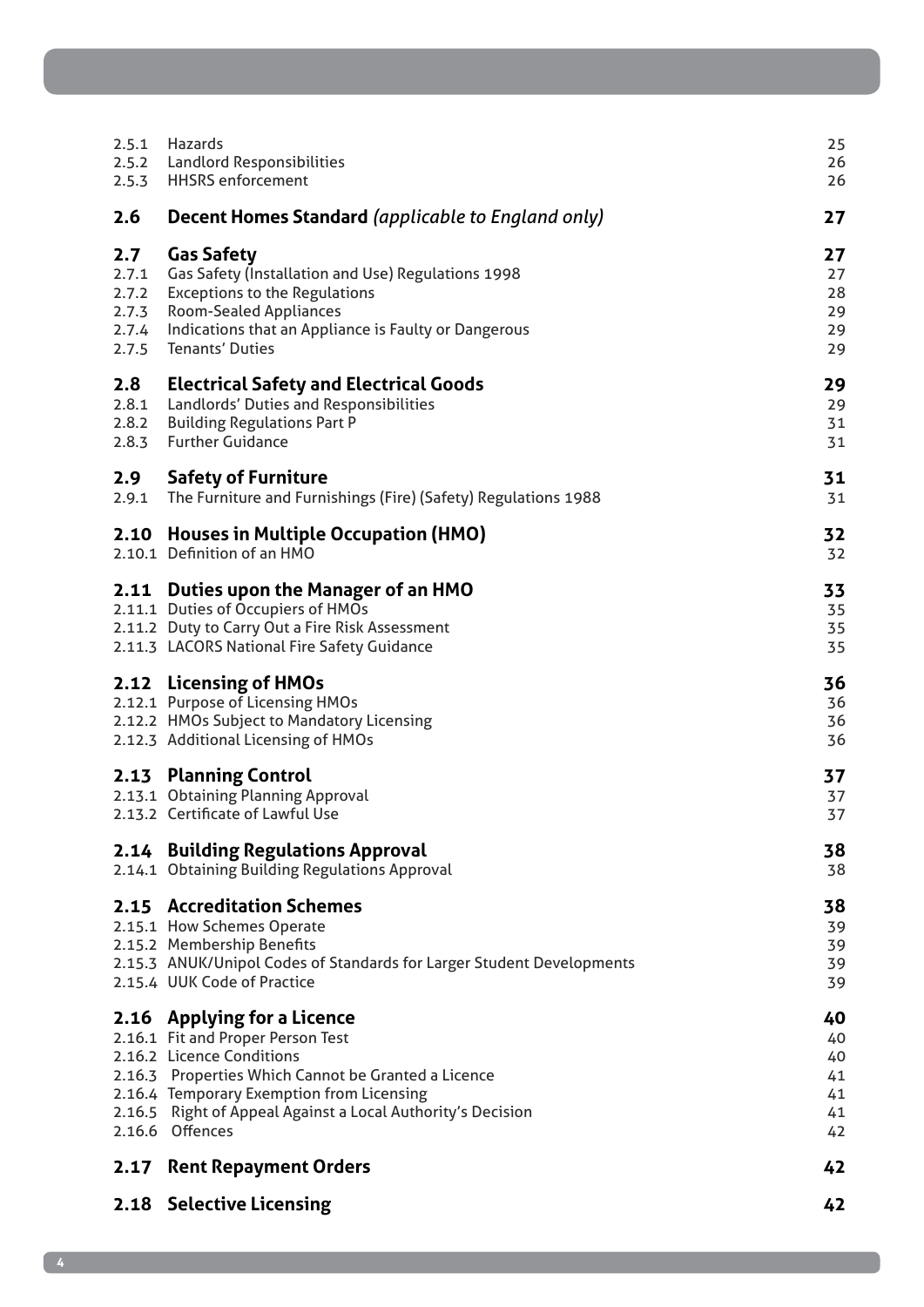| 3. |                | <b>Setting up a Tenancy</b>                                                            | 43       |
|----|----------------|----------------------------------------------------------------------------------------|----------|
|    | 3.1            | <b>Types of Tenancies</b>                                                              | 43       |
|    | 3.1.1          | Assured and Assured Shorthold Tenancies                                                | 43       |
|    | 3.1.2          | The Main Differences Between an Assured and an Assured Shorthold Tenancy               | 43       |
|    |                | 3.1.3 Choosing an Assured or an Assured Shorthold Tenancy                              | 43       |
|    |                | 3.1.4 Setting up an Assured Tenancy                                                    | 44       |
|    | 3.1.5          | Tenancies Which Cannot be Assured or Assured Shorthold Tenancies                       | 44       |
|    |                | 3.1.6 Tenancies Which Can be Assured, but not Assured Shorthold, Tenancies             | 44       |
|    |                | 3.1.7 Fixed Term Tenancies                                                             | 45       |
|    |                | 3.1.8 Periodic Tenancies                                                               | 45       |
|    |                | 3.1.9 Initial Period of an Assured Shorthold Tenancy                                   | 45       |
|    |                | 3.1.10 Regulated Tenancies                                                             | 46       |
|    |                | 3.1.11 Licences                                                                        | 46       |
|    |                | 3.1.12 Subletting/Assigning Tenancies                                                  | 47       |
|    |                | 3.1.13 Joint and Several Tenancies                                                     | 47       |
|    |                | 3.1.14 Succession Rights and Rights of Survivorship                                    | 48       |
|    | 3.2            | <b>Tenancy Agreements</b>                                                              | 48       |
|    | 3.2.1          | <b>Written Tenancy Agreements</b>                                                      | 48       |
|    | 3.2.2<br>3.2.3 | <b>Benefits of Written Tenancy Agreements</b><br>Tenant's Right to a Written Statement | 48       |
|    | 3.2.4          | <b>Implications of Oral Agreements</b>                                                 | 49<br>49 |
|    | 3.2.5          | <b>Preparing a Written Agreement</b>                                                   | 49       |
|    | 3.2.6          | <b>Unfair Terms in Tenancy Agreements</b>                                              | 50       |
|    | 3.2.7          | Making an Inventory/Schedule of Condition                                              | 52       |
|    | 3.3            | <b>Deposits and Tenancy Deposit Schemes</b>                                            | 52       |
|    | 3.3.1          | Requiring a Deposit                                                                    | 53       |
|    | 3.3.2          | Withholding Part of the Deposit                                                        | 53       |
|    | 3.3.3          | <b>Tenancy Deposit Protection (TDP) Schemes</b>                                        | 54       |
|    | 3.3.4          | <b>TDP Scheme Providers</b>                                                            | 55       |
|    |                | 3.3.5 Relevant Person                                                                  | 55       |
|    |                | 3.3.6 Lead Tenant                                                                      | 55       |
|    | 3.4            | <b>Bond Guarantee Schemes</b>                                                          | 55       |
|    | 3.5            | <b>Rent Setting</b>                                                                    | 56       |
|    | 3.5.1          | Setting the Rent                                                                       | 56       |
|    | 3.5.2          | <b>Rent Book</b>                                                                       | 56       |
|    | 3.6            | <b>Raising the Rent</b>                                                                | 56       |
|    | 3.6.1          | <b>Rent Act (Regulated) Tenancies</b>                                                  | 58       |
|    | 3.7            | <b>Housing Benefit</b>                                                                 | 58       |
|    | 3.7.1          | Tenants Have to Provide Information and Proof of                                       | 59       |
|    | 3.7.2          | <b>Conditions for Rent Allowance and Local Housing Allowance</b>                       | 59       |
|    | 3.7.3          | Setting the Rent                                                                       | 59       |
|    | 3.7.4          | <b>Payments and Rent Arrears</b>                                                       | 60       |
|    | 3.8            | <b>Utilities</b>                                                                       | 61       |
|    | 3.9            | <b>Tenant References</b>                                                               | 62       |
|    |                | 3.10 Unlawful Discrimination                                                           | 63       |
|    |                |                                                                                        |          |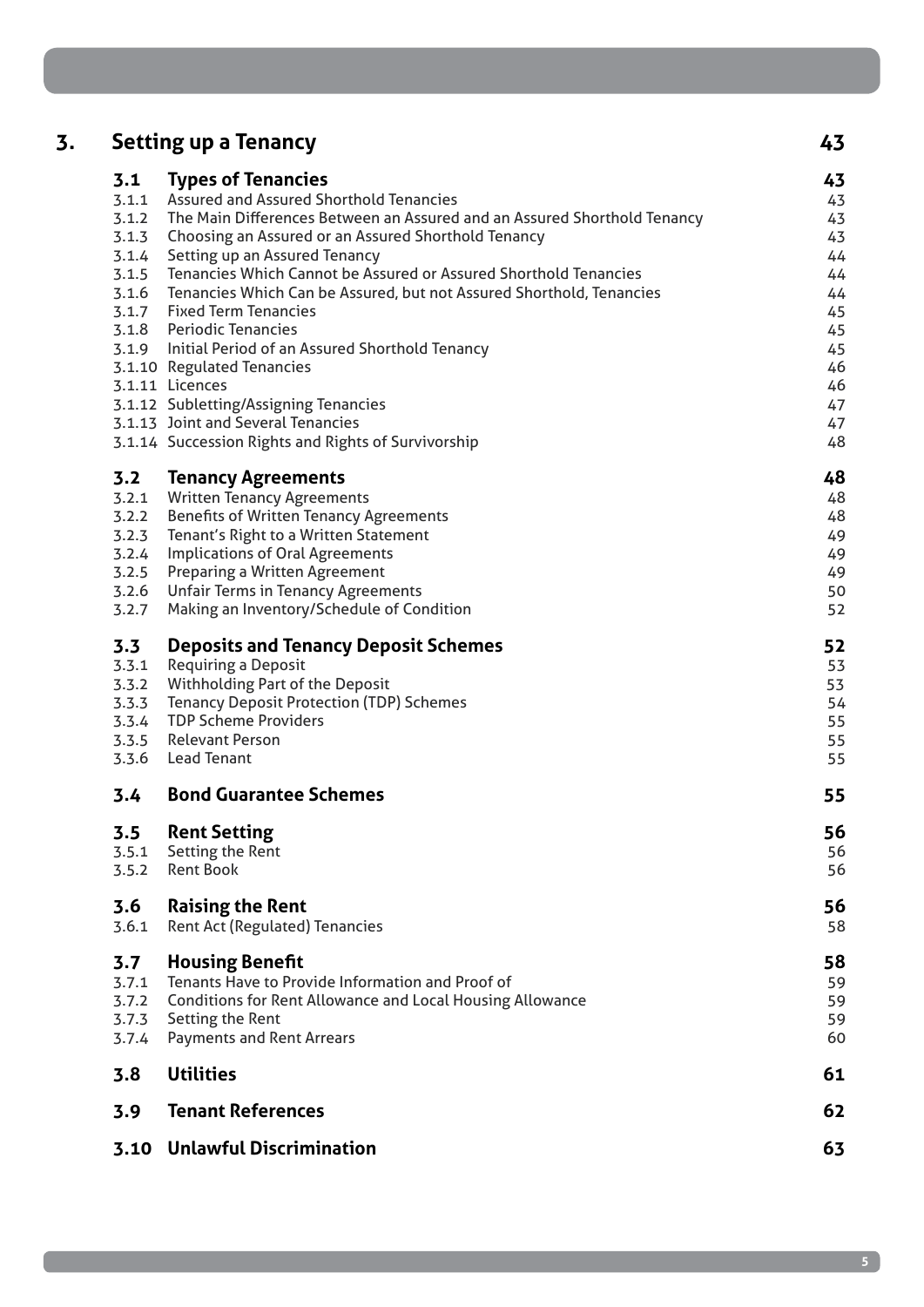| 4. |                                         | <b>During the Tenancy</b>                                                                                                                                                                                                                         | 64                         |
|----|-----------------------------------------|---------------------------------------------------------------------------------------------------------------------------------------------------------------------------------------------------------------------------------------------------|----------------------------|
|    | 4.1                                     | <b>Periodic and Other Visits</b>                                                                                                                                                                                                                  | 64                         |
|    | 4.2                                     | <b>Tenant Obligations</b>                                                                                                                                                                                                                         | 65                         |
|    | 4.3                                     | <b>Entry and Refusal</b>                                                                                                                                                                                                                          | 65                         |
|    | 4.4                                     | <b>Emergencies</b>                                                                                                                                                                                                                                | 65                         |
|    | 4.5                                     | <b>Changing the Terms of an Assured or an Assured Shorthold</b><br><b>Tenancy and Tenancy Renewal</b>                                                                                                                                             | 65                         |
|    | 4.6                                     | When and If the Tenant Can Leave During the Tenancy                                                                                                                                                                                               | 66                         |
|    | 4.7                                     | <b>Preventing, Controlling and Recovering Rent Arrears</b>                                                                                                                                                                                        | 66                         |
|    | 4.8                                     | <b>Nuisance and Anti-Social Behaviour</b>                                                                                                                                                                                                         | 68                         |
|    | 4.9                                     | <b>Smoking and the Health Act 2006</b>                                                                                                                                                                                                            | 68                         |
| 5. |                                         | <b>Ending a Tenancy</b>                                                                                                                                                                                                                           | 70                         |
|    | 5.1                                     | <b>Practical Tips For a Pain-Free End of Tenancy Handover</b>                                                                                                                                                                                     | 70                         |
|    | 5.2<br>5.2.1<br>5.2.2<br>5.2.3          | <b>What To Do If The Tenancy Is To Continue</b><br>Agreeing a Replacement Fixed Term AST<br>Agreeing a Contractual Periodic AST<br><b>Statutory Periodic Tenancy</b>                                                                              | 71<br>71<br>72<br>72       |
|    | 5.3<br>5.3.1<br>5.3.2<br>5.3.3          | <b>What To Do If The Tenant Wants To Leave</b><br><b>Tenant Termination of a Periodic Tenancy</b><br>Tenant Termination of a Fixed-Term Tenancy when it Expires<br>Tenant Termination of a Fixed-Term Tenancy before it Expires                   | 72<br>72<br>72<br>72       |
|    | 5.4<br>5.4.1<br>5.4.2<br>5.4.3<br>5.4.4 | What Landlords Can Do If They Want a Tenant To Leave<br>At the End of a Fixed Term Assured Shorthold Tenancy<br>At the End of a Fixed Term Assured Tenancy<br>To End a Periodic Tenancy<br>To End a Fixed Term Tenancy Before it is Due to Expire | 73<br>74<br>76<br>76<br>76 |
|    | 5.5                                     | <b>Powers and Duties of District Judges</b>                                                                                                                                                                                                       | 80                         |
|    | 5.6                                     | <b>Absolute Orders or Suspended (Postponed) Orders</b>                                                                                                                                                                                            | 80                         |
|    | 5.7                                     | Applying to Court for Possession - Standard Procedure                                                                                                                                                                                             | 80                         |
|    | 5.8                                     | Applying to Court for Possession - Accelerated Procedure                                                                                                                                                                                          | 81                         |
|    | 5.9                                     | After the Court Order - And Eviction                                                                                                                                                                                                              | 81                         |
|    | 5.10                                    | Applying to the Court for Rent Arrears Only                                                                                                                                                                                                       | 82                         |
|    | 5.11                                    | <b>Rent Act Tenancies</b>                                                                                                                                                                                                                         | 82                         |
|    |                                         | 5.12 Contractual or Common Law Tenancies                                                                                                                                                                                                          | 83                         |
|    |                                         | 5.13 Unlawful Eviction                                                                                                                                                                                                                            | 84                         |
|    |                                         |                                                                                                                                                                                                                                                   |                            |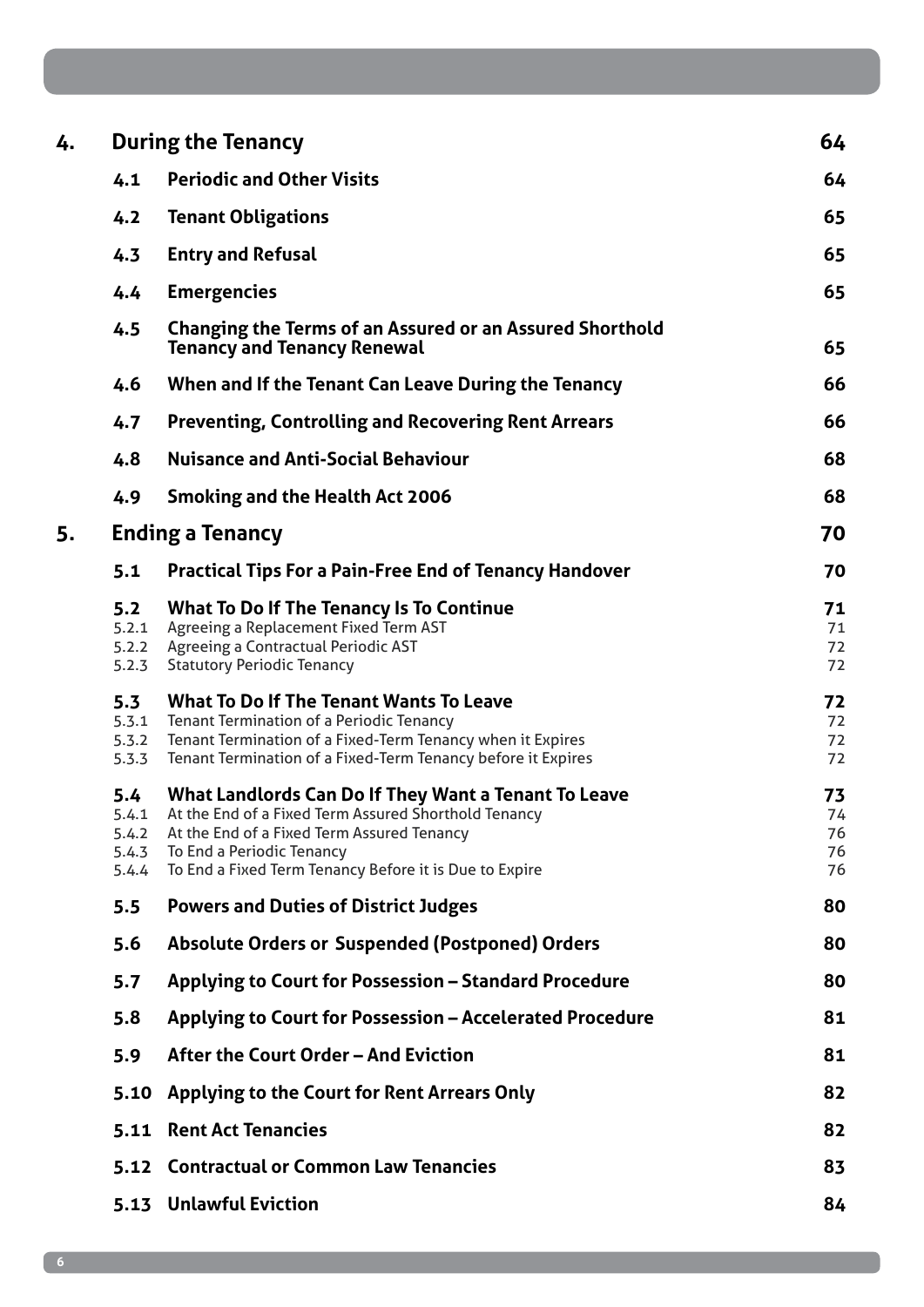| 5.14 Unlawful Harassment                                                                | 85 |
|-----------------------------------------------------------------------------------------|----|
| <b>Appendix 1 - Practical checklist for landlords: obligations &amp; considerations</b> | 86 |
| <b>Appendix 2 -</b> Rent assessment committees                                          | 88 |
| <b>Appendix 3 - Where to get help</b>                                                   | 89 |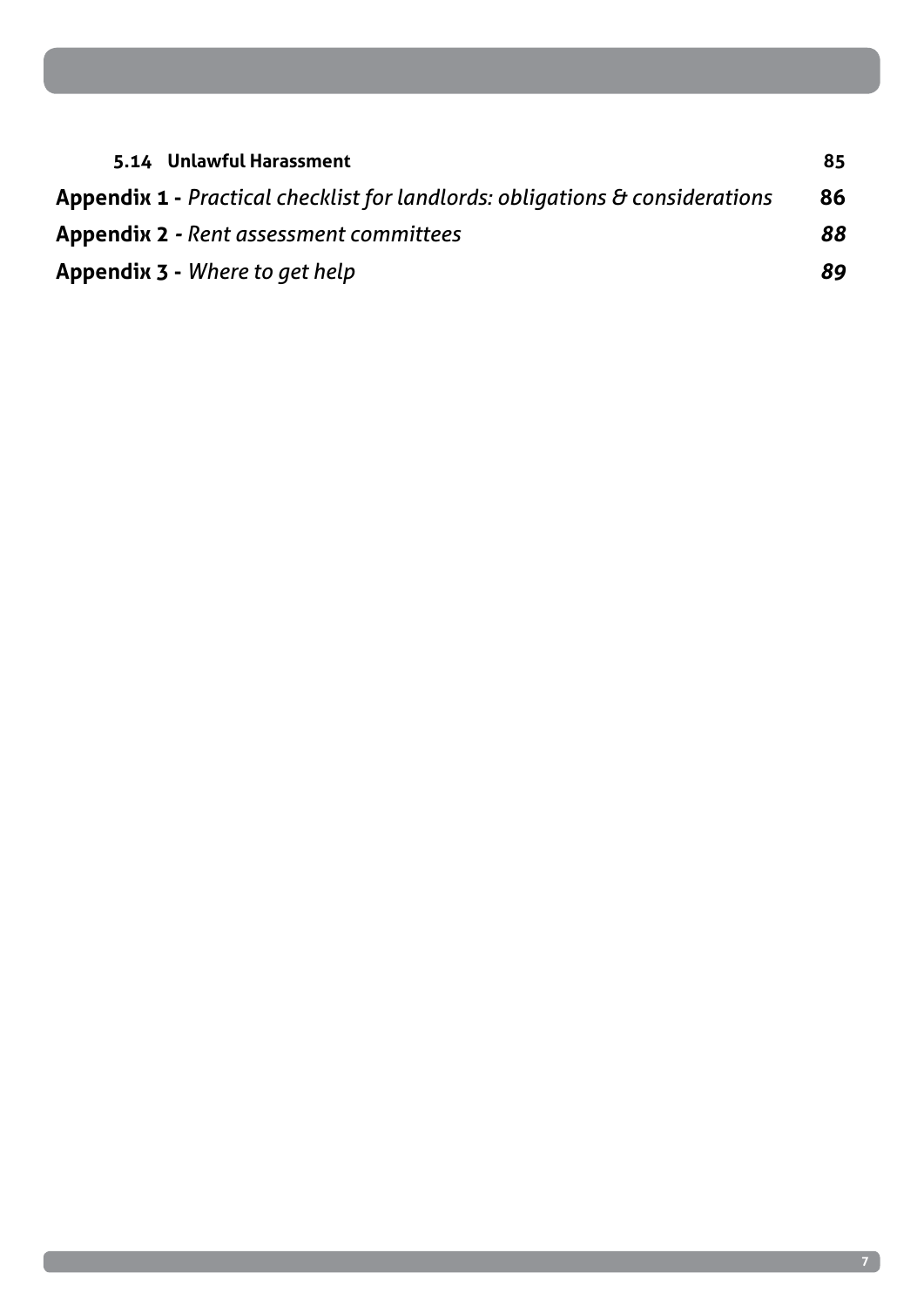# **1.1 Investing in a Property**

Investing in a private rented property can be achieved in a variety of ways and sometimes landlords inherit a property that they then turn over to renting. This guide is not a financial guide to housing investment but there are a few key points worth highlighting.

It is important that an investor, before investing in a property, undertakes a proper business plan that takes into account:

- the value of the property and the loan to asset ratio of any loan finance obtained;
- the cost of any loan finance and over what period that loan finance has to be repaid;
- the level of interest being paid on the loan taking into account that interest rates are likely to fluctuate over the duration of the loan;
- the level of investment needed to renovate the property and meet with statutory standards;
- the cost of any management or specialist services to get the property up to standard and into the lettings market, letting expenses, advertising and professional fees;
- the level of rent to be charged;
- the cost of ongoing services to keep the property in good condition: repairs, gas and electrical servicing, annual maintenance, cleaning, garden maintenance and so on;
- the ongoing investment that will be required to maintain the fixtures, fittings, decor and services (boiler, white goods, grey goods and furnishings - if let furnished) in good condition;
- who will be responsible for the property while the landlord is away on holiday, business or is unavailable because of illness.

Whilst property investment thrives on optimism, it is also important to be realistic about the level of rent that can be charged and to allow for some period when the property might be unoccupied (voids) between lets and to make some allowance for any bad debts. Every landlord should allow not less than about a seven per cent void rate for vacancies and turnaround times between occupants

Landlords basing their business plans on low interest rates, short and risky variable loan rates, charging high rents and not allowing enough funding to keep the property in top-top condition, frequently come unstuck.

It is also important to consider cash flow. Just like buying a house for owner occupation, most expenditure takes place at the beginning and, as the loan progresses, repayments become less onerous. Consider what might happen if outgoings continue but rent is not forthcoming or it is necessary to fund an unexpectedly large repair. Is the cash available to keep the business or investment running?

Investors thinking about purchasing a property to let, should consider the financial and management implications very carefully. Some other matters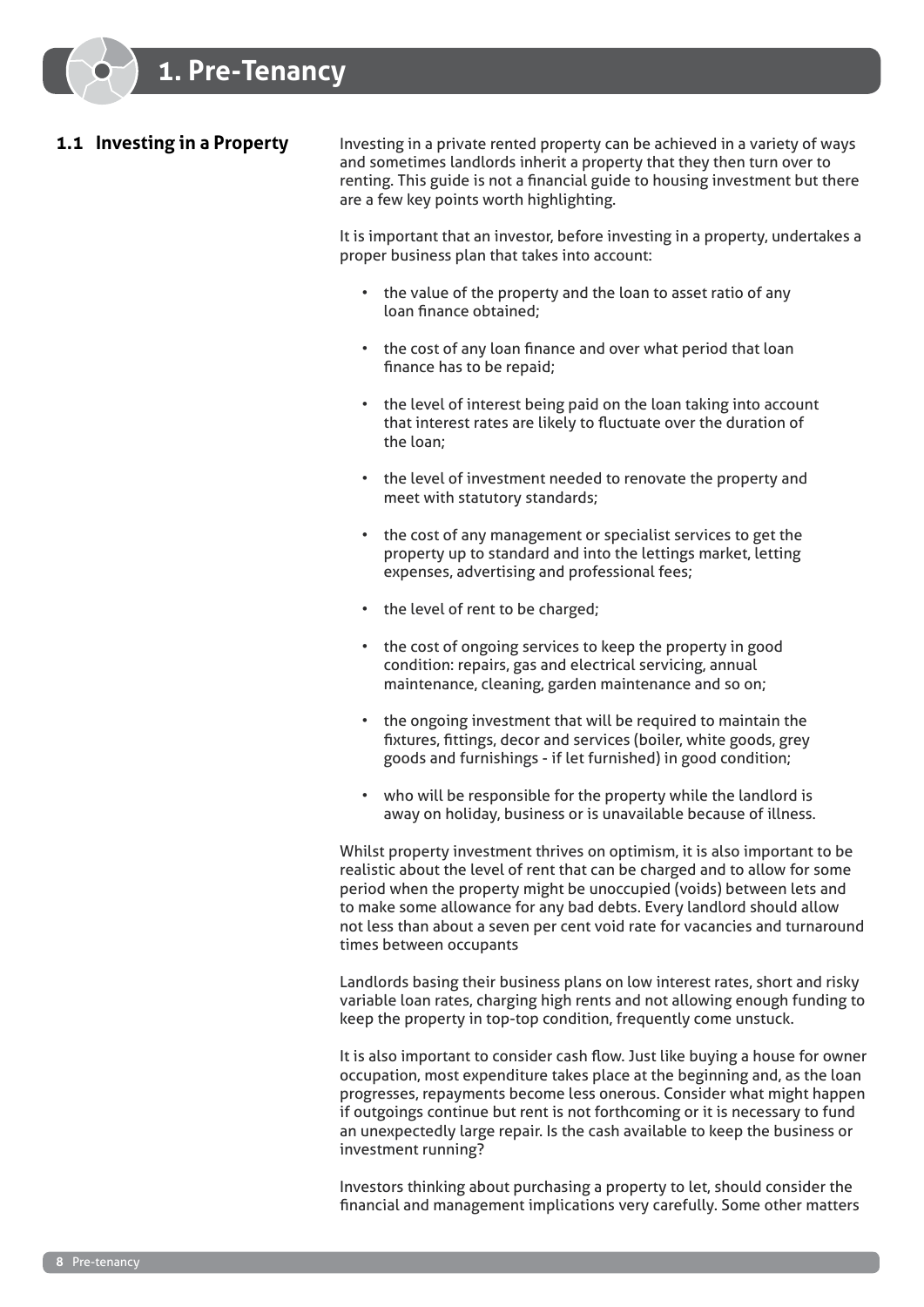to be considered are:

- the demand for rented accommodation in the area in which the house is located. In many areas, including popular inner city locations, there may already be an oversupply of rented accommodation and it could be difficult to find suitable tenants;
- the sort of market that the property is intended to serve. Each has its own characteristics, benefits and problems [*see section 1.1.1*];
- the potential investment return. It is important to be realistic about the returns that can be achieved. When investing in property, it is more realistic to expect lower short-term gains and higher long-term profits;
- remember that although over time the capital value of property tends to rise, in the shorter term property prices can go down as well as up and that capital gains made over time on a property that has appreciated in value are taxable [*see section 1.6.3*];
- the level of experience in managing property and tenancies required. The knowledge and skills needed to be a landlord are considerable and the penalties for getting it wrong can be serious.

When deciding to let a property it is important to consider what market that property is entering. Broadly speaking there are five private rented sector markets:

- renting to those on benefits;
- renting to students;
- renting to working tenants;
- renting to professionals;
- luxury lets or corporate lets at the higher end of the market.

If the property is already in ownership its type and location may already determine the market to be aimed for. If a potential landlord is looking to invest in a property that decision may be influenced by the location and type of property that can be afforded. Different markets will command different rent levels and will require different standards and types of letting and management. Some of the issues that might be considered are:

- professionals will insist on high standards and will expect showers and sometimes en-suite facilities;
- housing benefit renters, whilst commanding a lower rent, are likely to be more stable tenants;
- young professionals tend to be more mobile and this may lead to higher voids and increased re-letting expenses;
- renting to sharers or students results in higher occupancy rates which can maximise rental income, however the wear and tear on a property will be substantially higher with a greater density of occupation. Many students may be

# **1.1.1 Private Rented Sector Markets and the Relevant Standards**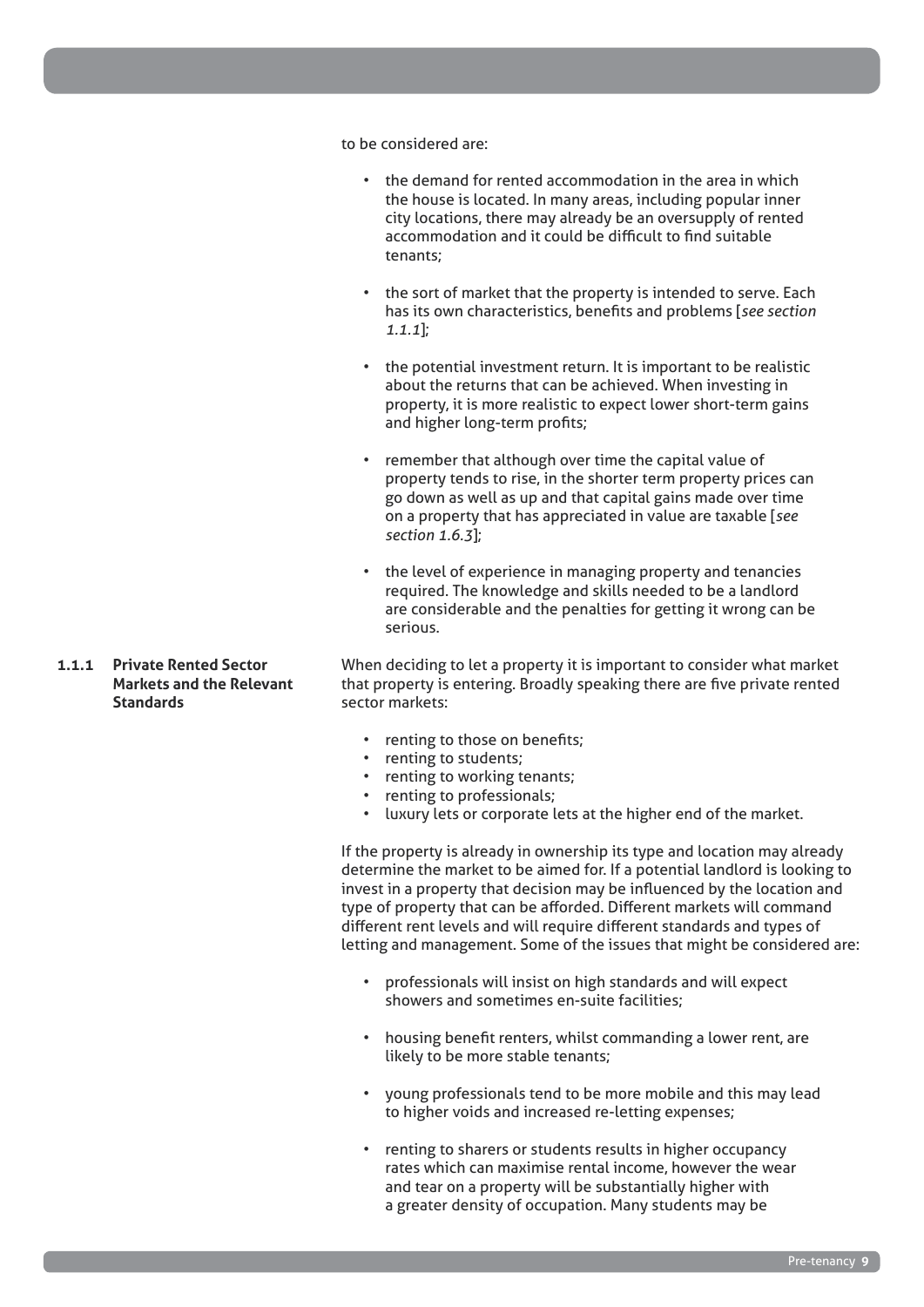|       |                                                        | living away from home for the first time and may not fully<br>understand their responsibilities towards their property.<br>Renting to sharers and students is also likely to bring with it<br>the need to meet regulatory standards that have been set by<br>the Government in respect of Houses in Multiple Occupation<br>(HMO) and property licensing. These additional regulatory<br>standards acknowledge and seek to address the high risks<br>associated with HMOs;<br>• student lets may not extend for a full year;<br>all tenants will expect a high level of customer care from<br>$\bullet$ |
|-------|--------------------------------------------------------|--------------------------------------------------------------------------------------------------------------------------------------------------------------------------------------------------------------------------------------------------------------------------------------------------------------------------------------------------------------------------------------------------------------------------------------------------------------------------------------------------------------------------------------------------------------------------------------------------------|
|       |                                                        | landlords and expectations generally rise in line with the<br>amount of rent paid.<br>If a mortgaged property, or a room within it, is to be let then it is necessary<br>to obtain permission from the mortgage lender. If the property is subject<br>to a long lease, permission may also be required from the freeholder<br>before renting, and there may be a cost associated with this. This will<br>be determined by the terms of the lease. Where these are not clear it is<br>advisable to seek assistance from a lawyer or the local housing advice<br>service.                                |
| 1.2   | <b>Letting options - Means</b><br>of Managing Property | There are a number of options that can be considered for managing a<br>property, depending on the owner's own experience, skills and the amount<br>of time that is available to be spent on the management process. Each of<br>the options given below have advantages and disadvantages but careful<br>consideration should be given to ascertain which option is best to meet any<br>particular circumstances:                                                                                                                                                                                       |
| 1.2.1 | <b>Self-Managing Landlords</b>                         | This option is for landlords who are confident that they know their<br>responsibilities and what constitutes best practice in managing properties.<br>This option saves the cost of an agent, but can require a considerable<br>investment in time. Self-management may not be suitable for landlords<br>who do not live close to their properties or who are away from home for<br>significant periods of time.                                                                                                                                                                                       |
|       |                                                        | If problems arise, self-managing landlords might require advice from a<br>professional adviser such as a lawyer or accountant, which will come at<br>a cost. Landlord associations are a good source of advice and assistance<br>and can provide much of the information that a self-managing landlord<br>requires.                                                                                                                                                                                                                                                                                    |
|       |                                                        | Self-managing landlords also have to promote their own properties and<br>this may entail paying a fee for advertising properties.                                                                                                                                                                                                                                                                                                                                                                                                                                                                      |
| 1.2.2 | <b>Use of Letting and Managing</b><br>agents           | If help is required to manage the property, there are at least three potential<br>options:                                                                                                                                                                                                                                                                                                                                                                                                                                                                                                             |
|       |                                                        | a) Letting Only                                                                                                                                                                                                                                                                                                                                                                                                                                                                                                                                                                                        |
|       |                                                        | This is where an agent markets the property, advises on rent levels, finds<br>a tenant, undertakes reference checks (if required) provides a tenancy<br>agreement and moves the tenant in.                                                                                                                                                                                                                                                                                                                                                                                                             |
|       |                                                        | The agent charges the landlord a one-off fee for this. Fees vary widely and it<br>is important to compare the local market rates for doing this before making<br>a selection. The agent may also charge the tenant an administration fee.                                                                                                                                                                                                                                                                                                                                                              |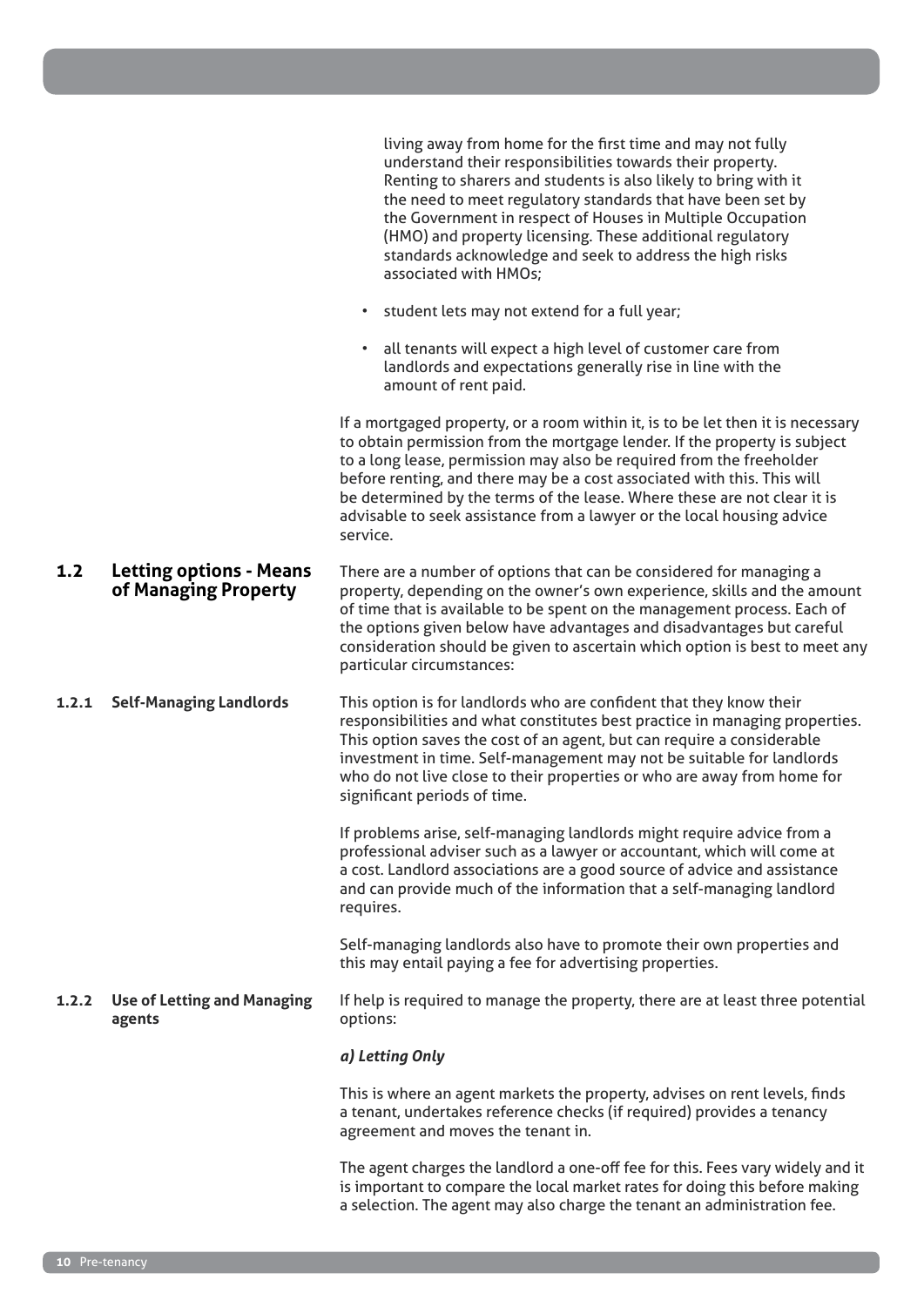Landlords using a letting agent need to agree if they wish to charge a deposit, what it is for, how much the deposit is to be and if the agent is to collect it. Any deposit taken for an Assured Shorthold Tenancy (AST) [see section 3.1.2] must be protected in one of the three government approved tenancy deposit protection (TDP) schemes. It is the landlord's legal responsibility to ensure their tenants receive the relevant scheme's terms and conditions (known as the prescribed information) and that the tenant also receives a notification from the scheme provider which proves that the deposit is protected by that scheme.

Once the tenancy has started, the letting agent's job is done and the landlord then undertakes the on-going management of the property.

# *b) Letting and Rent Collection*

This is where the agent finds a tenant (as in a) above) but also collects the rent on behalf of the landlord during the tenancy. Other management functions such as repairs (and arranging to get possession of the property at the end of a tenancy if needed) are dealt with by the landlord.

The agent is likely to charge a one-off letting fee and then a monthly fee (often a percentage of the rent -perhaps 5%) for collecting the rent. With this type of arrangement, it is important to avoid confusion, to make sure that the tenant are absolutely clear about who is responsible for which areas of management.

# *c) Full Management*

This is where the agent acts as a full letting and managing agent. The agent deals with all management issues: letting and starting the tenancy, rent collection and repairs.

The managing agent will also take some steps towards ending the tenancy, for example, they may serve notice but not take court action.

This service is obviously more expensive than the previous options (perhaps costing between 10% to 15% of the rent), but it is probably worthwhile if the property owner either does not have the time to manage the property or lacks the expertise. It is important that the owner agrees with the agent what type and cost of repairs they are authorised to carry out without seeking further authorisation, and what the division of repair responsibilities there will be between the owner and the manager: making it clear who is suppose to do what,

The agent will usually agree to use the rent they collect to pay for repairs, but if repair costs exceed income, then the agent is not a bank and the owner will have to pay any shortfall at that time.

**1.2.3 The Relationship Between the Landlord and Agent** The term 'agency' is used in law to describe the relationship between the principal, (in housing this is the landlord) and the agent. The principal agrees that the agent should act on their behalf in legal relations with third parties (in housing this is the tenant and any other party that the agent needs to deal with in managing a property, for example workers undertaking repairs). The agent also agrees to act on the landlord's behalf. The agreement of the agent and principal may be set out explicitly in a document, or may be inferred from the way they do business together.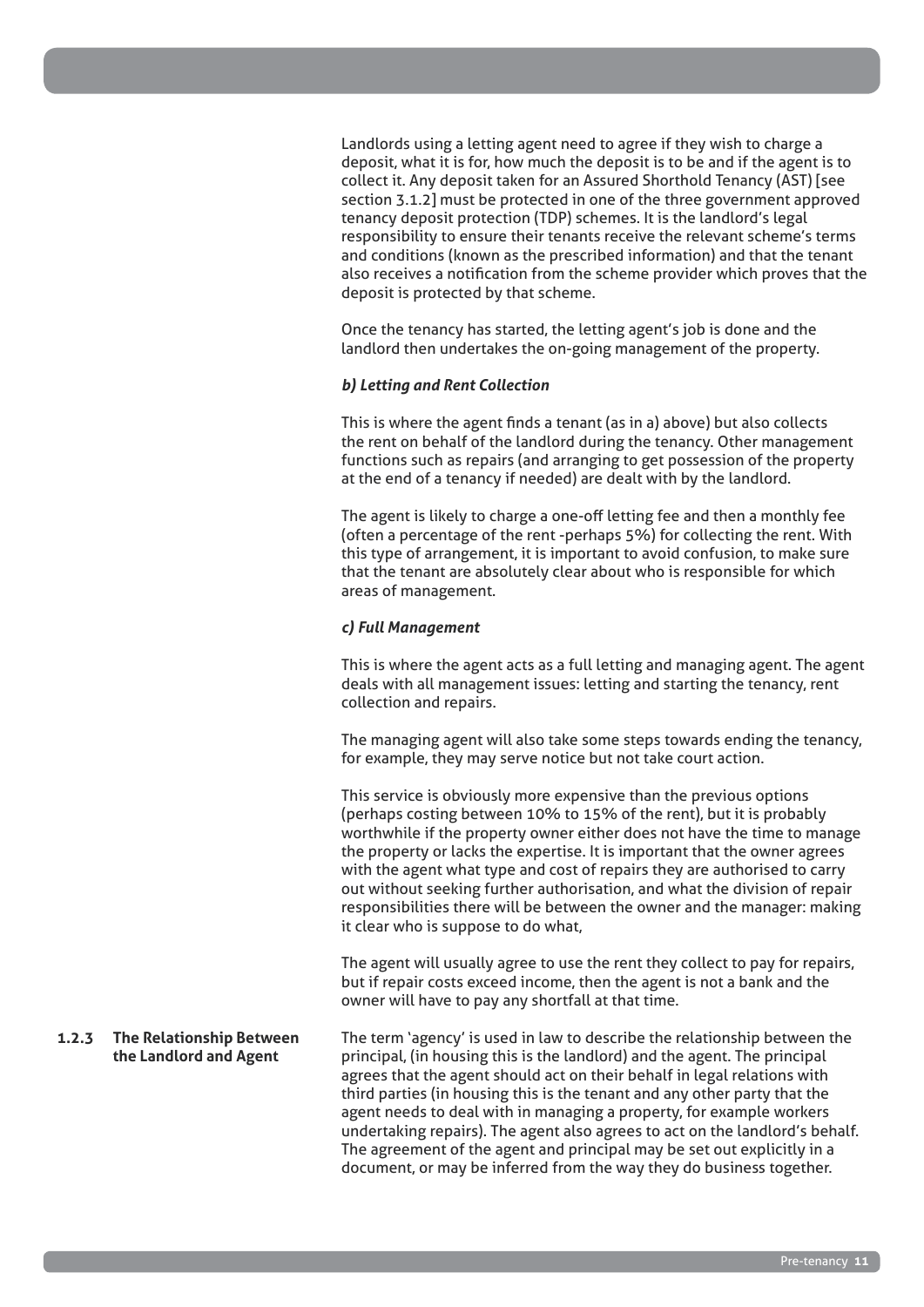| 1.2.4 | The Liability of the Landlord<br><b>Where an Agent is Used</b> | Where an agent is used, actions carried out by the agent on the landlord's<br>behalf are generally treated in law as if they had been done by the<br>landlord. Landlords are bound by any agreement or contract made by their<br>agent on their behalf with a third party (i.e. a tenant) providing the agent is<br>acting within the authority they have been given.                                                                                                                                                                                        |
|-------|----------------------------------------------------------------|--------------------------------------------------------------------------------------------------------------------------------------------------------------------------------------------------------------------------------------------------------------------------------------------------------------------------------------------------------------------------------------------------------------------------------------------------------------------------------------------------------------------------------------------------------------|
|       |                                                                | If the agent agrees to something which the landlord has not authorised, the<br>agent will be liable to the landlord and tenant for any losses. The landlord<br>may not be bound by the agent's action, and the tenant might therefore<br>seek compensation from the agent.                                                                                                                                                                                                                                                                                   |
|       |                                                                | If the agent is acting as managing agent for the property and fails to carry<br>out a statutory duty, such as ensuring an annual gas safety inspection is<br>carried out, the landlord may be held liable for the failure as well. Such<br>responsibilities should be clearly defined in the Terms of Business between<br>landlord and agent.                                                                                                                                                                                                                |
|       |                                                                | A landlord will also be ultimately liable to the tenant for the return of the<br>damage deposit, whether it is a deposit taken before 6th April 2007 or<br>where the deposit is protected using an insurance based scheme.                                                                                                                                                                                                                                                                                                                                   |
|       |                                                                | In view of this, landlords should be very careful when choosing an agent,<br>making sure they choose one who will carry out their responsibilities<br>properly. The landlord should also be very clear when giving agents any<br>special instructions (such as 'no pets') to ensure that these are put in<br>writing. Landlords should consider whether an agent's standard Terms<br>of Business protects their interests as well as their agents and should<br>take care to consider any clauses that exclude or limit agent's liability for<br>negligence. |
| 1.2.5 | The Liability of the Agent in<br><b>Agency Agreements</b>      | If the agent has acted properly and in accordance with the agreement<br>with the landlord, an agent will not be liable for a contract entered into on<br>behalf of his landlord.                                                                                                                                                                                                                                                                                                                                                                             |
|       |                                                                | If the agent has acted contrary to instructions (for example allowing pets<br>where the landlord specifically said 'no pets') it is likely that the agent<br>will be liable to the landlord and/or the tenant for any losses which<br>may flow from this. Liability may depend, amongst other things, on the<br>precise instructions from the landlord and subsequent correspondence or<br>conversations. The agent is presumed to be authorised to do things that<br>agents ordinarily do: unless the landlord instructs the agent otherwise.               |
|       |                                                                | <b>Agents and Notice to Quit</b>                                                                                                                                                                                                                                                                                                                                                                                                                                                                                                                             |
|       |                                                                | Agents can validly serve possession and other notices on behalf of their<br>landlords. [See Chapter 5 for more detail on possession notices.] Also a<br>notice to quit served on a landlord's agent by a tenant will normally be<br>considered validly served if service to the agent is stipulated in the tenancy<br>agreement.                                                                                                                                                                                                                             |
|       |                                                                | <b>Agents and Court Claims</b>                                                                                                                                                                                                                                                                                                                                                                                                                                                                                                                               |
|       |                                                                | Although agents can deal with the notice element of recovering possession,<br>agents are not legally entitled to initiate legal proceedings on behalf of<br>landlords. [See Chapter 5] Only claimants or their solicitors are able to sign<br>the statement of truth on the court forms. The fact that a claim form for<br>possession is signed by a letting agent is a common reason for the rejection                                                                                                                                                      |

of possession claims by the County Court.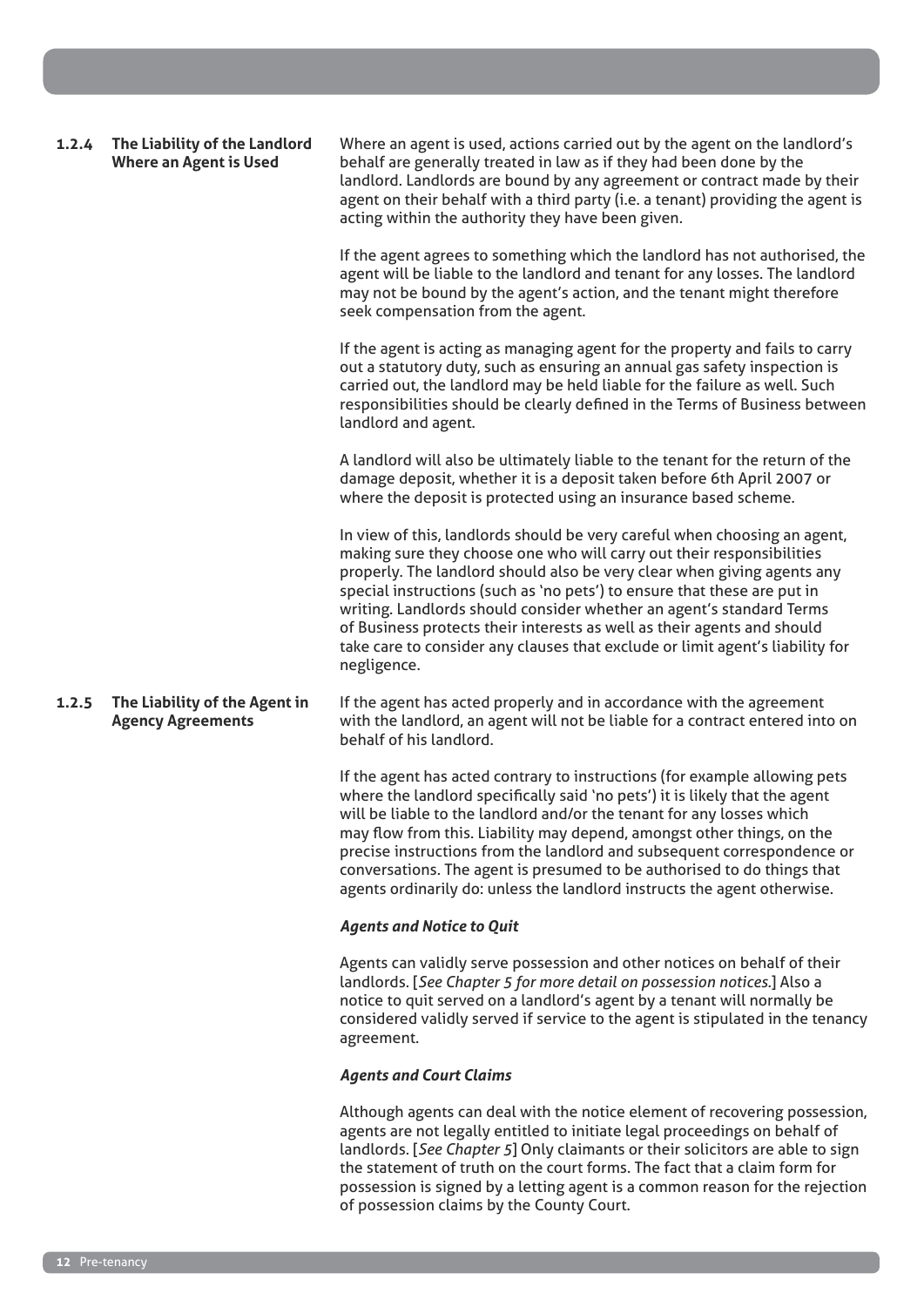Frequently, agents will offer landlords the opportunity to take out legal expenses insurance. If a decision is made not to buy this or this option is not offered, then it is generally best for the landlord themselves to deal with any court proceedings which may arise, instructing solicitors directly, if needed. Although the agent may assist by recommending and liaising with suitable solicitors, and even if much of the work related to any claim is delegated to the agent to deal with, it is prudent, as the landlord, to keep involved and remain aware of what is happening.

**1.2.6 Defining Responsibilities in the Contract** When a landlord enters into an agreement with an agent, a written contract should be drawn up indicating what level of service the agent is offering and the agent's agreed fees. It is important to read the whole contract and discuss any points that are unclear. Areas of concern or disagreement should be resolved before signing the agreement. Any contract should also state what the agent's termination arrangements are if the landlord wants to take over the management of the property themselves.

> As in many businesses, a small proportion of agents can go out of business owing both the landlord and tenant money. As the agent may be acting in the landlord's name, it is important to know that the agent is reliable and experienced. Investigate the agent: it is worth trying to get a personal recommendation (the local landlords' association may be helpful here). Check how long the agent has been in business, how many premises they manage, what training their staff have received, and whether they are a member of a professional or trade organisation such as:

- The Association of Residential Letting Agents (ARLA);
- UK Association of Letting Agents (UKALA);
- The National Association of Estate Agents (NAEA);
- Royal Institution of Chartered Surveyors (RICS);
- National Approved Lettings Scheme (NALS).

For student lets, the local College, University or their students' union may also run a lettings or management service.

Some associations require funds belonging to the landlord and tenant to be protected in the event that the agent's business fails. Check out the associations' requirements when considering which agent to use.

Fees and costs for services will vary and the cheapest is not always best if the agent is not an expert in good management practice and housing law. If the agent does not do the job well, this will reflect on the landlord, and it can have potentially serious implications.

It is also important to choose an agent who is familiar with the type of property (and that section of the market) that is being let or managed, so take a look at the other properties the agent has on their books. A friend could be pressed into service to contact them and make enquiries about renting a property from them to see how the agent treats a potential tenant.

# **1.3 Permissions to Let Property**

Any property owner who has a mortgage or is not a freeholder may need to secure the necessary permissions before they let the property.

If the owner is a leaseholder then the lease may contain a clause which states either that sub-letting is not permitted or that the freeholder's permission must be obtained prior to subletting. It is very important that this permission is obtained, because if the property is let to tenants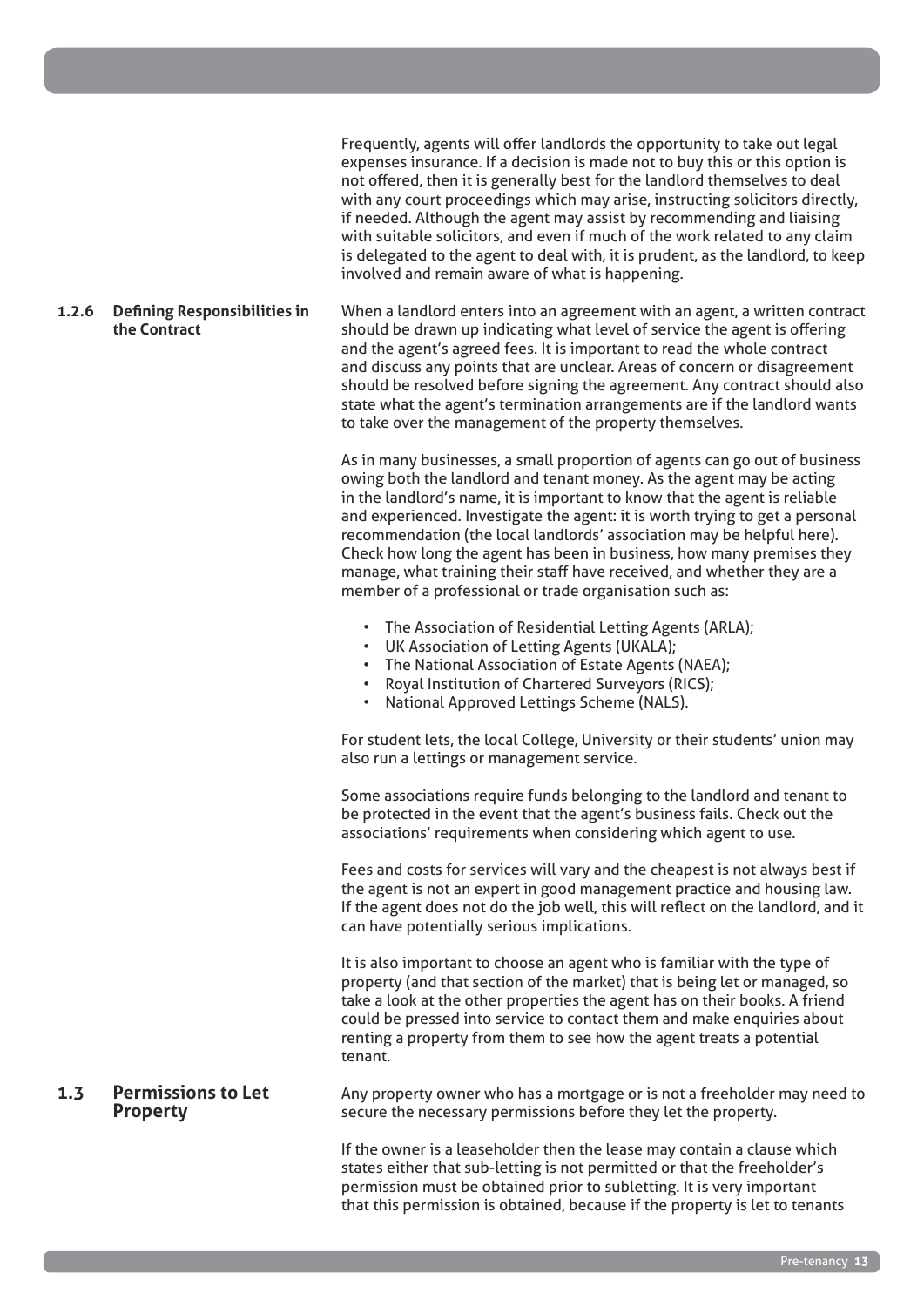without it (even if permission is sought later) then the conditions of the lease will already have been breached and the freeholder can take legal proceedings against the leaseholder.

The freeholder's permission will generally be a formality and this permission cannot be unreasonably withheld, but the freeholder may make a number of enquiries, for instance, if there have been complaints about noise from former tenants this might be discussed and the leaseholder might be required to satisfy the freeholder that they have addressed this issue this time around. It is usual for the freeholder to make a small charge for granting their permission.

If the freeholder does refuse permission then read the lease carefully to find out what the lease says about granting permission and then seek the freeholder's reasons for his refusal. It may be possible to address and satisfy any misgivings before there is a need to take further advice or the threat of legal proceedings.

If there is a mortgage on the property, one of the terms of that agreement may be that the owner obtains the lender's permission before the property is let, even if only one room is being let. This is because the mortgage lender will be concerned to make sure that nothing is done that may affect the value of the investment and the lender's ability to recover the loan that was made when the property was purchased.

It is important to check the terms of any mortgage. For many buy-tolet mortgages permission to rent the property may be automatic, but even in buy-to-let mortgages there may be conditions on the type of let permissible e.g. 'assured shorthold tenancies only' [*see section 3.1.2 for an explanation of assured shorthold tenancy*] or a restriction on housing benefit/local housing allowance tenants. If, as an owner, these requirements are not fully understood then seek advice from a solicitor - the one who assisted with the purchase should be able to help. If it is proposed to let the property as 'rooms' or bedsits which will create a House in Multiple Occupation (HMO) [*see Part 2*] this must be made clear as special permission may need to be sough for this and conditions may be imposed that will need to be met.

If the property was purchased for an owner-occupier on a standard mortgage for home owners, then permission will need to be obtained to let the property to tenants. The lender may increase the cost of the mortgage or change its terms if permission to let the property to tenants is given.

Usually a lender will not object to one room in an owner occupier's home being let to a lodger.

If a property is being purchased that has an existing tenant in occupation make sure that adequate enquiries are made about the tenant's status. A landlord needs to establish for themselves how long a tenant has been resident and what rights they have and this may affect any purchase.

#### **1.4 Energy Performance Certificates** Since 1st October 2008, landlords have been required to have an Energy Performance Certificate (EPC) when a property is let to a new tenant. The purpose of the EPC is to show prospective tenants the energy performance of the dwelling they are considering renting.

The EPC shows two things; the energy efficiency rating (relating to running costs) and the environmental impact rating (relating to the carbon dioxide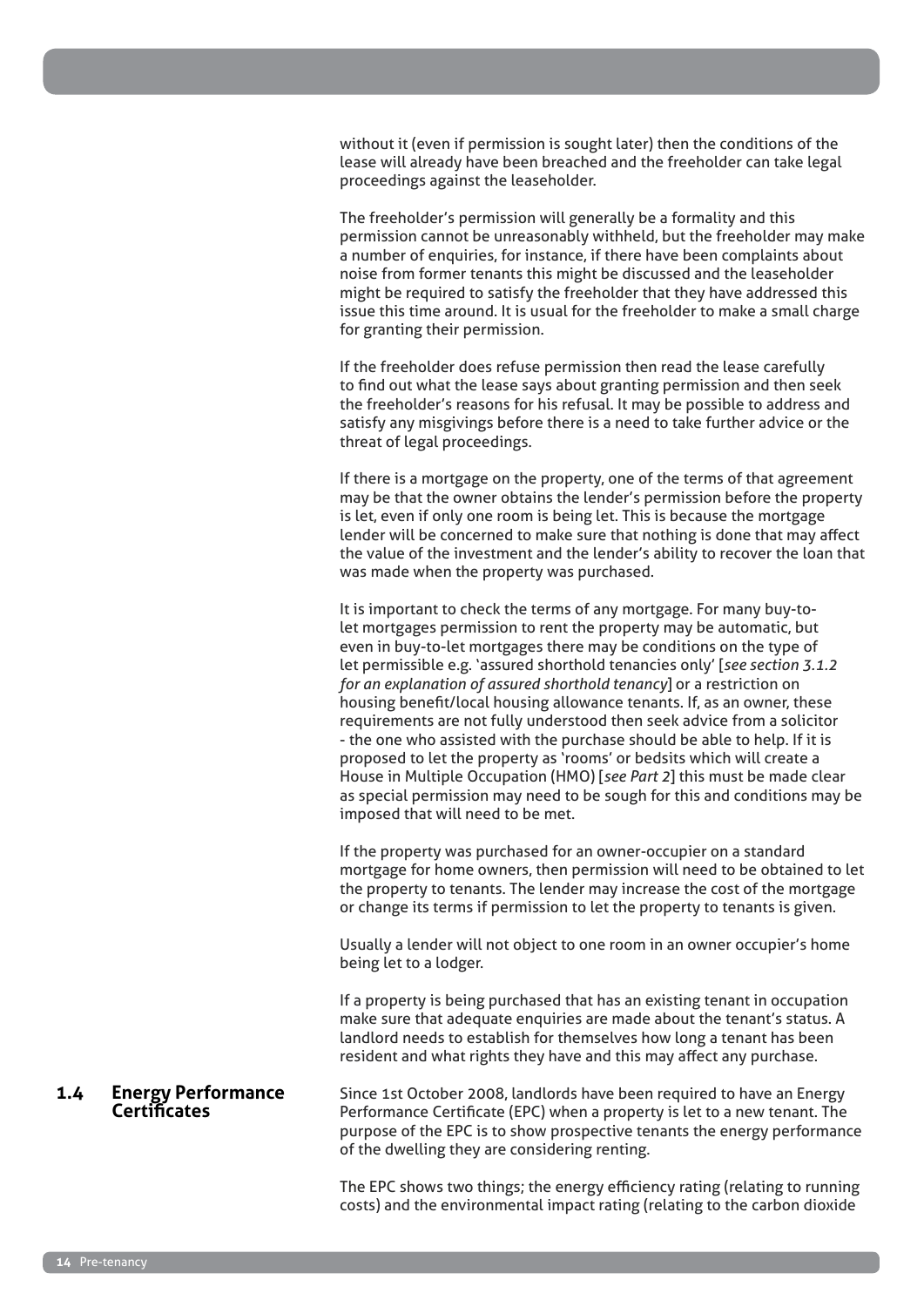emissions) of a dwelling. It is shown as coloured graphs similar to those found on, for example, fridges and other domestic appliances. The rating is also accompanied by a recommendation report that shows how to improve the dwelling's energy efficiency.

Once an EPC is obtained it is valid for 10 years unless the property is sold and a new EPC must be obtained at that point.

The EPC should be arranged before the property is advertised and a copy must be available to tenants, free of charge, before they are given written details, arrange a viewing or agree a letting. The actual tenant who takes the property should be given a full copy of the EPC including the assessor's recommendations.

It is a requirement to provide an EPC when the property is let as a separate (or self-contained) dwelling. This also applies if a whole house or flat is being let to a group of sharers on one contract. It is not a requirement to provide an EPC if only a single room in a house is being let or if a house is let room by room on separate contracts.

Advertising a property without a valid EPC can result in a potential £200 fixed penalty notice from trading standards.

EPCs are completed by registered Domestic Energy Assessors (DEAs). An assessor can be found at **www.hcrregister.com/searchAssessor.html** or seek recommendations from friends and contacts. Once commissioned, the EPC is valid for 10 years or until a new EPC is produced.

Two guides are available on CLG's website, **Energy performance certificates** for dwellings in the social and private rented sectors: A guide for landlords and Energy performance certificates for dwellings in the social and private rented sectors: A guide for landlords and can be downloaded from **www. communities.gov.uk/publications/planningandbuilding/epclandlordguide** and **www.communities.gov.uk/publications/planningandbuilding/ epcsrentingtenants**

Although the EPC may suggest a number of improvements that could be made there is no legal obligation to undertake any of these works, but it is advisable to discuss with prospective tenants which (if any) of the energysaving recommendations might be carried out or might already have been carried out. By being transparent about this and managing the tenant's expectations a potential complaint may be avoided

# **1.5 Insurance**

Buildings insurance covers the risk of damage to the structure and permanent fixtures and fittings of a building, for example, as a result of fire. If the property is leasehold, then the freeholder will normally arrange the buildings insurance and re-charge the cost to lessees.

Tenants are usually responsible for providing their own contents insurance to cover their personal belongings. This is a matter for the tenants it is not possible to require them to do this.

The landlord should take out contents insurance to cover loss or damage to household goods that have been supplied by them, e.g. white and grey goods, carpets, curtains and in the case of furnished lets other furniture and fittings.

Insurance for rented property is usually more expensive than for owner-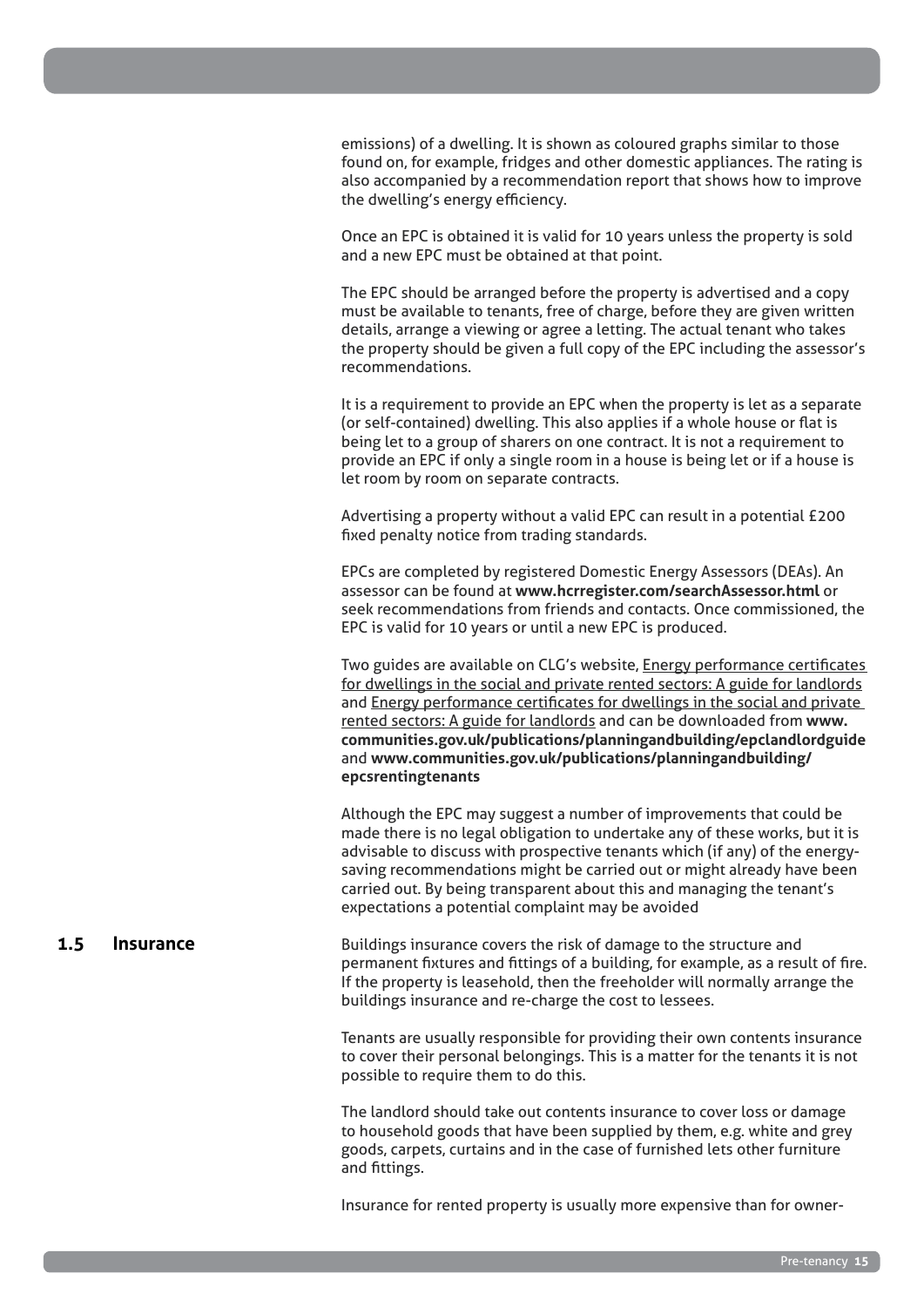|       |                   | occupied accommodation and insurance aimed at owner-occupiers will<br>not necessarily be suitable for rented property. The Association of British<br>Insurers produces guidance for owners which explains how insurers assess<br>risks and what can be done to secure cover. If the insurance company is not<br>informed that a property is occupied by tenants (instead of being owner-<br>occupied) this is likely to invalidate the insurance, and any claim made will<br>either be refused or any pay out will be reduced. Remember, that insurance<br>cover, like the mortgage, may come with conditions attached governing the<br>type of tenant that the property is let to. |
|-------|-------------------|-------------------------------------------------------------------------------------------------------------------------------------------------------------------------------------------------------------------------------------------------------------------------------------------------------------------------------------------------------------------------------------------------------------------------------------------------------------------------------------------------------------------------------------------------------------------------------------------------------------------------------------------------------------------------------------|
|       |                   | There are special policies for landlords that provide cover for additional<br>risks such as the loss of rental income and the cost of temporary<br>accommodation where a property has been made uninhabitable as a result<br>of one of the insurable risks. Insurance can also provide additional cover<br>for the landlord in case the tenant is injured as a result of an accident in the<br>property together with other elements not necessarily covered by normal<br>householder insurance.                                                                                                                                                                                    |
|       |                   | The insurance market is extremely competitive and it is worth shopping<br>around to find the best value for money. Landlords' organisations often<br>offer lower cost insurance to members.                                                                                                                                                                                                                                                                                                                                                                                                                                                                                         |
|       |                   | The tenancy agreement should take into account any implications of the<br>type of insurance cover there is: for example, if the insurance places an<br>upper limit on the cost of temporary accommodation it may be worth,<br>within the tenancy, limiting liability to the insured amount.                                                                                                                                                                                                                                                                                                                                                                                         |
| 1.6   | Тах               | Tax is an aspect of residential property investment which is often<br>overlooked. There are many twists and turns to consider at all levels,<br>whether it be for income tax, capital gains tax or inheritance tax, and it is<br>important to get the structure of ownership right and to make sure that all<br>tax relief, allowances and claims are made.                                                                                                                                                                                                                                                                                                                         |
|       |                   | This section summarises some of the main aspects of the principal areas<br>of property tax. There are many detailed aspects to consider at each stage,<br>and it is very important to obtain good professional advice if there are any<br>doubts as to the applicability of any rule. Tax decisions can be influenced<br>by what other income and assets the tax payer has and will not necessarily<br>be the same for every property investor.                                                                                                                                                                                                                                     |
|       |                   | All areas of tax require the practise of good record-keeping (this is equally<br>applicable when a property is sold). It is essential that full and accurate<br>records are kept of all income and expenditure, perhaps maintaining a<br>separate bank account for these, so that all of the information is readily<br>available to allow the tax payer to claim the maximum deductions and pay<br>the minimum amount of tax. Failure to keep adequate records can result in<br>penalties.                                                                                                                                                                                          |
| 1.6.1 | <b>Income Tax</b> | If the landlord is a new property investor HM Revenue & Customs (HMRC)<br>should be notified immediately of the new source of income which the<br>landlord is now receiving. The tax is computed through an annual tax return<br>sent to HMRC.                                                                                                                                                                                                                                                                                                                                                                                                                                      |
|       |                   | Income tax is payable on profits made from the property-renting business<br>by computing the total of rents receivable less expenses. Tenants' deposits<br>do not count as income. Typical expenses which can be deducted include:                                                                                                                                                                                                                                                                                                                                                                                                                                                  |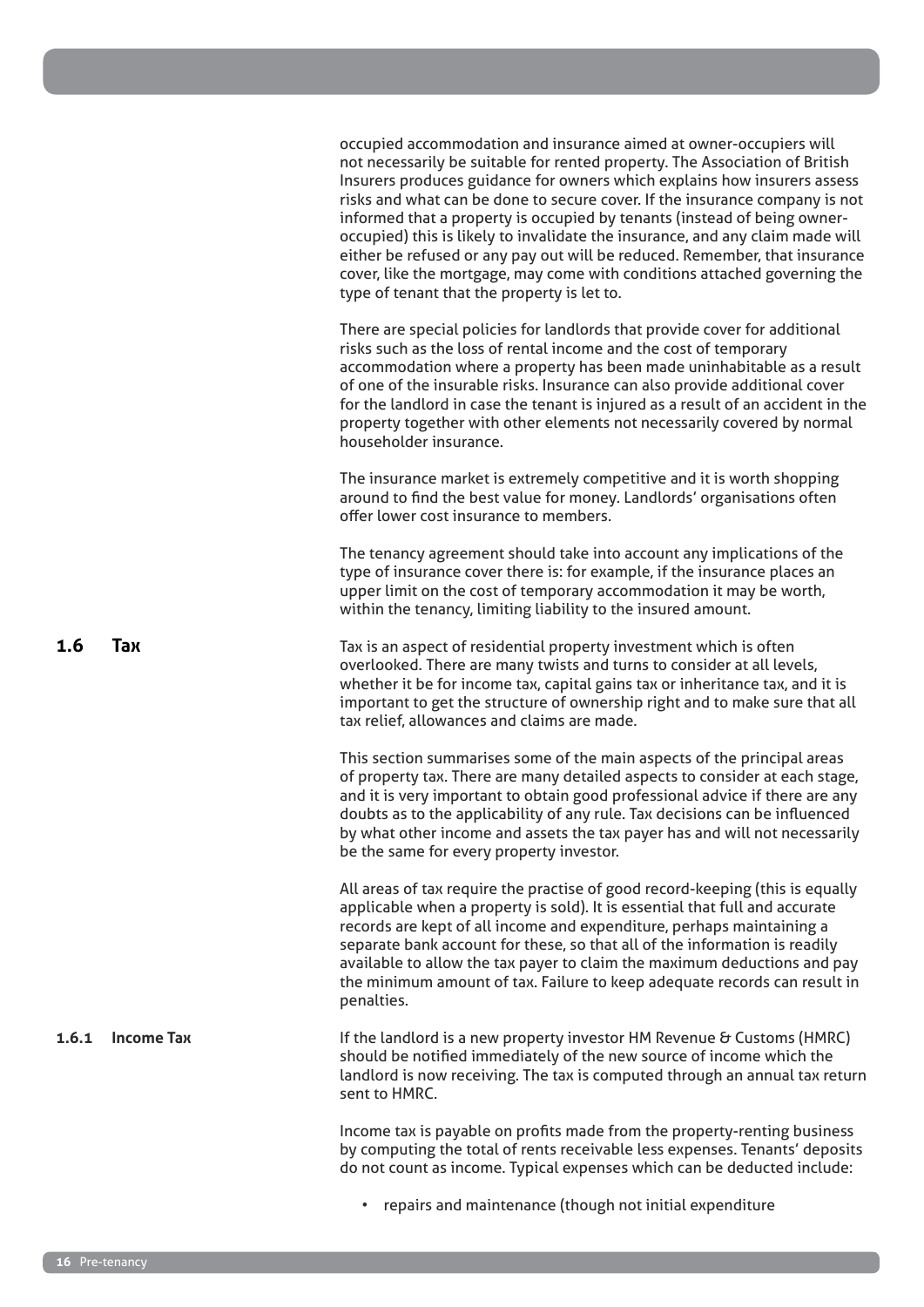needed to bring the property up to a letting standard, or improvements);

- gardening;
- cleaning;
- ground rents;
- service charges;
- contents and building insurance;
- managing agent's fees;
- legal fees for tenancy agreements;
- advertising;
- HMO licence costs;
- interest (not the capital repayments) on loans used to buy or improve the property;
- water rates;
- council tax;
- heating;
- lighting;
- security;
- accountancy fees;
- subscription to a landlord's association; motor and travelling expenses for visiting the property and for attending to matters relating to let properties.

A special wear and tear allowance of approximately 10% of the rents received can be claimed if the property is let furnished.

This list is not exhaustive and can vary in individual circumstances.

A special tax allowance exists if the landlord undertakes certain improvements to the property to increase energy efficiency, known as the Landlords' Energy Saving Allowance (LESA). Further details can be obtained from **www.hmrc.gov.uk/manuals/pimmanual/PIM2072.htm**

On the question of repairs and maintenance, it is important to distinguish between items of repair and items of improvement. Redecorating rooms, changing windows from single to double-glazing, or replacing a defective roof are examples of repairs which will be allowable. The addition of another floor to the building, or a new conservatory would not qualify and tax relief would only be received on the eventual sale of the property, being set against the eventual capital gain.

**1.6.2 Structure** Where properties are owned in joint names, then the profits can be shared between the joint owners or, in certain circumstances, can be wholly attributable to one or other of the joint owners.

> Where a husband and wife own a property jointly, the income is automatically assessed equally, even if the actual ownership proportion is not equal, unless they elect otherwise.

For capital gains tax purposes, the proportionate ownership is important, and any capital gain would be shared between the joint owners in their respective proportions giving rise to multiple tax-free allowances.

In certain circumstances, it may be worthwhile for a limited company to be brought into the structure. It is normally sensible for the properties themselves to be held in individual or joint names, but these can be sublet to a company who then lets the properties to tenants. Professional advice should be sought to look at the best structure for any given landlord to use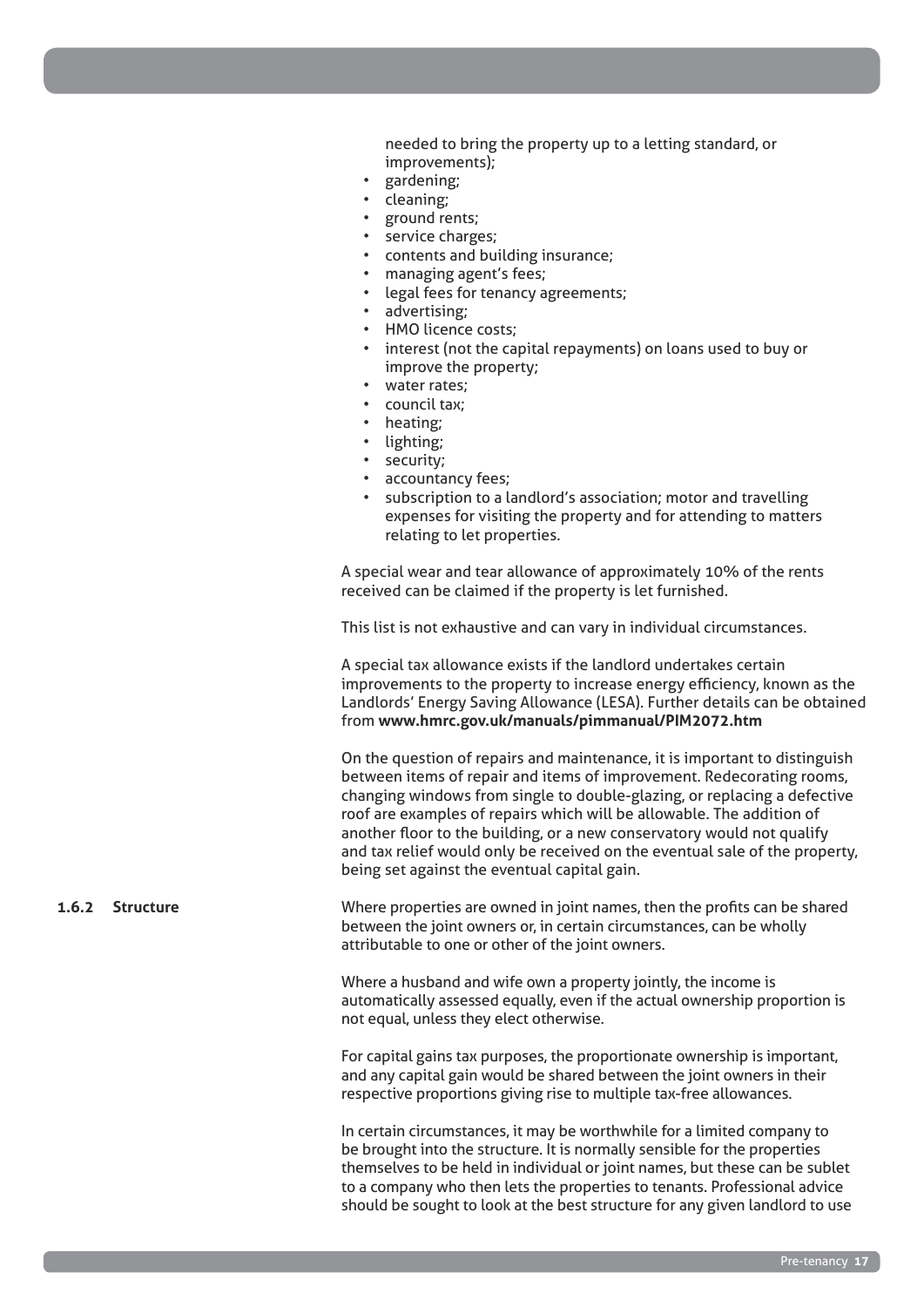to own investment properties.

#### **1.6.3 Capital Gains Tax**

Capital Gains Tax (CGT) is a tax on the gain or profit made when shares or property are sold, given away or otherwise disposed of. There is a tax-free allowance and some additional reliefs that can reduce a Capital Gains Tax bill

Capital gains tax is one of the most important taxes to consider as property prices will usually rise over the long term. As the amounts at stake are potentially significant, it is important to make sure that all of the available tax relief and allowances are taken advantage of. Many of these offer scope for substantial reductions in the ultimate amount of tax to be paid. The basic concept is quite simple: the final price received for the property when it is sold (after deducting legal costs and agent's fees) is compared with what the property cost initially (including any legal fees and stamp duty), and the profit, or "gain" is calculated on which tax is levied.

There are then potential deductions and tax relief available, the most important of which are as follows:

- the cost of any improvements to the property whilst under ownership can be deducted (but not the cost of repairs that has previously been set off against income tax);
- if the property has been occupied by the owner as an owneroccupier at any time, then there are two additional very valuable reliefs:
	- lettings relief whereby up to a certain amount of any gain per owner can be tax free
	- a proportionate principal private residence relief;
- if the property was owned at March 1982 its value at that date is substituted for the original cost of the property in calculating the ultimate gain;
- set value of any capital gains in a single tax year is tax free per individual (not per property), tax only being charged on any gain above that value;
- if there are two properties which have been used as a residence (e.g. one in London and one in the country), it is worthwhile making a principal private residence election on one of those properties to maximise capital gains relief. This will also reduce the potential CGT payable if one of the properties is let at any time in its ownership.
- **1.6.4 Inheritance Tax** Where a property is owned at the date of death, the value of that property forms part of the estate and is potentially liable to inheritance tax (IHT). If the property is left to a spouse in a will, then no IHT would be payable until the death of the spouse.

There are ways of reducing the Inheritance Tax liability. A tax efficient will should be drawn up to ensure maximum use of IHT allowances.

Wills and trusts are specialist areas where it is important to obtain professional advice. Advice will vary depending on the individual's circumstances.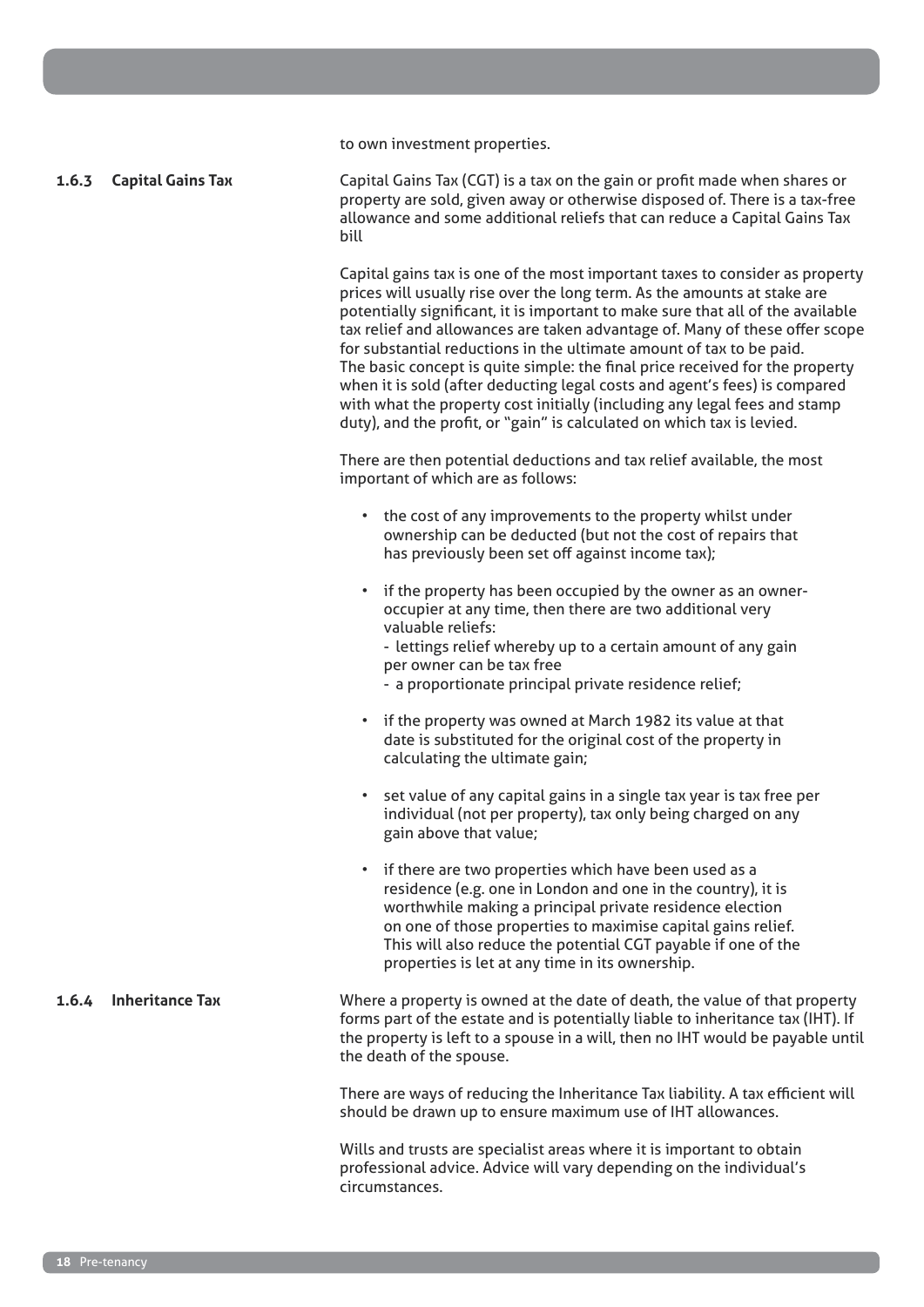| 1.6.5 | <b>Stamp Duty</b>      | Stamp Duty Land Tax (SDLT) is payable by the purchaser within 30 days of<br>the purchase, so this should be taken into account when budgeting for a<br>purchase. No Stamp Duty is payable below the prevailing threshold, but<br>above the nil-rate threshold the applicable rate of SDLT will depend upon<br>the price paid. There are reliefs available in 'disadvantaged areas' - but<br>these only apply to the lower value properties in those areas. The list of<br>disadvantaged areas is much longer than one would imagine, so it is always<br>worth checking to see whether relief is available. Go to www.hmrc.gov.uk<br>and search for 'Postcode Search Tool' to see if a property could qualify. |
|-------|------------------------|---------------------------------------------------------------------------------------------------------------------------------------------------------------------------------------------------------------------------------------------------------------------------------------------------------------------------------------------------------------------------------------------------------------------------------------------------------------------------------------------------------------------------------------------------------------------------------------------------------------------------------------------------------------------------------------------------------------|
|       |                        | The value of any fixtures, fittings or furniture included in the purchase can<br>be excluded from the purchase price in calculating the Stamp Duty payable,<br>though the Stamp Duty Office will look at any obvious overloading.                                                                                                                                                                                                                                                                                                                                                                                                                                                                             |
| 1.6.6 | <b>Value Added Tax</b> | Under normal circumstances, landlords cannot register for value added tax<br>(VAT) in relation to their residential properties, as residential rental income<br>is exempt from VAT. This means that any VAT incurred cannot be reclaimed.<br>However, landlords who are VAT registered in their own self-employed<br>businesses may be able to claim some VAT incurred.                                                                                                                                                                                                                                                                                                                                       |
|       |                        | A special VAT rate of 5% is available on the renovation or alteration of<br>a single household dwelling that has not been lived in for three years or<br>more, so that this is a useful saving over the normal 17.5 per cent rate.                                                                                                                                                                                                                                                                                                                                                                                                                                                                            |
|       |                        | More information on tax can be obtained from a local tax office or visit HM<br>Revenue & Customs website at www.hmrc.gov.uk. Copies of leaflets on<br>taxation of rents and other tax matters can be downloaded from HMRC's<br>website, or can be requested by phoning the Order Line on 08459 000 404.                                                                                                                                                                                                                                                                                                                                                                                                       |
| 1.7   | <b>Council Tax</b>     | In self-contained flats or houses, the tenant is liable for the council tax.<br>Landlords should notify the local council of the name of the tenant and<br>when they moved in.                                                                                                                                                                                                                                                                                                                                                                                                                                                                                                                                |
|       |                        | If the property is empty, the landlord will be liable for council tax, but an<br>exemption can be sought for up to six months if the property is unfurnished.                                                                                                                                                                                                                                                                                                                                                                                                                                                                                                                                                 |
|       |                        | Students undertaking full-time education courses are exempt from council<br>tax, but students have to apply for exemption. Their educational institution<br>will be able, on request from the student/s, to provide them with a notice<br>that they are a full time student and liable for exemption. If their tenancy<br>agreement extends over the summer vacation, the exemption also covers<br>that period.                                                                                                                                                                                                                                                                                               |
|       |                        | If there is one tenancy agreement for the property in which the occupiers<br>are jointly and severally liable, the tenants are responsible for the payment<br>of council tax.                                                                                                                                                                                                                                                                                                                                                                                                                                                                                                                                 |
|       |                        | If there is more than one tenancy agreement for the property (e.g. if it is<br>divided into bedsits), the landlord is responsible for payment of council<br>tax and collecting this through the rent charged to tenants. Students in<br>this type of arrangement should be asked to provide proof of study to the<br>landlord who can then apply for their exemption from the council.                                                                                                                                                                                                                                                                                                                        |
|       |                        | A tenant over 18, living alone in a property will qualify for a 25% discount<br>from their council tax bill.                                                                                                                                                                                                                                                                                                                                                                                                                                                                                                                                                                                                  |
|       |                        | Landlords should inform the council tax section of the local authority in<br>writing whenever someone moves in or out of their property, or if it is empty.                                                                                                                                                                                                                                                                                                                                                                                                                                                                                                                                                   |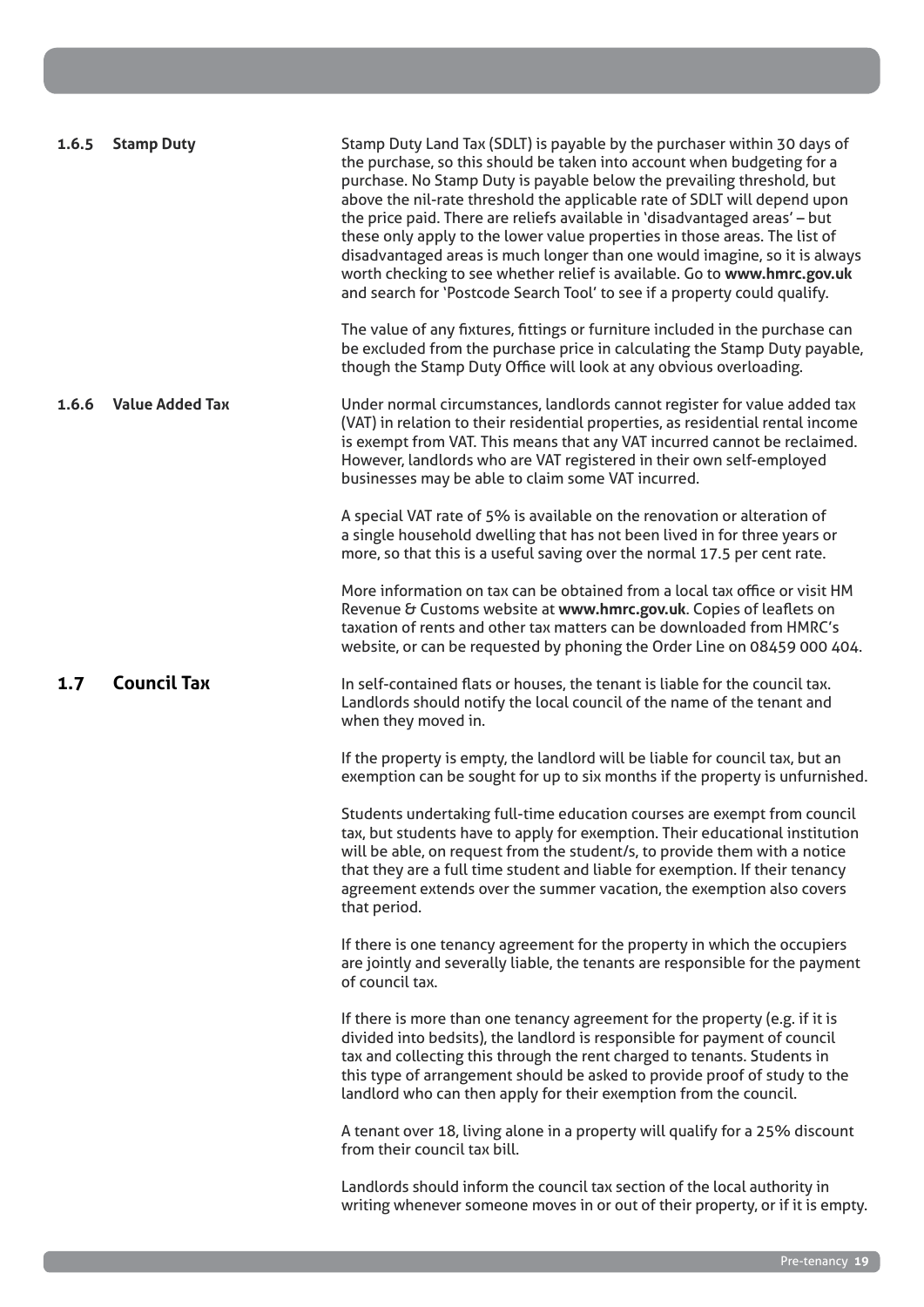| 1.8  | <b>Sources of Legal Advice</b>                   | If a letting or managing agent is being used, they should be able to provide<br>some free basic advice about housing law as part of their services.                                                                                                                                                                                                                                                                                                                                                                                                                                                                                                      |
|------|--------------------------------------------------|----------------------------------------------------------------------------------------------------------------------------------------------------------------------------------------------------------------------------------------------------------------------------------------------------------------------------------------------------------------------------------------------------------------------------------------------------------------------------------------------------------------------------------------------------------------------------------------------------------------------------------------------------------|
|      |                                                  | The Local Authority or local Citizens Advice Bureau can also provide simple<br>information on housing law.                                                                                                                                                                                                                                                                                                                                                                                                                                                                                                                                               |
|      |                                                  | Some excellent leaflets are available from the Communities and Local<br>Government's website www.communities.gov.uk (follow the links for<br>Housing, then Private Housing, then Private Rented Housing).                                                                                                                                                                                                                                                                                                                                                                                                                                                |
|      |                                                  | Publications are available free of charge from:<br>CLG Publications, PO Box 236, Wetherby, LS23 7NB<br>Tel: 0870 1226 236, Fax: 0870 1226 237, Textphone: 0870 1207 405<br>Email: communities@twoten.com                                                                                                                                                                                                                                                                                                                                                                                                                                                 |
|      |                                                  | Most landlords now have access to the internet, and a search for landlord<br>legal advice can lead to a number of sites giving free basic information<br>and offering other services where a charge is made [See appendix 3 - Useful<br>contacts for landlords.]                                                                                                                                                                                                                                                                                                                                                                                         |
|      |                                                  | Landlords' associations usually offer members free basic legal advice. If<br>more detailed legal advice, representation or advocacy are needed then<br>it may be necessary to consult a solicitor. Make sure the solicitor used<br>is experienced in landlord and tenant law. It is best to go by personal<br>recommendation. The local landlords' association will be able to suggest<br>suitable firms. Firms specialising in work for landlords often advertise on<br>landlord-related websites on the internet. Remember to keep receipts for<br>any legal costs incurred because it may be possible to obtain tax relief<br>against these payments. |
|      |                                                  | Be careful when reading BLOGs: there is a lot of urban myth out there and<br>other landlords are not always a reliable source of information.                                                                                                                                                                                                                                                                                                                                                                                                                                                                                                            |
| 1.9  | Membership of a<br><b>Landlords' Association</b> | There are a number of landlords' associations [see appendix 3 - Useful<br>contacts for landlords] and it is worth considering paying to join and<br>become a member. Membership normally includes:                                                                                                                                                                                                                                                                                                                                                                                                                                                       |
|      |                                                  | a regular newsletter giving advice;<br>updates on housing law or policy as they change;<br>the chance to make representations on proposed changes to<br>regulations, the law or tax;<br>discounts for services such as insurance;<br>individual advice if there is a problem.                                                                                                                                                                                                                                                                                                                                                                            |
|      |                                                  | Landlords Associations normally hold periodic meetings where there is<br>an opportunity to meet other landlords and discuss issues and problems.<br>Through the network of other members ideas and procedures can be<br>obtained to resolve problems on how to manage more successfully.                                                                                                                                                                                                                                                                                                                                                                 |
| 1.10 | <b>Useful Contacts for</b><br><b>Landlords</b>   | Many of the most useful contacts are on the internet. For those without<br>access to the internet most libraries offer free internet access. Alternatively<br>the library can provide telephone contact numbers for different services<br>within a local area. [See appendix 3 - Useful contacts for landlords].                                                                                                                                                                                                                                                                                                                                         |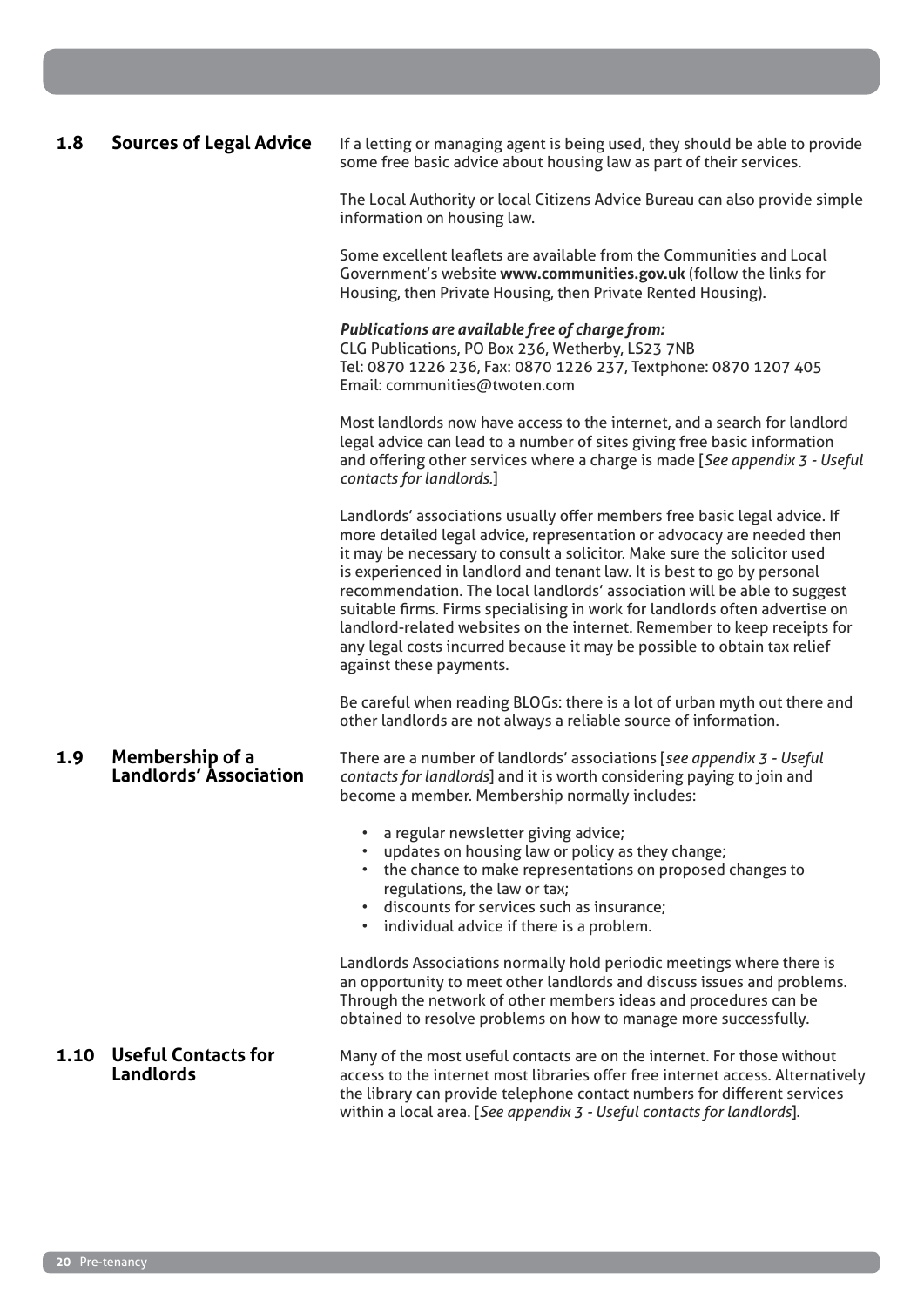| 2.1   | Landlords'<br><b>Responsibilities for</b><br><b>Repair and Maintenance</b>                                                          | In addition to any repair responsibilities explicitly set out in the tenancy<br>agreement, common law and statute will imply terms to the agreement<br>between landlord and tenant. These terms form part of the contract, even<br>though they have not been specifically agreed between the two parties.<br>[See section 2.2 for more detail on implied terms.]<br>Specific obligations to repair are set out in detail in the sections below. As<br>a general rule the building itself and the immediate surroundings should<br>be able to withstand normal weather conditions, and normal use by tenants<br>and their visitors.                                                                                                                                                                                                                                                                                                                                                                                       |
|-------|-------------------------------------------------------------------------------------------------------------------------------------|--------------------------------------------------------------------------------------------------------------------------------------------------------------------------------------------------------------------------------------------------------------------------------------------------------------------------------------------------------------------------------------------------------------------------------------------------------------------------------------------------------------------------------------------------------------------------------------------------------------------------------------------------------------------------------------------------------------------------------------------------------------------------------------------------------------------------------------------------------------------------------------------------------------------------------------------------------------------------------------------------------------------------|
|       |                                                                                                                                     | The property should be in a reasonable state of repair both internally<br>and externally and fit for human habitation at the start of the tenancy.<br>There should be no dampness, either in the form of rising or penetrating<br>damp, from the outside. Condensation may be as a result of the tenant's<br>behaviour but it may also have implications for landlord if the ventilation is<br>inadequate or some structural problem is causing it. An investigation of the<br>cause will be needed to be able to decide responsibility.                                                                                                                                                                                                                                                                                                                                                                                                                                                                                 |
|       |                                                                                                                                     | Statutory and common law requires that there should be no unacceptable<br>level of risk to the health or safety of the occupiers or their visitors.                                                                                                                                                                                                                                                                                                                                                                                                                                                                                                                                                                                                                                                                                                                                                                                                                                                                      |
|       |                                                                                                                                     | Remember that if the tenant or visitors have an accident or suffer injury<br>due to the poor condition of the property (for example a fall caused by a<br>broken handrail or respiratory diseases caused by damp conditions), the<br>landlord may be liable to them for damages for personal injury.                                                                                                                                                                                                                                                                                                                                                                                                                                                                                                                                                                                                                                                                                                                     |
| 2.2   | <b>Implied Terms in</b><br><b>Tenancy Agreements</b>                                                                                | Implied terms are those that are considered to be part of a legal lease,<br>tenancy agreement and/or licence even though they are not actually<br>written down in that document. Implied terms can arise from common law<br>and/or statute.                                                                                                                                                                                                                                                                                                                                                                                                                                                                                                                                                                                                                                                                                                                                                                              |
|       |                                                                                                                                     | Note: any attempts to evade statutory or common law rights and<br>responsibilities by way of any standard term in the tenancy agreement,<br>may result in the relevant term being found void under the Unfair Terms<br>in Consumer Contracts Regulations 1999. Examples might include clauses<br>requiring rent to be paid without set-off (as this would be an attempt to<br>exclude the tenant's common law right to set off against the rent any debt<br>owed to the tenant by the landlord) or a clause requiring the tenant to<br>be responsible for repairs to the gas appliances (as this is the landlord's<br>statutory responsibility).                                                                                                                                                                                                                                                                                                                                                                         |
| 2.3   | <b>Common Law Implied</b><br><b>Terms</b>                                                                                           | The main terms implied by common law are detailed below:                                                                                                                                                                                                                                                                                                                                                                                                                                                                                                                                                                                                                                                                                                                                                                                                                                                                                                                                                                 |
| 2.3.1 | The Right of a Tenant to<br><b>Quiet Enjoyment of a Rented</b><br><b>Property Without Intrusion</b><br>or Disturbance by a Landlord | This right is implied into all tenancies which entitles the tenant to live<br>in the property without disturbance from the landlord or people acting<br>on the landlord's behalf. Generally a landlord does not have the right to<br>turn up unannounced to check on a property or tenant. It must be agreed<br>mutually beforehand, where the landlord wishes to enter for a specific<br>purpose, such as repairing a window. It has been held that breach of the<br>repairing covenants can also be considered to be breach of the covenant<br>of quiet enjoyment. A right of quiet enjoyment is often written into the<br>tenancy agreement because then the landlord can limit or widen the scope<br>of the implied obligation, or even make the covenant for quiet enjoyment<br>conditional on the tenant complying with their own obligations. Where there<br>is a covenant for quiet enjoyment written into the tenancy agreement, the<br>tenant will be entitled to have the landlord comply with that covenant. |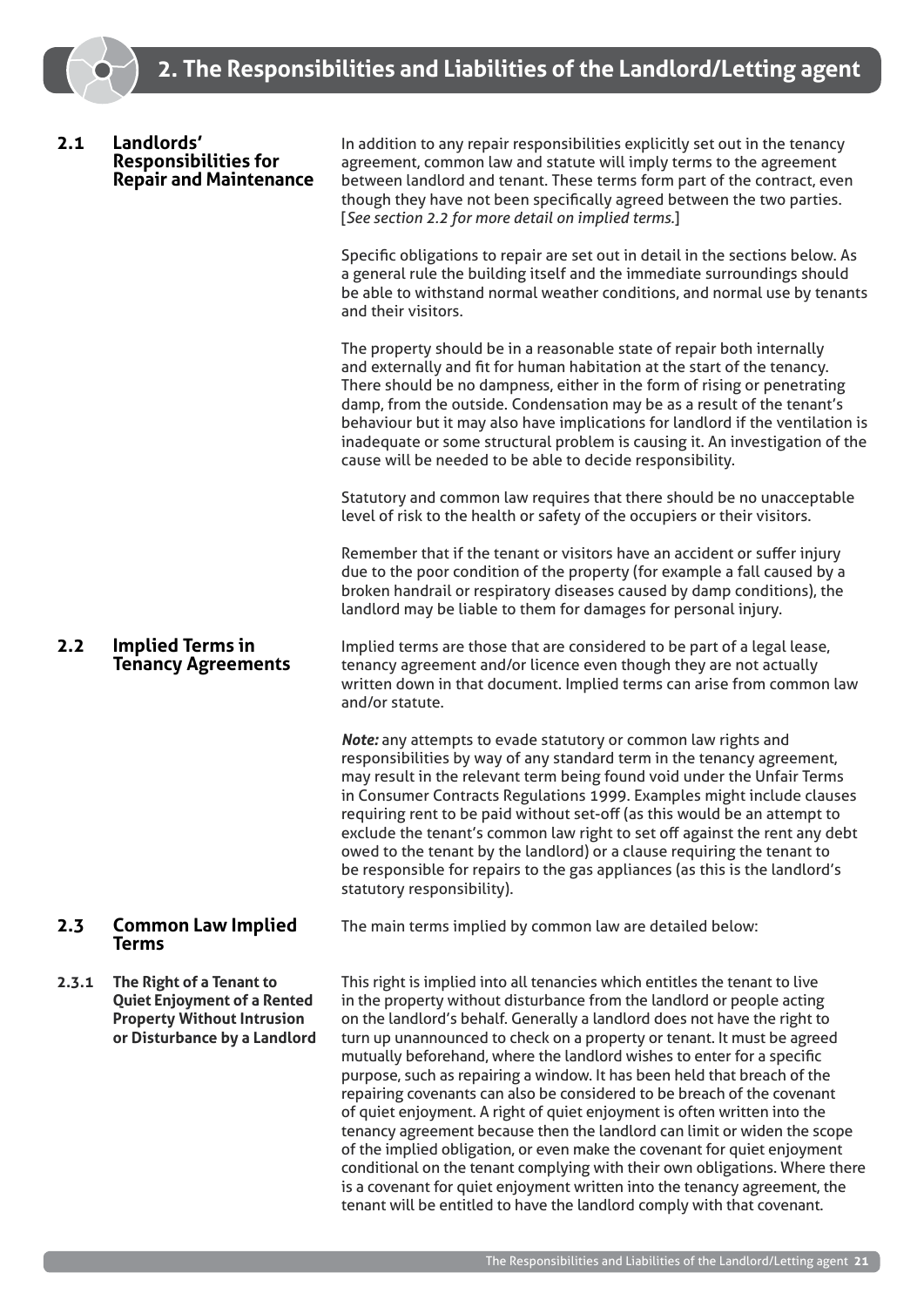| 2.3.2 | <b>Tenant Must Use the</b><br><b>Property in a Tenant-like</b><br><b>Manner</b>                                         | This has been defined in case law as "to do the little jobs about the<br>place which a reasonable tenant would do" such as unblocking sinks<br>when blocked by the tenant's waste, keeping toilets and drains clear,<br>regular cleaning including windows, putting refuse out for collection and<br>gardening if applicable.                                                                                                                                                                                                                                                                                             |
|-------|-------------------------------------------------------------------------------------------------------------------------|---------------------------------------------------------------------------------------------------------------------------------------------------------------------------------------------------------------------------------------------------------------------------------------------------------------------------------------------------------------------------------------------------------------------------------------------------------------------------------------------------------------------------------------------------------------------------------------------------------------------------|
| 2.3.3 | <b>The Tenant Shall Not Permit</b><br><b>Waste</b>                                                                      | The tenant has the responsibility to ensure the property is not damaged<br>deliberately and is kept clean and free from rubbish during the course of<br>the tenancy.                                                                                                                                                                                                                                                                                                                                                                                                                                                      |
| 2.3.4 | <b>Fair Wear and Tear</b>                                                                                               | The tenant should leave the property in the same condition as when they<br>took possession, fair wear and tear excepted.                                                                                                                                                                                                                                                                                                                                                                                                                                                                                                  |
| 2.3.5 | The Tenant Must Not Use the<br><b>Rent to Pay for Repairs,</b><br><b>Except in Very Limited</b><br><b>Circumstances</b> | Repairs must be reported to the landlord/agent. Using rent for any other<br>reason could result in eviction from the property.                                                                                                                                                                                                                                                                                                                                                                                                                                                                                            |
| 2.4   | <b>Statutory Implied Terms</b>                                                                                          |                                                                                                                                                                                                                                                                                                                                                                                                                                                                                                                                                                                                                           |
| 2.4.1 | <b>Landlord and Tenant Act</b><br>1985                                                                                  | Section 11 of the Landlord and Tenant Act 1985 implies a term into tenancy<br>agreements for less than seven years that the landlord shall keep in repair:                                                                                                                                                                                                                                                                                                                                                                                                                                                                |
|       |                                                                                                                         | • the structure and exterior of the dwelling;<br>• the installations for the supply of water, gas, electricity and<br>sanitation;<br>the installations for the supply of space heating and water<br>heating, and;<br>the communal areas and installations associated with the<br>dwelling (Section 11 as amended by section 116 of the<br>Housing Act 1988), where these are controlled by the landlord.<br>The Act also provides that the standard of repair necessary will vary                                                                                                                                         |
|       |                                                                                                                         | depending on the 'age, character, and prospective life of the property and<br>its location'.                                                                                                                                                                                                                                                                                                                                                                                                                                                                                                                              |
|       | 2.4.2 Access to Property                                                                                                | Section 11 - subsection (6) implies a term into the tenancy agreement that<br>landlords with section 11 repairing responsibilities (or people authorised<br>by them) have the right to access the property for the purpose of viewing<br>its condition and state of repair. Access can only be at reasonable times of<br>the day and after giving the tenant not less than 24 hours notice in writing.                                                                                                                                                                                                                    |
|       |                                                                                                                         | This section does not extend to actually carrying out the repairs. The<br>right to enter for the repair would be an implied term, as the law says the<br>landlord must do the repair, it is implied s/he has the right to enter to do<br>it. However, the right to enter to do repairs (subject to notice being given)<br>is generally included in tenancy agreements and if the tenant refuses to<br>allow the landlord access to carry out the repairs, the tenant will not be<br>in a position to complain about the property or to claim for damages for<br>disrepair or for personal injury caused by the disrepair. |
|       |                                                                                                                         | Indeed if the tenant's failure to allow the landlord access to do the works<br>results in further deterioration or damage to the property, the tenant may<br>be liable to the landlord (entitling the landlord, for example, to deduct the<br>additional costs incurred from the damage deposit).                                                                                                                                                                                                                                                                                                                         |
|       |                                                                                                                         | Note that although section 11(6) gives the landlord the right to enter the<br>property (after having given notice), this does not mean that the landlord                                                                                                                                                                                                                                                                                                                                                                                                                                                                  |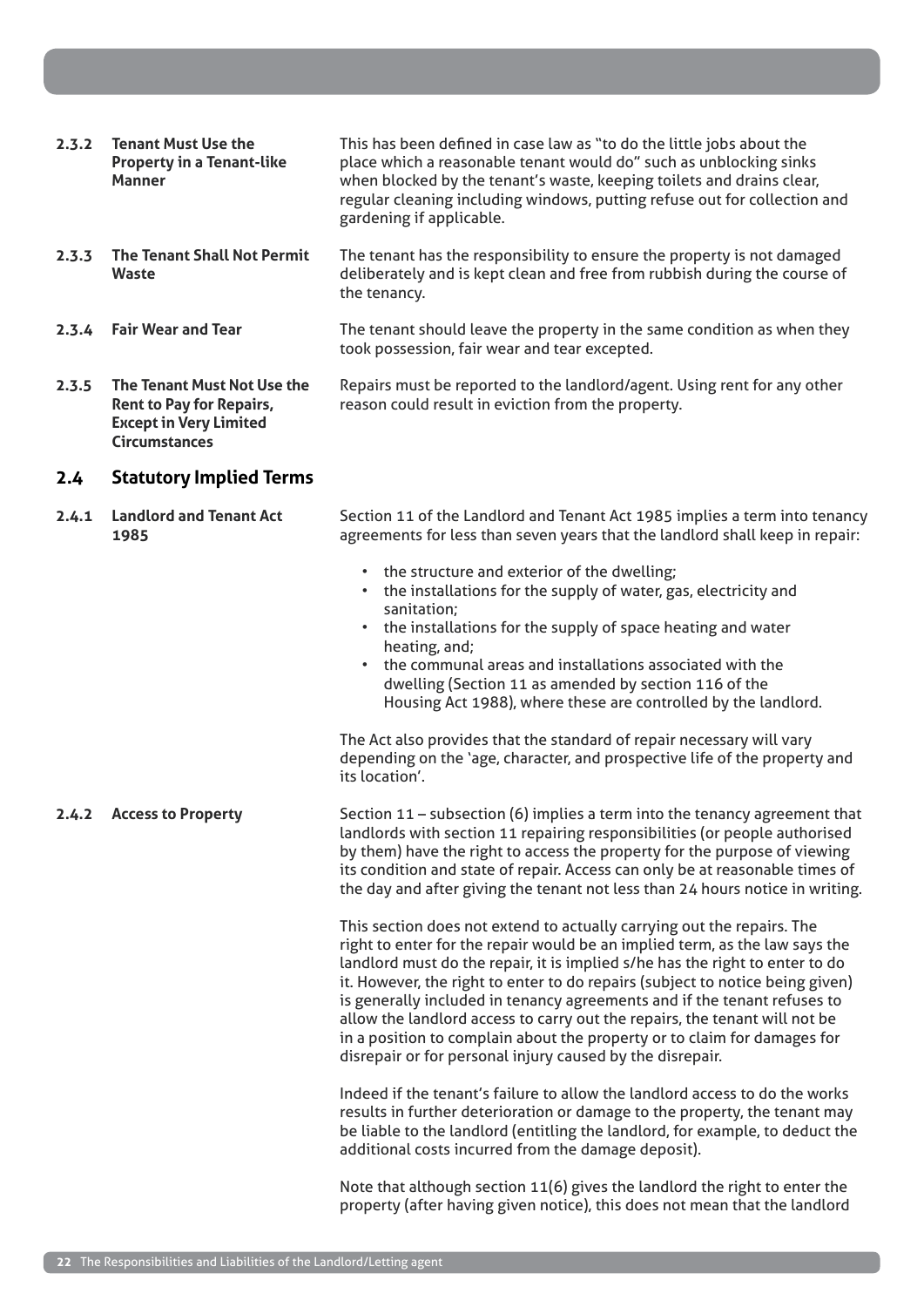|       |                                     | is entitled to enter the property at that time regardless if the tenant<br>asks the landlord not to. However, if the particular appointment time is<br>inconvenient, the tenant will be expected to consent to an appointment at<br>another time.                                                                                                                                                                                                                                                                                                                                                                                                                                                                                                                                       |
|-------|-------------------------------------|-----------------------------------------------------------------------------------------------------------------------------------------------------------------------------------------------------------------------------------------------------------------------------------------------------------------------------------------------------------------------------------------------------------------------------------------------------------------------------------------------------------------------------------------------------------------------------------------------------------------------------------------------------------------------------------------------------------------------------------------------------------------------------------------|
|       |                                     | If the tenant refuses to allow the landlord access at all, the tenant will be<br>in breach of their tenancy agreement, because the right of access is an<br>implied term of the agreement. In some circumstances (for example if the<br>property is clearly in disrepair) this may entitle the landlord to apply for an<br>order for possession.                                                                                                                                                                                                                                                                                                                                                                                                                                        |
|       |                                     | Generally, landlords should be wary about entering the property when the<br>tenant is not there. Where a tenant has given permission, but have advised<br>they will not be at the property themselves, it is recommended that<br>landlords/agents are best accompanied by a witness.                                                                                                                                                                                                                                                                                                                                                                                                                                                                                                    |
| 2.4.3 | <b>Breach of Repair Obligations</b> | The landlord will be able to pass on the cost of works or repairs to the<br>tenant if work is needed because of the tenant's breach of their obligations<br>under the tenancy.                                                                                                                                                                                                                                                                                                                                                                                                                                                                                                                                                                                                          |
|       |                                     | Action can be taken by the tenant in the county court for breaches of the<br>landlord's repairing obligation. This is a civil action, and tenants can claim<br>compensation for damage and inconvenience resulting from the breach.                                                                                                                                                                                                                                                                                                                                                                                                                                                                                                                                                     |
|       |                                     | The landlord should receive notice of this in advance of any claim being<br>brought, as tenants are now obliged to comply with the 'Pre-action Protocol<br>for Housing Disrepair'. This protocol provides that tenants must inform<br>their landlord in writing (an 'early notification letter' followed by a 'letter<br>of claim') of all relevant matters before issuing legal proceedings. The<br>protocol gives full details of the information to be provided and specimen<br>letters. If the tenant does not comply with the protocol, the landlord can<br>ask the court to stay the claim until the provisions of the protocol have<br>been complied with. A copy of the protocol can be downloaded from Her<br>Majesty's Courts Service website at www.hmcourts-service.gov.uk. |
|       |                                     | Section 17 of the Landlord and Tenant Act 1985 requires specific<br>performance (saying the landlord will have to do the repair) where there<br>has been a breach, i.e. the payment of compensation may not be sufficient<br>remedy.                                                                                                                                                                                                                                                                                                                                                                                                                                                                                                                                                    |
|       |                                     | This means that the county court can make an order requiring the landlord<br>to fulfil the express or implied repairing terms of the tenancy agreement.<br>The county court can make an injunction requiring the landlord to do<br>repair work which may or may not be within the terms of the contract.<br>If the landlord fails to carry out the works required by the court order,<br>the landlord, or his agent, can in very extreme situations be committed<br>to prison for contempt. The county court can alternatively direct that<br>the repairs be undertaken by or on behalf of the tenant at the landlord's<br>expense.                                                                                                                                                     |
|       |                                     | Damages (compensation) can still be claimed even if the works have been<br>carried out by the time the case reaches court.                                                                                                                                                                                                                                                                                                                                                                                                                                                                                                                                                                                                                                                              |
|       |                                     | In practice it is rare for these extreme measures to be used. However, it is<br>important to be aware that these penalties exist, and every care should be<br>made to respond promptly to repairing obligations when they arise. It is,<br>after all, protecting any financial investment. If the property is properly<br>insured some work may be covered by the insurance policy.                                                                                                                                                                                                                                                                                                                                                                                                     |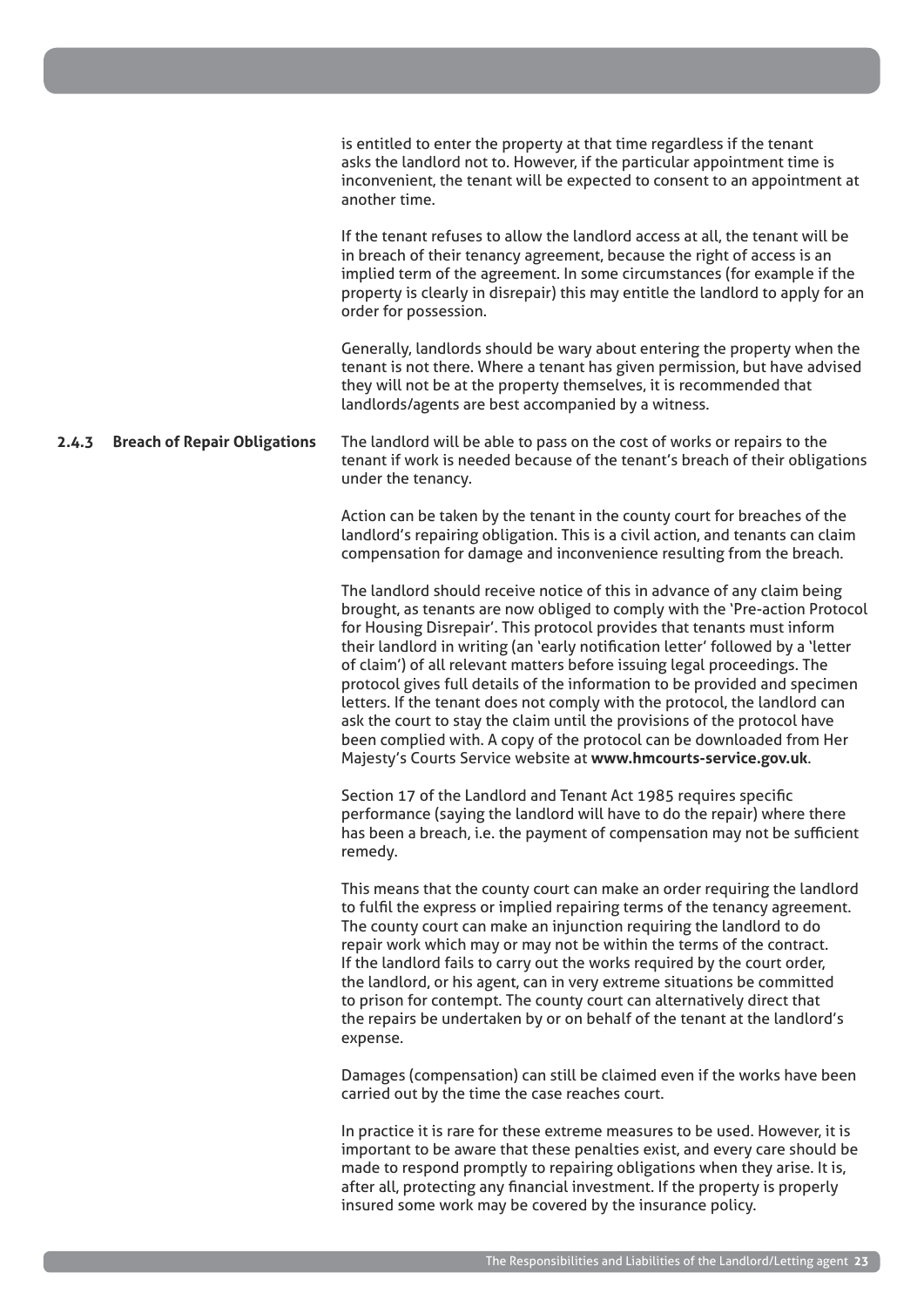| 2.4.4 | <b>Defective Premises Act 1972</b>                       | Section 4 of the Defective Premises Act 1972 places a duty of care on the<br>landlord in relation to any person who might be affected by a defect, 'to<br>take such care as is reasonable in all the circumstances to see that they<br>are reasonably safe from personal injury or from damage to their property<br>caused by a relevant defect'.                                                          |
|-------|----------------------------------------------------------|------------------------------------------------------------------------------------------------------------------------------------------------------------------------------------------------------------------------------------------------------------------------------------------------------------------------------------------------------------------------------------------------------------|
|       |                                                          | This is civil redress. A defect is relevant if the landlord knew about it or<br>should have known about it - the fact that a defect has not been reported<br>or there has been a failure to inspect (e.g. rotten floorboards or joists) does<br>not remove liability. It is for this reason that it is important that landlords<br>(or their agents) carry out regular checks on the property.             |
|       |                                                          | In this case the premises includes the whole of the letting - i.e. including<br>gardens, patios, walls, etc - and can be applied to the communal areas of<br>estates or multi-occupancy buildings, including lifts, rubbish chutes, stairs<br>and corridors. Section 4 provides tenants or other affected persons with the<br>right to seek compensation for personal injury or damage to property.        |
| 2.4.5 | <b>Occupiers' Duty of Care</b>                           | Section 2 of the Occupiers' Liability Act 1957 provides that the occupier of<br>a property has a duty of care to all visitors who come onto their premises.<br>This applies to landlords where they are the legal occupier of some parts<br>of their rented stock e.g. shared-use areas such as lifts, staircases and<br>entrance lobbies - in some cases even grounds and car parks.                      |
|       |                                                          | The duty means taking such care as would be reasonable in all<br>circumstances to see that the visitor is reasonably safe in using the<br>premises for its purpose. The landlord is liable for any injury caused to<br>a visitor as a result of defects in the part of the building occupied by the<br>landlord.                                                                                           |
| 2.5   | <b>Housing Health and</b><br><b>Safety Rating System</b> | The Housing Health and Safety Rating System (HHSRS) is the method used<br>by local authorities to assess housing conditions. The Housing Act 2004<br>Part 1 establishes the HHSRS as the current statutory assessment criterion<br>for housing and it is based on the principle that:                                                                                                                      |
|       |                                                          | "Any residential premises should provide a safe and healthy environment<br>for any potential occupier or visitor".                                                                                                                                                                                                                                                                                         |
|       |                                                          | The system applies to all dwellings including owner-occupied, privately<br>rented, council and housing association dwellings. Local authorities are<br>required to keep housing conditions in privately owned property under<br>review and also have a duty to inspect a property where they have reason<br>to believe that this is appropriate to determine the presence of health and<br>safety hazards. |
|       |                                                          | The HHSRS is not a standard which the property must meet, as was the case<br>with the previous fitness standard, but it is a system to assess the likely risk<br>of harm that could occur from any 'deficiency' associated with a dwelling.                                                                                                                                                                |
|       |                                                          | A deficiency is a variation from the ideal standard that may lead to a<br>situation where a visit to the doctor or hospital may be necessary. It may<br>be due to an inherent design or manufacturing fault, or due to disrepair,<br>deterioration or lack of maintenance. Unnecessary and avoidable<br>significant hazards should not be present.                                                         |
|       |                                                          | The standard acknowledges, however, that some hazards may exist and provides<br>a method of deciding whether or not the degree of risk is acceptable. The use<br>of a formula produces a numerical score which allows comparison of all the                                                                                                                                                                |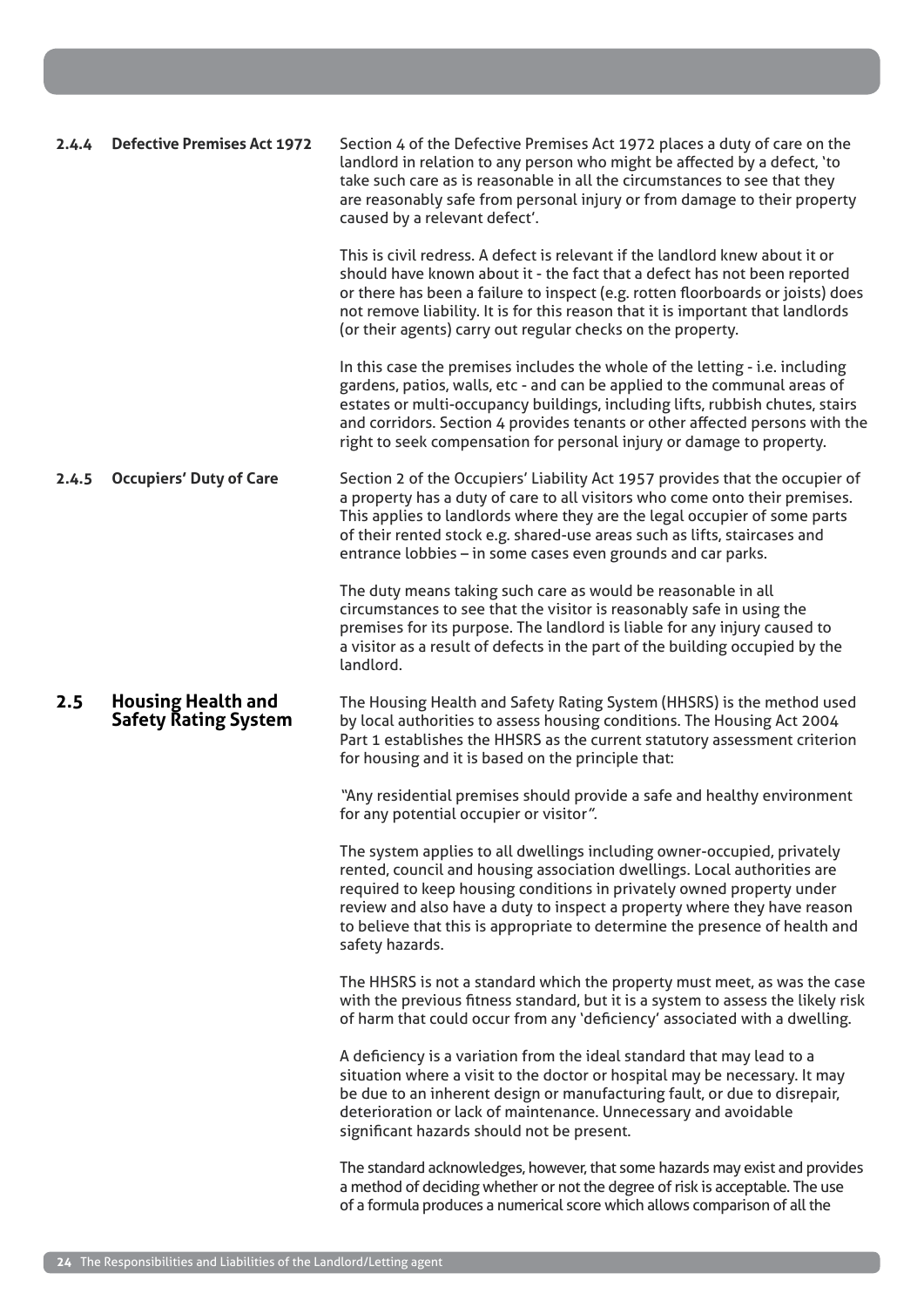hazards. This score is known as the Hazard Score and irrespective of the type of hazard, the higher the score, the greater the risk.

Local authority environmental health professionals undertake assessments and they must decide for each hazard what is:

- the likelihood, over the next twelve months, of an occurrence e.g. falling down stairs, electrocution etc that could result in harm to a member of the vulnerable group, and
- the range of potential outcomes from such an occurrence e.g. death, severe injury etc.

There are 29 hazards associated with the system [*see section 2.5.1 below*].

When an assessment is made, the assessment is based on the likely effect of the hazard on the most vulnerable age group, regardless of whether the current occupiers are in that vulnerable group. Action taken as a result of identifying hazards should consider the actual occupiers. For some hazards there is no relevant group, but for many hazards it may be either the young or the elderly.

A hazard is any risk of harm to the health or safety of an actual or potential occupier that arises from a deficiency. The system is concerned with hazards that can result in disease, infirmity, physical injury, and also includes mental disorder and distress. There are 29 hazards, which need to be considered, and these have been divided into four groupings: Physiological, Psychological, Protection against Infection and Protection against Accident.

#### *Physiological:*

- damp and mould growth;
- excess cold;
- excess heat;
- asbestos and manufactured mineral fibre;
- biocides;
- carbon monoxide and fuel combustion products;
- lead;
- radiation;
- uncombusted fuel gas;
- volatile organic compounds.

#### *Psychological:*

- crowding and space;
- entry by intruders;
- lighting;
- noise.

# *Protection against Infection:*

- domestic hygiene, pests and refuse;
- food safety;
- personal hygiene, sanitation and drainage;
- water supply for domestic purpose.

**2.5.1 Hazards**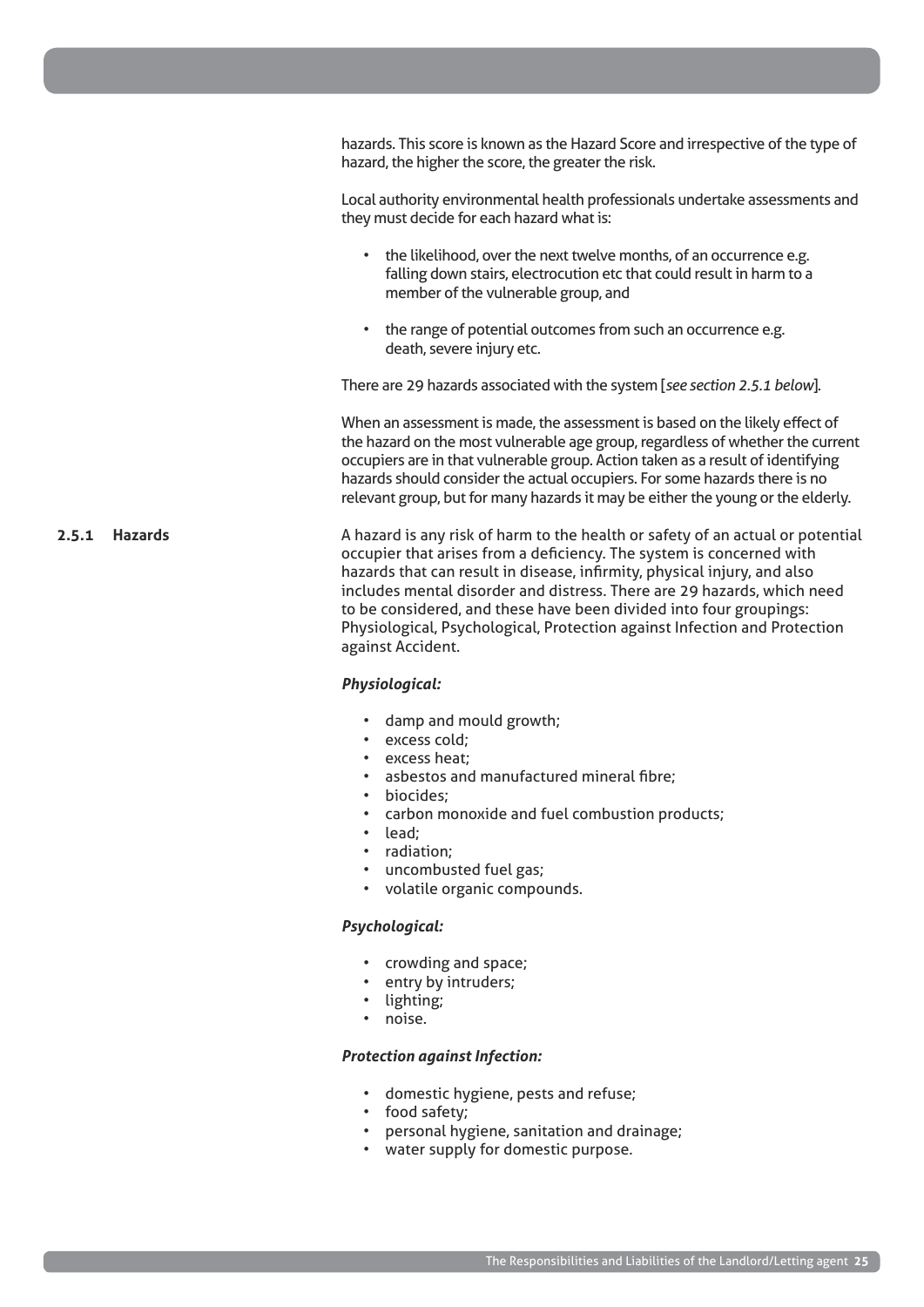# *Protection against Accidents:*

- falls associated with baths;
- falling on level surfaces;
- falling associated with stairs and steps;
- falling between levels;
- electrical hazards;
- fire:
- flames and hot surfaces:
- collision and entrapment;
- explosions;
- position and operability of amenities;
- structural collapse and failing elements.

# **2.5.2 Landlord Responsibilities** The Housing Health and Safety Rating System: Guide for Landlords and Property Related Professionals was produced by the government in 2006. It is still relevant and includes advice on inspections and assessment of hazards under Section 9. The Housing Health and Safety Rating System (HHSRS) Operating Guidance Guide can be accessed at **www.communities. gov.uk/documents/housing/pdf/142631.pdf**

Each property will have its own hazards depending upon its location, age, construction, design, state of repair and so on but landlords must take steps to make sure that the dwelling provides both a safe and healthy environment.

For enforcement purposes the landlord is responsible for the provision, state and proper working order of:

- the exterior and structural elements of the dwelling - this includes all elements essential to the dwelling including access, amenity spaces, the common parts within the landlord's control, associated outbuildings, garden, yard walls etc;
- the installations within and associated with the dwelling for:
	- the supply and use of water, gas and electricity
	- personal hygiene, sanitation and drainage
	- food safety
	- ventilation
	- space heating, and
	- heating water.

It includes fixtures and fittings, but excludes moveable appliances unless provided by the landlord. In multi-occupied buildings the owner, or manager, is responsible for stair coverings e.g. carpets.

# **2.5.3 HHSRS enforcement**

Local authorities have statutory duties and powers to take enforcement action to deal with properties containing hazards identified under the HHSRS. Under the HHSRS local authorities have a duty to take appropriate enforcement action in relation to category 1 hazards, and discretion to act in relation to category 2 hazards.

If a hazard presents a severe threat to health or safety it is known as a category 1 hazard.

If a local authority considers that a category 1 hazard exists on any residential premises, they must take the appropriate enforcement action in relation to the hazard.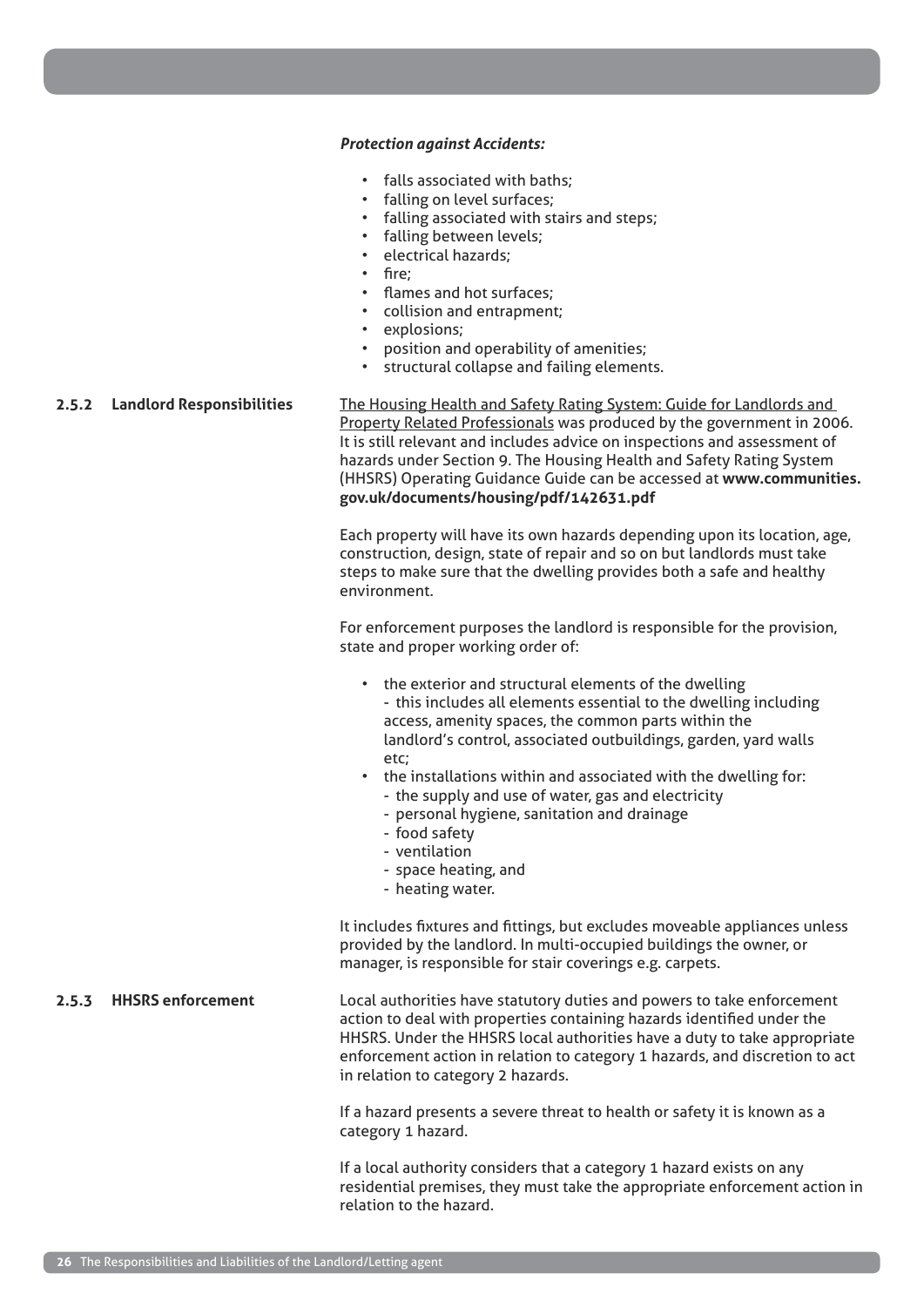|       |                                                                     | Less severe threats to health and safety are known as category 2 hazards<br>and a local authority may take appropriate enforcement action to reduce<br>the hazard to an acceptable level. The circumstances in which local<br>authorities will take action over category 2 hazards will vary and will<br>depend on the individual local authority's enforcement policy.                                                                                                              |
|-------|---------------------------------------------------------------------|--------------------------------------------------------------------------------------------------------------------------------------------------------------------------------------------------------------------------------------------------------------------------------------------------------------------------------------------------------------------------------------------------------------------------------------------------------------------------------------|
|       |                                                                     | Although statutory action is mandatory for category 1 hazards and<br>discretionary for category 2 hazards, the choice of what course of action is<br>appropriate is also a matter for the local authority and it will depend on the<br>individual local authority's enforcement policy.                                                                                                                                                                                              |
|       |                                                                     | The authority must, however, take into account the statutory enforcement<br>guidance and the options available include:                                                                                                                                                                                                                                                                                                                                                              |
|       |                                                                     | • serving an improvement notice requiring remedial works;<br>• making a prohibition order, which closes the whole or part of a<br>dwelling or restricts the number of permitted occupants;<br>• suspending the above types of notice for a period of time;<br>• taking emergency action itself;<br>• serving a hazard awareness notice, which merely advises that<br>a hazard exists, but does not demand works are carried out;<br>• demolition;<br>• designating a clearance area. |
|       |                                                                     | Additional information can be obtained from the CLG, in particular the two<br>guidance documents:                                                                                                                                                                                                                                                                                                                                                                                    |
|       |                                                                     | - Housing Health and Safety Rating System: - Guidance for Landlords<br>and Property Related Professionals<br>- Housing Health and Safety Rating System: - Operating Guidance                                                                                                                                                                                                                                                                                                         |
| 2.6   | <b>Decent Homes Standard</b><br>(applicable to England only)        | The decent homes standard was a measure of general housing conditions<br>introduced by the Government in 2000. Although private landlords were<br>not directly required to take any action to bring their properties up to this<br>standard, the Government set targets for local authorities. However, from<br>April 2008, all other sets of indicators, including Best Value Performance<br>Indicators and Performance Assessment Framework indicators, have been<br>abolished.    |
| 2.7   | <b>Gas Safety</b>                                                   | It is vital that landlords clearly understand their responsibilities and<br>obligations in relation to gas supply and appliances and the duties and<br>responsibilities placed on them by the gas safety regulations.                                                                                                                                                                                                                                                                |
|       |                                                                     | Obligations between landlords and agents need to be specific in relation to<br>the gas safety regulations and landlords cannot seek to evade or exclude<br>themselves from those obligations. Any clause in the tenancy agreement<br>which attempts to evade the regulations will be invalid. A breach of the<br>regulations is a criminal offence, enforced by the Health & Safety Executive.                                                                                       |
| 2.7.1 | <b>Gas Safety (Installation and</b><br><b>Use) Regulations 1998</b> | The Gas Safety (Installation and Use) Regulations 1998 make it mandatory<br>that gas appliances must be maintained in a safe condition at all times.                                                                                                                                                                                                                                                                                                                                 |
|       |                                                                     | Landlords are required by the Regulations to ensure that all gas appliances<br>are adequately maintained and that an annual safety check is carried out<br>by a registered tradesperson.                                                                                                                                                                                                                                                                                             |
|       |                                                                     | Up until March 2009 the registration of gas installers has been handled                                                                                                                                                                                                                                                                                                                                                                                                              |

The Responsibilities and Liabilities of the Landlord/Letting agent **27**

by CORGI (Council for Registered Gas Installers). Gas Safe Register has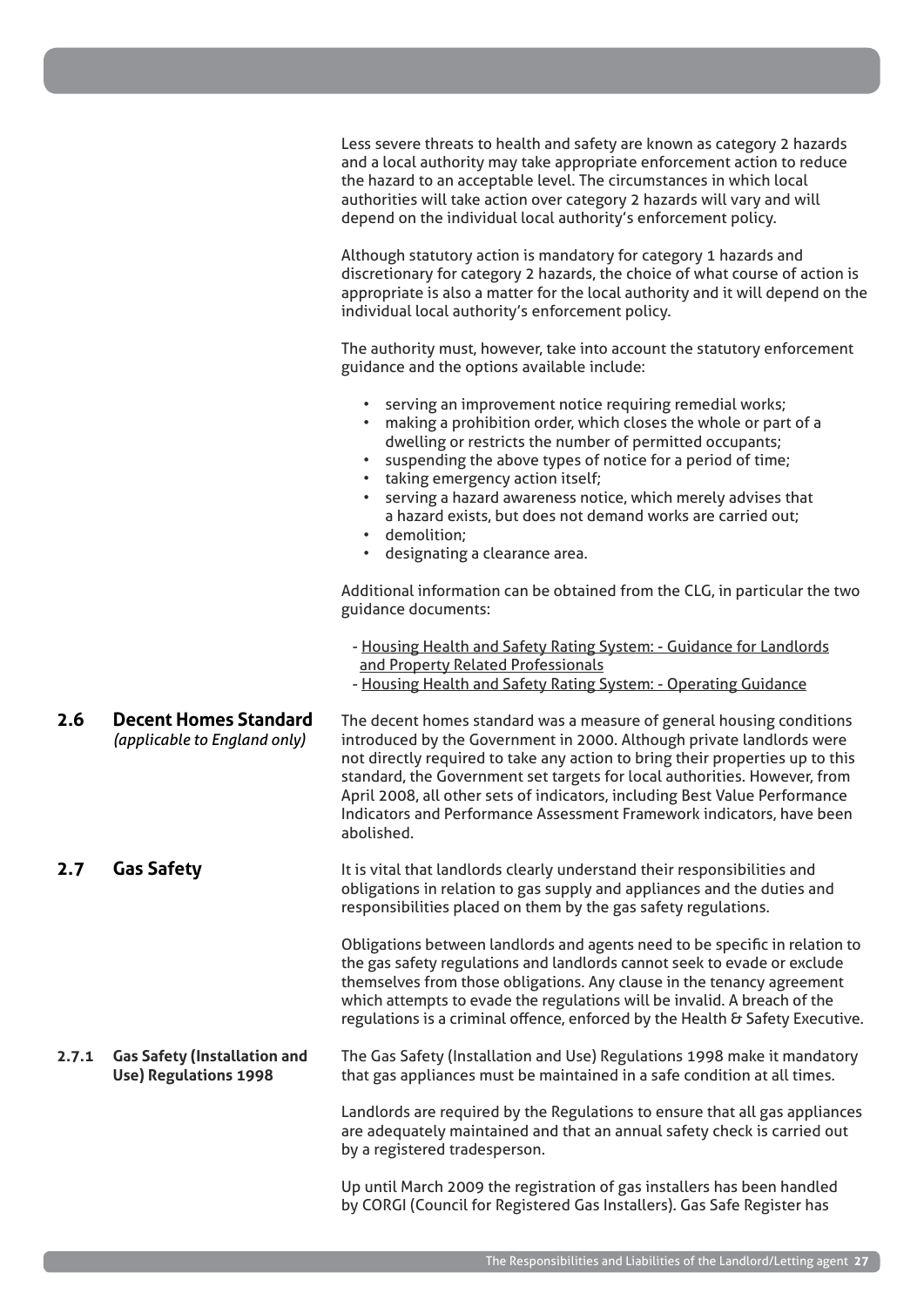replaced CORGI gas registration in Great Britain from 1st April 2009 and is now the official industry stamp for gas safety. For further information visit **www.gassaferegister.co.uk.**

All gas installers should carry identification cards which will state the type of work they are authorised to carry out. Once the inspection has been carried out, the installer will provide a gas safety record.

A gas safety record must be provided to tenants of properties which contain gas appliances when they first move in, and annually thereafter. Failure to do this is a criminal offence.

Any necessary repair or remedial work identified should be carried out straight away by the landlord who cannot place responsibility for this onto the tenant. If the need for any work is caused by the tenant's behaviour, then the tenant can be charged for the cost of the repair work afterwards.

For further information about responsibilities and obligations, contact the Health and Safety Executive (HSE) for advice. Additional information and details of the local HSE office can be obtained from the HSE website at **www.hse.gov.uk**

It is very important that the gas regulations are complied with and all necessary repairs carried out as soon as possible. Defective gas appliances are very dangerous and some tenants have died as a result. Culpable landlords could be subject to legal action.

# *A Landlord Must:*

- have gas appliances provided by them checked for safety by a registered gas installer within 12 months of their installation and then ensure further checks at least once every twelve months after that;
- gas pipe work should be inspected to ensure it is not leaking. The registered gas installer must take action to leave the appliance safe, if it fails a safety check. This could be remedial action, disconnection and/or a warning notice attached;
- give a copy of the gas safety record to any new tenant when they move in or to an existing tenant(s) within 28 days of the check;
- keep a record of the gas safety record made for each appliance for two years;
- ensure that gas appliances, fittings, and flues are maintained in a safe condition.
- the Regulations do not apply to gas appliances that are owned by the tenant;
- the Regulations do not apply to leases for terms of more than seven years unless the landlord has a break clause which entitles the landlord to end the lease during the first seven years;
	- the Regulations allow a defence for some specified regulations

# **2.7.2 Exceptions to the Regulations**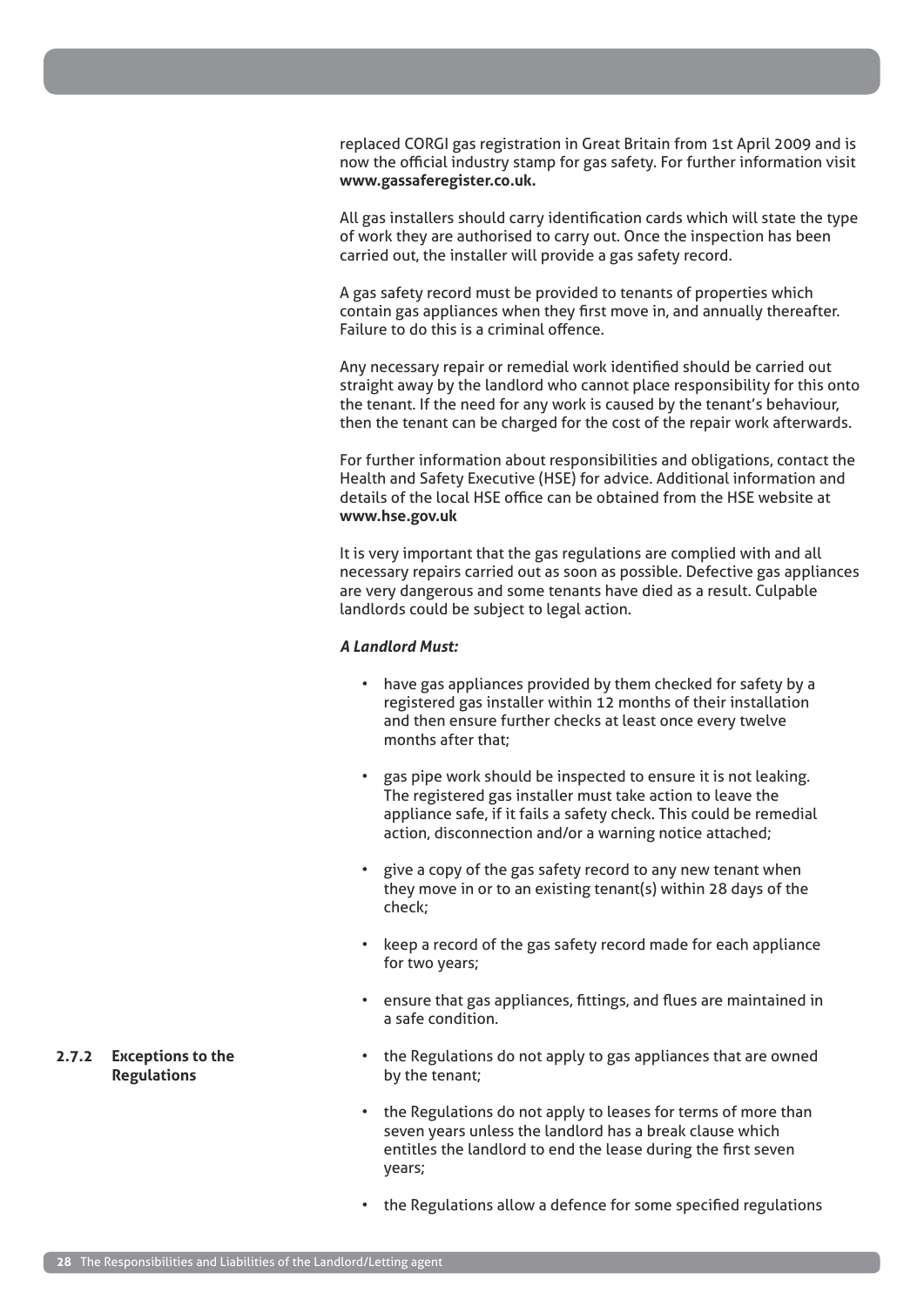|       |                                                                          | where a person can show that they took all reasonable steps<br>to prevent the contravention of the Regulations;                                                                                                                                                                                                                          |
|-------|--------------------------------------------------------------------------|------------------------------------------------------------------------------------------------------------------------------------------------------------------------------------------------------------------------------------------------------------------------------------------------------------------------------------------|
|       |                                                                          | portable or mobile gas appliances supplied from a<br>cylinder must be included in maintenance and the annual<br>check; however they are excluded from other parts of the<br>Regulations.                                                                                                                                                 |
| 2.7.3 | <b>Room-Sealed Appliances</b>                                            | The Regulations require that:                                                                                                                                                                                                                                                                                                            |
|       |                                                                          | a gas appliance installed in a bathroom or a shower room<br>must be a room-sealed appliance (i.e. sealed from the room in<br>which it is located and obtaining the air for combustion from<br>the open air outside the building, discharging the products of<br>combustion direct into the open air);                                    |
|       |                                                                          | a gas fire, other gas space-heater or a gas water-heater of 14<br>kilowatt heat output or less in a room used or intended to be<br>used as sleeping accommodation must either:<br>- be a room-sealed appliance; or                                                                                                                       |
|       |                                                                          | - incorporate a safety control designed to shut down the<br>appliance before there is a build-up of a dangerous quantity of<br>the products of combustion in the room concerned.                                                                                                                                                         |
| 2.7.4 | Indications that an<br><b>Appliance is Faulty or</b><br><b>Dangerous</b> | Danger signs to look for are:                                                                                                                                                                                                                                                                                                            |
|       |                                                                          | stains, soot or discolouring around a gas appliance indicates<br>$\bullet$<br>that the flue or chimney is blocked, in which case carbon<br>monoxide can build up in the room;                                                                                                                                                            |
|       |                                                                          | a yellow or orange flame on a gas fire or water heater.<br>$\bullet$                                                                                                                                                                                                                                                                     |
|       |                                                                          | The most effective indication of a combustion problem would be the<br>activation of a properly installed carbon monoxide detector.                                                                                                                                                                                                       |
| 2.7.5 | <b>Tenants' Duties</b>                                                   | Tenants also have responsibilities imposed upon them by the Gas Safety<br>(Installation and Use) Regulations 1998.                                                                                                                                                                                                                       |
|       |                                                                          | They must report any defect that they become aware of and must not use<br>an appliance that is not safe. Tenants should be informed of this in writing<br>and a clause explaining their duties should be included in their tenancy<br>agreement: this would include reporting any defect and not using an<br>appliance that is not safe. |
| 2.8   | <b>Electrical Safety and</b><br><b>Electrical Goods</b>                  | Again, landlords should have a clear understanding of their responsibilities<br>in relation to electrical installations and appliances and the duties and<br>responsibilities placed on a landlord by the following regulations:                                                                                                         |
|       |                                                                          | Landlord and Tenant Act 1985;<br>• Consumer Protection Act 1987;<br>• Electrical Equipment (Safety) Regulations 1994;<br><b>Building Regulations 2000.</b><br>$\bullet$                                                                                                                                                                  |
|       |                                                                          | Legislation places obligations on landlords to ensure that all electrical<br>appliances supplied by the landlord are safe at the date of supply.                                                                                                                                                                                         |
| 2.8.1 | <b>Landlords' Duties and</b><br><b>Responsibilities</b>                  | Landlords need to ensure that the electrical installation and all electrical<br>appliances are 'safe' with little risk of injury or death to humans, or risk                                                                                                                                                                             |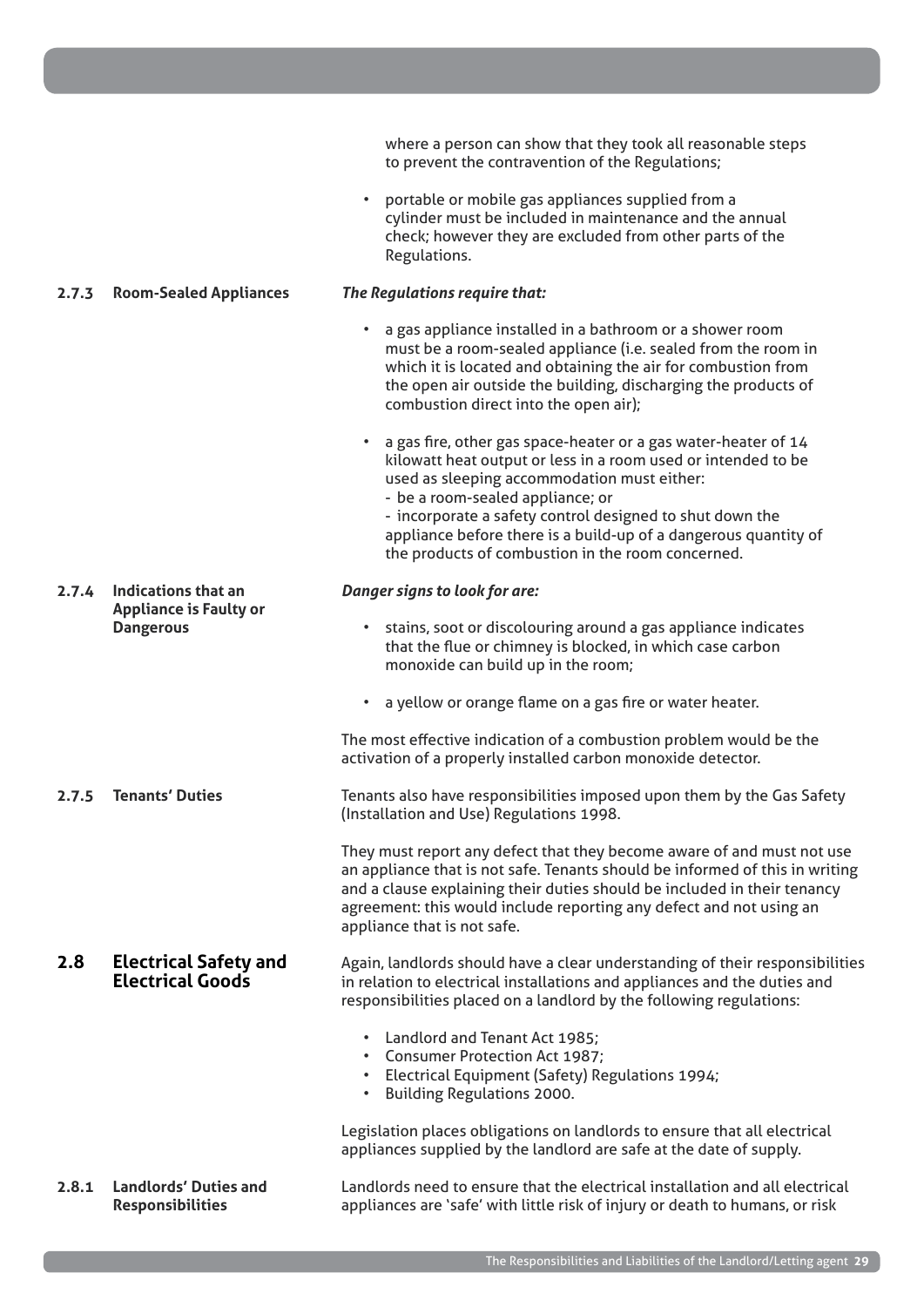of damage to property. This includes all mains voltage household electric goods supplied by the landlord such as cookers, kettles, toasters, electric blankets, washing machines etc. Any new equipment supplied must also be marked with the appropriate CE marking (Conformité Européene / Declaration of Conformity).

In order to meet these obligations either supply new appliances or get any appliances provided checked by a qualified electrician before the property is let to new tenants. All paperwork regarding the items (i.e. receipts, warranties, records of inspection) should be kept for a minimum period of six years.

One way of helping to achieve safety is to undertake a regular formal inspection of the installation and appliances on an annual basis. The Electrical Safety Council advises that as a minimum, landlords should:

- check the condition of wiring, and check for badly fitted plugs, cracks and chips in casings, charring, burn marks or any other obvious fault or damage;
- check that the correct type and rating of fuses are installed;
- ensure all supplied appliances are checked by a competent person at suitable periods and that any unsafe items are removed from the property. Record details of all electrical appliances, including their condition and fuse rating;
- ensure that instruction booklets are available at the property for all appliances and that any necessary safety warnings are given to tenants;
- avoid purchasing second-hand electrical appliances for rented properties that may not be safe; and
- maintain records of all checks carried out.

Although there is no statutory requirement to have annual safety checks on electrical installations as there is with gas, The Institution of Electrical Engineers recommends a formal periodic inspection and test being carried out on the installation at least once every 10 years or on a change of tenancy.

There is, however, a statutory requirement that all HMOs (both licensable and not licensable) must have their mains installation inspected every five years, by a person qualified to undertake such inspection and testing and a certificate provided by that person specifying the results of the test.

It may also be appropriate that where any risk is found to be enhanced, for example where an installation is old or where damage is regularly found, a more frequent inspection regime will be necessary.

Periodic inspection and testing and any necessary remedial work must only be undertaken by someone competent to do such work. On completion, a periodic inspection report, which indicates the installation is satisfactory (or why it is not), should be issued by the person carrying out the work and this should be acted upon and retained by the landlord.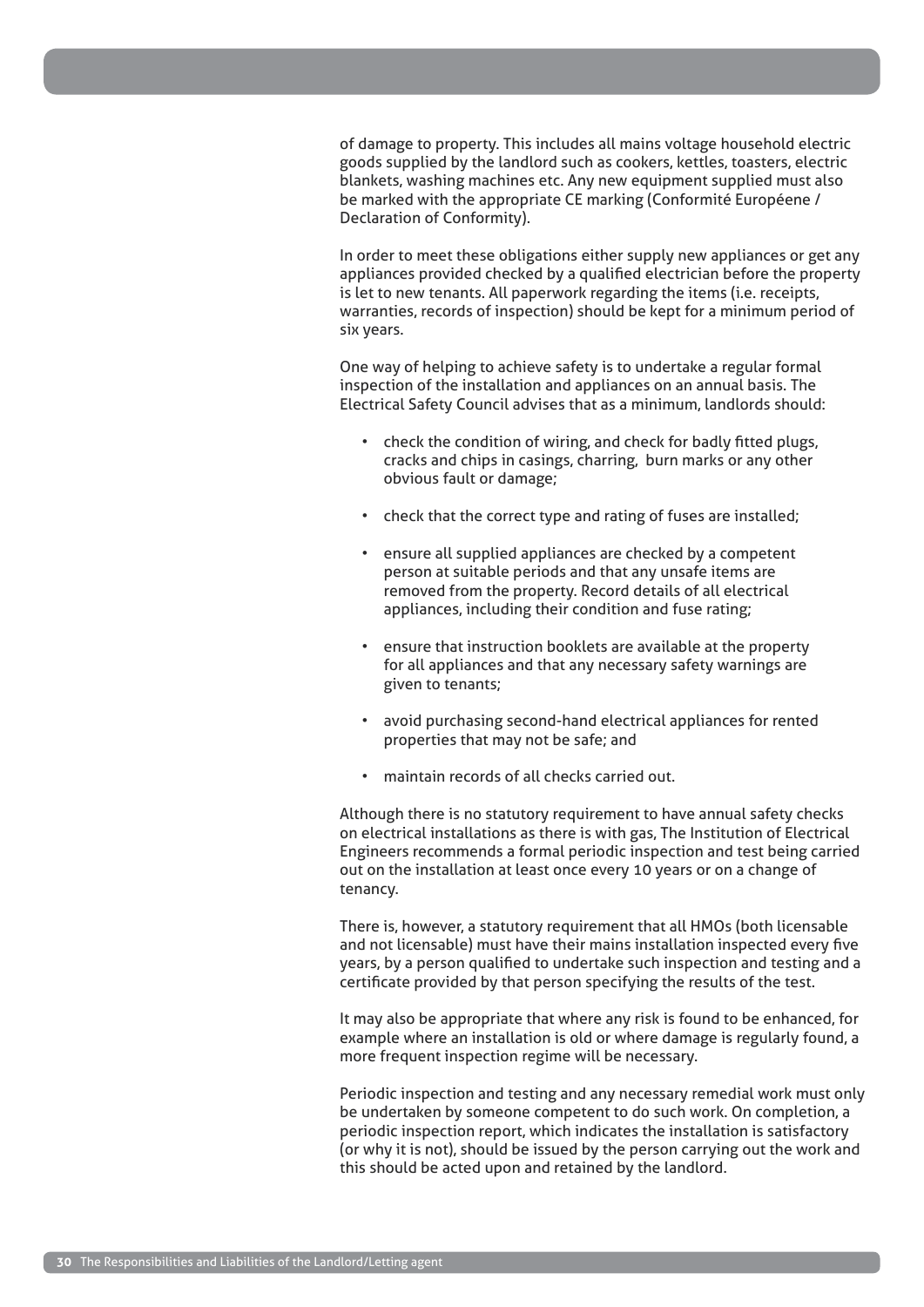# **2.8.2 Building Regulations Part P**

The Regulations relating to electrical installations fall into two categories: existing installations and new work.

#### *New Work*

The design, installation, inspection and testing of electrical installations is controlled under Part P of the Building Regulations which applies to houses and flats and includes gardens and outbuildings such as sheds, garages and greenhouses.

All work that involves adding a new circuit or is to be carried out in bathrooms and kitchens will need to be either carried out by an installer registered with a government-approved competent person scheme or alternatively notified to building control before the work takes place. Generally, small jobs such as the provision of a socket-outlet or a light switch on an existing circuit will not be notified to the local authority building control.

High-risk areas such as bathrooms, kitchens and outside areas are exceptions. All work that involves adding a new circuit or in bathrooms and kitchens will need to be either notified to building control with a building regulations application, or carried out by a competent person who is registered with a Part P self-certification scheme.

More details can be found in 'Approved Document P' published by the CLG and in their guidance leaflet Rules for Electrical Safety in the Home. On completion of any new electrical installation work an 'Electrical Installation Certificate' or 'Minor Works Form' should be issued by the electrician or installer carrying out the work and this should be retained by the landlord.

**2.8.3 Further Guidance** Building regulations are enforced by local authority building control officers and they can be consulted for further information about compliance with these regulations.

> For further guidance about electrical safety and the competency of electricians and installers to carry out new work or undertake the formal periodic inspection and test of an existing installation, refer to the information provided on the Electrical Safety Council's website: **www.esc.org.uk**.

# **2.9 Safety of Furniture**

If furnished accommodation is being provided it is important to understand the need to provide safe furniture and furnishings, particular in relation to fire safety.

**2.9.1 The Furniture and Furnishings (Fire) (Safety) Regulations 1988** Since 1st January 1997, persons who hire out furniture in the course of a business (and this includes furniture provided with rented accommodation) are required to comply with The Furniture and Furnishings (Fire)(Safety) Regulations 1988 which sets safety standards for fire and flame-retarding requirements for all furniture. The regulations relate to:

- furniture meeting a cigarette-resistance test;
- cover fabric, whether for use in permanent or loose covers, meeting a match-resistance test; and
- filling materials for all furniture meeting ignitability tests.

Tenancies that commenced prior to 1993 are exempt, but all additional or replacement furniture added after 1993 must comply with fire resistance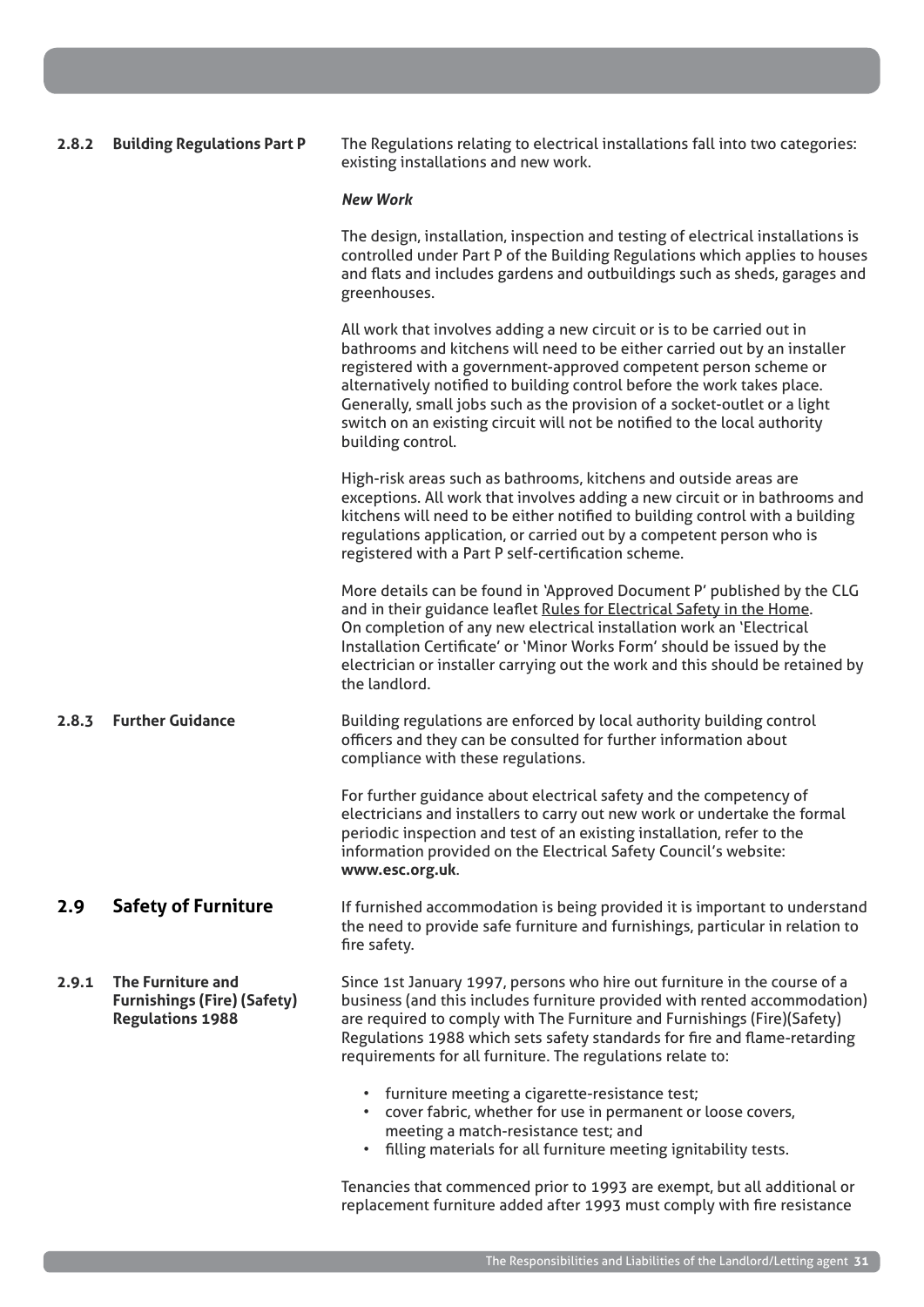requirements. A new tenant after 1993 means that all relevant furniture must comply.

The Regulations require that:

- all new furniture (except mattresses, bed bases, pillows, scatter cushions, seat pads and loose and stretch covers for furniture) must carry a display label at the point of sale. This is the retailer's responsibility;
- all new furniture (except mattresses and bed bases) and loose and stretch covers are required to carry a permanent label providing information about their fire-retardant properties. Such a label will indicate compliance, although lack of one in second-hand furniture would not necessarily imply noncompliance as the label might have been removed;
- generally, if second hand furniture has not been bought from a reputable dealer and is not labelled, then it should be assumed that the furniture will fail to meet the regulations.

The regulations apply to any of the following that contain upholstery:

- furniture;
- beds, headboards of beds, mattresses;
- sofas, sofa beds, futons and other convertibles;
- scatter cushions and seat pads;
- pillows; and
- loose and stretch covers for furniture.

The Regulations do not apply to:

- sleeping bags;
- bedclothes (including duvets);
- loose covers for mattresses;
- pillowcases;
- curtains;
- carpets.

The regulations relate only to items provided by the landlord and do not apply to items provided by the tenants for which the landlord is not responsible.

The publication A Guide to the Furniture and Furnishings (Fire) (Safety) Regulations is available from the Department of Business Innovation and Skills website: **www.berr.gov.uk/files/file24685.pdf**

Special requirements apply to types of properties known as Houses in Multiple Occupation (HMO) which place special responsibilities on landlords and agents.

An HMO is defined in sections 254 to 259 of the Housing Act 2004. In simple terms, an HMO is a building, or part of a building, such as a flat, that:

is occupied by more than one household and where the occupants share, lack, or must leave their front door to use an amenity such as a bathroom, toilet or cooking facilities;

# **2.10 Houses in Multiple Occupation (HMO)**

# **2.10.1 Definition of an HMO**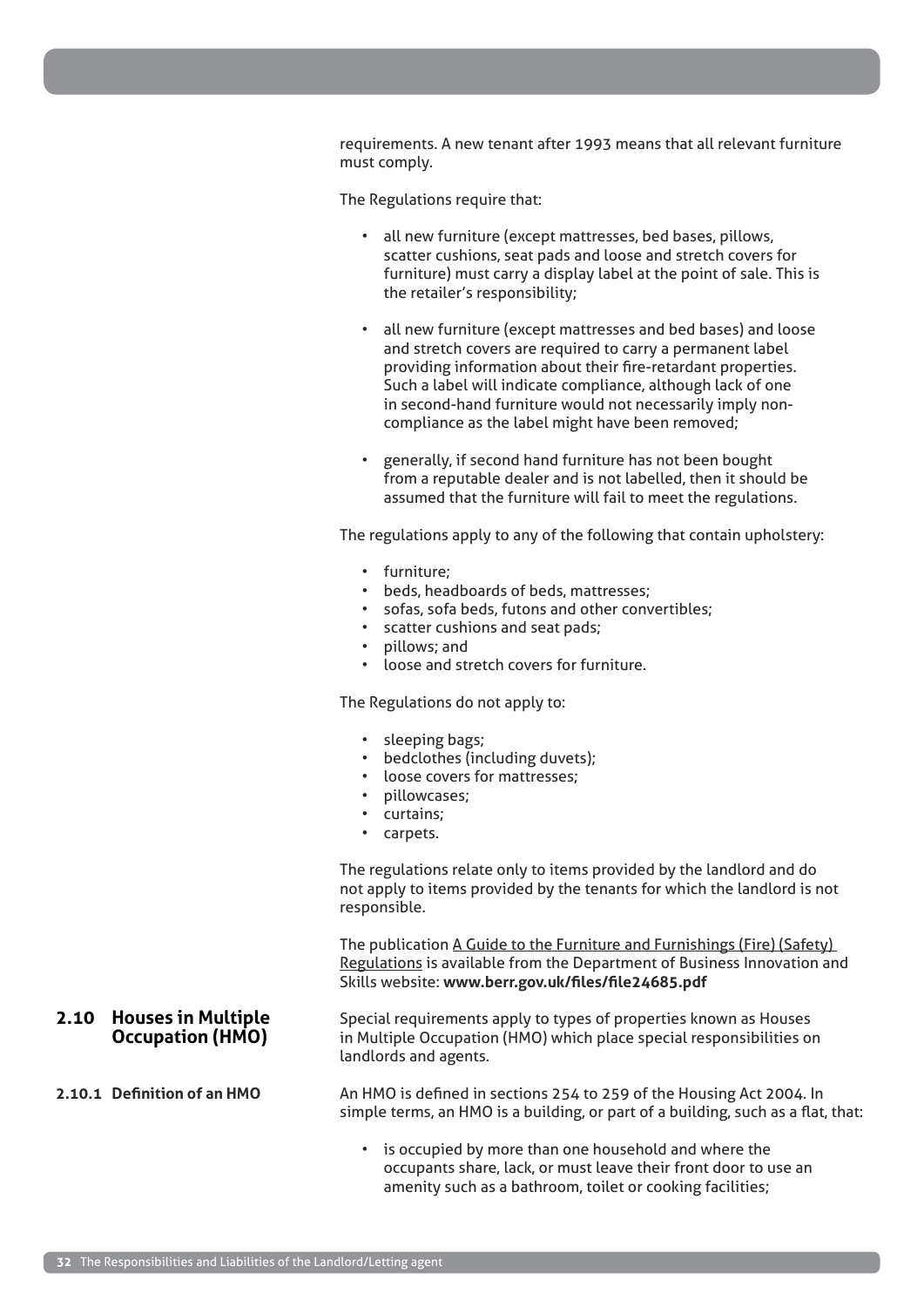- **2.11 Duties upon the Manager of an HMO** is occupied by more than one household in a converted building where not all the flats are self-contained. "Selfcontained" means that all amenities such as kitchen, bathroom and WC are behind the entrance door to the flat; is a converted block of self-contained flats, but does not meet the requirements of the Building Regulations 1991, and less than two thirds of flats are owner occupied. The households must occupy the building as their only or main residence (remembering that tenants can have more than one main residence) and rent must be payable in respect of at least one of the household's occupation of the property. Generally a household is a family (including co-habiting and same-sex couples or other relationships, such as fostering, carers and domestic staff). The definition of a family also includes parent, grandparent, child, stepchild, grandchild, brother, sister, uncle, aunt, nephew, niece, cousin and "a relationship of the half-blood shall be treated as a relationship of the whole blood." Each unrelated tenant sharing a property will be considered a single household. Properties which are shared by two individuals are exempt from the HMO definition as are those with a resident landlord with no more than two lodgers. A self-contained unit is one which has a kitchen (or cooking area), bathroom and toilet for the exclusive use of the household living in the unit. If the occupiers needs to leave the unit to gain access to any one of these amenities then the unit is not self-contained. The Management of Houses in Multiple Occupation (England) Regulations 2006 places specific duties upon the manager of an HMO. Failure to comply with the Regulations is a criminal offence, leading to fines of up to £5,000 on conviction. This section highlights some of the key duties in the Regulations: *Duty to Provide Information to Occupiers*
	- the name, address and telephone number of the manager must be provided to each household in the HMO and the same information must be displayed in a prominent position in the common parts of the HMO.

# *Duty to Take Safety Measures*

- means of escape from fire must be kept free of obstruction and kept in good order and repair;
- fire fighting equipment, emergency lighting and alarms must be kept in good working order;
- all reasonable steps must be taken to protect occupiers from injury with regard to the design of the HMO, its structural condition and the total number of occupiers. In particular, any unsafe roof or balcony must be made safe or all reasonable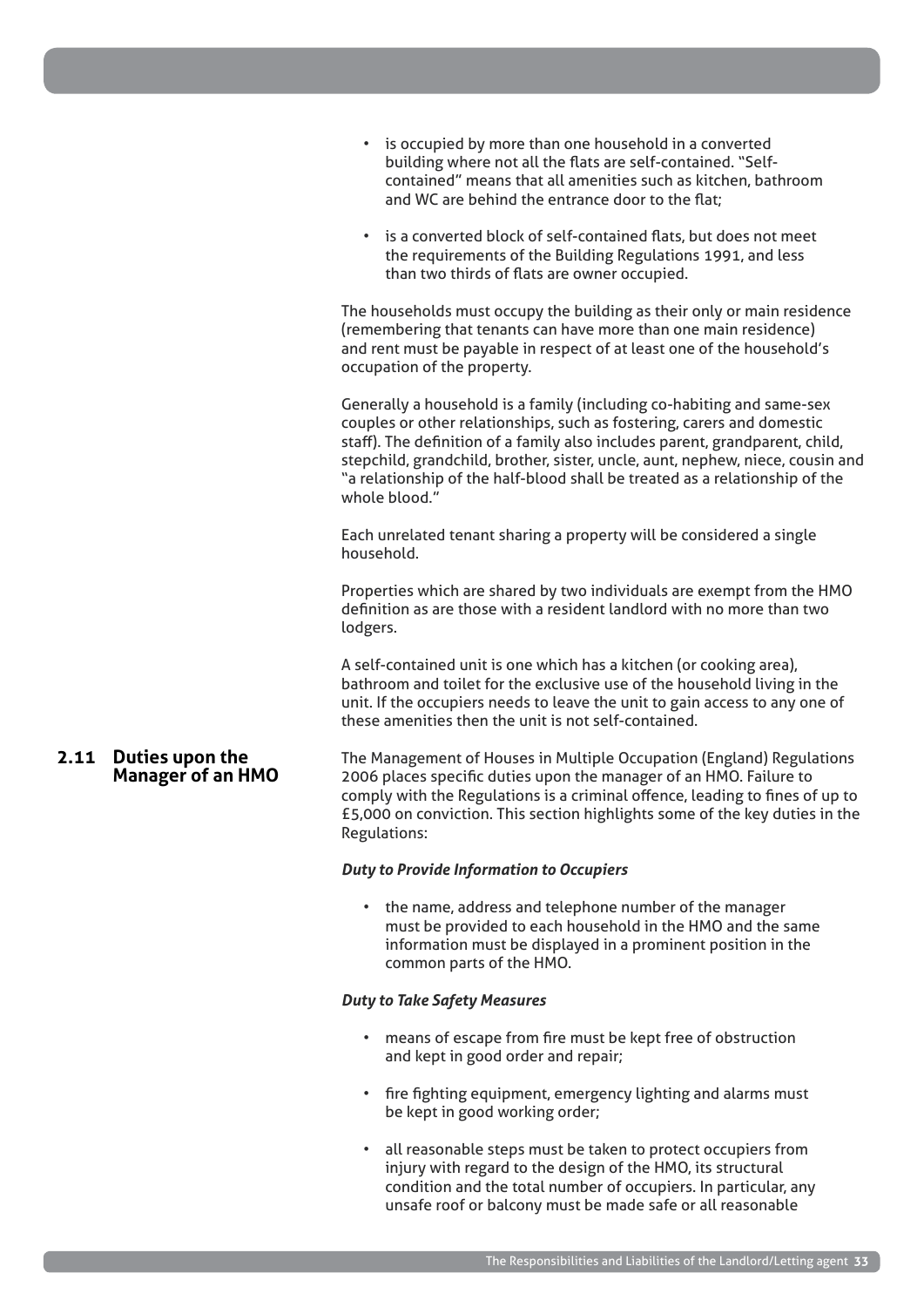measures taken to prevent access to them. Safeguards must be provided to protect occupiers with windows with sills at or near floor level;

• in HMOs with more than four occupants, notices indicating the location of means of escape from fire must be displayed so they are clearly visible to all occupiers.

### *Duty to Maintain the Water Supply and Drainage*

• these must be maintained in proper working order - namely in good repair and clean condition. Specifically, storage tanks must be effectively covered to prevent contamination of water, and pipes should be protected from frost damage.

# *Duty to Supply and Maintain Gas and Electricity*

- these should not be unreasonably interrupted by the landlord or manager;
- all fixed electrical installations must be inspected and tested by a qualified engineer at least once every five years and a periodic inspection report obtained;
- the latest gas safety record and electrical safety test results must be provided to the council within seven days of the council making a written request for them.

# *Duty to Maintain Common Parts, Fixtures, Fittings and Appliances*

- all common parts must be kept clean, safe, in good decorative repair and working order and free from obstruction;
- in particular, handrails and banisters must be provided and kept in good order, any stair coverings securely fixed, windows and other means of ventilation kept in good repair and adequate light fittings available at all times for every occupier to use;
- gardens, yards, outbuildings, boundary walls/fences, gates, etc, which are part of the HMO should be safe, maintained in good repair, kept clean and present no danger to occupiers/visitors;
- any part of the HMO which is not in use (including areas giving access to it) should be kept reasonably clean and free from refuse and litter.

#### *Duty to Maintain Living Accommodation*

• the internal structure, fixtures and fittings, including windows and other means of ventilation, of each room should be kept clean, in good repair and in working order. Each room and all supplied furniture should be in a clean condition at the beginning of the tenant's occupation.

# *Duty to Provide Waste Disposal Facilities*

• no litter should be allowed to accumulate, except for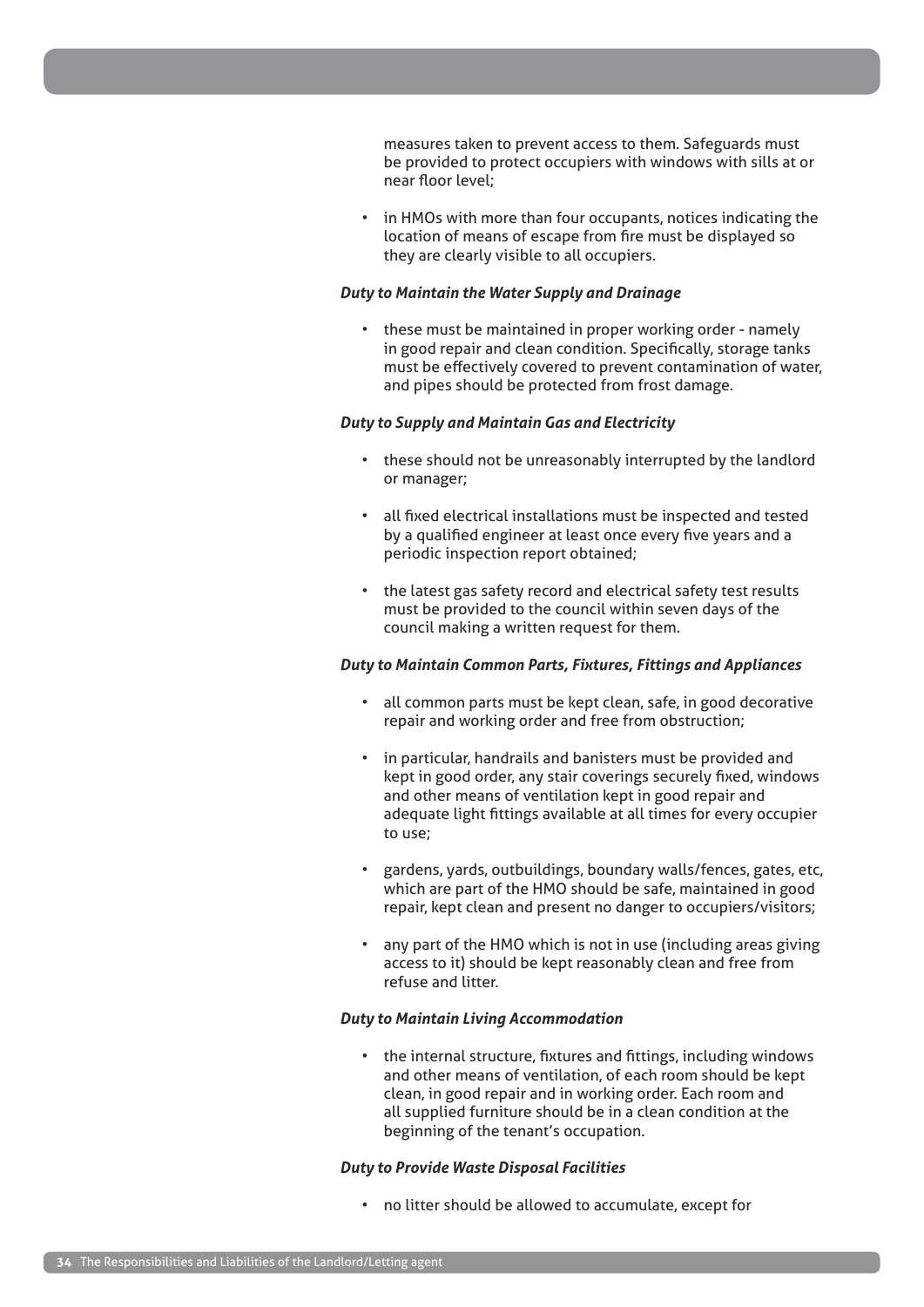|  |                                                           | that stored in bins provided in adequate numbers for the<br>requirements of the occupiers. Arrangements need to be made<br>for regular disposal of litter and refuse having regard to the<br>Council's collection service.                                                                                                                                                                                                                                                                                                                                                                                                                                                                                                    |
|--|-----------------------------------------------------------|-------------------------------------------------------------------------------------------------------------------------------------------------------------------------------------------------------------------------------------------------------------------------------------------------------------------------------------------------------------------------------------------------------------------------------------------------------------------------------------------------------------------------------------------------------------------------------------------------------------------------------------------------------------------------------------------------------------------------------|
|  | 2.11.1 Duties of Occupiers of HMOs                        | The Regulations also place a number of duties upon the occupiers (the<br>tenants) of an HMO.                                                                                                                                                                                                                                                                                                                                                                                                                                                                                                                                                                                                                                  |
|  |                                                           | These duties include:                                                                                                                                                                                                                                                                                                                                                                                                                                                                                                                                                                                                                                                                                                         |
|  |                                                           | not obstructing the manager in the performance of their<br>$\bullet$<br>duties;                                                                                                                                                                                                                                                                                                                                                                                                                                                                                                                                                                                                                                               |
|  |                                                           | allowing the manager access to the accommodation at all<br>$\bullet$<br>reasonable times for the purpose of carrying out their duties;                                                                                                                                                                                                                                                                                                                                                                                                                                                                                                                                                                                        |
|  |                                                           | providing information to the manager which would be<br>$\bullet$<br>reasonably expected to enable them to carry out their duties;                                                                                                                                                                                                                                                                                                                                                                                                                                                                                                                                                                                             |
|  |                                                           | acting reasonably to avoid causing damage to anything the<br>$\bullet$<br>manager is under a duty to supply, maintain or repair;                                                                                                                                                                                                                                                                                                                                                                                                                                                                                                                                                                                              |
|  |                                                           | storing and disposing of litter and refuse as directed;<br>$\bullet$                                                                                                                                                                                                                                                                                                                                                                                                                                                                                                                                                                                                                                                          |
|  |                                                           | complying with reasonable instructions of the manager as<br>$\bullet$<br>regards to any fire escape, fire prevention measures and fire<br>equipment.                                                                                                                                                                                                                                                                                                                                                                                                                                                                                                                                                                          |
|  |                                                           | If an occupier breaches their duties under the Regulations it is likely to<br>put their tenancy at risk, and the landlord/manager may be able to take<br>legal action against the tenant. Tenants can also be prosecuted by the local<br>authority with a maximum fine of £5,000. The Regulations impose duties<br>on both landlords/managers and tenants, and both can be prosecuted and<br>fined for breaching them.                                                                                                                                                                                                                                                                                                        |
|  | 2.11.2 Duty to Carry Out a Fire Risk<br><b>Assessment</b> | The Regulatory Reform (Fire Safety) Order 2005 (known as the FSO)<br>introduced duties in relation to fire safety in the common areas of HMOs,<br>flats and maisonettes. The duty is placed on the responsible person, who<br>is required to carry out a fire risk assessment and take specific action<br>to minimise the risk of fire in the common parts. "Responsible person"<br>means "the person who has control of the premises in connection with the<br>carrying on of a trade, business or other undertaking". In practice this will<br>usually be the landlord, but in the case of absentee landlords where the<br>"carrying on of the business" is undertaken by a managing agent it may be<br>the managing agent. |
|  |                                                           | Where a house is let as a shared house on a single tenancy then there are<br>no "common parts" and so a risk assessment is not required under the<br>Regulations.                                                                                                                                                                                                                                                                                                                                                                                                                                                                                                                                                             |
|  |                                                           | These provisions are enforced by fire and rescue authorities and there is<br>therefore a dual enforcement regime in place in multi-occupancy premises.<br>In order to avoid duplication and the potential for conflict, a Fire Safety<br>Protocol has been established for joint working arrangements between the<br>fire and rescue authorities and local authorities.                                                                                                                                                                                                                                                                                                                                                       |
|  | 2.11.3 LACORS National Fire Safety<br>Guidance            | In July 2008 the Local Authorities Co-ordinator of Regulatory Services<br>(LACORS) issued national fire safety guidance for landlords and local                                                                                                                                                                                                                                                                                                                                                                                                                                                                                                                                                                               |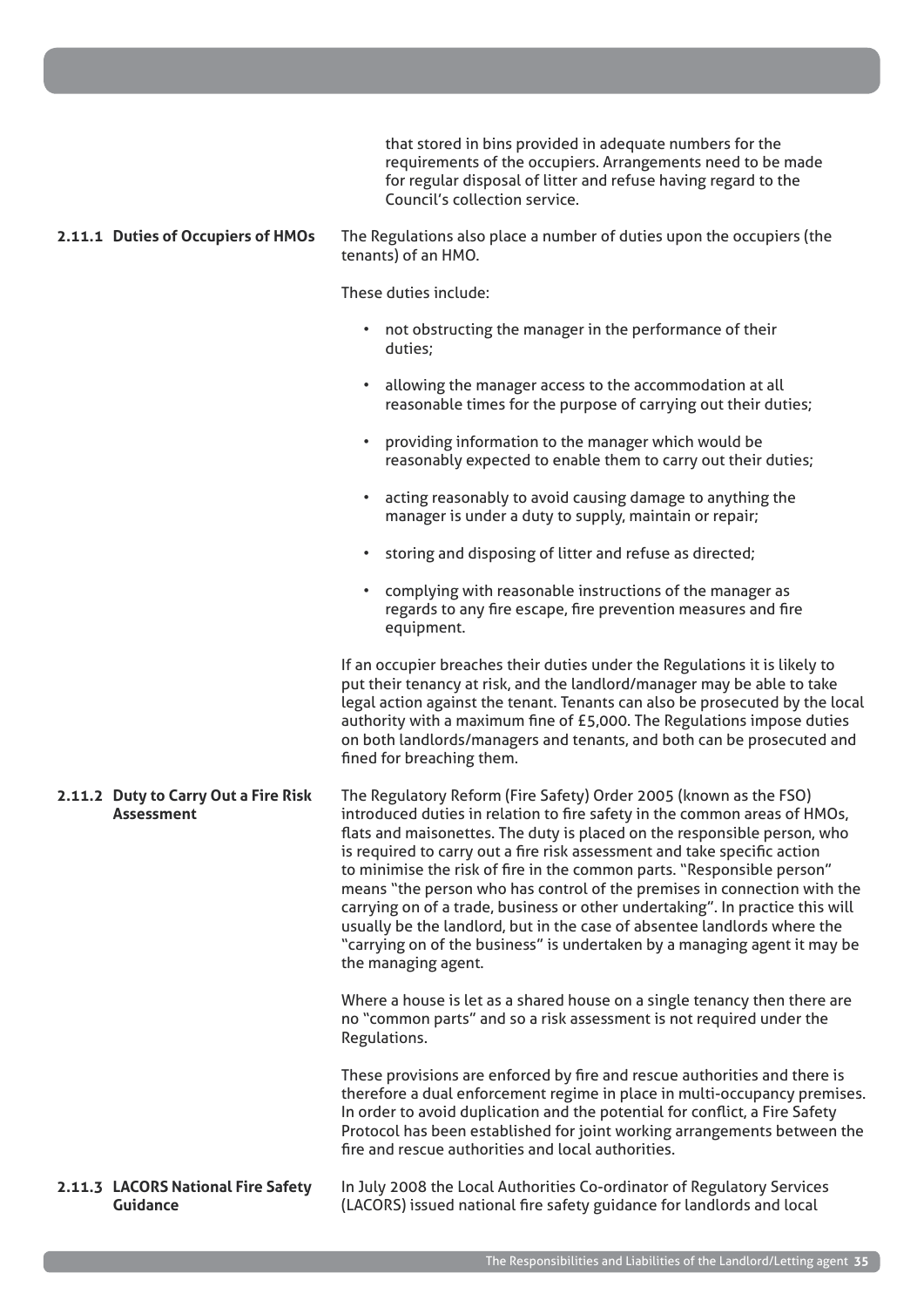|                                               | authorities in England. As Welsh statutory fire safety requirements are very<br>similar, the guidance may also be relevant in Wales.                                                                                                                                                                                                                             |
|-----------------------------------------------|------------------------------------------------------------------------------------------------------------------------------------------------------------------------------------------------------------------------------------------------------------------------------------------------------------------------------------------------------------------|
|                                               | Compliance with the guidance will satisfy landlords' legal requirements<br>under the Fire Safety Order, and is available at: www.lacors.gov.uk/lacors/<br>upload/19175.pdf                                                                                                                                                                                       |
|                                               | The guidance explains the general principles of fire safety and how to carry<br>out and record a fire safety risk assessment.                                                                                                                                                                                                                                    |
|                                               | Part D of the guidance provides very useful illustrations of the fire<br>precautions that may be suitable for the most common property types.<br>The illustrations are based on properties being of normal fire risk and the<br>guidance explains the factors that determine normal risk.                                                                        |
|                                               | In addition to HMOs the guidance includes fire safety advice for singly<br>occupied properties. The Housing Act 2004 requires such properties to be<br>fire safe.                                                                                                                                                                                                |
| 2.12 Licensing of HMOs                        | The Housing Act 2004 introduced licensing of some categories of HMOs. It<br>is mandatory to license larger, higher-risk dwellings. Local authorities will<br>also be able to license other types of HMOs if they can establish that other<br>avenues for tackling problems in these properties have been exhausted.                                              |
| 2.12.1 Purpose of Licensing HMOs              | Licensing is intended to make sure that:                                                                                                                                                                                                                                                                                                                         |
|                                               | 1. a landlord of an HMO is a fit and proper person (or employs a<br>manager who is);                                                                                                                                                                                                                                                                             |
|                                               | 2. each HMO is suitable for occupation by the number of people<br>allowed under the licence; and                                                                                                                                                                                                                                                                 |
|                                               | 3. the standard of management of the HMO is adequate.                                                                                                                                                                                                                                                                                                            |
|                                               | This is to ensure tenants are protected and that the dwelling is not<br>overcrowded. High-risk HMOs can be identified through licensing and<br>targeted for improvement by a local authority under the Housing Health<br>and Safety Rating System (HHSRS).                                                                                                       |
| 2.12.2 HMOs Subject to Mandatory              | Mandatory licensing applies if the HMO (or any part of it):                                                                                                                                                                                                                                                                                                      |
| Licensing                                     | comprises three storeys or more;<br>is occupied by five or more persons, and<br>• the HMO is occupied by persons from two or more households.                                                                                                                                                                                                                    |
|                                               | The landlord of a licensable HMO must apply to the local authority for a<br>licence. The local authority can clarify whether a property is licensable.<br>If the landlord refuses to apply for a licence (or cannot satisfy the "fit and<br>proper" person criteria) and does not use a managing agent, the local<br>authority must manage the property instead. |
|                                               | More information about mandatory HMO licensing can be found below and<br>on the CLG website at www.communities.gov.uk.                                                                                                                                                                                                                                           |
| 2.12.3 Additional Licensing of<br><b>HMOs</b> | Part 2 of the Act introduced the mandatory licensing of certain types of<br>higher risk HMOs, and enables local authorities to establish discretionary<br>additional HMO licensing schemes, subject to approval from the Secretary<br>of State, to cover smaller types of HMO where management problems have                                                     |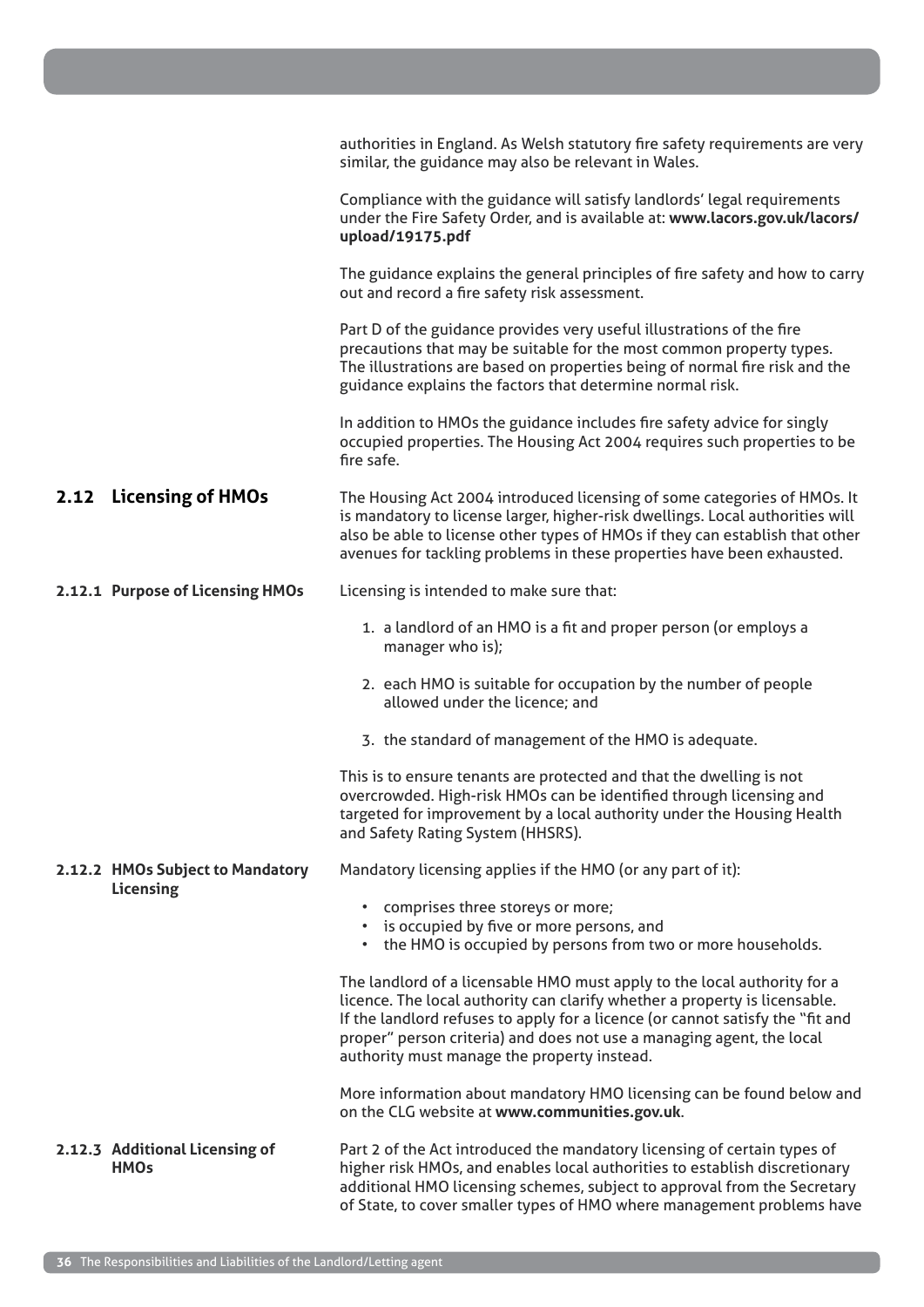|                                       | been identified.                                                                                                                                                                                                                                                                                                                                                                                                                                                                                                     |
|---------------------------------------|----------------------------------------------------------------------------------------------------------------------------------------------------------------------------------------------------------------------------------------------------------------------------------------------------------------------------------------------------------------------------------------------------------------------------------------------------------------------------------------------------------------------|
|                                       | Before setting up such a scheme, the local authority must follow the legal<br>process which includes:                                                                                                                                                                                                                                                                                                                                                                                                                |
|                                       | • identifying the problems arising from that type of HMO;                                                                                                                                                                                                                                                                                                                                                                                                                                                            |
|                                       | considering whether any other course of action to deal with<br>the problems is available;                                                                                                                                                                                                                                                                                                                                                                                                                            |
|                                       | ensuring the scheme is consistent with their local housing<br>strategy;                                                                                                                                                                                                                                                                                                                                                                                                                                              |
|                                       | consulting with those likely to be affected including tenants,<br>$\bullet$<br>landlords, landlord organisations etc.                                                                                                                                                                                                                                                                                                                                                                                                |
|                                       | A scheme does not come into effect until three months after it is made and<br>a scheme may last for up to five years.                                                                                                                                                                                                                                                                                                                                                                                                |
| 2.13 Planning Control                 | Planning approval is essentially about controlling the use of land and is<br>required to alter, extend or change the use of existing properties, make<br>changes to a listed building or to a property in a conservation area.                                                                                                                                                                                                                                                                                       |
|                                       | Planning approval is needed when a previously singly occupied property<br>is converted into bed-sit units or flats. Approval is not normally required<br>for a property let as a shared HMO for up to six tenants on a group<br>contract, living together as a single household and where no significant<br>changes have been made to the property. For a group of seven or more the<br>presumption should be made that approval may be needed and the advice<br>of the local planning authority should be obtained. |
| 2.13.1 Obtaining Planning<br>Approval | To obtain planning approval, an application with detailed drawings and<br>payment of a fee is made to the local planning authority. The authority will<br>consider the application, may consult with local residents and will then<br>issue a decision with the reasons for that decision. The approval may have<br>conditions attached.                                                                                                                                                                             |
|                                       | An applicant aggrieved by the decision can appeal against it to the<br>Planning Inspector or may negotiate with the planning authority and<br>amend and re-submit the application.                                                                                                                                                                                                                                                                                                                                   |
|                                       | Enforcement action can be taken against unapproved developments<br>requiring the re-instatement of the property back to its original condition.                                                                                                                                                                                                                                                                                                                                                                      |
|                                       | The interactive site given below provides an illustration of works that<br>require Planning and Building Regulations approval.<br>www.planningportal.gov.uk/uploads/hhg/houseguide.html                                                                                                                                                                                                                                                                                                                              |
| 2.13.2 Certificate of Lawful Use      | Unapproved conversions of singly occupied houses to HMOs and flats are<br>outside the time limits for enforcement action by planning authorities<br>if established use can be proved for 10 years in the case of bed-sit<br>properties, and four years for buildings in flats.                                                                                                                                                                                                                                       |
|                                       | After the above time periods an application can be made to the planning<br>authority for a Certificate of Lawful Use (CLU). This means that the use of<br>the property is lawful despite the use not having planning approval.                                                                                                                                                                                                                                                                                       |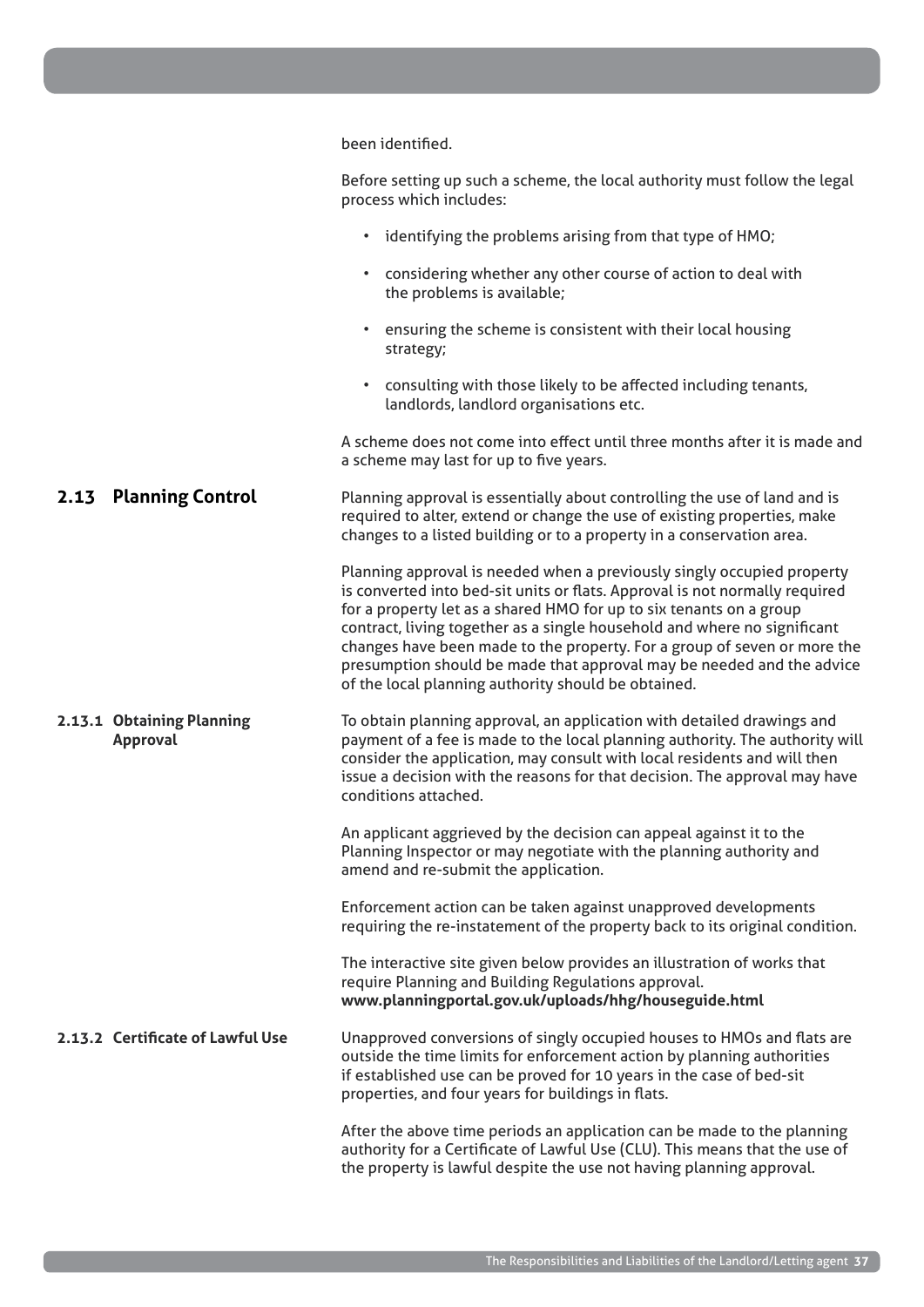### **2.14 Building Regulations Approval**

**2.14.1 Obtaining Building** 

**Regulations Approval**

New 'Building Work' must comply with Building Regulations and includes:

- Installation of a service e.g. washing or sanitary facilities;
- Material alterations to the structure;
- Conversions to flats;
- Some major repairs.

There are two optional procedures available to carry out works with Building Regulations approval for which a fee is payable.

#### *1. Full Plans Application*

This is the normal procedure for most works, whereby the local authority's Building Control Service approves plans and details of the proposed works as being compliant before works commence. The application can be approved with or without conditions, refused or amendments requested.

A Commencement Notice is given to the Building Control Inspector when works start. At pre-determined critical stages the contractor notifies the Inspector that certain works are being carried out so that those works can be inspected to check compliance before being covered over.

A Completion Certificate is issued by the Inspector at end of work stating that the works have been carried out in compliance with Building Regulations.

#### *2. Building Notice Procedure*

This procedure is suitable for small-scale works that need to progress quickly and where pre-approval of plans is not essential.

The contractor gives a Building Notice to the Building Control Service that works are about to start and which will then be inspected as they progress. The contractor will be advised if any works are not liable to be Building Regulations compliant so corrective action can be taken.

An alternative to using a local authority Building Control Service is to use a private sector approved inspector's Building Control Service. The procedures are similar with the exception of some additional administration to keep the local authority, as the statutory enforcement authority, informed of progress.

'Unapproved' building works are liable to enforcement action if discovered within 12 months of completion.

#### Further information is available from: **www.direct.gov.uk/en/HomeAndCommunity/Planning/ BuildingRegulations/DG\_10014170**

## **2.15 Accreditation Schemes**

Membership of accreditation schemes is voluntary. They enable landlords to demonstrate that their properties comply with legal standards and good management practice through the accreditation status.

Local and central government, professional housing organisations and landlord associations recommend membership.

Accreditation schemes operate across two thirds of the geographical areas covered by the 350 local authorities in England and Wales. Most schemes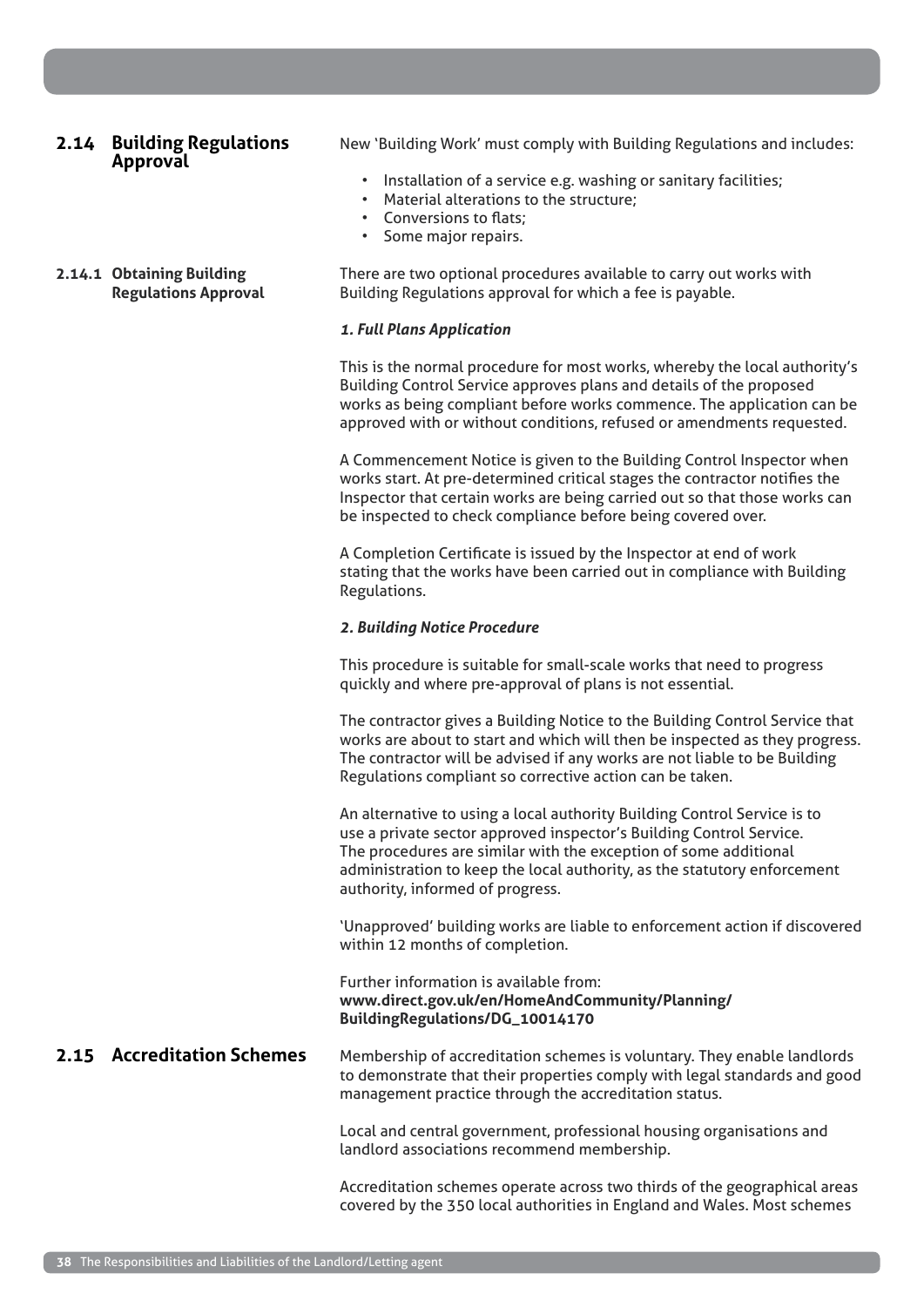|                                                            | are operated by local authorities with some student based schemes<br>operated by educational establishments or related agencies.                                                                                                                                                                                                                                                                                |
|------------------------------------------------------------|-----------------------------------------------------------------------------------------------------------------------------------------------------------------------------------------------------------------------------------------------------------------------------------------------------------------------------------------------------------------------------------------------------------------|
|                                                            | Schemes may be locally or regionally operated e.g. Wales has its own<br>national scheme.                                                                                                                                                                                                                                                                                                                        |
|                                                            | The Accreditation Network UK (ANUK) is the national body that publicises,<br>promotes and shares good practice in accreditation. Detailed information<br>about accreditation is available from: www.anuk.org.uk                                                                                                                                                                                                 |
| 2.15.1 How Schemes Operate                                 | Schemes accredit either the landlord or the property. They require<br>compliance with a set of reasonable physical and management standards.                                                                                                                                                                                                                                                                    |
|                                                            | Operational details vary according to, and to suit, a range of regional or<br>local factors.                                                                                                                                                                                                                                                                                                                    |
|                                                            | Property inspections prior to, or after accreditation, may be carried out to<br>check scheme compliance.                                                                                                                                                                                                                                                                                                        |
|                                                            | Some landlord accreditation schemes are education based and require<br>attendance at a classroom based landlord foundation course, or the<br>undertaking of an equivalent on-line course. Such schemes do not require<br>properties to be inspected e.g. the London Landlord Accreditation Scheme.                                                                                                              |
|                                                            | Schemes have complaint investigation systems. Persistent failure to<br>comply with a scheme will result in the loss of the accreditation status.                                                                                                                                                                                                                                                                |
| 2.15.2 Membership Benefits                                 | The accreditation status provides landlords with a market advantage.                                                                                                                                                                                                                                                                                                                                            |
|                                                            | In addition to this, scheme operators may provide a range of further<br>benefits to encourage membership, the numbers and extent of which may<br>be determined by available resources.                                                                                                                                                                                                                          |
|                                                            | Benefits can be categorised into information provision, financial e.g.<br>discounted products and services, and a supportive approach and 'light<br>touch' regulation by local authorities.                                                                                                                                                                                                                     |
|                                                            | Access to some property letting services by local authorities, educational<br>establishments and related agencies may be conditional on membership of<br>an accreditation scheme.                                                                                                                                                                                                                               |
| 2.15.3 ANUK/Unipol Codes of<br><b>Standards for Larger</b> | These two government approved national schemes are administered by<br><b>Unipol Student Homes.</b>                                                                                                                                                                                                                                                                                                              |
| <b>Student Developments</b>                                | One scheme is for student developments that are operated and managed<br>by educational establishments and the second is for private sector<br>developments.                                                                                                                                                                                                                                                     |
|                                                            | Licensable HMOs that are owned by educational establishments and are<br>members of the Educational Establishment Code are exempt from HMO<br>licensing. Licensable HMOs that are members of the private sector Code<br>are not exempt from HMO licensing but the government's department of<br>Communities and Local Government advise local authorities to discount<br>their HMO licence fee for Code members. |
|                                                            | Further details are available from: www.anuk.org.uk/LargeCode/                                                                                                                                                                                                                                                                                                                                                  |
| 2.15.4 UUK Code of Practice                                | Universities UK (UUK) administers one Government approved                                                                                                                                                                                                                                                                                                                                                       |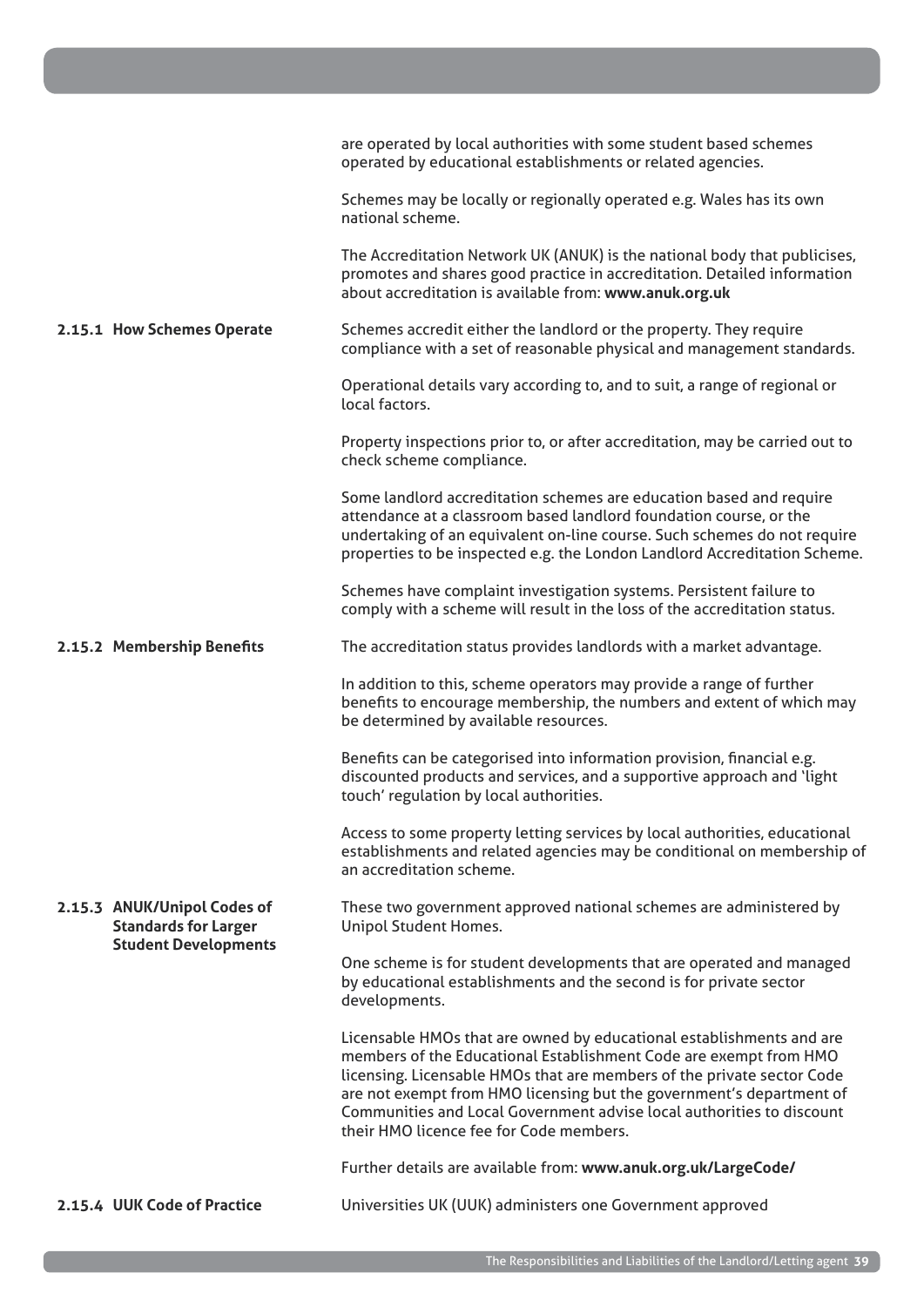|                                   | national scheme for buildings controlled and managed by educational<br>establishments. This Code has the same purpose as the Codes mentioned<br>above.                                                                                                                                                                         |
|-----------------------------------|--------------------------------------------------------------------------------------------------------------------------------------------------------------------------------------------------------------------------------------------------------------------------------------------------------------------------------|
|                                   | Further details are available from: www.universitiesuk.ac.uk/<br>policyandresearch/guidance/accommodationcodeofpractice/pages/<br>information-for-students.aspx                                                                                                                                                                |
| 2.16 Applying for a Licence       | Anyone who owns or manages a licensable HMO, whether under the<br>mandatory scheme or an additional or selective scheme, has to apply to the<br>local authority for a licence.                                                                                                                                                 |
|                                   | The local authority must give a licence if it is satisfied that the:                                                                                                                                                                                                                                                           |
|                                   | • HMO is reasonably suitable for occupation by the number of<br>people allowed under the licence;                                                                                                                                                                                                                              |
|                                   | the proposed licence holder or the proposed manager (if there<br>$\bullet$<br>is one) is a fit and proper person;                                                                                                                                                                                                              |
|                                   | the proposed licence holder is the most appropriate person to<br>٠<br>hold the licence;                                                                                                                                                                                                                                        |
|                                   | the proposed management arrangements are satisfactory;<br>٠                                                                                                                                                                                                                                                                    |
|                                   | the person involved in the management of the HMO is<br>٠<br>competent and the financial structures for the management<br>are suitable.                                                                                                                                                                                         |
| 2.16.1 Fit and Proper Person Test | In determining whether the licence applicant is a 'Fit and Proper Person'<br>the local authority will take into account a number of factors, including:                                                                                                                                                                        |
|                                   | any unspent convictions relating to violence, sexual offences,<br>٠<br>drugs and fraud;                                                                                                                                                                                                                                        |
|                                   | whether the person has breached any housing or landlord and<br>٠<br>tenant law;                                                                                                                                                                                                                                                |
|                                   | whether they have been found guilty of unlawful<br>٠<br>discrimination.                                                                                                                                                                                                                                                        |
| 2.16.2 Licence Conditions         | A mandatory licence will normally last for the maximum five year period<br>and the local authority normally charges a fee to cover the cost of issuing<br>the licence. In some local authorities discounts are given if the landlord<br>or property is accredited or if an application is made with a plan of the<br>property. |
|                                   | The licence will specify the maximum number of people who may live in<br>the property. The following conditions must apply to every licence:                                                                                                                                                                                   |
|                                   | • a valid current gas safety record, which is renewed annually,<br>must be provided (for properties that have gas);                                                                                                                                                                                                            |
|                                   | proof that all electrical appliances and furniture are kept in a<br>٠<br>safe condition;                                                                                                                                                                                                                                       |
|                                   | proof that all smoke alarms and emergency lights are correctly<br>٠<br>positioned and installed;                                                                                                                                                                                                                               |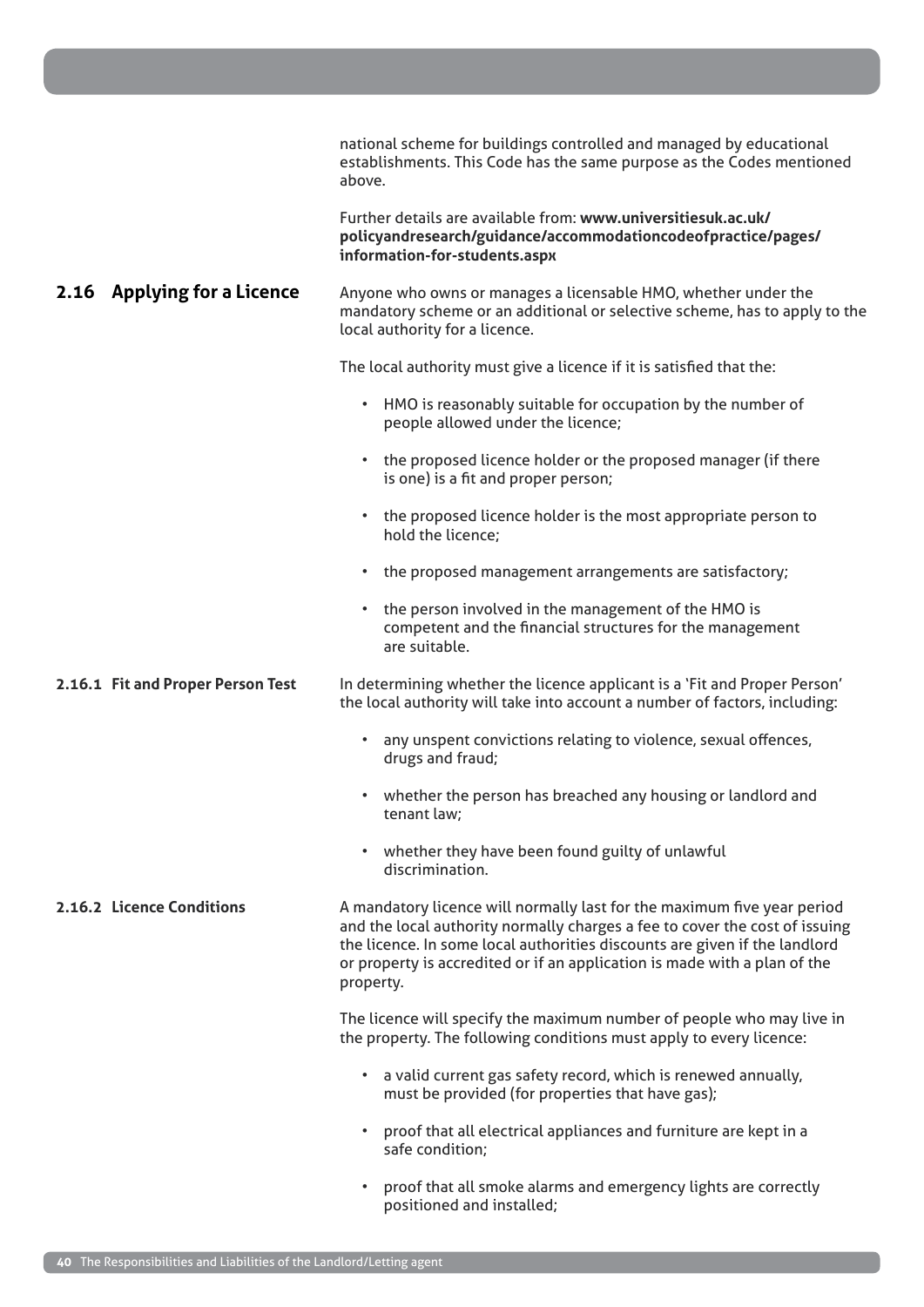|                                                                       | each occupier must have a written statement of the terms on<br>$\bullet$<br>which they occupy the property. This may be, but does not<br>have to be, a tenancy agreement.                                                                                                                                                                                                                                                                                                                                  |
|-----------------------------------------------------------------------|------------------------------------------------------------------------------------------------------------------------------------------------------------------------------------------------------------------------------------------------------------------------------------------------------------------------------------------------------------------------------------------------------------------------------------------------------------------------------------------------------------|
|                                                                       | The local authority may also apply other conditions of their own which may<br>include any of the following:                                                                                                                                                                                                                                                                                                                                                                                                |
|                                                                       | • restrictions or prohibitions on the use of parts of the property<br>by occupants;                                                                                                                                                                                                                                                                                                                                                                                                                        |
|                                                                       | • action necessary to deal with the behaviour of occupants or<br>visitors;                                                                                                                                                                                                                                                                                                                                                                                                                                 |
|                                                                       | ensuring the condition of the property, its contents, such as<br>furniture and all facilities and amenities (e.g. bathroom and<br>toilets) are in good working order and to carry out specified<br>works or repairs within certain time limits;                                                                                                                                                                                                                                                            |
|                                                                       | a requirement that the responsible person attends an approved<br>$\bullet$<br>training course in relation to any approved code of practice.                                                                                                                                                                                                                                                                                                                                                                |
| 2.16.3 Properties Which Cannot<br>be Granted a Licence                | If the property is not suitable for the number of occupants, is not properly<br>managed or the landlord or manager is not a fit and proper person, a licence<br>will not be granted. If a property cannot be granted a licence the council<br>must make an Interim Management Order (IMO), which will allow the local<br>authority to manage the property (either directly or indirectly through a<br>nominated partner).                                                                                  |
|                                                                       | The IMO can last for a year until suitable permanent management<br>arrangements can be made. If the IMO expires and there has been no<br>improvement, then the council can issue a Final Management Order (FMO).<br>This can last up to five years and can be renewed.                                                                                                                                                                                                                                     |
| 2.16.4 Temporary Exemption from<br>Licensing                          | If the landlord or person in control of the property intends to stop operating<br>as a licensable property or legally reduce the numbers of occupants and can<br>provide evidence of this, then they can apply for a Temporary Exemption<br>Notice (TEN).                                                                                                                                                                                                                                                  |
|                                                                       | This lasts for a maximum of three months and ensures that a property in the<br>process of being converted from a licensable property does not need to be<br>licensed. If the situation is not resolved, then the landlord can apply for a<br>second Temporary Exemption Notice for a further three months.                                                                                                                                                                                                 |
|                                                                       | When this expires the property must be licensed, become subject to an<br>IMO, or cease to be a licensable property. TENs also apply where the licence<br>holder dies. The property will be treated as if it is subject to an exemption<br>notice for three months, during which time the estate can either apply for a<br>new licence or cease to run the property as a licensable property. If it takes<br>longer than the initial three months the estate can apply for one further<br>exemption notice. |
| 2.16.5 Right of Appeal Against a<br><b>Local Authority's Decision</b> | A landlord can appeal to the Residential Property Tribunal Service (RPTS),<br>normally within 28 days, if the local authority refuses a licence, grants a<br>licence with conditions, revokes or varies a licence.                                                                                                                                                                                                                                                                                         |
|                                                                       | More information about the work of the RPTS and the jurisdiction of<br>Residential Property Tribunals under the Housing Act 2004 can be obtained<br>from www.rpts.gov.uk.                                                                                                                                                                                                                                                                                                                                  |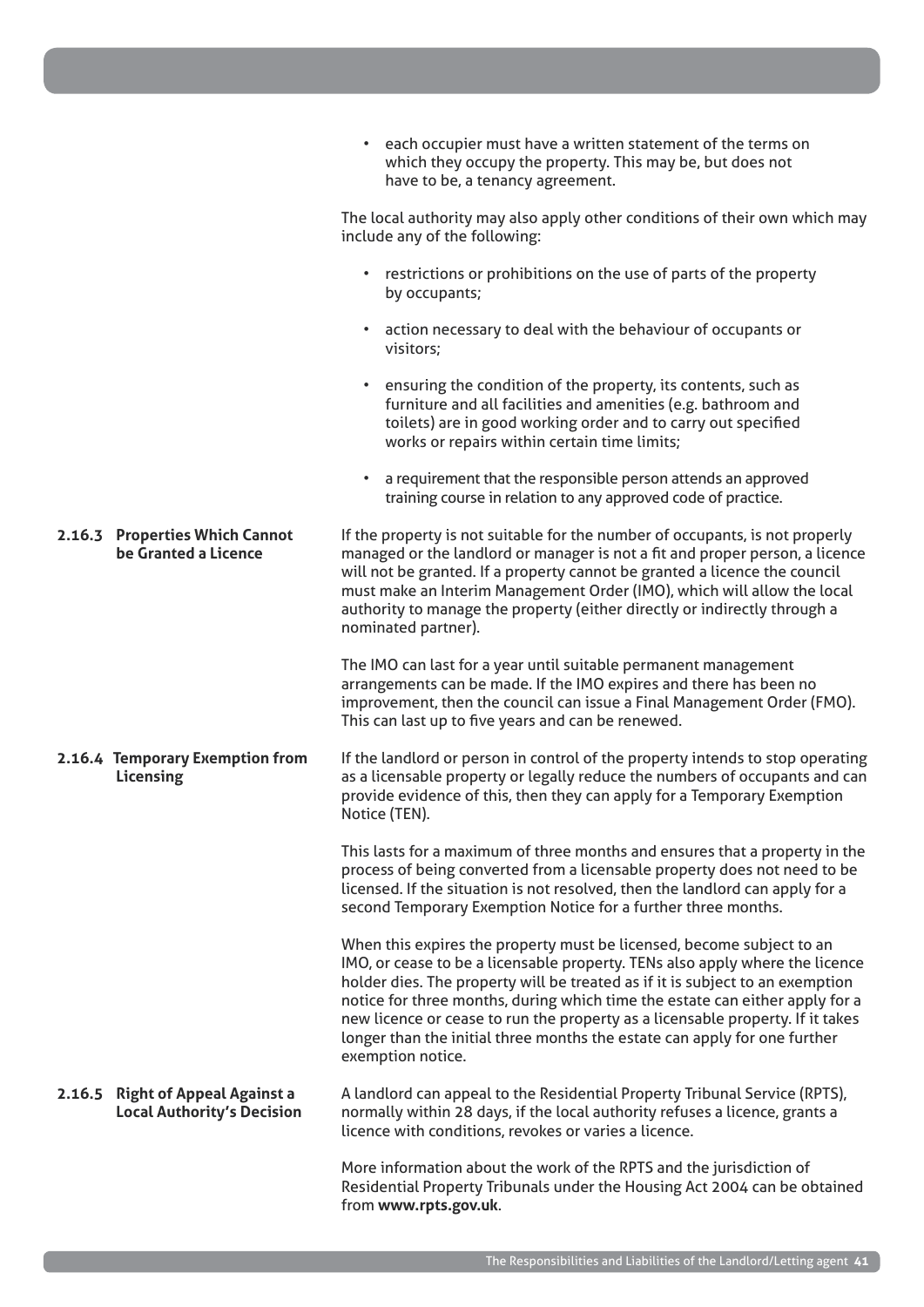|      | 2.16.6 Offences              | It is a criminal offence if the landlord or the person in control of the<br>property fails to apply for a licence for a licensable property or allows a<br>property to be occupied by more people than are permitted under the<br>licence. A fine of up to £20,000 may be imposed. In addition, breaking any<br>of the licence conditions can result in fines of up to £5,000. Note also, that<br>no section 21 notice [see section 5.4.1 for more information about section<br>21 notices] may be given in relation to a shorthold tenancy of a part of a<br>licensable HMO so long as it remains unlicensed. This means that where<br>a licence is compulsory, unlicensed HMO landlords will be unable to evict<br>their tenants by the notice-only section 21 procedure. |
|------|------------------------------|-----------------------------------------------------------------------------------------------------------------------------------------------------------------------------------------------------------------------------------------------------------------------------------------------------------------------------------------------------------------------------------------------------------------------------------------------------------------------------------------------------------------------------------------------------------------------------------------------------------------------------------------------------------------------------------------------------------------------------------------------------------------------------|
| 2.17 | <b>Rent Repayment Orders</b> | The local authority may apply to the RPTS for a 'rent repayment order'<br>allowing it to reclaim any housing benefit that has been paid during the<br>time the property was without a licence up to a maximum of 12 months.                                                                                                                                                                                                                                                                                                                                                                                                                                                                                                                                                 |
|      |                              | A tenant living in a property may also make an application to claim back any<br>rent they have paid during the unlicensed period, up to a maximum of 12<br>months, if the landlord has been convicted of operating a licensable HMO<br>without a licence, or has been required by a rent repayment order to make a<br>payment to the local authority in respect of housing benefit on the property.<br>For more information about HMO licensing go to: www.communities.gov.<br>uk/housing/rentingandletting/privaterenting/housesmultiple/                                                                                                                                                                                                                                  |
|      |                              | For more information about selective licensing go to: www.communities.<br>gov.uk/housing/rentingandletting/privaterenting/selectivelicensing/                                                                                                                                                                                                                                                                                                                                                                                                                                                                                                                                                                                                                               |
|      | 2.18 Selective Licensing     | Part 3 of the Housing Act 2004 gives local authorities the discretion to<br>introduce selective licensing schemes to cover all privately rented property<br>in designated areas which suffer, or are likely to suffer from, low housing<br>demand and also to those that suffer from significant and persistent anti-<br>social behaviour. The use of this discretionary power is subject to local<br>consultation and the consent of the Secretary of State. A selective licensing<br>scheme is not limited to HMOs.                                                                                                                                                                                                                                                       |

A scheme does not come into effect until three months after it is made and may last up to five years.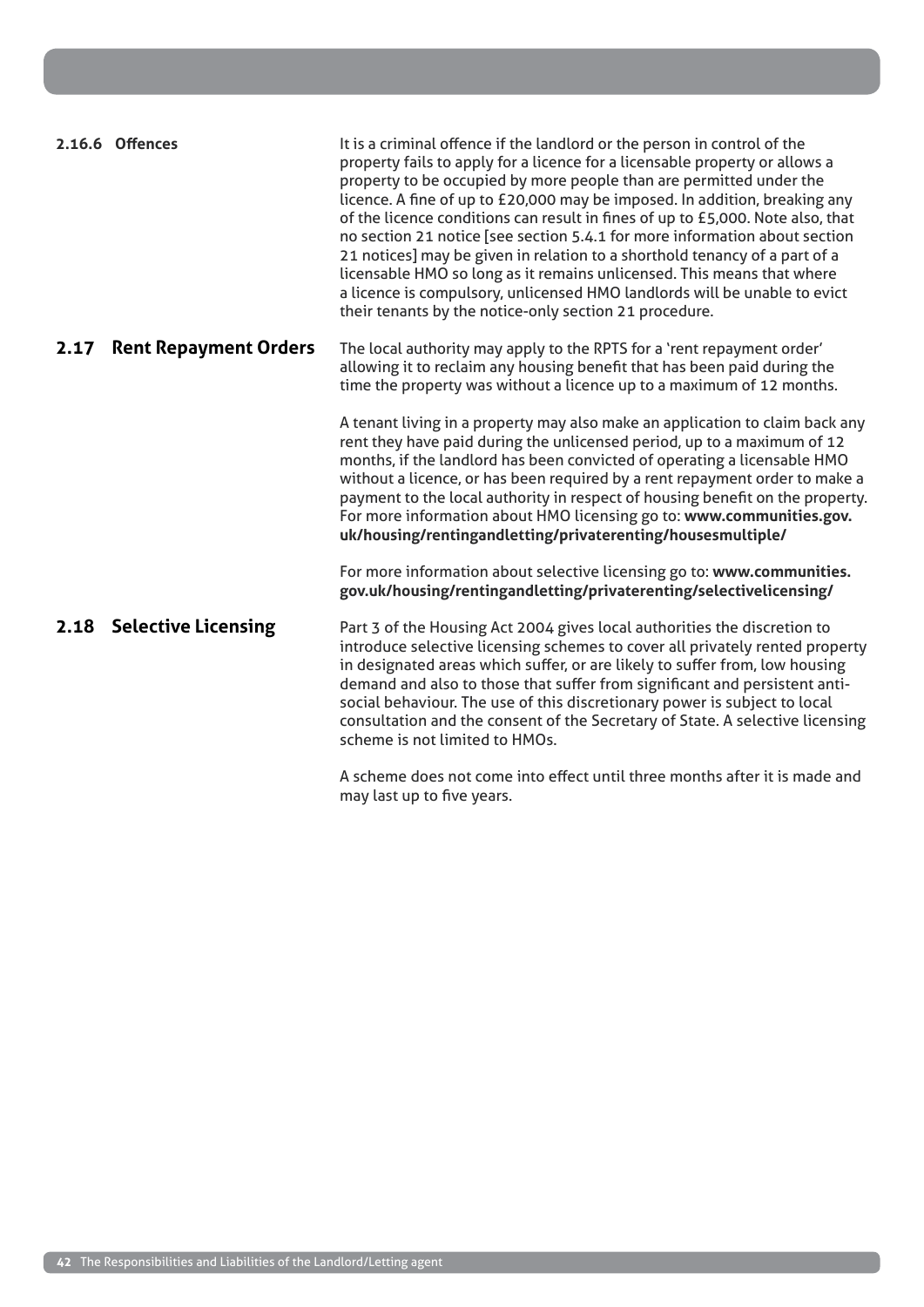- **3.1 Types of Tenancies**
- **3.1.1 Assured and Assured Shorthold Tenancies**

**3.1.2 The Main Differences Between an Assured and an Assured Shorthold Tenancy** A tenancy is a contract on mutually agreed terms between a landlord and a tenant. Landlords or prospective landlords should understand the various types of tenancies, which have different rights and obligations.

These types of tenancies are governed by the statutory code set up in the Housing Act 1988, which was amended slightly by the Housing Act 1996. The vast majority of tenancies today will be assured shorthold tenancies. Both assured and assured shorthold tenancies can charge a market rent for the property.

#### *Assured Shorthold Tenancies*

"Assured shorthold tenancies (ASTs) are now the "default" type of tenancy. If a property is let, and it does not fall into one of the exceptions outlined below, it will automatically be an AST. If a property is let without a written agreement, which is most unwise, then that too will be an AST.

An AST can be for any term (the rule requiring them to be for a minimum term of six months was abolished by the Housing Act 1996), although in fact the vast majority of tenancies are for terms of at least six months.

The main benefit of ASTs for landlords is that they can recover possession of the property without needing a reason, provided any fixed term has expired and the proper form of notice has been properly served. The notice is known as a section 21 notice, as the landlord's right to recover possession and the notice procedure is set out in section 21 of the Housing Act 1988. The notice must be served on the tenant at least two months before the landlord wants the tenancy to end. A notice issued on or before the end of the fixed term must last at least two months but may end on any given date. The notice must be in writing but does not have to be in a particular form.

#### *Assured Tenancies*

The non-shorthold version of the assured tenancy gives tenants long-term security of tenure, and tenants are entitled to stay in the property until either they choose to go, or the landlord can gain possession on one of the 17 grounds listed in Schedule 2 of the Housing Act 1988. Possession under the 'no fault' section 21 procedure is not available for assured tenancies.

Before 28 February 1997 assured tenancies were the 'default' type of tenancy, and some of the assured tenancies in existence today were created by mistake, through landlords not following the proper procedure required at that time, to create an assured shorthold tenancy. Landlords should seek advice if they are unsure which type of tenancy applies.

**3.1.3 Choosing an Assured or an Assured Shorthold Tenancy** The vast majority of landlords will wish to create an assured shorthold tenancy. If the property is subject to a mortgage, most mortgage companies will also insist that all tenancies are assured shorthold tenancies. A landlord might consider letting a property under an assured (not shorthold) tenancy, where recovery of possession will not be required, and the landlord wishes the tenant to have security of tenure (for example a tenancy agreement with a family member or former employee).

> Landlords should proceed with care and seek legal advice before agreeing an assured tenancy, as it will entail loss of the right to recover possession, perhaps during the landlord's lifetime, as these tenancies can be passed to spouses.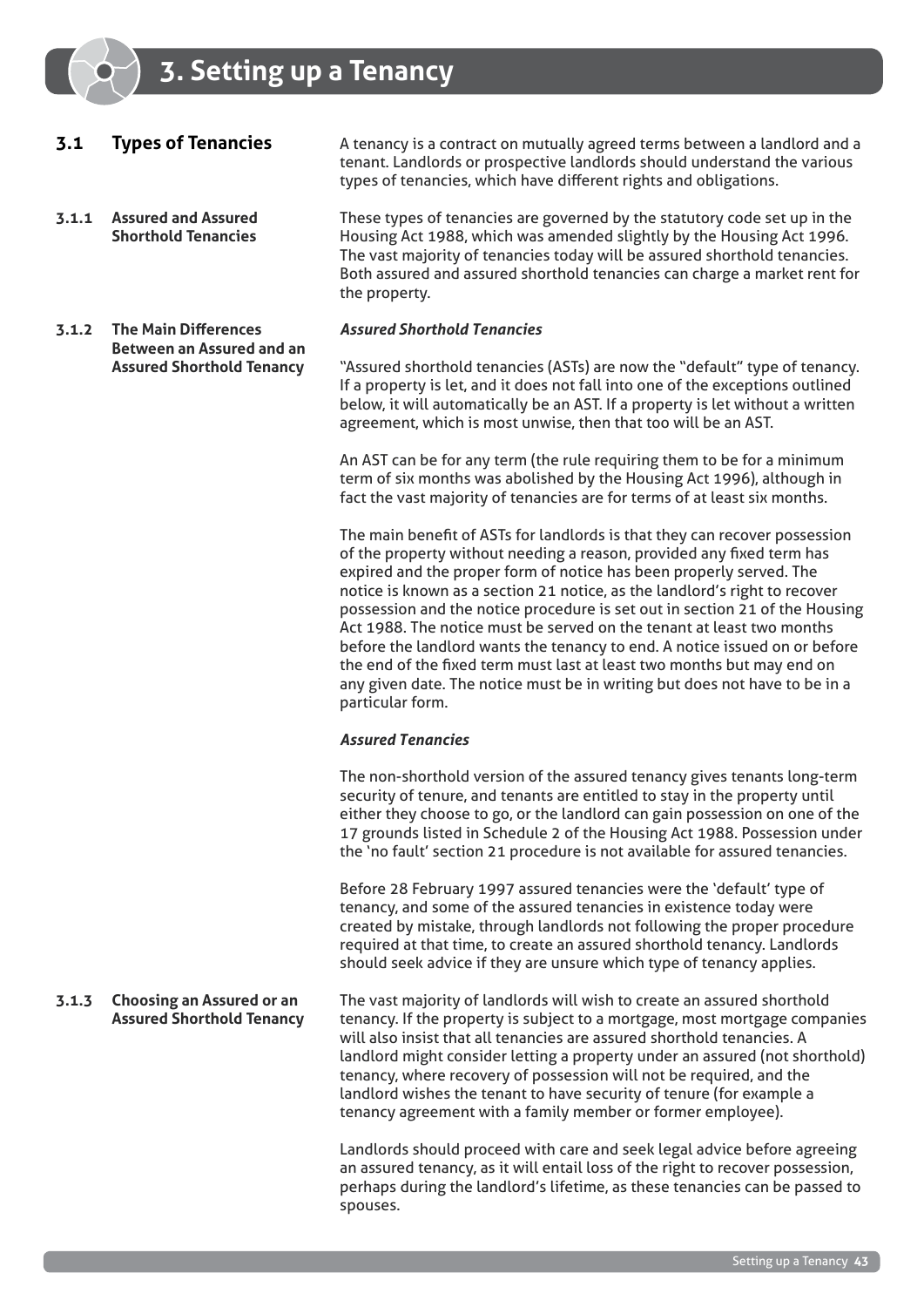**3.1.4 Setting up an Assured Tenancy**

If a landlord wishes to create an assured tenancy, this can be done by giving notice to the tenant, clearly stating that the tenancy being created is an assured tenancy rather than an AST. There is no prescribed format for this. It is best done as part of the tenancy agreement, but can also be a separate form of notice, served either before or after the tenancy has been entered into.

**3.1.5 Tenancies Which Cannot be Assured or Assured Shorthold Tenancies**

In some circumstances the statutory codes set up by the Housing Act 1988 will not apply. The tenancy may be governed by some other Act of Parliament, or simply be subject to the agreed terms of the contract (usually called contractual tenancies) and/or the underlying 'common law'.

Tenancies excluded from being assured or assured shorthold tenancies include:

- where the tenancy began, or which was agreed, before 15 January 1989 (this will normally be governed by the provisions of the Rent Act 1977);
- where the property is not the only or principle home of the tenants;
- where the rent is more than £25,000 a year;
- where the rent is £250 or less a year (£1,000 or less in Greater London);
- a company let;
- the tenancy has been granted to a full time student by an educational body such as a university or college;
- a holiday let; or
- a letting by a resident landlord (i.e. where the landlord and tenant live in the same building as originally constructed, most commonly where landlord and tenant share some part of the accommodation, this is usually a licence/lodger situation not a tenancy).

In the circumstances set out above the tenancy will be governed by the contractual agreement or if there is no agreement, the common law. Note that the chief significance of a property not being an assured or an AST is that the procedures for recovery of possession are different.

The following tenancies cannot be assured shorthold tenancies:

- those where there is an existing tenant with an assured tenancy. An existing assured tenancy cannot be converted into an AST, for example by issuing a new form of tenancy agreement. This applies whether or not the fixed term in the tenancy agreement has expired;
- an assured tenancy which the tenant has succeeded to on the death of the previous regulated (pre1989) tenant under the 'succession' rules;
- an assured tenancy following a secure tenancy as a result of

**3.1.6 Tenancies Which Can be Assured, but not Assured Shorthold, Tenancies**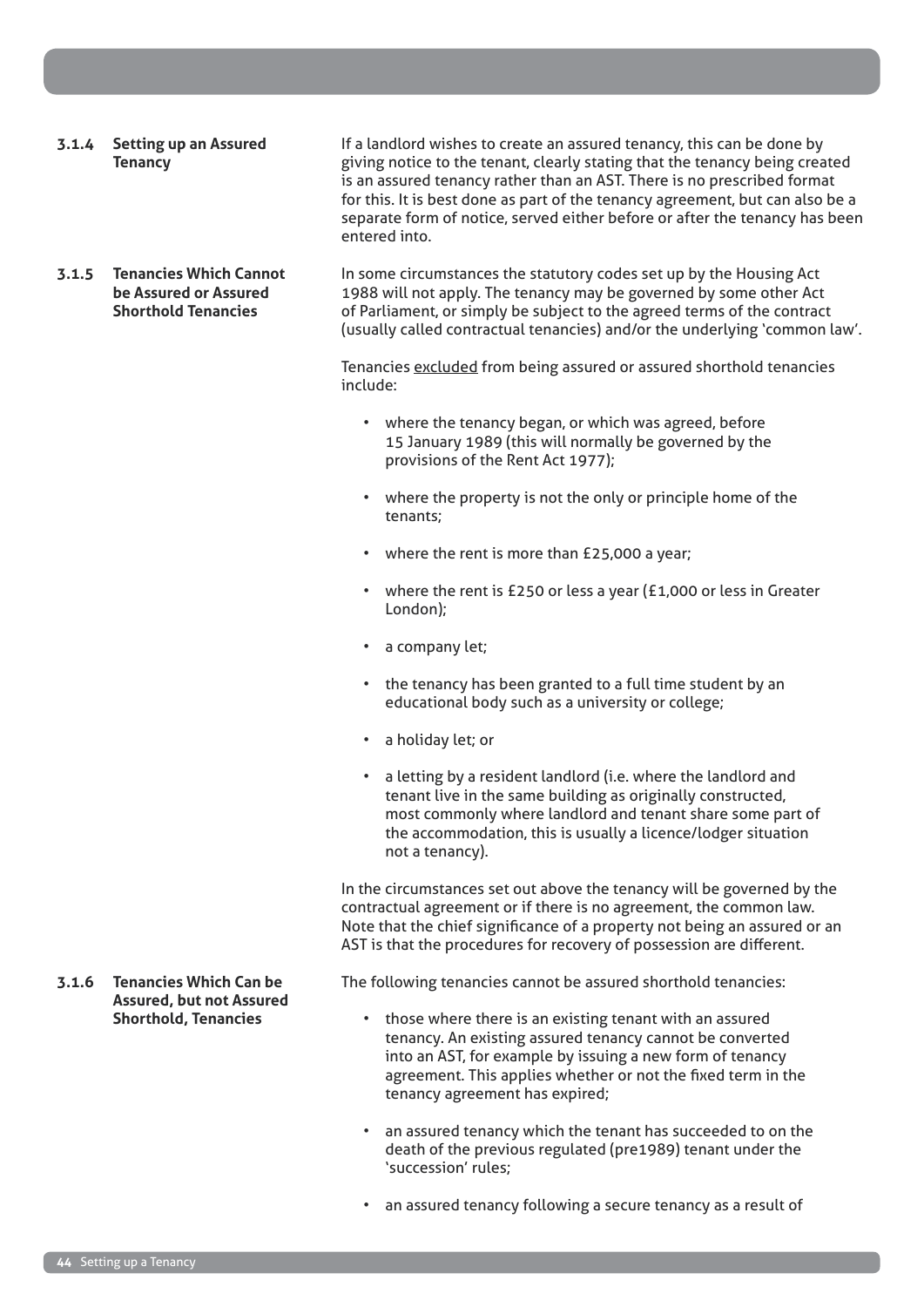|       |                                                                 | the transfer of the tenancy from a public sector landlord to a<br>private landlord;                                                                                                                                                                                                                                                                                                                                                                                                                                                                                                                                                                                                                                                                                                                                                                                    |
|-------|-----------------------------------------------------------------|------------------------------------------------------------------------------------------------------------------------------------------------------------------------------------------------------------------------------------------------------------------------------------------------------------------------------------------------------------------------------------------------------------------------------------------------------------------------------------------------------------------------------------------------------------------------------------------------------------------------------------------------------------------------------------------------------------------------------------------------------------------------------------------------------------------------------------------------------------------------|
|       |                                                                 | • an assured tenancy arising automatically when a long<br>leasehold tenancy expires.                                                                                                                                                                                                                                                                                                                                                                                                                                                                                                                                                                                                                                                                                                                                                                                   |
| 3.1.7 | <b>Fixed Term Tenancies</b>                                     | An assured or assured shorthold tenancy may be a fixed term tenancy,<br>which lasts for a fixed number of weeks, months or years. The length of the<br>fixed term will be set out in the tenancy agreement.                                                                                                                                                                                                                                                                                                                                                                                                                                                                                                                                                                                                                                                            |
|       |                                                                 | Most tenancies have a fixed term of either six months or a year, but the<br>fixed term can be of any length although advice should be sought if<br>agreeing a fixed term of more than three years as particular procedures<br>apply. After a fixed term has expired it can be allowed to run on [see section<br>3.1.8 below] or a new fixed-term agreement can be entered into.                                                                                                                                                                                                                                                                                                                                                                                                                                                                                        |
| 3.1.8 | <b>Periodic Tenancies</b>                                       | An assured or assured shorthold tenancy may be a periodic tenancy that<br>runs indefinitely from one rent period to the next. (This is sometimes<br>known as a rolling tenancy). There are two types of periodic tenancy. The<br>contractual periodic tenancy is one that is periodic because the contract<br>says it is periodic, typically because the initial letting was set up as a<br>periodic tenancy. The second type is a statutory periodic tenancy and this<br>exists because a fixed term tenancy has expired, the tenant has remained in<br>the property and no new agreement has been set up.                                                                                                                                                                                                                                                            |
|       |                                                                 | Periodic tenancies can exist either from the start of the tenancy, or after<br>the fixed term in a tenancy expires. The periods of the tenancy are defined<br>by the rent payment periods. This is the period of time for which the tenant<br>pays rent, typically a week or a month. If the tenant moves in on the 15th<br>of the month and then pays the rent in advance on the 15th of each month,<br>the periods will be the 15th of one month to the 14th of the next month.                                                                                                                                                                                                                                                                                                                                                                                      |
|       |                                                                 | It is important when setting up an AST that landlords clearly identify what<br>dates the rent is payable, and whether rent is payable in advance (the<br>norm) or in arrears (the exception). This clarity ensures that if a fixed term<br>AST does roll over into a statutory periodic tenancy, both landlords and<br>tenants know what the periods of the tenancy are, and can give the correct<br>periods of notice.                                                                                                                                                                                                                                                                                                                                                                                                                                                |
|       |                                                                 | If tenants remain after the fixed term they do not become 'squatters'. They<br>do not acquire additional rights if they stay as a periodic tenant for a long<br>time.                                                                                                                                                                                                                                                                                                                                                                                                                                                                                                                                                                                                                                                                                                  |
|       |                                                                 | Notices to end a Periodic Tenancy must be given for at least two months,<br>end on an end date of a period of the tenancy and specify that possession<br>is required by virtue of Section 21 (4) of the 1988 Housing Act.                                                                                                                                                                                                                                                                                                                                                                                                                                                                                                                                                                                                                                              |
| 3.1.9 | <b>Initial Period of an Assured</b><br><b>Shorthold Tenancy</b> | An AST tenancy can be set up as a periodic tenancy from the outset, but<br>more usually the landlord and the tenant will agree an initial fixed term.<br>There is no minimum fixed term prescribed by law, but regardless of what<br>the landlord and tenant agree, assured shorthold tenants have a right to<br>stay in the premises for a minimum period of six months. Under the section<br>21 possession procedure, a judge cannot grant an order for possession to<br>take effect during the first six months of an AST. This means that even if<br>a fixed term of less than six months or a periodic tenancy is agreed from<br>the outset, there is not a guaranteed right for the landlord to recover<br>possession until the initial six months has expired. (If the initial term was<br>less than 6 months there is no reason why proceedings for possession |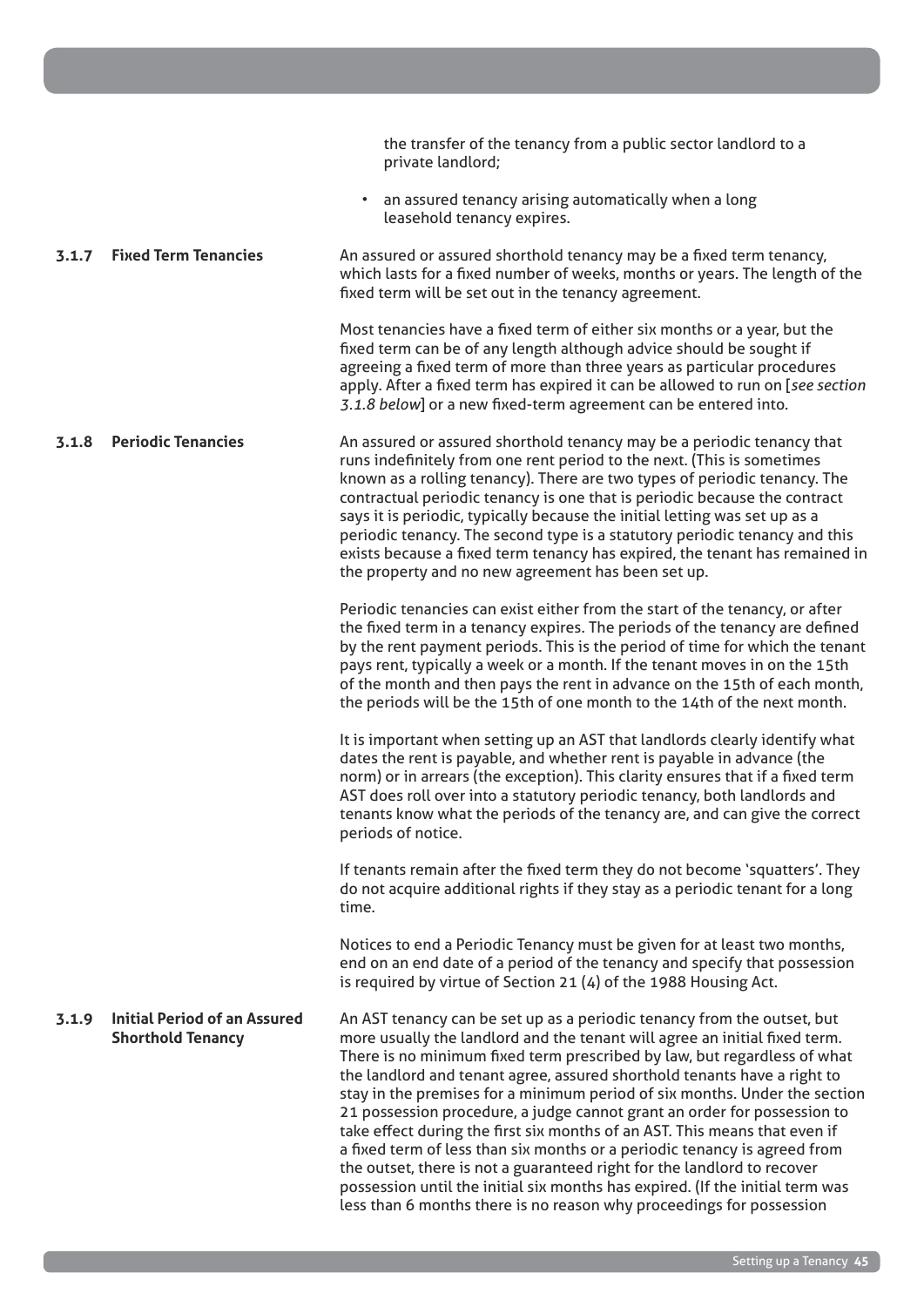|                            | cannot be commenced before the six months is up but the possession<br>order will not take effect till the end of the six months).                                                                                                                                                                                                                                                                                                                                                                                                                          |
|----------------------------|------------------------------------------------------------------------------------------------------------------------------------------------------------------------------------------------------------------------------------------------------------------------------------------------------------------------------------------------------------------------------------------------------------------------------------------------------------------------------------------------------------------------------------------------------------|
|                            | Possession can also be sought during this initial period, or during a fixed<br>term under some of the statutory grounds for possession in Schedule 2<br>of the Housing Act 1988. The most important of these is for non-payment<br>of rent, but for more information on this see the separate section on<br>possession claims [see Chapter 5 on possession].                                                                                                                                                                                               |
|                            | These rules do not apply to non-Housing Act 1988 tenants (see the list in<br>section 3.1.5 above).                                                                                                                                                                                                                                                                                                                                                                                                                                                         |
|                            | Non-Housing Act 1988 tenants can be evicted at the end of a fixed term, by<br>serving notice to quit to end a periodic tenancy, or for breach of tenancy<br>(including non payment of rent), by applying to the court. Comparatively<br>few tenancies are non-Housing Act 1988 tenancies and they can only be<br>created in the special circumstances set out in 3.1.5 above.                                                                                                                                                                              |
| 3.1.10 Regulated Tenancies | Most lettings by private landlords which began before 15th January 1989<br>are regulated tenancies under the Rent Act 1977 unless the landlord and<br>tenant live in the same house. Regulated tenants have greater security of<br>tenure and are subject to rent control.                                                                                                                                                                                                                                                                                 |
|                            | A tenant whose tenancy is regulated by the Rent Act 1977 is unlikely to<br>be evicted unless significant rent arrears have been accumulated or the<br>landlord is able to provide suitable alternative accommodation. More<br>information can be found in the leaflet 'Regulated Tenancies' available<br>from the CLG website at www.communities.gov.uk.                                                                                                                                                                                                   |
| 3.1.11 Licences            | A licence is where someone is allowed to occupy property but does not<br>have a tenancy. The 'licence' or permission of the owner prevents the<br>occupier from being a trespasser. Some of the protective legislation for<br>occupiers does not apply to licences.                                                                                                                                                                                                                                                                                        |
|                            | The three main tests for a tenancy are:                                                                                                                                                                                                                                                                                                                                                                                                                                                                                                                    |
|                            | 1. exclusive possession;<br>2. a fixed or periodic term;<br>3. the payment of rent.                                                                                                                                                                                                                                                                                                                                                                                                                                                                        |
|                            | If these three factors are present, there will be a tenancy.                                                                                                                                                                                                                                                                                                                                                                                                                                                                                               |
|                            | If the occupier does not have exclusive possession, i.e. they share, say,<br>the bedroom, then they will only be a licensee. The essential difference<br>between a tenant and a licensee will be having exclusive possession. A<br>person who has exclusive possession of residential premises for a definite<br>period is a tenant unless there are exceptional circumstances. The rules<br>around how much of the property they have to have exclusive occupation<br>of differ between Housing Act 1988 tenancies and non-Housing Act 1988<br>tenancies. |
|                            | Other circumstances where a tenancy will not occur are 'serviced'<br>accommodation where the landlord needs to have frequent access for<br>cleaning and meals are provided, such as in a hotel, and where the occupier<br>shares living accommodation with the landlord (here the occupier is<br>normally referred to as a lodger).                                                                                                                                                                                                                        |
|                            |                                                                                                                                                                                                                                                                                                                                                                                                                                                                                                                                                            |

Simply calling a document a licence does not mean that it is not a tenancy.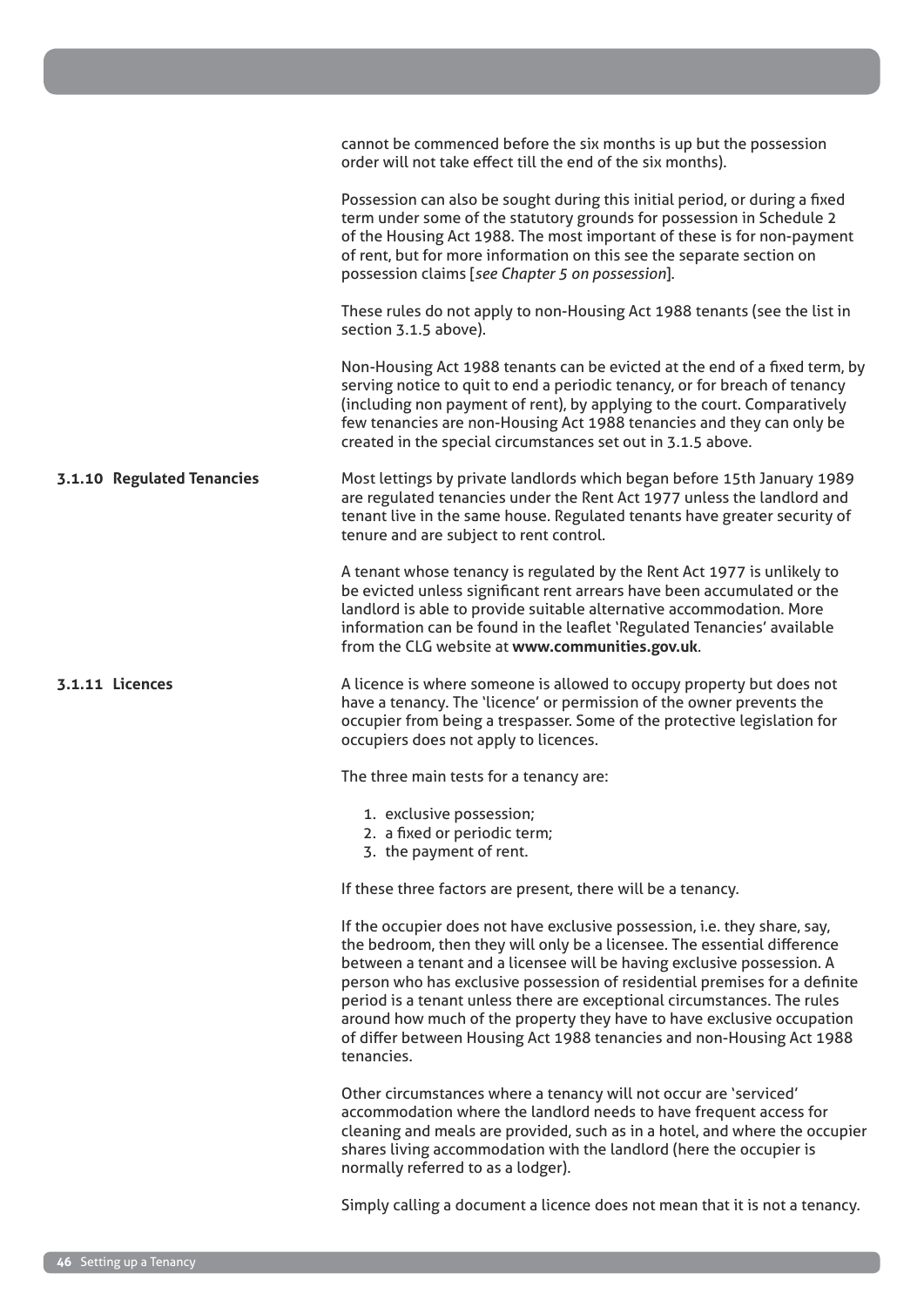**3.1.12 Subletting/Assigning Tenancies 3.1.13 Joint and Several Tenancies** The Courts are careful to ensure that sham licences are not used to deprive an occupant of their rights as a tenant. A landlord who has taken care to select a tenant by proper referencing and verification of suitability is unlikely to allow that chosen tenant to sublet (assign or transfer the tenancy) to another, without the landlord's permission. In the past, tenancy agreements always tended to prohibit subletting or assignment. Now, standard terms in residential tenancy agreements are subject to the Unfair Terms in Consumer Contracts Regulations 1999, administered by the Office of Fair Trading (OFT). The OFT has issued guidance to the effect that absolute prohibitions on assignment and subletting could be considered unfair and, therefore, void in terms of the Regulations. Landlords wishing to retain a degree of control over assignment and subletting are advised to ensure that the tenancy agreement allows assignment or subletting only upon landlord's consent (which cannot, by law, be unreasonably withheld). Alternatively, the tenancy agreement should be framed in such a way as to allow the tenant to terminate it easily if they are unable to recommend to the landlord a suitable person to take over the tenancy. Even if the tenancy agreement does not provide for it, it is suggested that the landlord should always agree to re-let the property to a suitable new tenant, allowing the original tenant to terminate their agreement early if they wish. If the tenancy is a contractual periodic tenancy, or a statutory periodic tenancy that has arisen at the end of a fixed term, the tenant cannot by law give the tenancy or sublet to someone else unless the landlord agrees that he or she can. A periodic tenant can end their tenancy by serving notice to quit. If the tenant has paid a premium for the property (a lump sum, possibly in addition to a small rental payment or a sum paid as a deposit which is greater than two month's rent), the tenant is able to sublet unless there is a term in the tenancy agreement preventing this. Joint tenancies can be agreed with two or more people from the outset of the tenancy. Each can then be responsible jointly and severally (individually) for meeting the terms of the tenancy in full, including paying the rent. This is known as 'joint and several liability'. Joint and several liability only arises where it is agreed. If nothing is agreed they will simply be jointly liable. For example, if a property is let jointly and severally to four tenants A, B, C and D for a monthly rent of £400 (with each agreeing to pay £100 each), and C decides to leave, they will all each still remain liable under the contract for all the rent. So C is still liable for rent even though s/he may not be living there, and A, B and D will each be liable to the landlord, for all the rent, including the £100 share from C. This situation will continue until either vacant possession is given back to the landlord or a new tenancy is signed, for example with A, B, D and perhaps E. If one of the joint tenants wishes to vacate, it is best to regularise the

situation as soon as possible by signing a new tenancy agreement with the remaining and new tenant(s), so long as any replacement tenants can be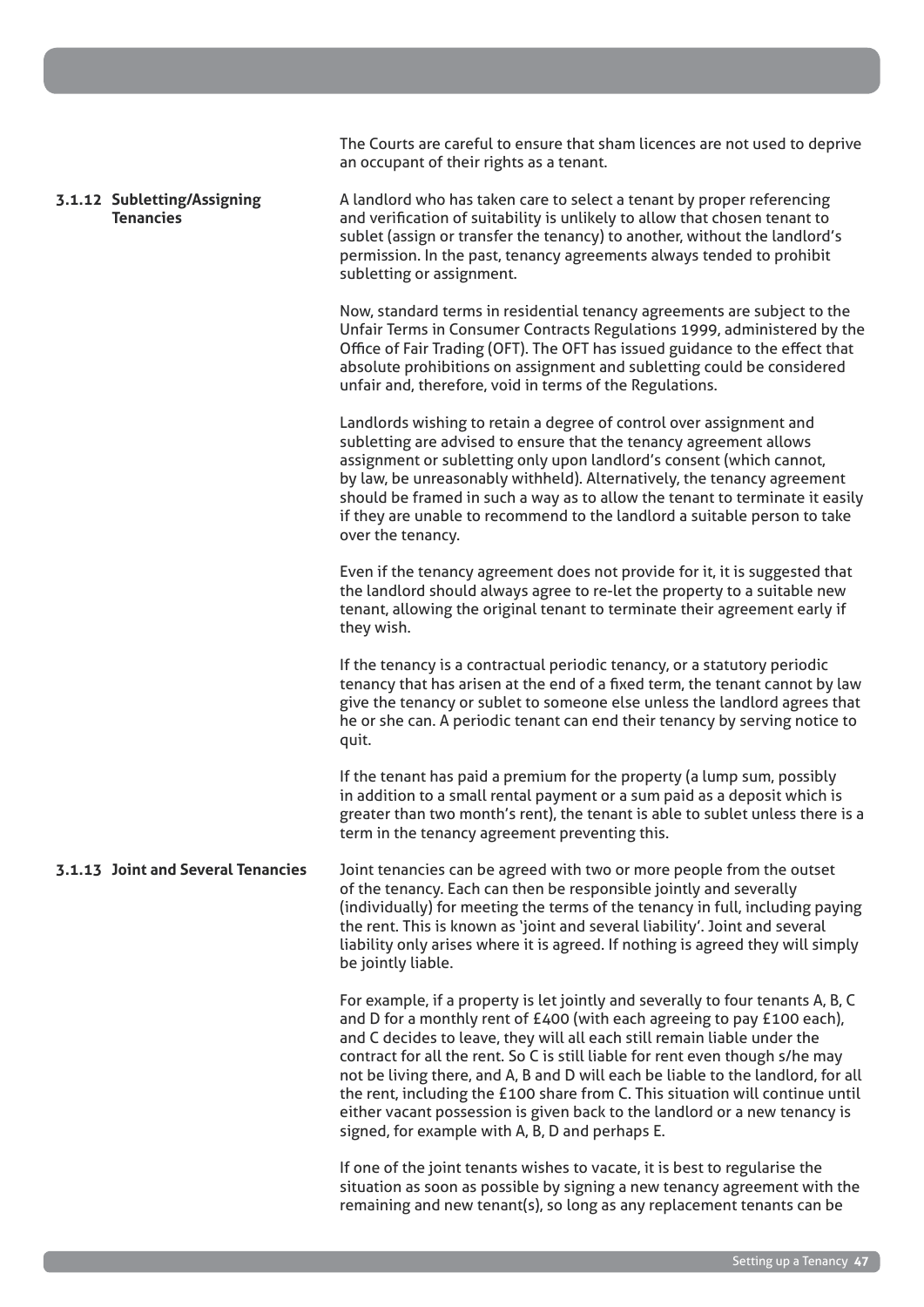|       | 3.1.14 Succession Rights and Rights<br>of Survivorship  | referenced satisfactorily. A landlord should not allow the situation to drift.<br>Instead, a proactive approach should be taken to ensure the remaining<br>tenants sign a new tenancy agreement. Failure to do so could cause the<br>landlord difficulties in repossessing the property. If the tenants provided a<br>guarantee with the original tenancy, the landlord should ensure that a new<br>guarantee is provided with any new tenancy, or that the old guarantee will<br>apply to any new tenancy granted to the same tenant.<br>Technically a tenancy can only be in the names of four tenants, as in land<br>law only four people can hold a legal interest in land. However, if there are<br>more than four tenants who wish to share, the additional tenants will still<br>be liable for the rent and everything else under the contract, and their co-<br>tenants will be deemed to be holding the tenancy on trust for themselves<br>and the others. Practically therefore the four name rule is not a problem.<br>If a joint tenant dies, the remaining joint tenant(s) are entitled to remain<br>in the property (having a right of survivorship). They become liable for the<br>rent.<br>If a sole tenant dies, the right to succeed to the tenancy will depend on<br>whether the tenant had a fixed term or periodic tenancy.<br>For fixed term tenancies where the term has not expired, the position is, in<br>theory, that the executors will arrange for the tenancy to be passed-on to<br>the person to whom it is left in the will (or whoever inherits it under the<br>intestacy rules if there is no will). In practice, the executors will usually<br>agree to surrender the property, and the landlord will agree to seek<br>another tenant.<br>If a periodic tenancy, the tenant's spouse or a person who lived with the<br>tenant as husband or wife, has an automatic right to succeed to a periodic<br>assured tenancy unless the tenant who died had already succeeded to the<br>tenancy. Only one succession is allowed. No one else in the family has an<br>automatic right to succession (section 17 Housing Act 1988). |
|-------|---------------------------------------------------------|--------------------------------------------------------------------------------------------------------------------------------------------------------------------------------------------------------------------------------------------------------------------------------------------------------------------------------------------------------------------------------------------------------------------------------------------------------------------------------------------------------------------------------------------------------------------------------------------------------------------------------------------------------------------------------------------------------------------------------------------------------------------------------------------------------------------------------------------------------------------------------------------------------------------------------------------------------------------------------------------------------------------------------------------------------------------------------------------------------------------------------------------------------------------------------------------------------------------------------------------------------------------------------------------------------------------------------------------------------------------------------------------------------------------------------------------------------------------------------------------------------------------------------------------------------------------------------------------------------------------------------------------------------------------------------------------------------------------------------------------------------------------------------------------------------------------------------------------------------------------------------------------------------------------------------------------------------------------------------------------------------------------------------------------------------------------------------------------------------------------------------------------------------------|
|       |                                                         | In a periodic assured tenancy, if someone is living in the property who<br>does not have a right to succeed to the tenancy, the landlord can claim<br>repossession under Ground seven, provided the proceedings for recovery<br>of possession are commenced within a year of the death of the original<br>tenant.                                                                                                                                                                                                                                                                                                                                                                                                                                                                                                                                                                                                                                                                                                                                                                                                                                                                                                                                                                                                                                                                                                                                                                                                                                                                                                                                                                                                                                                                                                                                                                                                                                                                                                                                                                                                                                            |
|       |                                                         | In a shorthold tenancy, the landlord is entitled to repossess the property at<br>the end of any fixed term, or at the end of a period of a periodic tenancy,<br>even if the tenant is entitled to succeed, provided that the landlord gives<br>the proper form of two month's notice under Section 21.                                                                                                                                                                                                                                                                                                                                                                                                                                                                                                                                                                                                                                                                                                                                                                                                                                                                                                                                                                                                                                                                                                                                                                                                                                                                                                                                                                                                                                                                                                                                                                                                                                                                                                                                                                                                                                                       |
| 3.2   | <b>Tenancy Agreements</b>                               |                                                                                                                                                                                                                                                                                                                                                                                                                                                                                                                                                                                                                                                                                                                                                                                                                                                                                                                                                                                                                                                                                                                                                                                                                                                                                                                                                                                                                                                                                                                                                                                                                                                                                                                                                                                                                                                                                                                                                                                                                                                                                                                                                              |
| 3.2.1 | <b>Written Tenancy Agreements</b>                       | Landlords should be aware of the benefits of written tenancy agreements<br>and the procedures necessary for obtaining such an agreement. Although<br>many short-term tenancies (three years or less) can be created without<br>a written agreement, it is generally not advisable for landlords to<br>allow occupation without first having secured a signed formal tenancy<br>agreement.                                                                                                                                                                                                                                                                                                                                                                                                                                                                                                                                                                                                                                                                                                                                                                                                                                                                                                                                                                                                                                                                                                                                                                                                                                                                                                                                                                                                                                                                                                                                                                                                                                                                                                                                                                    |
| 3.2.2 | <b>Benefits of Written Tenancy</b><br><b>Agreements</b> | A written agreement is required by law for fixed-term tenancies of<br>greater than three years, when the tenancy must be produced by deed,<br>with signatures being witnessed. Even in tenancies of three years or less,                                                                                                                                                                                                                                                                                                                                                                                                                                                                                                                                                                                                                                                                                                                                                                                                                                                                                                                                                                                                                                                                                                                                                                                                                                                                                                                                                                                                                                                                                                                                                                                                                                                                                                                                                                                                                                                                                                                                     |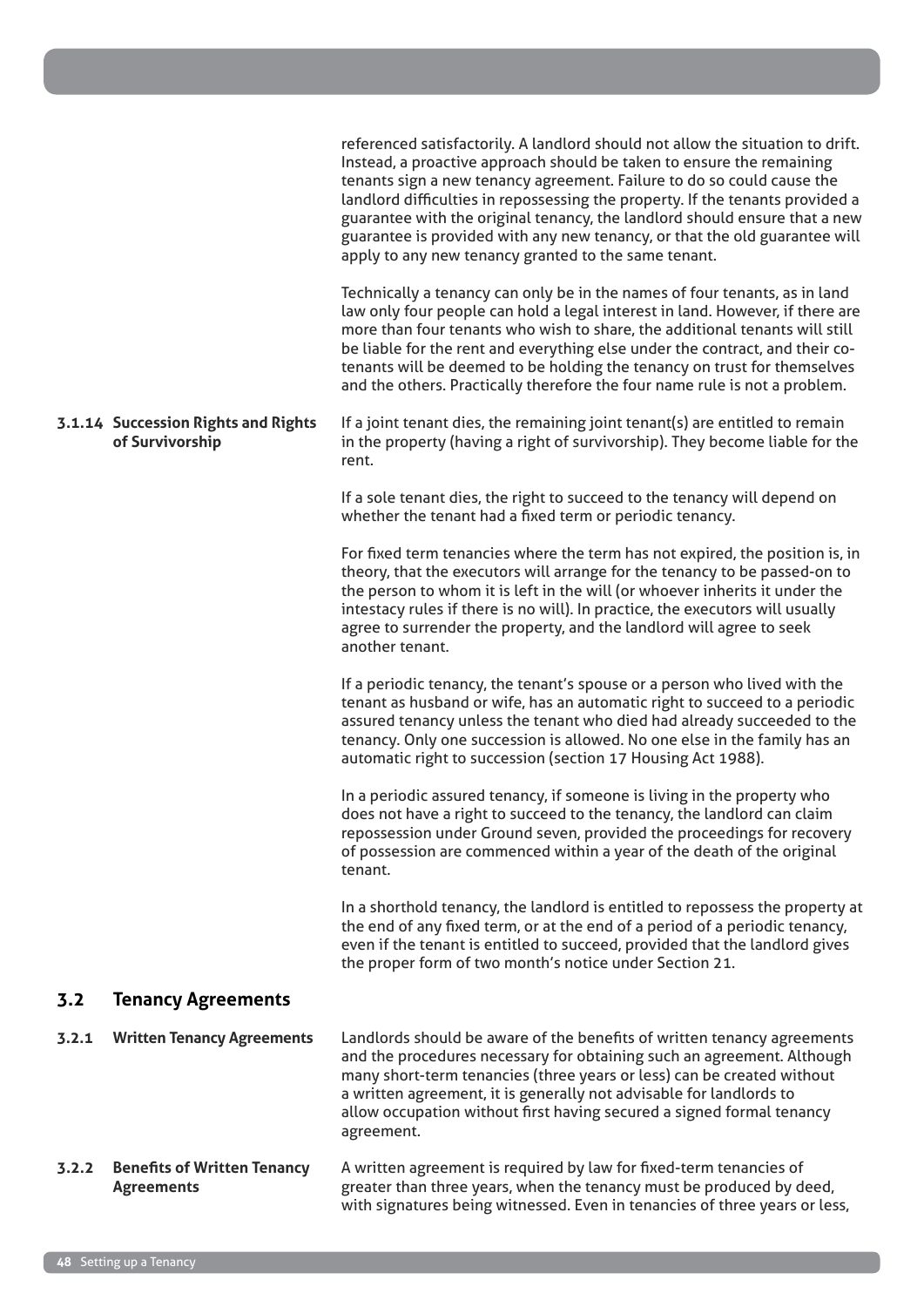|       |                                                        | landlords are strongly advised to have a written tenancy agreement, which<br>the tenants should sign before occupation. The benefits of having a written                                                                                                                                                                                  |
|-------|--------------------------------------------------------|-------------------------------------------------------------------------------------------------------------------------------------------------------------------------------------------------------------------------------------------------------------------------------------------------------------------------------------------|
|       |                                                        | agreement are:                                                                                                                                                                                                                                                                                                                            |
|       |                                                        | • it can prevent disputes later over what was agreed;                                                                                                                                                                                                                                                                                     |
|       |                                                        | if there is a dispute, it can help to resolve the dispute more<br>quickly;                                                                                                                                                                                                                                                                |
|       |                                                        | a well drafted tenancy agreement will help protect the<br>$\bullet$<br>interests of all parties.                                                                                                                                                                                                                                          |
|       |                                                        | Landlords should note:                                                                                                                                                                                                                                                                                                                    |
|       |                                                        | • after moving in, occupiers cannot be required to sign a tenancy<br>agreement;                                                                                                                                                                                                                                                           |
|       |                                                        | it will be difficult to evict a tenant without a valid tenancy<br>agreement;                                                                                                                                                                                                                                                              |
|       |                                                        | the accelerated procedure for recovery of possession [see<br>$\bullet$<br>Chapter 5] will not be available unless the tenancy and<br>required notices can be evidenced from valid paperwork.                                                                                                                                              |
| 3.2.3 | <b>Tenant's Right to a Written</b><br><b>Statement</b> | A Housing Act 1988 tenant who does not have a written agreement has a<br>right to ask for a written statement of any of the following main terms of<br>the tenancy:                                                                                                                                                                       |
|       |                                                        | • the date the tenancy began;                                                                                                                                                                                                                                                                                                             |
|       |                                                        | the amount of rent payable and the dates on which it should<br>$\bullet$<br>be paid;                                                                                                                                                                                                                                                      |
|       |                                                        | any rent review arrangements;<br>$\bullet$                                                                                                                                                                                                                                                                                                |
|       |                                                        | the length of any fixed term which has been agreed.                                                                                                                                                                                                                                                                                       |
|       |                                                        | The tenant must apply in writing to the landlord for this statement. The<br>landlord must provide it within 28 days of receiving the tenant's written<br>request. A landlord who fails to provide a statement of tenancy particulars<br>without reasonable excuse, is committing a criminal offence and could be<br>prosecuted and fined. |
| 3.2.4 | <b>Implications of Oral</b><br><b>Agreements</b>       | In law, a tenancy can be created by oral agreement. If a person occupies a<br>property and pays rent, a tenancy will have been created even though there<br>has been no written agreement.                                                                                                                                                |
|       |                                                        | A landlord cannot allow a tenant to live in a property "on approval", on<br>the basis that a tenancy will be granted later. The tenancy will have been<br>created by the initial acts of occupation and payment of rent.                                                                                                                  |
|       |                                                        | A person exclusively occupying a property and paying rent will legally<br>be regarded as a tenant and be entitled to all the statutory protections<br>provided to tenants under the law.                                                                                                                                                  |
| 3.2.5 | <b>Preparing a Written</b><br><b>Agreement</b>         | Although landlords may draw up their own agreements, this is not<br>advisable. Drafting tenancy agreements is a highly skilled job and landlords<br>doing this without legal advice may find that they have actually made their                                                                                                           |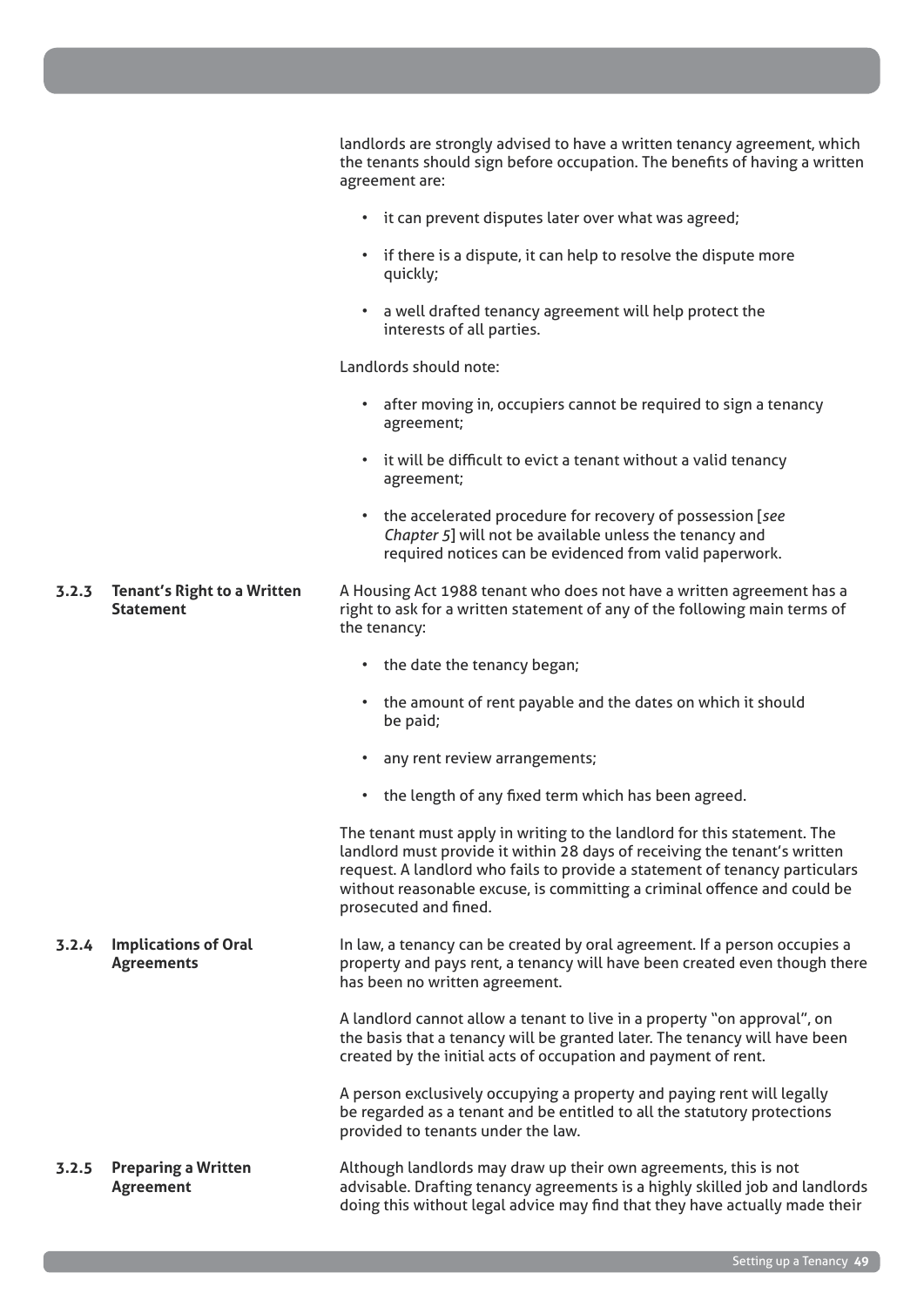position worse in the very areas where they were seeking to protect their position.

It is far better to use one of the many excellent standard tenancy agreements which are available from landlord associations, law stationers, the larger general stationery stores, the many online services available for landlords, and some local authority housing advice centres. Landlords wishing to alter the terms of a standard agreement should seek specialist advice.

The preparation of a written agreement is the key opportunity for both landlord and tenant to agree the formal terms of their relationship. Both parties should have every opportunity to read and understand the terms of the tenancy which is being created before becoming bound by them.

Following changes to Stamp Duty in 2004, tenancy agreements no longer have to be stamped in order to be valid. The new Stamp Duty Land Tax may still be payable if they are of very high rent value. More details can be found in the Inland Revenue leaflet Stamp Duty on Agreements Securing Short Tenancies available from any Stamp Office. The Stamp Office Helpline can provide more advice on stamp duty on 0845 603 0135 and there are factsheets available on **www.hmrc.gov.uk/so/index.htm**.

It is best to have two copies of the tenancy agreement signed by both parties with each keeping their own copy.

If the tenant occupies the property immediately, the agreement does not need to be witnessed. If the tenant does not intend to occupy until a later date (for example students signing a tenancy agreement in June and taking occupation in September) it could be better to have the agreements formally drawn-up and independently witnessed. Landlords should seek advice on this (particularly if tenancy agreements are being created online) as the legalities of the situation are complex.

Both parties should be careful when completing the agreements. Make sure they are legible and that they can be read without difficulty in the event of a dispute. Landlords should provide a full, valid and current address in England or Wales. This could be the address of the landlord's agent or his registered business address. **If a landlord does not give an address, this might cause difficulties should any dispute arise.**

If no address for the landlord is given at all, apart from being bad practice, this will cause the landlord difficulties later if there is a need to evict a tenant for arrears of rent.

If a landlord does not disclose their identity and their place of abode or business address a tenant may make a written application to the person who either collects, receives rent or the agent. Failure to disclose is a criminal offence under the 1985 Landlord & Tenant Act.

#### **3.2.6 Unfair Terms in Tenancy Agreements** There are now regulations to ensure that standard contracts between a consumer and a business are 'fair'.

These are the Unfair Terms in Consumer Contracts Regulations 1999. It has been confirmed that they apply to tenancy agreements. The Regulations are administered and enforced by the Office of Fair Trading who have issued guidance (most recently in September 2005) on the effect of the Regulations on tenancy agreements.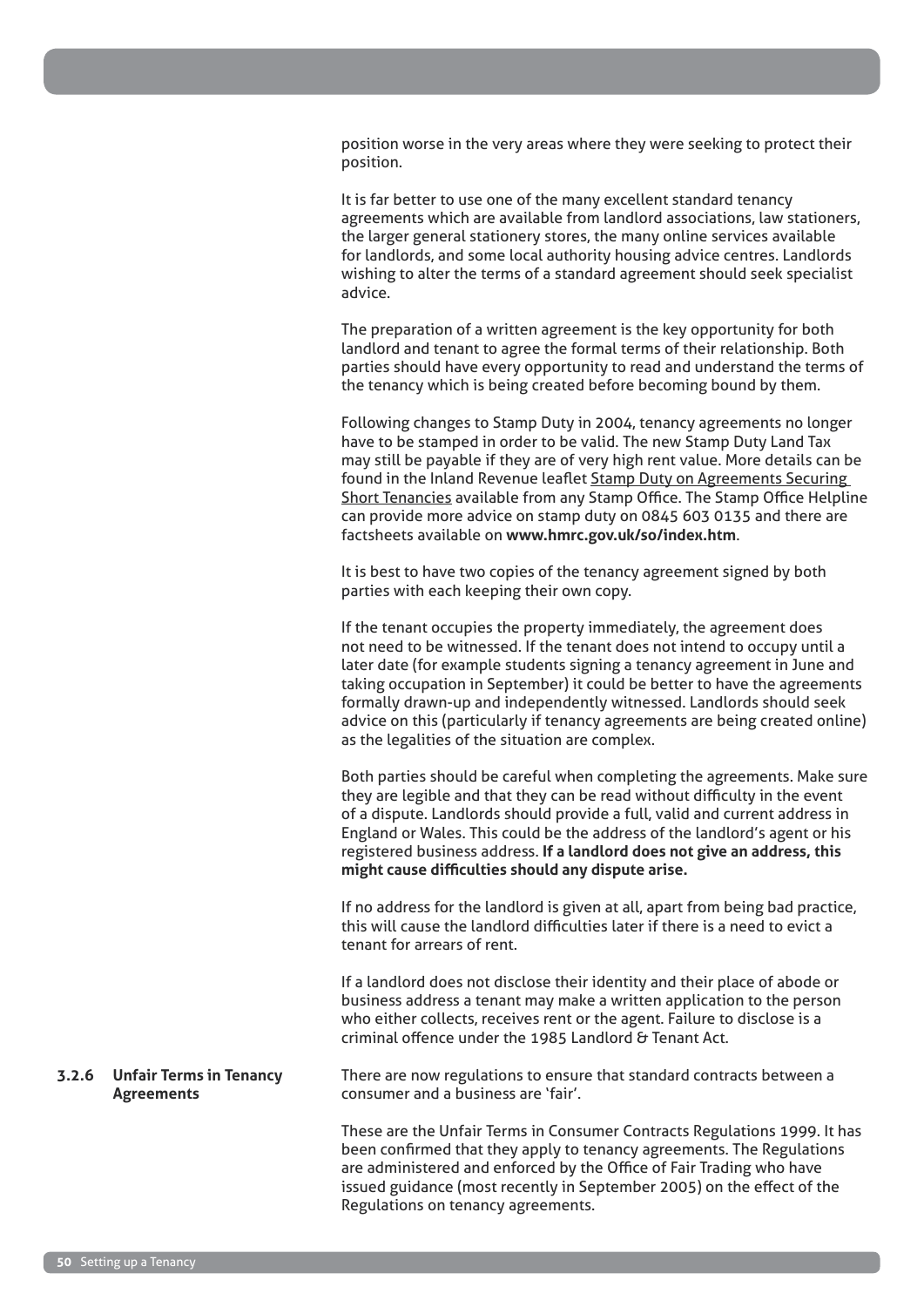The Regulations do not cover the core terms of a contract (e.g. the rent and property details) except in so far as they require that the contract must be in plain English.

A standard term is unfair if it creates a significant imbalance between the parties' rights and obligations to the detriment of the consumer and it is contrary to the requirement of good faith. If a term is found to be unfair it will be void and not enforceable – but the rest of the contract will stand.

So far as tenancy agreements are concerned:

- any clauses which attempt to limit or exclude rights (e.g. legal rights) which tenants would otherwise have had, are likely to breach the regulations and be deemed unfair, unless there is a very good reason for them (which should be apparent from the agreement);
- clauses which impose any penalty or charge on a tenant must provide for or state that the charge should be both reasonable in amount and reasonably incurred;
- where a clause states that a tenant may only do something with the landlord's written consent, this should be followed by the words "(consent not to be unreasonably withheld)" or similar;
- any clauses which are difficult to understand, or which use legal terminology, or words which have a specific legal meaning which may not be understood by the ordinary person (such as 'indemnity' or 'jointly and severally liable'), will also be vulnerable to being found invalid under the regulations.

Here is an example of how this can work.

Many landlords would prefer to prohibit pets from their properties and would like a clause in the agreement saying this. However, if the clause just says, "The tenant is prohibited from keeping any pets whatsoever", this clause is likely to be void (ultimately only a court can decide what is or is not fair), and it will not stop the tenant from keeping pets if it is found unfair.

To make the clause more acceptable, it should say something like "The tenant is prohibited from keeping pets, save with the landlord's written permission which shall not be refused unreasonably".

A clause in this format is not saying a landlord has to give permission. There are many excellent reasons for refusing permission for pets - that they damage the property, that some people are allergic to them, or that the lease with the freeholder may also prohibit pets. If any of these reasons were given it would be difficult for the tenant to argue that the landlord was being unreasonable in reusing permission for a pet. The same words may be a fair term or an unfair term, depending on the context in which they are used.

It is easy to breach the regulations and render clauses invalid by inexpert adaptations. Professionally drafted tenancy agreements sold by reputable publishers and associations will normally have been drafted with these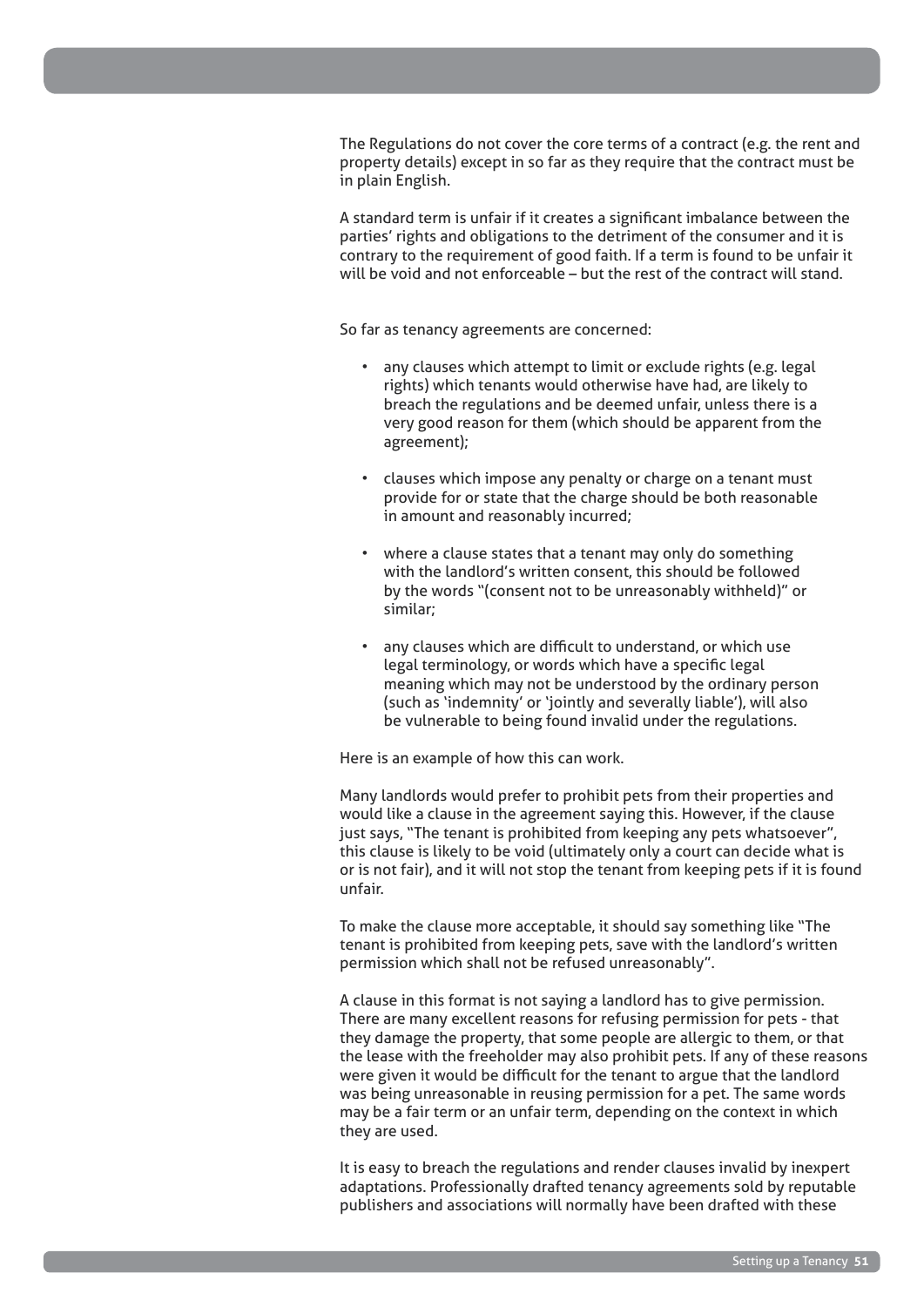regulations in mind. Note also, that from time to time new cases may be decided or new guidance issued by the OFT which will need to be reflected in the form of tenancy agreements.

Make sure that the agreements in use are the most recent versions and do not use old versions. See the Office of Fair Trading's website for Guidance on Unfair Terms in Tenancy Agreements : **www.oft.gov.uk/shared\_oft/ reports/unfair\_contract\_terms/oft356.pdf**

Having an inventory (sometimes also called a statement of condition) is essential if the property is let furnished, and a very good idea even if it is unfurnished. An accurate and current inventory will help to protect the position of both parties and can provide evidence to prove the condition of the property at the time it was let.

Care should be taken when preparing an inventory. Make a detailed list of all the belongings and furniture provided when a tenant first moves in. It is also essential to record the condition of such things as walls, doors, windows, and carpets etc. The inventory should be agreed with the tenant before they move in and a separate copy of the list held by each party. This should then be checked again at the time the tenant moves out, the inventory will only provide protection if it is thorough, detailed and agreed by both parties. If the inventory simply records "4 chairs", that says nothing about whether they match, or about their quality or condition. The condition of the furniture, including existing damage to the furniture and fittings, decorations and other contents should be noted on the inventory and agreed with the tenant.

Photographs are often a good idea, particularly with high value furnishings. The use of digital photographs is not always accepted by the courts as evidence so it is advisable to print the photographs and for both the landlord and tenant to sign and date the photographs as an accurate image. With some properties, landlords and agents are now also taking videos but this has more limited value in dispute resolution as they are much harder to work with.

A thorough and detailed inventory will help avoid disputes, particularly those involving the return of a deposit. It is advisable to keep all receipts and to make a record of the meter readings in the inventory. Remember that if there is a dispute over the condition of the property and this goes to court or a deposit scheme adjudicator, it will generally be for the landlord to prove the claim.

Taking an inventory is a long job and many landlords now use professional inventory clerks to do this for them. The advantage of this, if a dispute over the condition of the property ever happens, is that they will be able to give independent evidence to the Judge.

Inventory clerks can be found via the website of the Association of Independent Inventory Clerks at **www.aiic.uk.com**

# **3.3 Deposits and Tenancy Deposit Schemes**

Many landlords take a deposit from tenants to hold for the duration of the tenancy. When the tenant moves out this is returned to the tenant less any deductions permitted: normally for damage (in excess of fair wear and tear), additional cleaning and to cover any outstanding rent. Note that a deposit (or part of it) can only be withheld if it is stipulated within the contract what the deposit is being held against.

**3.2.7 Making an Inventory/** 

**Schedule of Condition**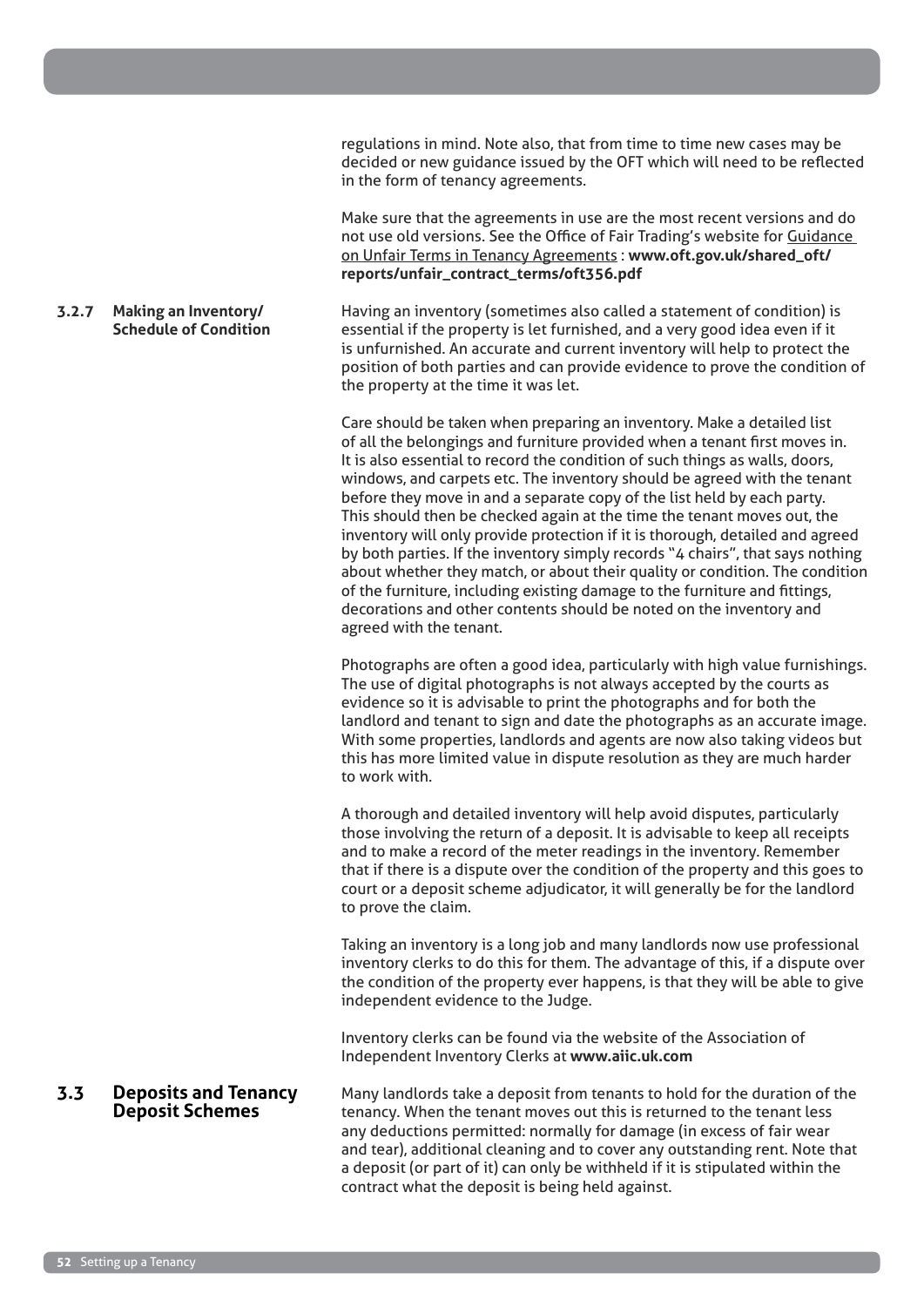|       |                                                  | Because a small minority of landlords wrongly withheld or did not return<br>deposits the Government, in the Housing Act 2004, introduced a statutory<br>deposit protection scheme. This safeguards all deposits taken under an<br>Assured Shorthold Tenancy after 6th April 2007. Deposits taken on other<br>types of tenancies are not covered.                                                                                                                                                          |
|-------|--------------------------------------------------|-----------------------------------------------------------------------------------------------------------------------------------------------------------------------------------------------------------------------------------------------------------------------------------------------------------------------------------------------------------------------------------------------------------------------------------------------------------------------------------------------------------|
| 3.3.1 | <b>Requiring a Deposit</b>                       | A landlord may require a deposit from a tenant before they move into the<br>property. Landlords often feel that holding a deposit means a tenant is less<br>likely to abandon a property and instead terminate the tenancy correctly.<br>A deposit can also act as an incentive, particularly in shared tenancies, to<br>ensure that the property is properly cleaned and cleared at the end of the<br>tenancy. Deposits can also protect landlords against any unpaid rent at the<br>end of the tenancy. |
|       |                                                  | The amount of the deposit to be levied is part of negotiating a contract<br>or agreement with the tenant. The amount of the deposit can vary<br>significantly and depends on how much "risk" the landlord perceives they<br>are carrying in letting out the property. Large deposits, however, can deter<br>future tenants and there is considerable judgement to be exercised in<br>setting a market friendly, but practical, deposit level.                                                             |
| 3.3.2 | <b>Withholding Part of the</b><br><b>Deposit</b> | Deposits can cover:<br>damaged items;<br>$\bullet$<br>outstanding debts attached to the property;<br>$\bullet$<br>failure of the tenant to carry out obligations set out in the<br>$\bullet$<br>tenancy agreement such as cleaning;<br>non-payment of rent;<br>$\bullet$<br>$\bullet$                                                                                                                                                                                                                     |
|       |                                                  | other breaches of the tenancy.                                                                                                                                                                                                                                                                                                                                                                                                                                                                            |

In assessing any damage, allowance must be made for fair wear and tear, the cost of which is not deductible from the deposit. Fair wear and tear is paid for in the rent charged. Wear and tear arises from normal living in a property. Landlords should not expect to receive a property back in the same condition it was let at the start of the tenancy. Tenants should be expected to return the property in a clean and tidy condition.

The tenancy agreement should state clearly the circumstances under which part or all of the deposit may be withheld at the end of the tenancy. It should also state under which deposit protection scheme it will be held. This will indicate whether the scheme holds the money or whether the landlord/agent holds the money and it is insured by the scheme.

If the tenant cannot afford the deposit, the local authority's housing department or Housing Advice Centre may operate a rent or deposit guarantee scheme in the area, which would guarantee rent or the costs of damage for a specified period.

At the end of the tenancy the inventory should be checked and an assessment made of the condition of the property - the landlord should take into account reasonable wear and tear.

If a claim is going to be made from the deposit the landlord should account for this with invoices or receipts and promptly send the balance of the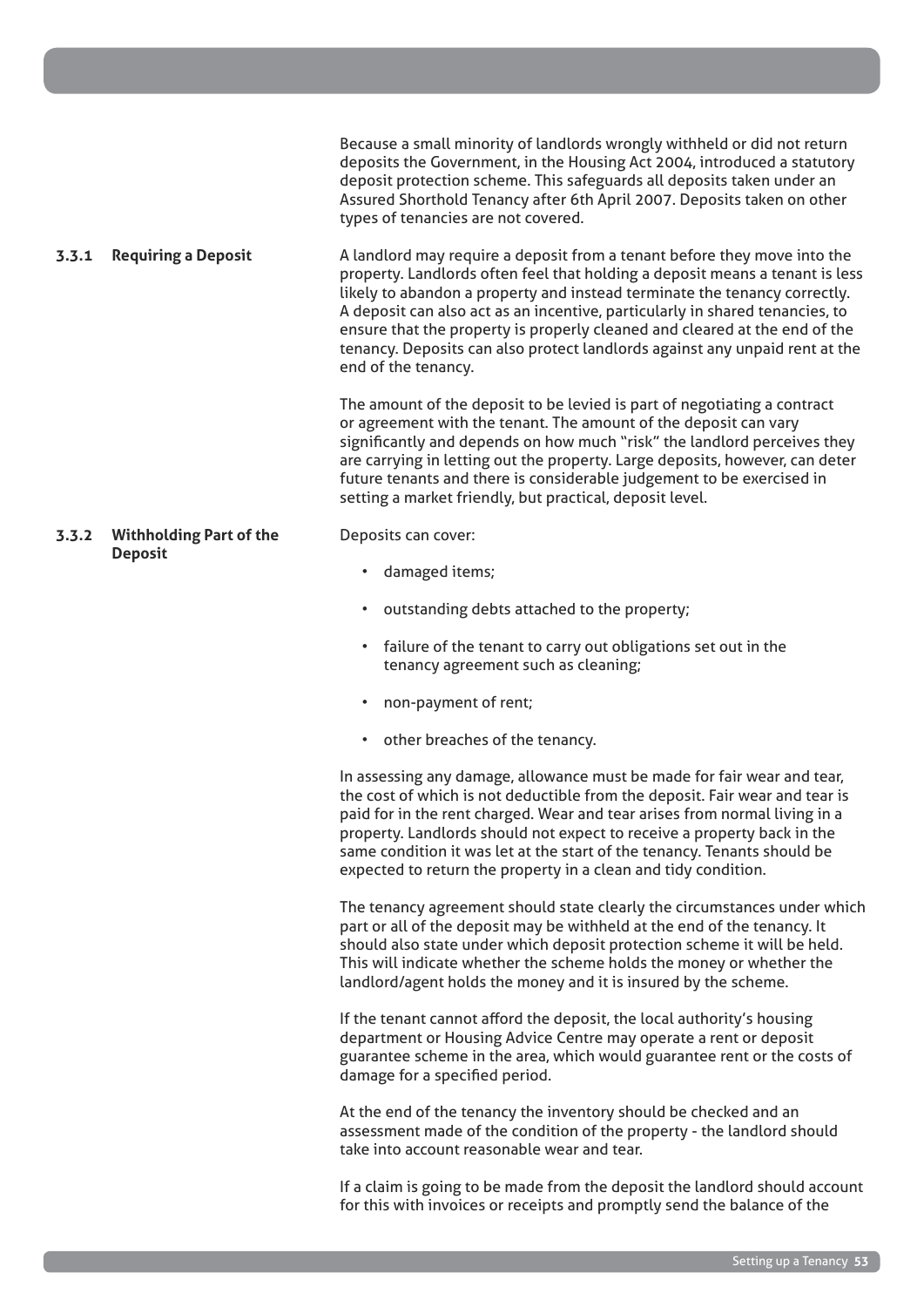deposit to the tenant.

#### **3.3.3 Tenancy Deposit Protection (TDP) Schemes**

The Housing Act 2004 introduced specific requirements that affect AST deposits taken after 6th April 2007. The requirements are likely to apply where a deposit was held before that date if a renewal tenancy agreement is given to the tenant after 7th April 2007. The requirements are that:

- a deposit must be dealt with in accordance with an authorised scheme from the moment of receipt;
- landlords must comply with the scheme's initial requirements within 14 days of receiving the deposit;
- landlords must give prescribed information within 14 days of receiving the deposit.

#### *The schemes are of two types:*

- custodial (where the scheme administrators hold the deposit and which is free of charge), or;
- insurance (where the landlord holds the deposit but has to pay an insurance premium).

The custodial scheme is open to all landlords and letting agents and is free to use (because it is funded from the interest the scheme operator makes on the deposits they hold). This scheme tends to be used by smaller landlords. Landlords and companies who are resident or registered abroad can only use this scheme.

Under the insurance schemes the deposit continues to be held by the landlord or agent but the money is insured, so that if the correct amount is not repaid by the landlord, the scheme can repay the money to the tenant and will recover it from the landlord. Landlords pay an insurance premium to join these schemes. If there are no deductions, tenants can often receive their deposits back more quickly under these schemes because the landlord/agent can simply pay it back (rather than waiting for the custodial scheme to refund the money).

It is for the landlord to decide under which scheme the deposit will be held, either the custodial or an insurance-based scheme. The prescribed information that landlords are required to provide to tenants, not less than 14 days after the taking of the deposit, includes giving the tenant (and anyone who paid the deposit on the tenant's behalf) details of the scheme under which the deposit will be held.

To avoid disputes about deposits having to go to court, all the schemes have an alternative dispute resolution (ADR) service which seeks to resolve disputes that have arisen, although the use of this is not compulsory and both landlords and tenants still have the option of going to Court (but they cannot do both).

If a landlord or agent takes a deposit but does not protect it in one of the statutory schemes, the tenant may seek an order from the court requiring the landlord either to pay the money into one of the schemes or to return it. At the same time, the court will order that the landlord pay the tenant a penalty of three times the amount of the deposit.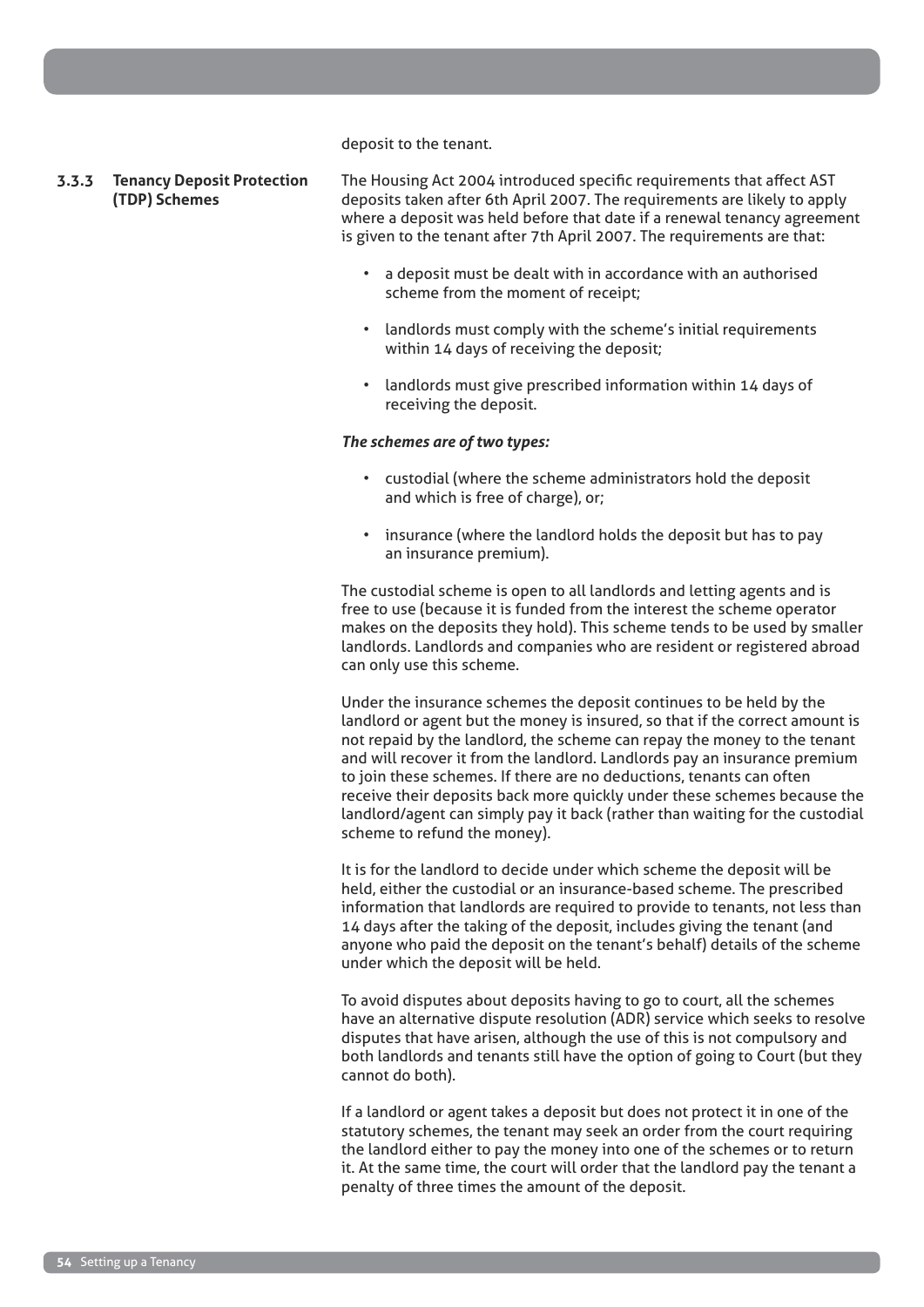|       |                                         | Landlords will not be able to use the section 21 procedure for obtaining<br>possession of the property if the prescribed information has not be given<br>or the deposit has not been protected.                                                                                                                                                                                                                                                                                                                                                                                                                  |
|-------|-----------------------------------------|------------------------------------------------------------------------------------------------------------------------------------------------------------------------------------------------------------------------------------------------------------------------------------------------------------------------------------------------------------------------------------------------------------------------------------------------------------------------------------------------------------------------------------------------------------------------------------------------------------------|
| 3.3.4 | <b>TDP Scheme Providers</b>             | There are three schemes:                                                                                                                                                                                                                                                                                                                                                                                                                                                                                                                                                                                         |
|       |                                         | The custodial service is the Deposit Protection Service (Further details from<br>www.depositprotection.com or telephone 0844 4727 000)                                                                                                                                                                                                                                                                                                                                                                                                                                                                           |
|       |                                         | There are two insurance based schemes. The largest scheme is run by<br>The Dispute Service (further details from www.thedisputeservice.co.uk<br>or telephone 0845 226 7837). The scheme run by The Dispute Service is<br>aimed principally at agents and now only accepts members of specified<br>professional bodies.                                                                                                                                                                                                                                                                                           |
|       |                                         | The other scheme, called mydeposits, is a partnership between the<br>National Landlords Association and Hamilton Fraser Insurance (further<br>details from www.mydeposits.co.uk or telephone 0844 980 0290) My<br>deposits is aimed principally at private landlords.                                                                                                                                                                                                                                                                                                                                            |
| 3.3.5 | <b>Relevant Person</b>                  | Where a third party provides the deposit, i.e. money changes hands as<br>opposed to the guarantee schemes listed below, then under the Housing<br>Act 2004 that person is a Relevant Person and needs to have a copy of<br>the prescribed information. This is very common in student letting where<br>parents often provide the deposit and some local authorities will provide<br>a physical monetary deposit rather than a guarantee. The Relevant Person<br>should also get a copy of the tenancy agreement since if they do not know<br>why their money may be withheld any such agreement may be unlawful. |
| 3.3.6 | <b>Lead Tenant</b>                      | The custodial scheme (DPS) and the mydeposits insured scheme both use<br>a "Lead Tenant" system. This applies in any situation where more than one<br>person has an interest in the deposit. This could be joint tenants, parents of<br>students or local authorities providing an actual deposit. In setting up the<br>Lead Tenant all parties with an interest in the deposit need to agree who<br>that will be and then only that person will have authority to deal with the<br>deposit at the end of the tenancy.                                                                                           |
|       |                                         | If a local authority had provided the deposit, the Lead Tenant may not be a<br>tenant at all but the local authority whose money it remains.                                                                                                                                                                                                                                                                                                                                                                                                                                                                     |
| 3.4   | <b>Bond Guarantee</b><br><b>Schemes</b> | Landlords should be aware of the operation of bond guarantee schemes<br>and their benefits.                                                                                                                                                                                                                                                                                                                                                                                                                                                                                                                      |
|       |                                         | There are various bond guarantee schemes operating across the country.<br>These schemes generally replace the up-front cash deposit and instead<br>guarantee to the landlord the cost of any damage to the property/rent<br>arrears etc. If at the end of the tenancy the landlord finds that they need to<br>make a claim they would do so via the bond bank. These types of scheme<br>are generally only available to certain 'vulnerable' groups.                                                                                                                                                             |
|       |                                         | For landlords the schemes can:                                                                                                                                                                                                                                                                                                                                                                                                                                                                                                                                                                                   |
|       |                                         | provide a guarantee against damage or rent arrears;<br>$\bullet$                                                                                                                                                                                                                                                                                                                                                                                                                                                                                                                                                 |
|       |                                         | provide assistance in getting housing benefit processed<br>quickly;                                                                                                                                                                                                                                                                                                                                                                                                                                                                                                                                              |

• in certain circumstances the bond banks can help find tenants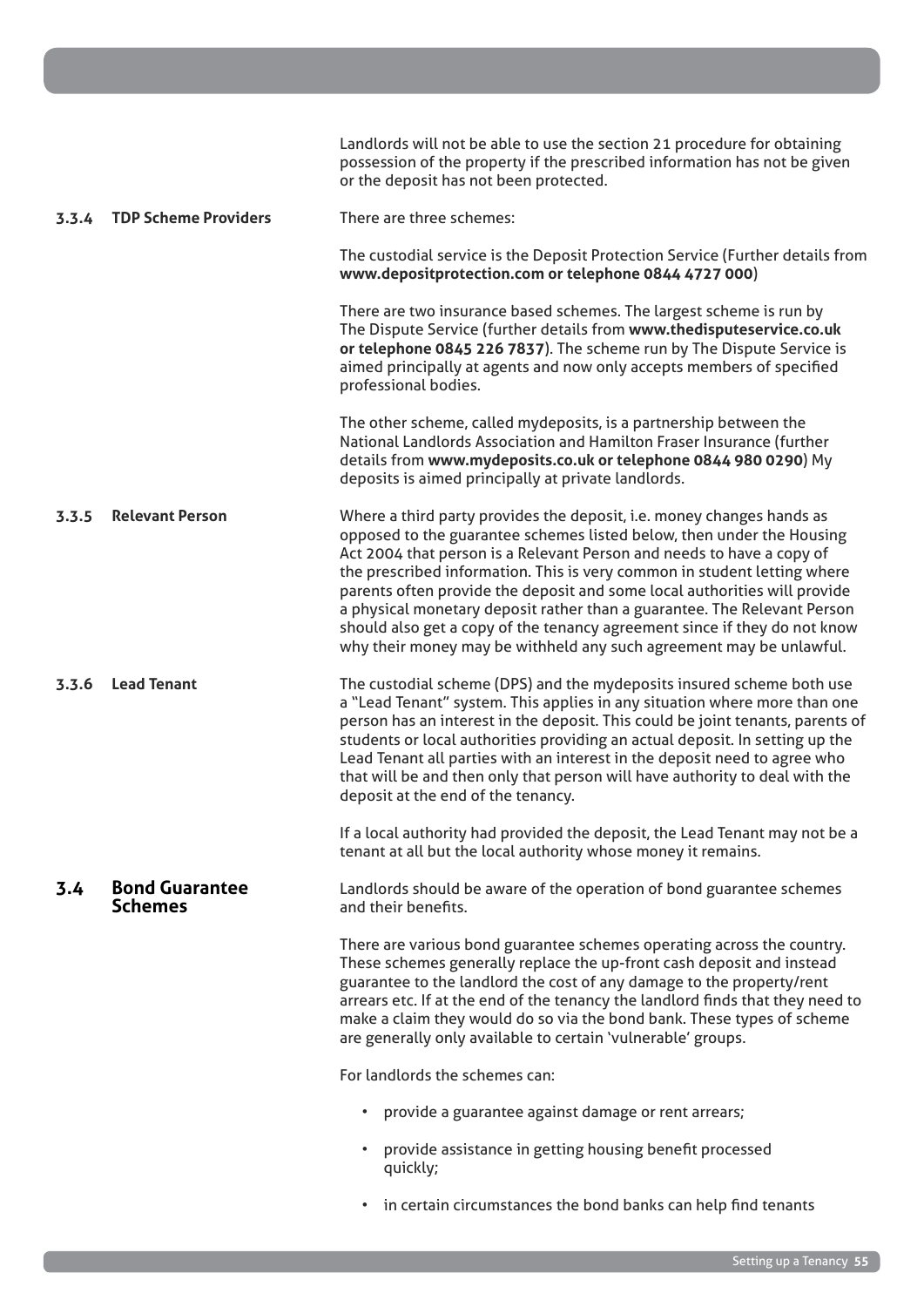|       |                         | • offer general advice on landlord and tenant matters.                                                                                                                                                                                                                                                                                                                                                                                                                                                                                                                                                                                        |
|-------|-------------------------|-----------------------------------------------------------------------------------------------------------------------------------------------------------------------------------------------------------------------------------------------------------------------------------------------------------------------------------------------------------------------------------------------------------------------------------------------------------------------------------------------------------------------------------------------------------------------------------------------------------------------------------------------|
|       |                         | The types of services offered may vary across the country and the local<br>authority should have details of schemes operating within the locality.                                                                                                                                                                                                                                                                                                                                                                                                                                                                                            |
|       |                         | Dealing appropriately with vulnerable groups can be challenging and<br>rewarding. It is suggested that landlords wishing to deal with these<br>groups should ensure they have the required confidence, skills and<br>professionalism to do so.                                                                                                                                                                                                                                                                                                                                                                                                |
| 3.5   | <b>Rent Setting</b>     | Landlord and tenant should mutually agree the initial rent. During the<br>first six months of a tenancy, tenants have rights to refer the rent to the<br>Rent Assessment Committee for review [see appendix 2 - Rent Assessment<br>Committees] if they consider the rent to be above the market rent. This is,<br>however, very rarely done.                                                                                                                                                                                                                                                                                                  |
|       |                         | The rent charged may include a sum to cover the cost of repairs, although<br>these costs cannot be passed on to the tenant in the form of a separate<br>service charge. In particular, a landlord cannot seek to pass on to the tenant<br>the cost of any repairs which are their responsibility under section 11 of<br>the Landlord and Tenant Act 1985 or under the regulations relating to gas<br>safety or similar.                                                                                                                                                                                                                       |
| 3.5.1 | <b>Setting the Rent</b> | Before the tenancy begins, landlord and tenant should mutually agree the<br>rent, including arrangements for when to pay and review it. The details of<br>these matters should be included clearly in the tenancy agreement.                                                                                                                                                                                                                                                                                                                                                                                                                  |
|       |                         | If the tenancy is for a fixed term, the rent given in the agreement will last<br>for the whole of the fixed term unless there is a rent review clause.                                                                                                                                                                                                                                                                                                                                                                                                                                                                                        |
| 3.5.2 | <b>Rent Book</b>        | A landlord is legally obliged to provide a rent book if the rent is payable on a<br>weekly basis (failure to do so is a criminal offence). The rent book provided<br>must, by law, contain certain information. Standard rent books for assured<br>and assured shorthold tenancies can be obtained from law stationers and<br>larger general stationers. However, the landlord should also keep a record<br>of rent payments and provide receipts for rent paid (particularly for cash<br>payments) for all tenancies to avoid any disagreements later.                                                                                       |
| 3.6   | <b>Raising the Rent</b> | There are three ways to review the rent in an assured shorthold tenancy:                                                                                                                                                                                                                                                                                                                                                                                                                                                                                                                                                                      |
|       |                         | by way of a rent review clause in the tenancy agreement;<br>by agreement with the tenant;<br>by notice under section 13 of the Housing Act 1988 after the<br>end of the fixed term or for an existing periodic tenancy.                                                                                                                                                                                                                                                                                                                                                                                                                       |
|       |                         | Rent review clauses in the tenancy agreement                                                                                                                                                                                                                                                                                                                                                                                                                                                                                                                                                                                                  |
|       |                         | Normally, it is not possible to review the rent during the fixed term of the<br>tenancy unless either there is a valid rent review clause, or the tenant<br>agrees to the review. If the tenant agrees, this should be recorded (perhaps<br>by seeking the tenant's signature of a new tenancy agreement). Any rent<br>review clause which forms part of the landlord's standard terms must<br>comply with the provisions of the Unfair Terms in Consumer Contracts<br>Regulations and be fair. Standard clauses allowing the landlord to review<br>(and particularly to increase) the rent as he sees fit are likely to be<br>unenforceable. |
|       |                         |                                                                                                                                                                                                                                                                                                                                                                                                                                                                                                                                                                                                                                               |

Any increase upon a valid rent review is more likely to be enforceable if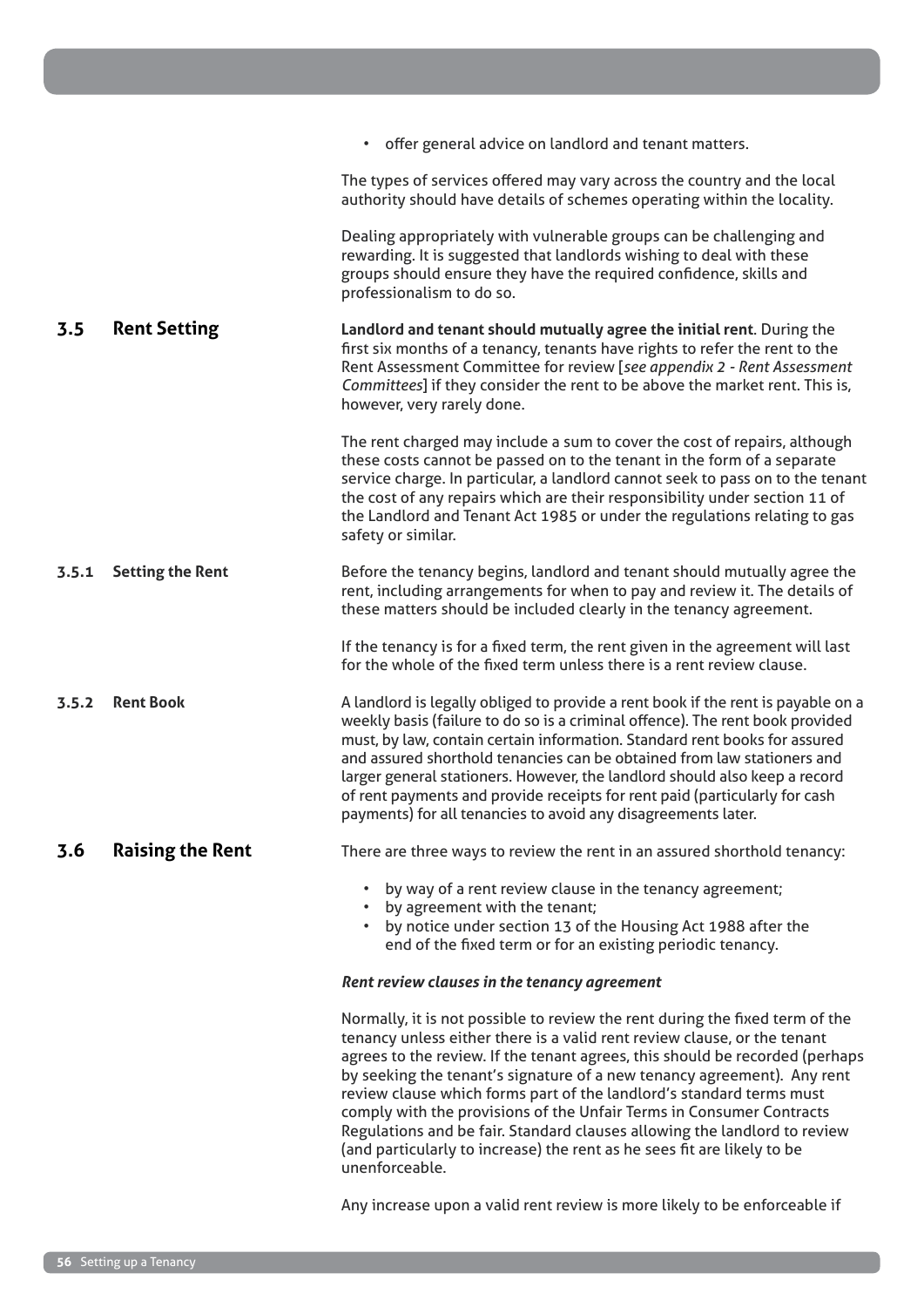it can be justified by a recognised/ established factor (such as significant improvements to the property or general cost increases reflected in the Retail Prices Index). When a fixed term assured shorthold tenancy expires - which includes a rent increase clause - it does not carry over when the tenancy becomes a statutory periodic tenancy'. Rent reviews for the statutory periodic tenancy will need to be either by agreement with the tenant, or using the procedure in section 13 of the Housing Act 1988, which requires a prescribed form of notice.

#### *Rent increase by agreement*

It is also possible to review the rent by seeking the tenant's signature to a document (such as a copy letter to the tenant proposing the new rent) which confirms agreement. Landlords wishing to do this are encouraged to speak to the tenant first to gauge whether or not they are content with the proposed new rent.

Once agreement has been reached, the landlord should send a formal duplicate letter proposing the new rent and asking the tenant to sign, date and return one copy to confirm their agreement. If the tenant fails to return the letter or fails to pay the new rent, then the rent will not have been validly reviewed. The review will be less susceptible to challenge if the landlord gives the tenant something in exchange for any increase in rent – for instance allowing the tenant to stay longer than would otherwise be the case, or improving the facilities or condition of the property. If this is to be the case, it should be recorded in a letter from the landlord to the tenant.

It is not possible to increase the rent unilaterally by simply sending a letter to the tenant telling them that their rent will be increased from a specific date. If the tenant agrees to this and starts paying the rent the increase is agreed but if the tenant does not agree they can to refuse to pay the increase.

#### *Rent increase by notice under section 13 of the Housing Act 1988*

If the tenancy is an assured or assured shorthold tenancy the landlord can use a formal procedure in section 13 of the Housing Act 1988 to propose a rent increase. To do this a special form is needed, which is obtainable from law stationers, some landlord associations, and some of the online services for landlords on the internet.

The form must be completed in full, and served on the tenant. The current version of the form was issued in 2003 and has 17 notes attached to it for guidance. The notes are a part of the Prescribed Form and if they are not issued to the tenant a rent proposal may be struck out by the RPTS. It is advisable for a landlord to obtain professional advice before using the form for the first time. At least one month's notice must be given to the tenant. If the tenant does nothing during this period, then the rent increase will take effect.

It should be noted that the rent can only be increased by Section 13 after the fixed term has ended, and that this facility can only be used once every 12 months.

If the tenant feels the rent increase is too high then they can refer it to the Rent Assessment Committee for review. The application must be made no later than the last day of the notice period or it will be invalid and the increased rent will stand. If the rent is challenged the matter will be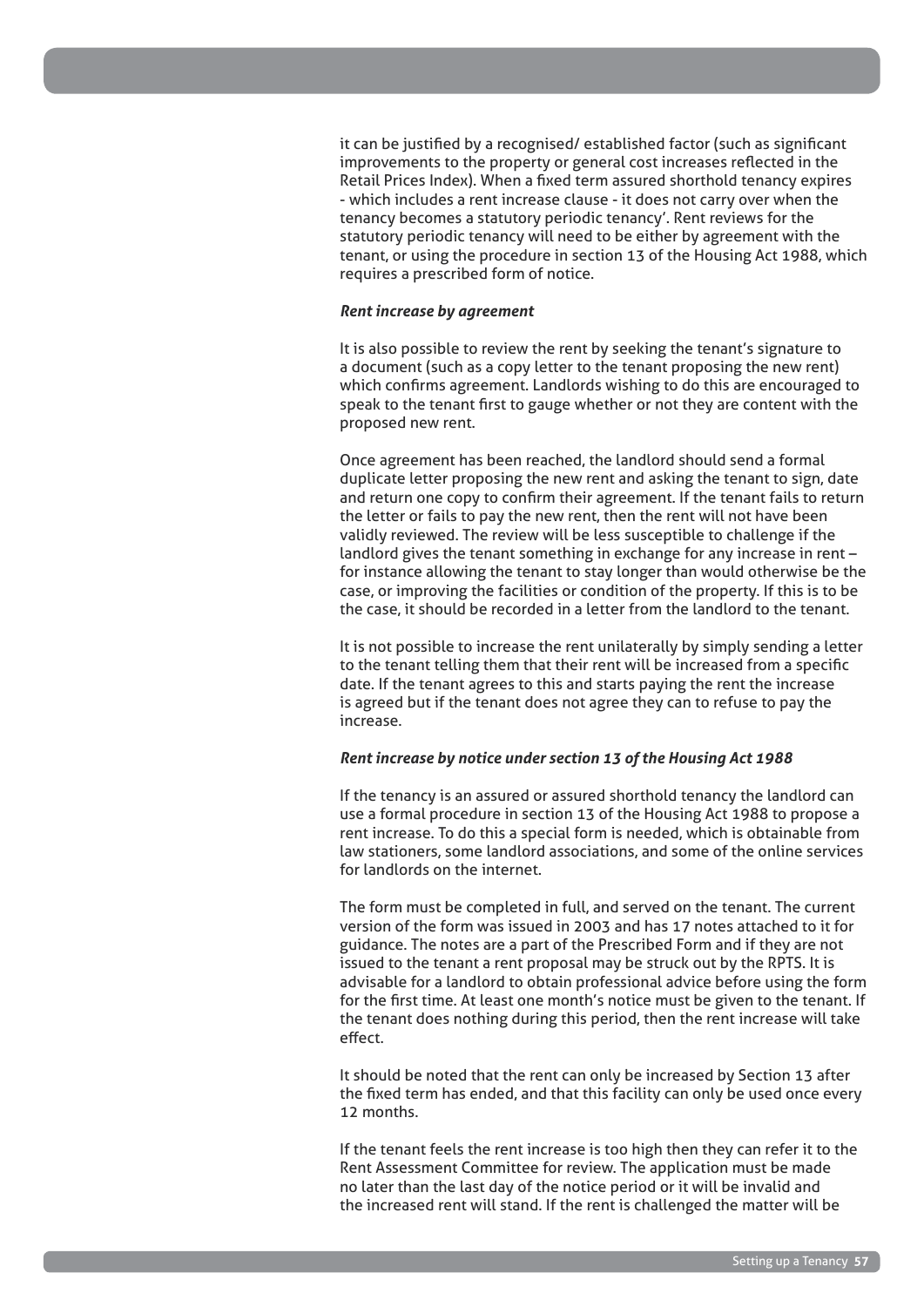|       |                                                 | considered by the Rent Assessment Committee who, if they consider the<br>rent is not a market rent, will substitute what they consider is a market<br>rent. This Rent Assessments Committee's view is not always in the tenant's<br>favour and it is not unknown for them to consider that the proposed rent<br>may be too low.                                              |
|-------|-------------------------------------------------|------------------------------------------------------------------------------------------------------------------------------------------------------------------------------------------------------------------------------------------------------------------------------------------------------------------------------------------------------------------------------|
| 3.6.1 | <b>Rent Act (Regulated)</b><br><b>Tenancies</b> | Regulated tenancies are tenancies governed by the provisions of the Rent<br>Act 1977. They will all have been created prior to 15th January 1989.                                                                                                                                                                                                                            |
|       |                                                 | The Rent Act provides for the tenant (or the landlord) to apply to have a<br>'fair rent' registered for the property and once this has been done the fair<br>rent is the only rent the landlord can charge.                                                                                                                                                                  |
|       |                                                 | These are rents fixed by the local office of the Rent Service.                                                                                                                                                                                                                                                                                                               |
|       |                                                 | The Rent Service does not take account of the impact of scarcity on the<br>market value of rented accommodation. Contact details for the local Rent<br>Service can be obtained from the Council's Housing Advice Service or the<br>Valuation Office Agency website: www.voa.gov.uk/fair_rent/index.htm.                                                                      |
|       |                                                 | If a fair rent has been registered, a new registration cannot be made less<br>than two years after the date the existing registration came into effect<br>unless:                                                                                                                                                                                                            |
|       |                                                 | • landlord and tenant apply jointly. or                                                                                                                                                                                                                                                                                                                                      |
|       |                                                 | there has been a change of circumstances, for example, major<br>$\bullet$<br>repairs, improvements or changes in the terms of the tenancy.                                                                                                                                                                                                                                   |
|       |                                                 | It is in the landlord's interest to apply promptly for rent increases every<br>two years otherwise the rent charged might fall behind market rents<br>because the amount of increase is capped under a complicated calculation<br>set out under regulations - The Rent Acts (Maximum Fair Rent) Order 1999.                                                                  |
|       |                                                 | In the unlikely event that the rent has not already been registered a<br>landlord can increase the rent if the tenancy agreement or contract allows<br>for rent increases. If the agreement does not allow for increases in rent it<br>can only be increased if:                                                                                                             |
|       |                                                 | • the landlord and tenant make a formal rent agreement which<br>must follow special rules; or                                                                                                                                                                                                                                                                                |
|       |                                                 | the Rent Officer registers a fair rent.<br>$\bullet$                                                                                                                                                                                                                                                                                                                         |
| 3.7   | <b>Housing Benefit</b>                          | There are currently (2009) two systems of housing benefit in use. The old<br>system, called Rent Allowance (RA), is being phased out and all new claims<br>are now called Local Housing Allowance (LHA). Existing claims for RA will<br>continue for the foreseeable future until there is a break in the claim. Many<br>of the rules are similar but there are differences. |
|       |                                                 | The main differences between the systems are that LHA is principally<br>paid directly to tenants where as RA can be paid to the landlord at the<br>tenant's request. Also LHA makes no consideration of the size or value of<br>a given property (removing the previous need for The Rent Service to visit                                                                   |

the property). Where this manual talks about RA it refers only to the old system, where the manual refers to LHA it refers only to the new system and where the manual refers to housing benefit it generally refers to both systems.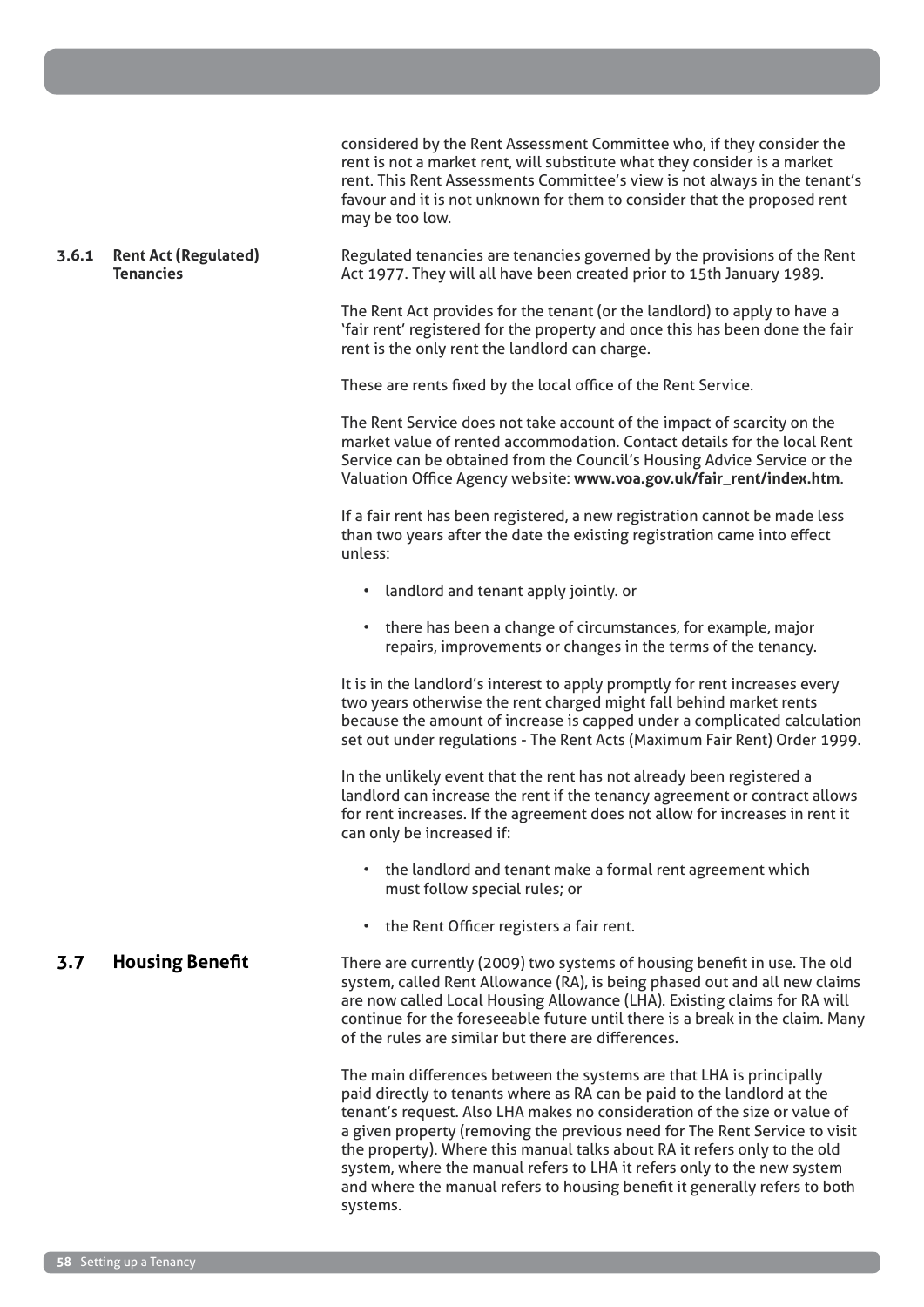Housing benefit is for people on low incomes, including unemployed people, who have to pay rent. The tenant has to complete an application form, which is available from the local authority, or in some areas application is initially by telephone to Jobcentre Plus.

- their income, and any savings;
- their identity and sometimes details of their immigration status in the UK;
- the rent to be paid (usually a written tenancy agreement is sufficient); and
- name and address of the landlord/agent.

Most local authorities aim to process housing benefit claims within 14 days from receipt of all the appropriate documentation they have requested. They cannot pay a claim until they have all the information they need.

Regrettably, some local authorities fall short of the 14 day target, which can cause hardship and problems for both tenants and landlords. Sometimes delays occur if a tenant does not fully understand what is required. Some landlords are willing to help tenants with their applications, whilst others might form a view about a tenant's suitability if they are applying for housing benefit.

**3.7.2 Conditions for Rent**  As housing benefit is means tested, (dependent upon income and savings) some tenants may have to pay part of the rent themselves.

> Some tenants, such as most full time students, some people only allowed to stay temporarily in the country, or people who have just arrived, will not be eligible to receive housing benefit. Usually housing benefit cannot be paid for a tenant who is a close relative of the landlord: the arrangement must be that of a genuine arms-length commercial transaction.

If the rent covers the cost of gas and electricity, Rent Allowance will be reduced so that the tenant must pay for these items. This also applies to water rates and any meals or other services the landlord may provide.

For Rent Allowance only, accommodation in the private rented sector where the tenant applies for Rent Allowance is valued by the Rent Service. If the rent is more than the Broad Market Rental Area (average) for similar size accommodation in the locality, Rent Allowance will not be able to pay the full rent. If the accommodation is larger than the tenant needs, for example if a couple rent a two bedroom flat, Rent Allowance will also not pay the full rent.

If a prospective tenant intends to claim Rent Allowance, both the landlord and the tenant can check whether the rent will be regarded as reasonable before any agreement is signed. Both need to complete a Pre-Tenancy Determination application form and send it or take it to the Housing Benefit Office covering the area in which the property is located. They will forward it to the Rent Service who will then value the property and send their decision to the landlord, the tenant and to the council. The target for a decision is seven working days.

With Local Housing Allowance the Broad Market Rental Areas are published

#### **3.7.1 Tenants Have to Provide Information and Proof of:**

**Allowance and Local Housing Allowance**

**3.7.3 Setting the Rent**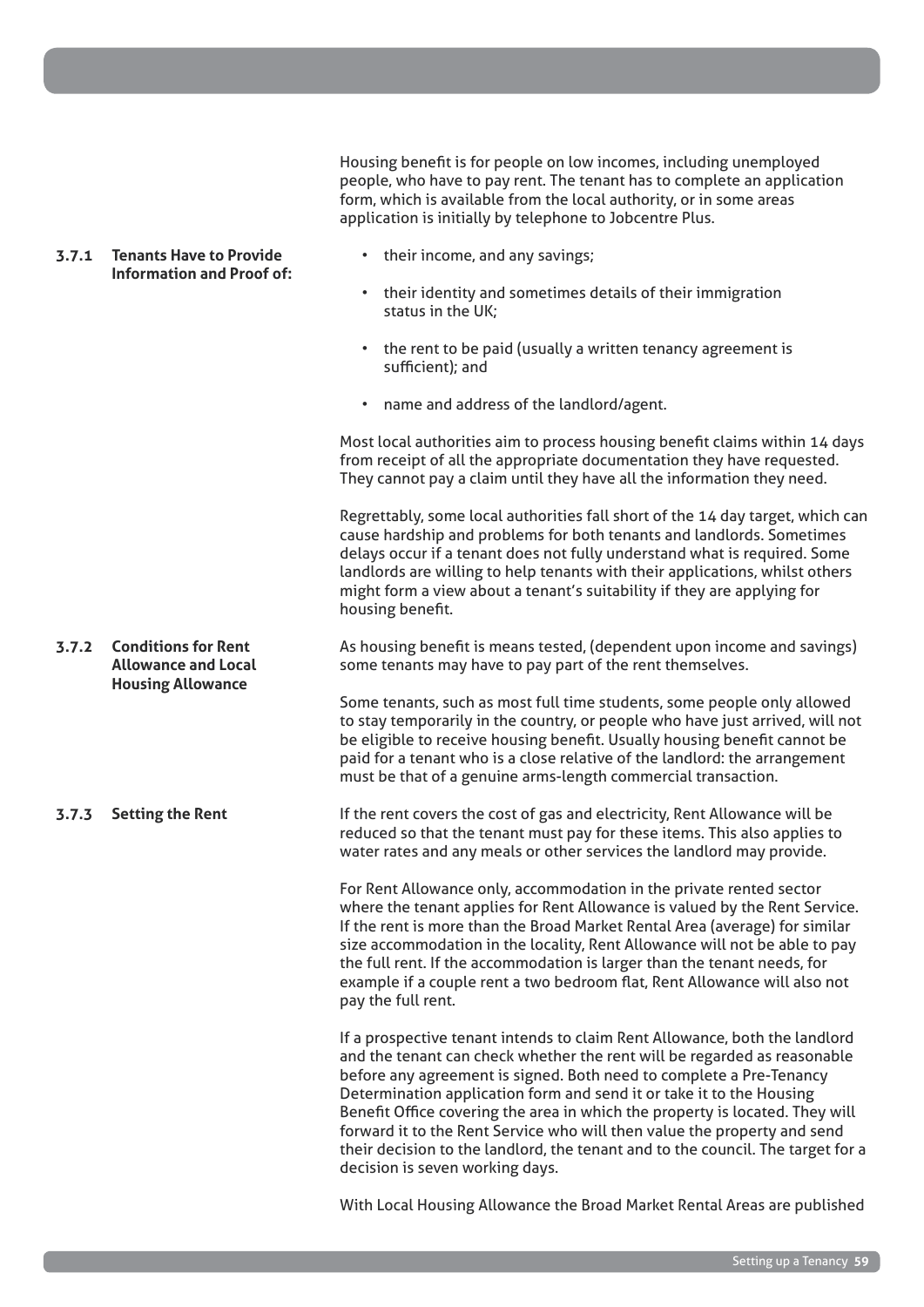**3.7.4 Payments and Rent Arrears** amounts are also available from the local authority. They will vary according to the locality. For Local Housing Allowance if the contractual rent is more than £15 per week less than the Broad Market Rental Area for the size of property to which the tenant is entitled, then the surplus is capped to a maximum of £15 per week. This potentially allows a tenant to keep just over £60 a month if they choose a low cost property. In many areas the system is encouraging landlords to raise the rent to £15 below the Broad Market Rental Area, regardless of the condition or previous value. The £15 level will change from April 2010 and should be checked after that time. Finally, there are different rules for single tenants aged under 25. Housing benefit will only pay an amount based on the average rent for a room in a shared house, even if the tenant is living in a self contained flat (this is called the single room rent). This does not apply to couples under 25 or families. In any event, the agreed contractual rent is the rent due from the tenant, and any shortfall in housing benefit payments should also be collected. If there is likely to be a shortfall, it is advisable to check the tenant's ability to pay it before letting the property. Enforcing the terms of a contract is likely to be a fruitless endeavour where the tenant has no money. Councils usually pay either by sending the tenant a cheque or crediting their bank account every two weeks (this is the norm for Local Housing Allowance) or by paying the landlord every four weeks in arrears (common for Rent Allowance but not allowed simply because the landlord wants it under Local Housing Allowance rules). Direct payment of Local Housing Allowance is still possible for vulnerable tenants and those owing at least eight weeks of rent. This may be by cheque on request; Many local authorities will pay by Bank Automated Clearing System (BACS) transfer. Where a tenant is in receipt of housing benefit, and is more than eight weeks in arrears, the landlord can request the housing benefit be paid directly to the landlord instead of to the tenant. The local authority should be contacted to arrange this. Note: the arrears need not have existed for a calendar eight weeks. For example, if the contract requires payments per calendar month in advance, if two consecutive payments were missed, there would be more than eight weeks arrears after one month and one day. It is possible for any surplus LHA to be used to pay off arrears, but if the tenant leaves the property and then arrears cannot be recovered from the LHA. The local authority will do its best to advise landlords, who should note that all benefit claims are confidential. Information about a tenant's claim is unlikely to be exchanged with a landlord unless the tenant has given express written permission for this.

so it is fairly easy to find the basic amount paid within that area. The

It is sometimes difficult to work out exactly what the situation is regarding the tenant's rent account if rent is payable monthly, but the benefit is paid out on a weekly basis. It is important to remember that the method of payment by the benefit office, and the assessment of benefit due, does not alter the tenant's contractual obligations."

It is a good idea to record the payments in the context of the rent payment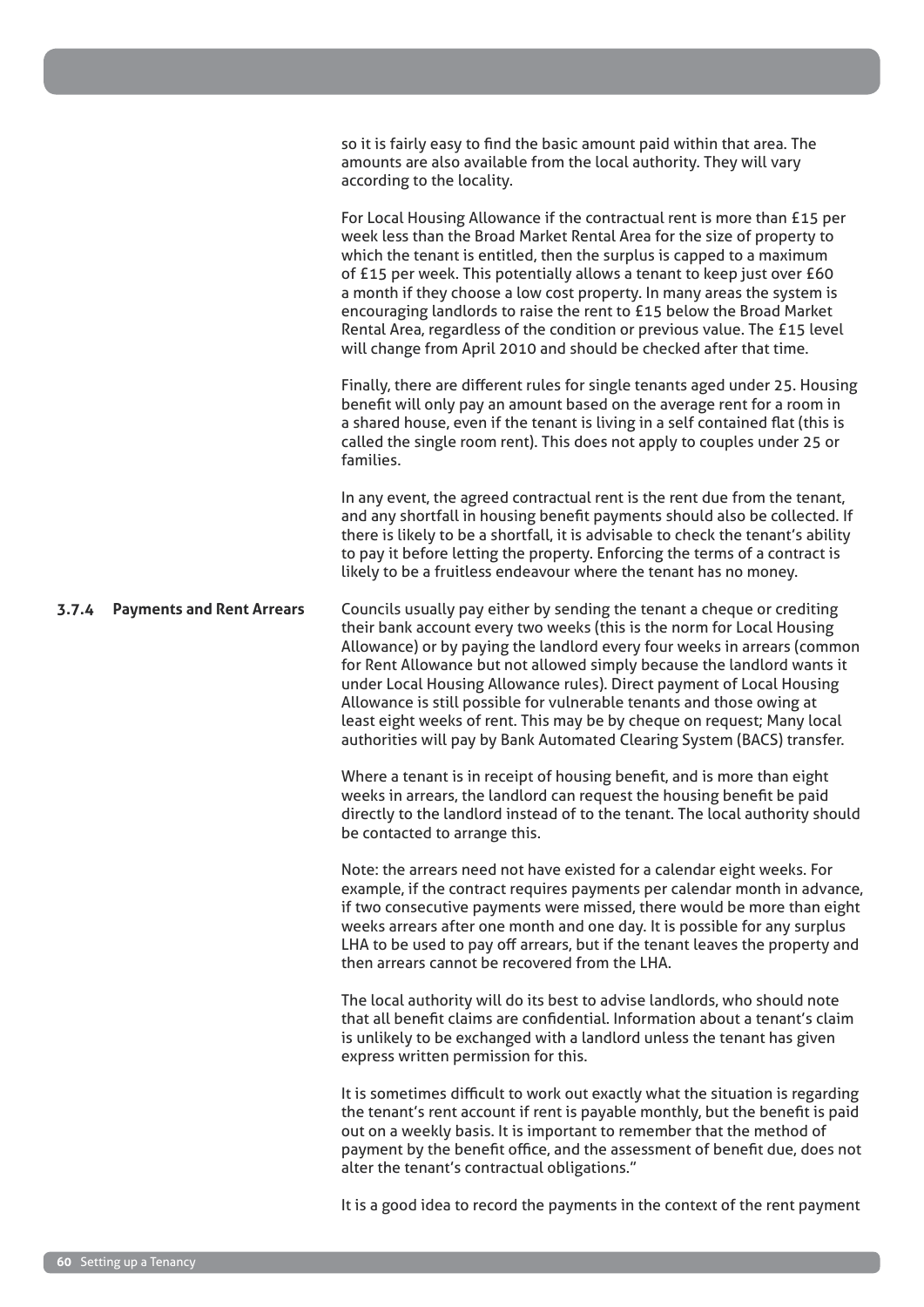dates, as shown in the example below.

Here, the tenant has not been making up the shortfall and the arrears will soon reach a level to trigger eviction on the basis of serious rent arrears. A landlord wishing to proceed on this basis would have to provide the court with a schedule of arrears in this format. In this example, the rent is billed every month but a payment is received every four weeks for only four weeks' worth of rent. In this situation, there will be 12 monthly billing periods in the year but there will be 13 periods of four weeks. To avoid potential confusion, the rent may be billed to the tenant on an agreed weekly-based schedule (or fortnightly or four-weekly). Some landlords find that agreeing a four-weekly rent payment plan is easier to keep track of than a monthly one.

| Table 1 |  |
|---------|--|
|---------|--|

| <b>Date</b> | <b>Rent due</b> | <b>Rent paid</b> | <b>Arrears</b> |
|-------------|-----------------|------------------|----------------|
| 18/01/2010  | £400.00         |                  | £400.00        |
| 15/02/2010  |                 | £300.00          | £100.00        |
| 18/02/2010  | £400.00         |                  | £500.00        |
| 15/03/2010  |                 | £300.00          | £200.00        |
| 18/03/2010  | £400.00         |                  | £600.00        |
| 12/04/2010  |                 | £300.00          | £300.00        |
| 18/04/2010  | £400.00         | -                | £700.00        |
| 10/05/2010  |                 | £300.00          | £400.00        |
| 17/05/2010  | £400.00         |                  | £800.00        |
| 07/06/2010  |                 | £300.00          | £500.00        |
| 18/06/2010  | £400.00         |                  | £900.00        |

#### **3.8 Utilities**

The tenancy agreement should indicate who is responsible for the payment of utility bills. Ordinarily the tenant should take over the account and put it in their own name, payment is then a matter between the tenant and utility company. Most utility companies will allow the landlord to notify them of the new tenant's details and some will actually pay the landlord for setting up the account with a particular supplier. A landlord can agree readings with an incoming tenant and should advise them which company or companies are supplying the fuel.

The utility companies might send someone to read the meter, or they might ask the landlord or the occupier to do this. It is suggested that the inventory agreed between landlord and tenant should include a note of all relevant meter readings at the date the tenant took over responsibility, together with a note of who took the readings. If fuel has been used during a void period, a landlord can agree to reimburse the tenant who may have to pay for it (if it is only a small amount) or pay the suppliers for the fuel used.

If the rent includes a charge for utilities (for example in the case of individually rented rooms, where there is no separate bill), it is suggested that landlords agree and set the rent at a level which reflects the cost. Landlords should not arbitrarily increase the rent just because the bills have gone up, but should follow the appropriate rules for rent increases. A contract term which provides for the rent to be increased to reflect increasing utility costs paid by the landlord will normally be considered fair under the regulations – provided the tenant is given reasonable notice of the increase and the opportunity to check the bills to verify that any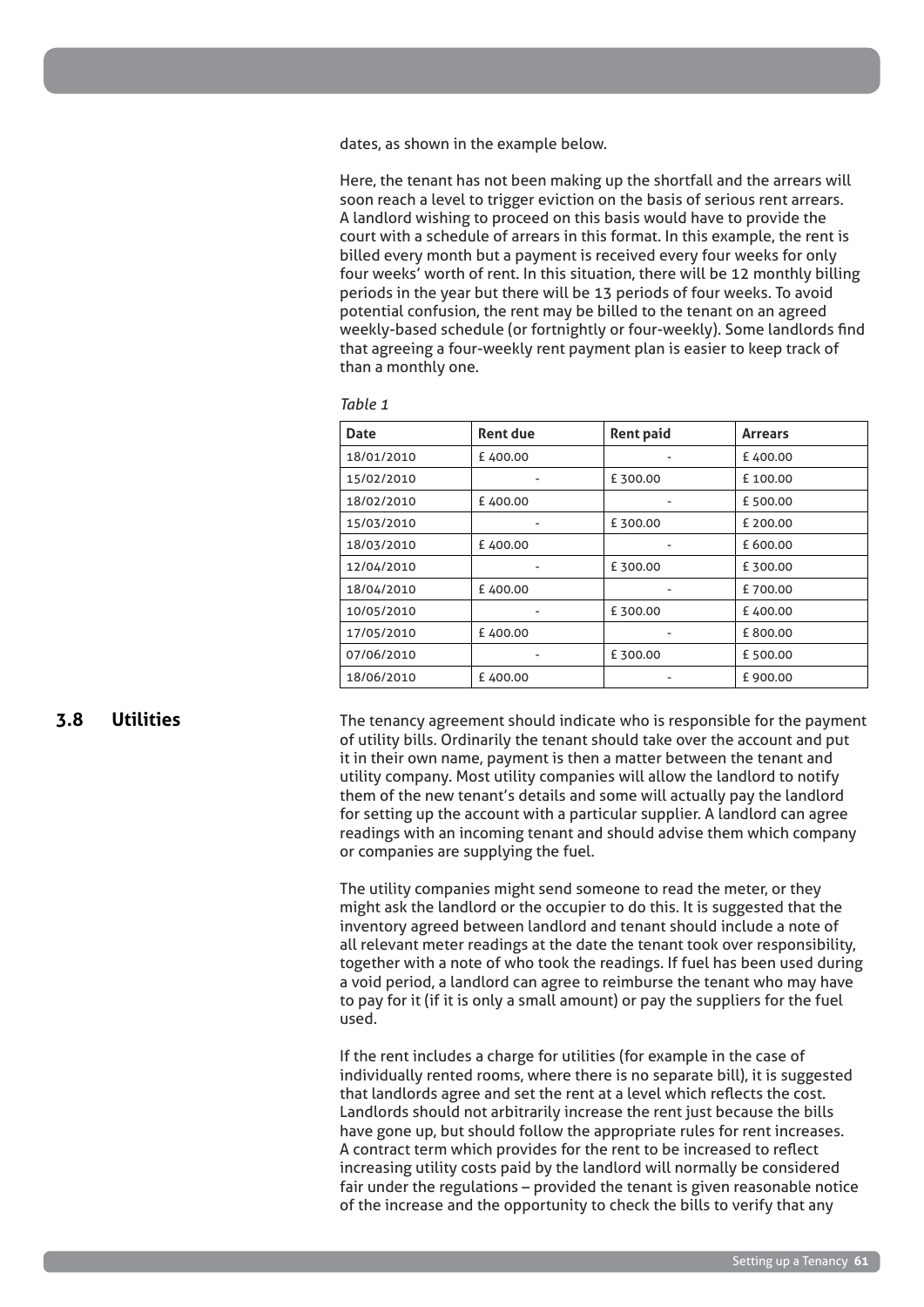increase in rent accords with the increase in the utility costs.

If the landlord pays the utilities, and the tenant is receiving Rent Allowance, the payment they receive will be reduced by an amount to reflect this.

Tenants can choose their electricity/ gas supplier. Landlords might find it useful to include a clause in the contract requiring the tenant to advise if they change the supplier, and who the new supplier is. This helps landlords to know which company/ companies to contact at the end of the tenancy if there is a void period. It also means the landlord will be able to correctly advise a new incoming tenant as to which company/ companies provide the utilities.

In a climate of volatile, and mainly increasing energy costs, landlords should pay close attention to energy prices to ensure that the inclusive rent they agree with the tenant does not vary from prevailing costs. In order to keep running costs to a minimum landlords might make every effort to ensure that the properties they let are as energy efficient as possible and should consider implementing the recommendations which accompanied their Energy Performance Certificate. Even relatively simple measures such as fitting energy-saving light bulbs, thermostatic radiator valves, draft proofing windows, fitting better insulation, or installing double glazing can have a dramatic effect in reducing running costs.

Some of the measures attract benefits and grants, such as the Landlords' Energy Saving Allowance (see section 1.6.1 earlier).

The leaflet from the Energy Efficiency Partnership for Homes is also helpful and can be down loaded at **www.eeph.org.uk/uploads/documents/ partnership/4.%20LESA%20Information%20Sheet%20August%20 2008%20FINAL.pdf**

#### **3.9 Tenant References** Landlords should interview prospective tenants carefully, so as to assist in choosing one who will be trustworthy and reliable. Taking-up references from a prospective tenant's current or previous landlord, employer and bank, can help to inform the tenant selection process.

Some landlords might also use a tenant referencing service, which will make checks and enquiries of a prospective tenant on a landlord's behalf. Many companies provide services such as this. They can be found online or via insurers or landlord associations.

As part of the pre-tenancy referencing/ checks, it is suggested landlords ask the successful tenant to provide details of a close family member or friend who can be contacted in an emergency or if the tenant leaves without notice.

Many agents, and some landlords, ask tenants to pay the fee for using the referencing service. If this is the case, it should be made clear to the tenant that the fee will be non-refundable once the landlord has paid it to the referencing service. Many referencing services turn applications round in three days or so.

In some niche markets, such as letting to students, it is difficult to obtain references because this will be the first time that a tenant has lived away from home. To offset this risk, some landlords ask for guarantors where a parent or friend guarantees to meet the cost of unpaid rent and/or damage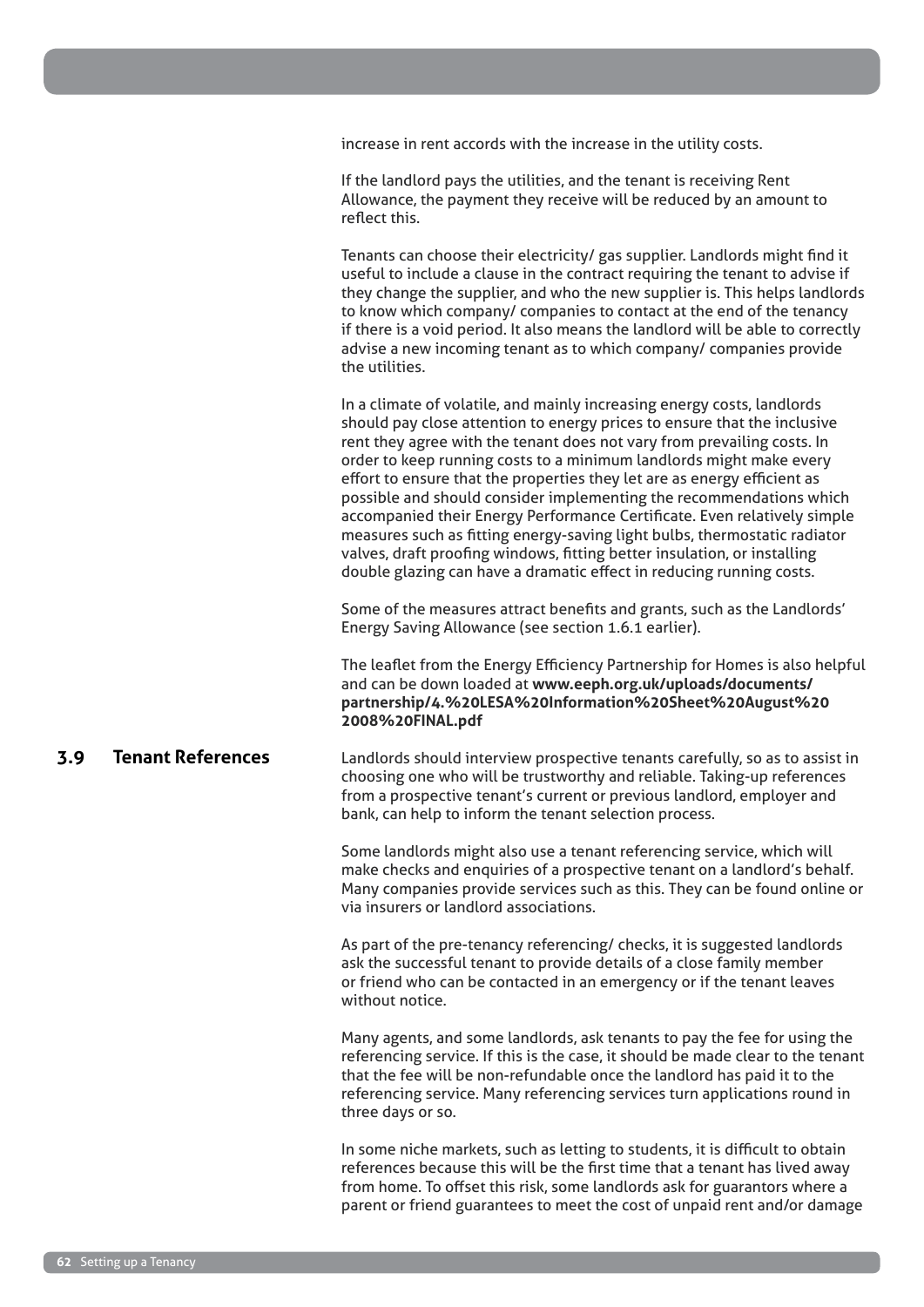up to a given threshold if this is not met by the tenant.

#### **3.10 Unlawful Discrimination**

There are legal obligations on landlords both in the public and private sector as service providers and employers, to take reasonable steps to ensure that people are not discriminated against directly or indirectly due to their race, colour, gender or disability. The specific legislation is as follows:

- Sex Discrimination Act 1975;
- Race Relations Act 1976;
- Disability Discrimination Act 1995;
- Equalities Act 2006.

Direct discrimination is defined as treating a person less favourably than another on the grounds of their race, gender or disability. In some cases, discrimination may occur where there has been a failure to comply with a statutory duty. In relation to disability, it should be noted that the statutory definition has been widened to include those with certain long-term medical conditions.

Indirect discrimination consists of applying a requirement or condition that, although applied equally to persons whether male or female, black or white, is such that a considerably smaller proportion of a particular racial or gender group can comply with it than others, and it cannot be shown to be 'justifiable'.

With regard to issues pertaining to disability, a similar requirement exists that landlords do not impose criteria that could be identified as 'unreasonable'.

The Equality and Human Rights Commission published a code of practice on racial equality in housing. The code is important because it is a statutory code, which has been approved by Parliament. This means that the courts will take into account the code's recommendations in legal cases. The code is in two main parts; the first explains what landlords need to know about discrimination; the second makes recommendations about how landlords can avoid being discriminatory.

To find out more about discrimination and guidance on avoiding discrimination go to: **www.equalityhumanrights.com**

The landlord should note that tenants should not be chosen on the basis of race, religion, marital status, disability or sexuality. If the landlord discriminates against any tenant on these grounds, the landlord could be prosecuted. If the landlord is letting rooms in the landlord's home, the landlord may specify the sex of prospective tenants. Age discrimination is prohibited in employment but is allowed in housing. In some cases, housing might have to be let to those over 55 in order to comply with planning requirements.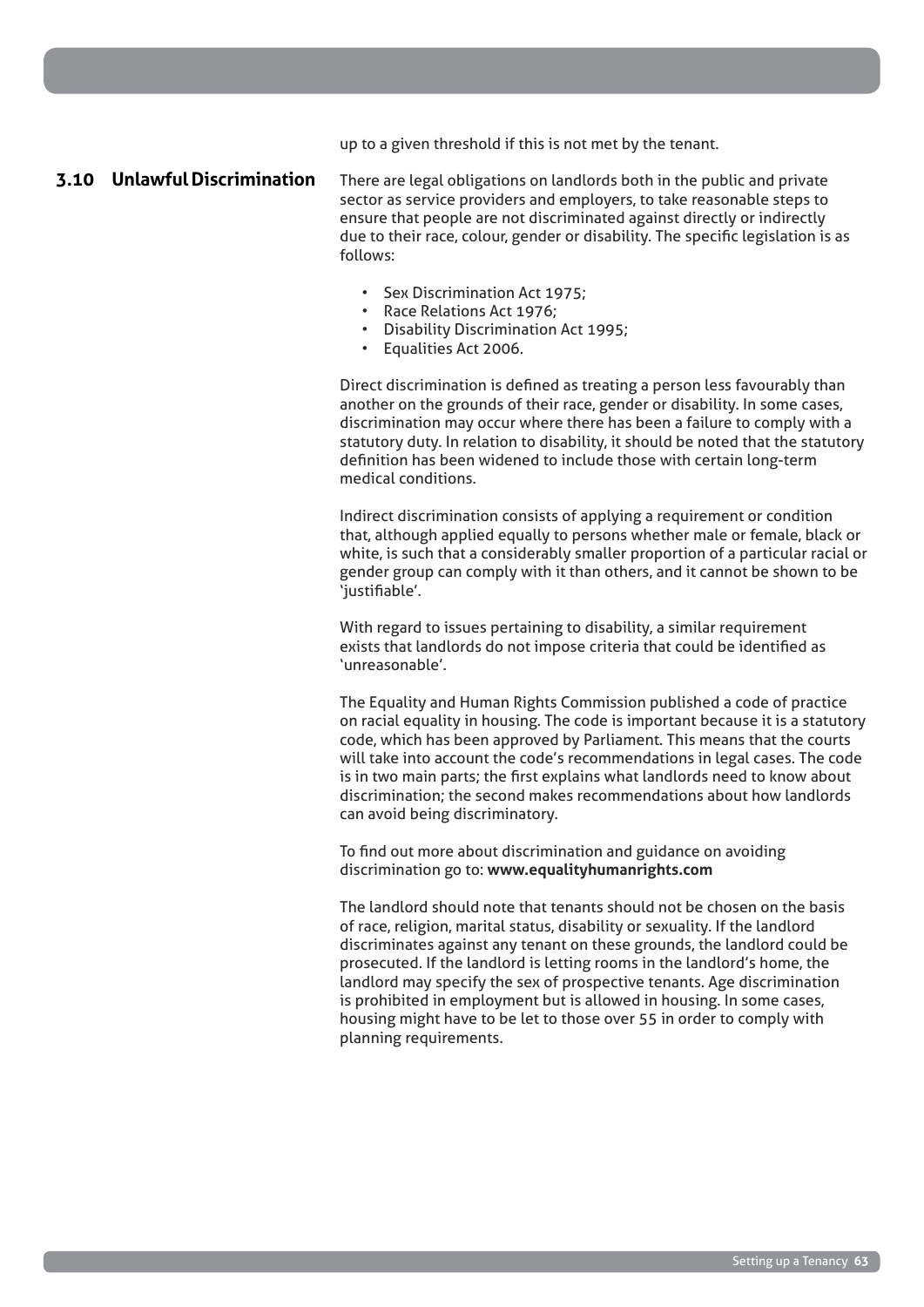In managing a house, and providing a service to the tenant in exchange for rent, the landlord should make every effort to establish a good working relationship with the tenant. This is particularly important when dealing with access to the property or when undertaking repairs. Part of that relationship will be good communication with the tenant and ensuring that their expectations are both reasonable and accurate about the level of service that will be delivered.

**Visits** Landlords have a common law obligation to maintain a let property reasonably free from disrepair. The Local Authority may take enforcement action if they identify risks including, but not limited to, items of repair under the Housing Health and Safety Rating System (HHSRS) under Part 1 of the Housing Act 2004. Letting/renting a house in multiple occupation (HMO) adds specific management obligations for landlords and occupiers. These obligations have been detailed in part 2 of this manual.

> The landlord, or some responsible person acting on the landlord's behalf, should visit the house regularly. Visits can also be carried out at any other reasonable time if the tenant reports a problem. This is to both identify and prioritise repairs and other works which may need doing and to ascertain whether the tenancy conditions are being met. It is good practice to visit at least quarterly. As conditions within residential premises are now riskassessed under the HHSRS the person undertaking the visits should also be looking out for hazards.

> Some visits will need to be undertaken by a qualified and competent person, for example, a suitably qualified gas engineer for annual gas safety checks or a competent electrician for periodic fire alarm checks. Tenants must have a means of contacting the landlord or letting agent at all times and there must be a procedure in place to deal adequately with emergencies. Any works, however identified, need to be resolved within a reasonable time period depending on their seriousness.

> It is good practice to keep a record of all visits and/or referrals from the tenant including the proposed solution and outcome. Some landlords have a standard checklist, which provides a useful prompt of things to look for and a record of what was found. Some landlords give a copy to their tenant.

Receipts should be kept when repairs are undertaken for which the cost may be recovered through any of the tenancy deposit schemes and for tax purposes.

It's important to note that: unless the tenant agrees otherwise, a landlord must give adequate, at least 24 hours, written notice of any visit and its purpose. Some landlords include a note saying they will change the appointment to a mutually convenient date if requested and that unless the tenant objects they will let themselves in to conduct the inspection. If this procedure is used it should be incorporated into any tenancy agreement.

Any visit must not be intrusive. This could constitute harassment. Any terms in the tenancy agreement regarding access must be reasonable.

These conditions apply only to areas where the tenant or tenants (in the case of a joint tenancy) have exclusive possession. Landlords can access communal areas which remain under their control at all reasonable hours. It is normally courteous to give tenants notice of any works in these communal areas that may cause them inconvenience.

# **4.1 Periodic and Other**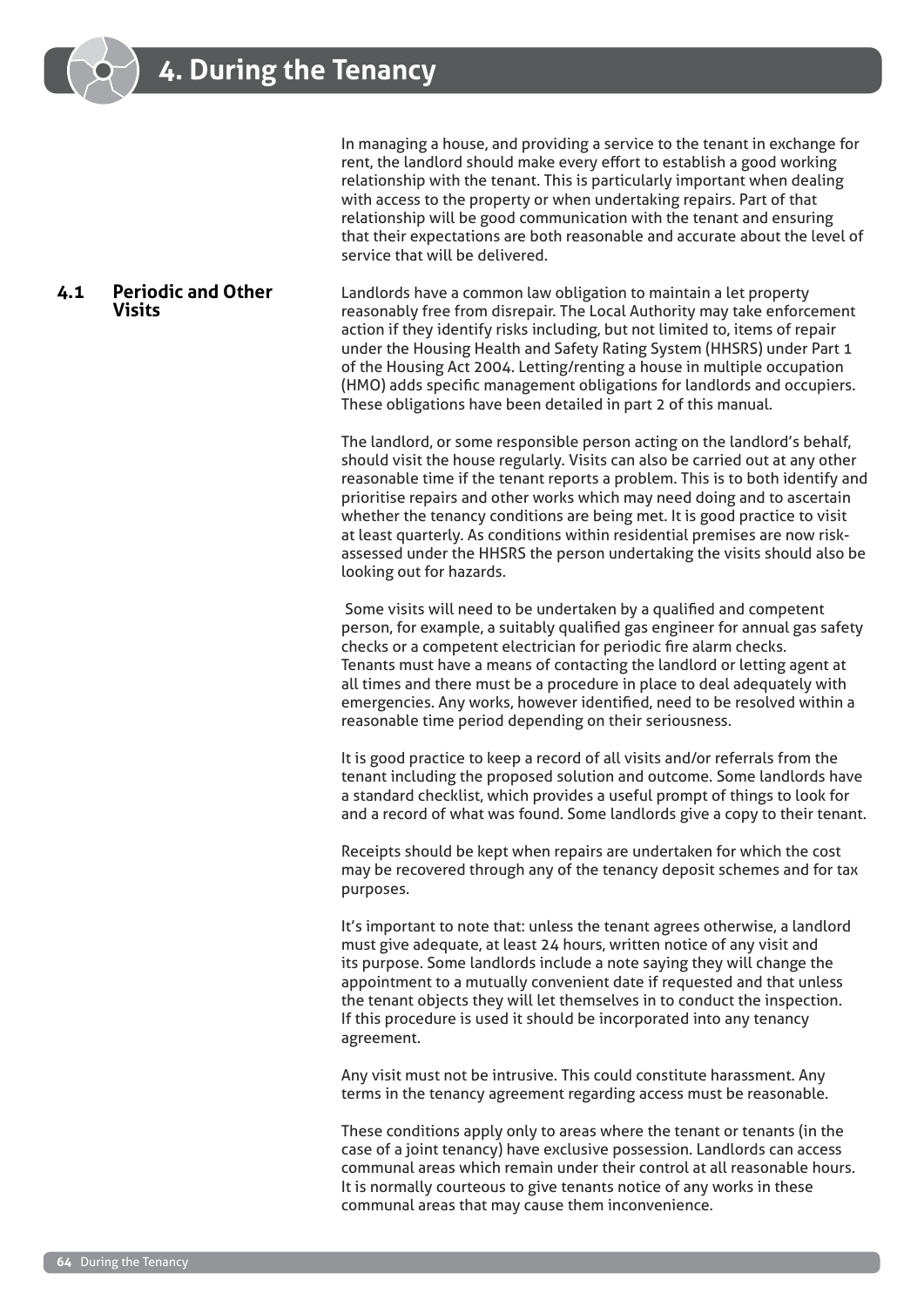| 4.2 | <b>Tenant Obligations</b>                                                    | Landlords may impose reasonable obligations on the tenant which affect<br>their behaviour (including anti-social behaviour), and that of their visitors,<br>through the tenancy agreement.                                                                                                                                                                                                         |
|-----|------------------------------------------------------------------------------|----------------------------------------------------------------------------------------------------------------------------------------------------------------------------------------------------------------------------------------------------------------------------------------------------------------------------------------------------------------------------------------------------|
|     |                                                                              | In addition, occupiers of HMOs have specified legal obligations under the<br>regulations referred to above.                                                                                                                                                                                                                                                                                        |
| 4.3 | <b>Entry and Refusal</b>                                                     | Tenants have a right to quiet enjoyment of their accommodation.                                                                                                                                                                                                                                                                                                                                    |
|     |                                                                              | Even if the landlord gives proper notice of a visit, the tenant may still<br>legally refuse access. If a tenant refuses access the landlord should try and<br>find out why before resorting to legal action. It may simply be the timing of<br>the appointment and the fact that the tenant is unable to get time off work<br>- in which case an evening or weekend appointment could be arranged. |
|     |                                                                              | A formal letter before any legal action may be useful. A letter should also<br>advise that costs would be awarded against the tenant in the event that the<br>court made an order for access. An order would be made for an inspection<br>on a given time and date.                                                                                                                                |
|     |                                                                              | Only if the tenant will not make alternative arrangements or where<br>persistent delays occur that can compromise the ability to fulfil legal<br>obligations should a landlord consider terminating the tenancy using the<br>prescribed legal process or seek a court order to secure access.                                                                                                      |
| 4.4 | <b>Emergencies</b>                                                           | There are times when the property may have to be entered as a matter of<br>urgency. Statutory bodies are able to do this in appropriate circumstances.                                                                                                                                                                                                                                             |
|     |                                                                              | Gas: contact the National Grid emergency number 0800 111 999;<br>$\bullet$                                                                                                                                                                                                                                                                                                                         |
|     |                                                                              | • Water: sewer and/or flooding - contact the utility company<br>responsible for water in the area if closing the stopcock is<br>ineffective;                                                                                                                                                                                                                                                       |
|     |                                                                              | Suspicious circumstances relating to criminal activity: liaise<br>$\bullet$<br>with the police.                                                                                                                                                                                                                                                                                                    |
|     |                                                                              | Landlords who enter without the consent of the tenant or against their<br>wishes must be able to demonstrate, if challenged, that it was reasonable<br>to enter under the circumstances. If there was any on-going dispute<br>between the parties a landlord should be very careful about securing a<br>forced entry.                                                                              |
| 4.5 | <b>Changing the Terms</b><br>of an Assured or an<br><b>Assured Shorthold</b> | The landlord can only change the terms of the tenancy, within the<br>contractual period of the tenancy, if the tenant agrees. It is best to agree<br>any changes in writing.                                                                                                                                                                                                                       |
|     | <b>Tenancy and Tenancy</b><br><b>Renewal</b>                                 | Normally any changes are made by getting the tenant to sign a new<br>tenancy agreement, incorporating the new terms and conditions.                                                                                                                                                                                                                                                                |
|     |                                                                              | If the tenancy is an assured shorthold tenancy (AST), and the tenant refuses<br>to co-operate there is the option of serving a section 21 notice [see Chapter<br>5] and ending the tenancy and the end of its initial term. New terms can<br>then be written into any new AST.                                                                                                                     |
|     |                                                                              | After the fixed term of a tenancy has ended, assured and assured shorthold<br>tenancies will automatically run on as a statutory periodic tenancy, on<br>the same terms and conditions as the preceding fixed term tenancy. The                                                                                                                                                                    |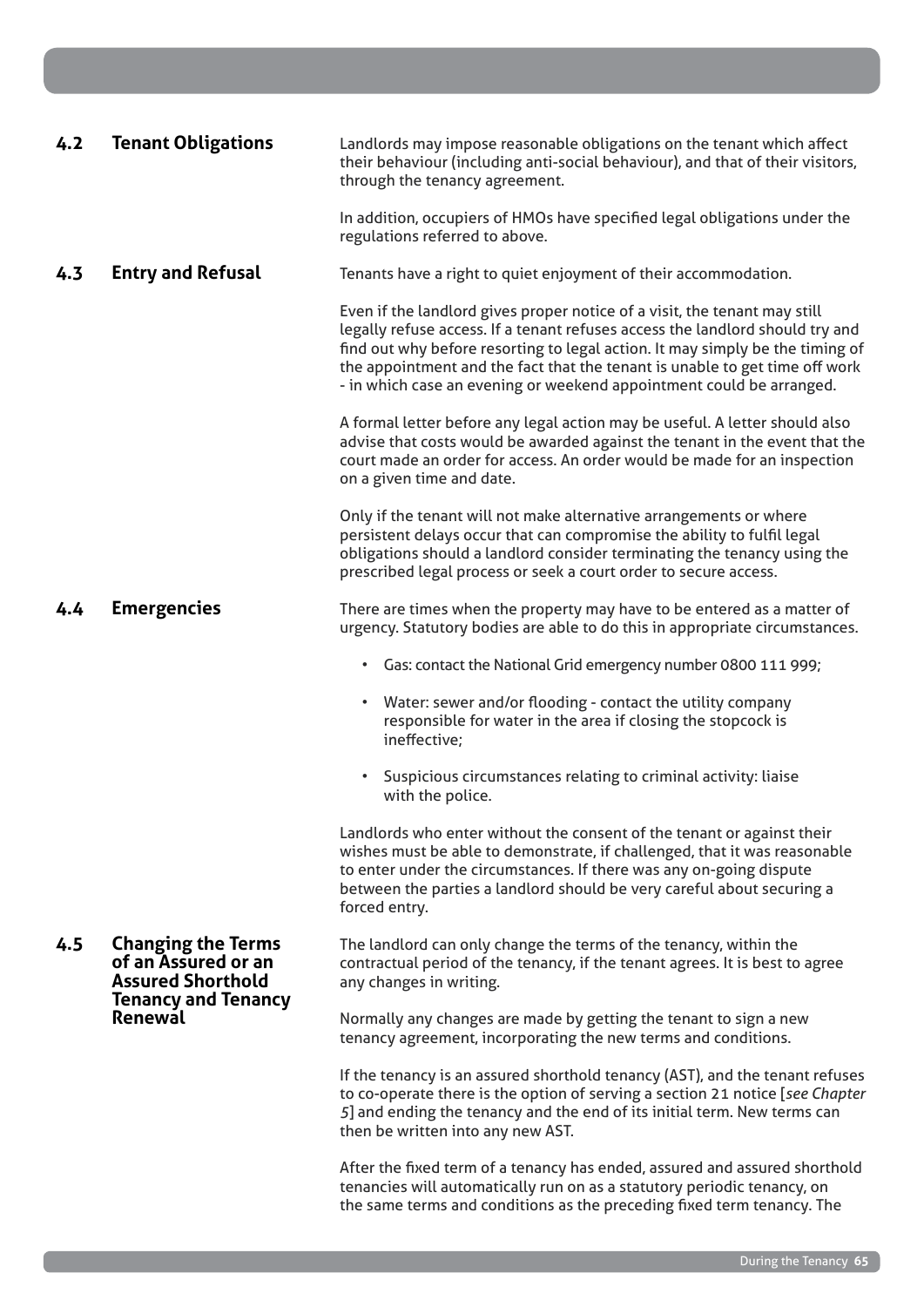'period' will normally be either weekly or monthly depending on how rent is paid.

|     |                                                                         | There is also a procedure whereby the landlord or the tenant can propose<br>new terms, including a new rent. This can be done, within a year of the<br>statutory periodic tenancy starting, using a special procedure under the<br>Housing Act 1988. There is a special form, called a section 6 notice, which<br>needs to be used, and which has to be served on the tenant. This procedure<br>may include a change in rent (up or down) but should not be used simply to<br>change the rent alone (for rent-only changes, see section 13 Housing Act at<br>section 3.6 above). Landlords can obtain the forms from law stationers and<br>from some of the online services for landlords. |
|-----|-------------------------------------------------------------------------|--------------------------------------------------------------------------------------------------------------------------------------------------------------------------------------------------------------------------------------------------------------------------------------------------------------------------------------------------------------------------------------------------------------------------------------------------------------------------------------------------------------------------------------------------------------------------------------------------------------------------------------------------------------------------------------------|
|     |                                                                         | Although rarely exercised, the landlord and the tenant both have the right<br>to apply for an independent decision by a Rent Assessment Committee if<br>the new rent cannot be agreed.                                                                                                                                                                                                                                                                                                                                                                                                                                                                                                     |
| 4.6 | When and If the Tenant<br><b>Can Leave During the</b><br><b>Tenancy</b> | A tenant in a fixed term tenancy can only end the tenancy before the end<br>of the term with the landlord's agreement (accepting the tenant's offer to<br>'surrender' the tenancy), or if this is allowed for by a 'break clause' in the<br>tenancy agreement.                                                                                                                                                                                                                                                                                                                                                                                                                             |
|     |                                                                         | Where a 'break clause' exists the tenant must follow any requirements<br>for giving notice specified in the tenancy agreement. Break clauses are<br>comparatively rare.                                                                                                                                                                                                                                                                                                                                                                                                                                                                                                                    |
|     |                                                                         | If the agreement does not allow the tenant to end the tenancy early and<br>the landlord does not agree that the tenant can surrender the agreement,<br>the tenant will be contractually obliged to pay the landlord the rent for the<br>entire length of the fixed term.                                                                                                                                                                                                                                                                                                                                                                                                                   |
|     |                                                                         | If the tenant wishes to surrender the property (end the letting before<br>the end of the agreement), the landlord should try to mitigate their loss<br>(future rent) by re-letting the property. Quite often a landlord will reach an<br>agreement with the tenant to accept their surrender if they find a suitable<br>replacement tenant which will ensure that the landlord suffers no loss of<br>income.                                                                                                                                                                                                                                                                               |
|     |                                                                         | Reasonable re-letting costs can be charged, but these and any other<br>conditions attached to the landlord's agreement to accept the surrender<br>should be recorded in writing before the surrender takes place.                                                                                                                                                                                                                                                                                                                                                                                                                                                                          |
|     |                                                                         | Once a new tenant is found, the landlord cannot re-let without first<br>accepting the surrender of the first tenancy and so there must be no<br>'double charging' of rent for the same period.                                                                                                                                                                                                                                                                                                                                                                                                                                                                                             |
|     |                                                                         | If the tenancy has no fixed term, the tenant must give the landlord notice in<br>writing of their intention to leave. The tenant must give at least four weeks'<br>notice where rent is paid on a weekly basis and at least a month's notice<br>where rent is paid on a monthly basis. Periodic notices should end at the<br>end of a rent period for both landlords and tenants.                                                                                                                                                                                                                                                                                                          |
| 4.7 | <b>Preventing, Controlling</b><br>and Recovering Rent<br><b>Arrears</b> | Proper and reasonable enquires before letting will reduce the risk of<br>arrears. These are dealt with in Chapter 3 of this manual.                                                                                                                                                                                                                                                                                                                                                                                                                                                                                                                                                        |
|     |                                                                         | It is the tenant's responsibility to make sure rent is paid in full, on time and                                                                                                                                                                                                                                                                                                                                                                                                                                                                                                                                                                                                           |

in the manner agreed in the tenancy agreement.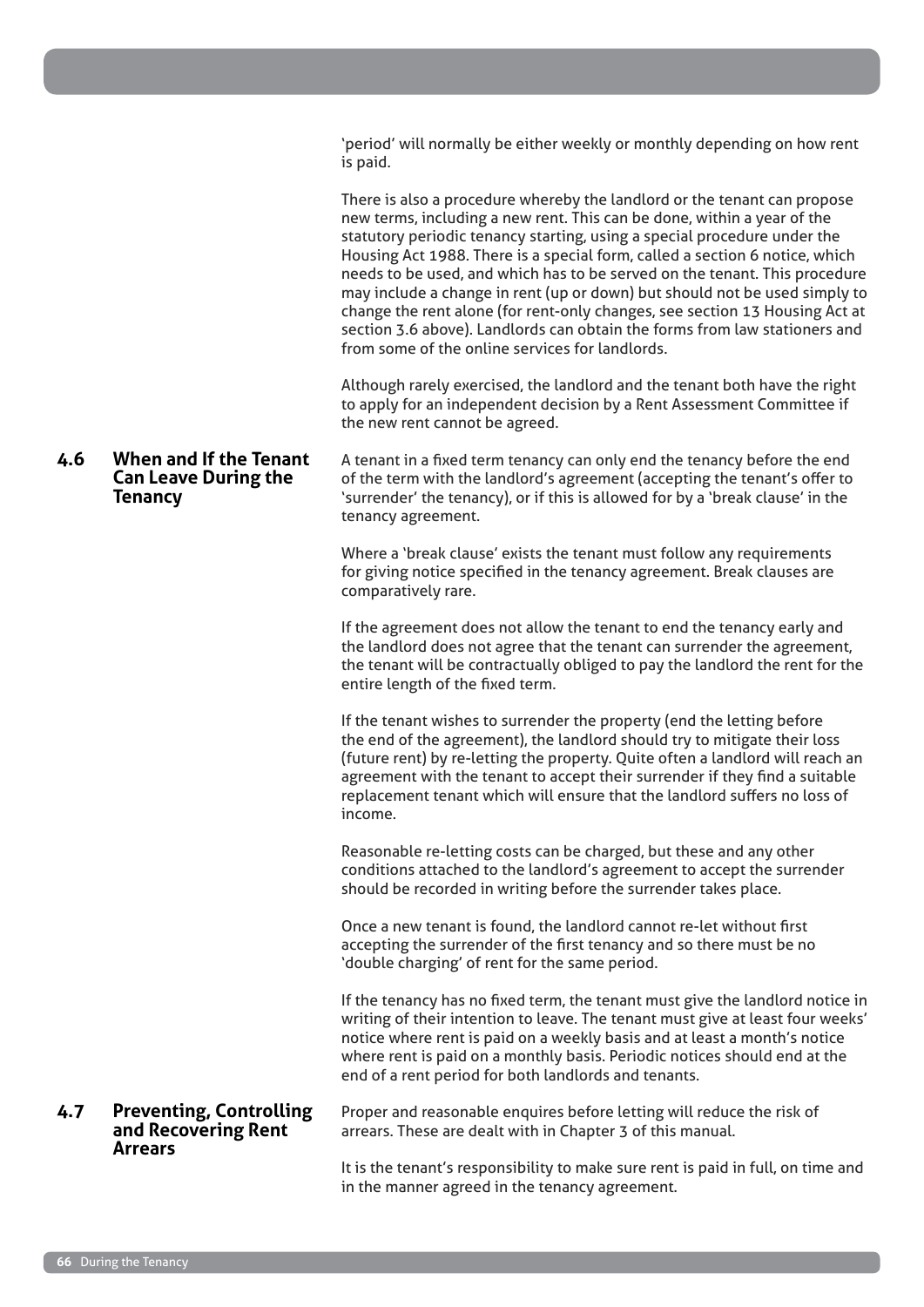Although it is not the landlord's responsibility to issue reminders or chase payments, effective procedures for managing arrears should be established because late payment is not unusual.

Landlords letting to a tenant who claims housing benefit as a means of helping them pay their rent should make themselves familiar with the housing benefit system and particularly the new system of Local Housing Allowance, and its effects on new tenancies. Arrears can occur where a landlord and/or tenant fail to complete paperwork properly and on time and claims may then not be back-dated.

In times of hardship, tenants not initially claiming benefits may need to resort to housing benefit (HB) to help pay their rent. The landlord should be sensitive to such situations and offer support to the tenant to help them submit a valid HB claim. Help may also need to be given to vulnerable tenants who lack to ability to submit a claim unaided. Offering productive support can help to reduce arrears, even though this is not a legal requirement. Landlords may wish to gain some knowledge of local advice services that can assist a tenant with housing issues.

Arrears can occur for a variety of reasons and sometimes this can be resolved between the landlord and their tenant. If the tenant is unable or unwilling to pay, or is habitually late in paying, then the landlord may terminate the tenancy using the most appropriate legal method for that particular type of tenancy. These methods are dealt with in chapter 5 of this manual.

Unless trained and skilled in the procedures to terminate a tenancy early legal assistance should be sought. Failure to follow procedures properly may mean any action will fail in court and it is important not to inadvertently harass or illegally evict the tenant as both are criminal offences.

Section 8 of the Housing Act 1988 can be used to recover possession and claim arrears owed. In general, if landlords make an error, the courts will be entitled to reject the application and sometimes the court does not have to agree with a landlord's request to terminate a tenancy, even if they agree the facts claimed are true.

Arrears may also be recovered through the County Court including the 'small claims' procedure and the court will be able to give details on how to do this. Further information is available from **www.hmcourts-service.gov.uk**

A county court judgment (CCJ) can affect a tenant's credit rating which in turn can affect their ability to rent in the future and can act as a deterrent to running up arrears. Obtaining a CCJ against a tenant does not mean that the landlord will automatically receive what is owed. If the tenant does not pay, the judgement (or order) can be enforced but this will involve further costs.

In incurring any court or enforcement costs landlords need to consider how likely they are to be able to recover any monies owed. Bailiffs cannot take possession of tenant's belongings if they are on hire purchase, so a tenant's apparent life-style may not be a true reflection of their ability to pay. As an alternative to using bailiffs, the judgment can be enforced by means of an attachment of earnings order where the tenant is employed, or by a third party payment order where someone else who owes the tenant money pays it to the landlord instead. A CCJ can also be used to recover money from a bank account when it is in credit.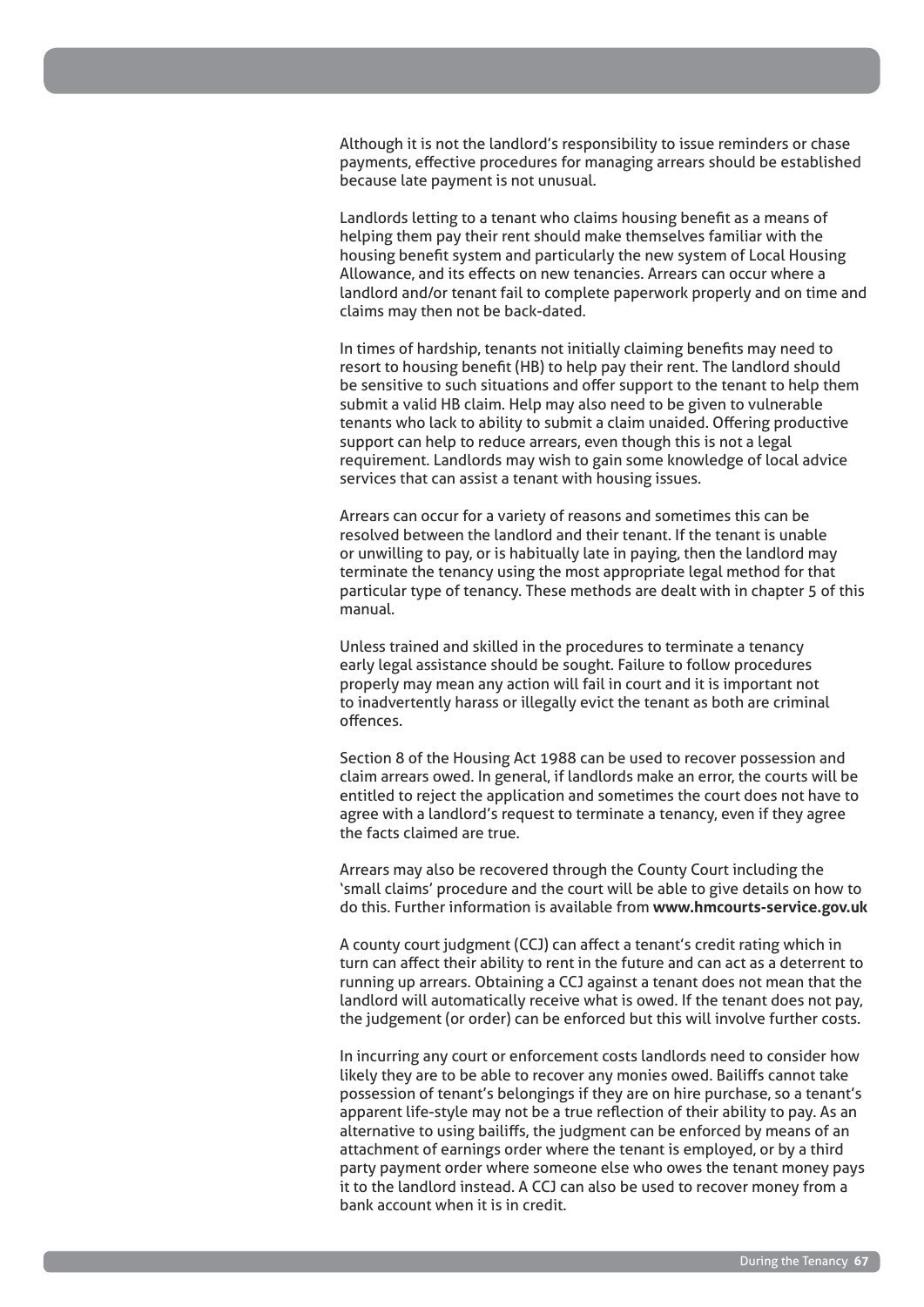### **4.8 Nuisance and Anti-Social Behaviour**

Anti social behaviour (ASB) is any behaviour which causes or is likely to cause harassment, alarm or distress to one or more persons not of the same household. Examples include, but are not limited to, noise, violence, abuse, threats and use of the property for illegal drugs. Adequate checks prior to letting should minimise the risk of letting to someone who is likely to behave anti-socially and the tenancy agreement should include appropriate clauses about anti-social behaviour. Some local authorities include a licence condition for premises which require a licence under the Housing Act 2004 stating that landlords must take reasonable action to prevent and, where necessary, to remedy anti-social behaviour.

Tenants may be the perpetrator or the victim.

In all cases there is a risk of repercussions and landlords should consider their actions carefully and take advice before acting. Sometimes the police or the local authority may contact the landlord if there is a problem in one of their properties and it is important to try to work with them to resolve the situation.

A range of measures can be used including mediation, Closure Orders, Anti Social Behaviour Order (ASBO) and/or eviction depending on the circumstances and seriousness of the situation. Some councils offer mediation services but all parties have to agree to co-operate for it to work and it tends not to be appropriate in all cases, particularly in circumstances involving drugs or violence.

In cases of noise from the property contact the Environmental Health Department as they may be able to take enforcement action against the perpetrator including prosecution and seizing equipment.

If a landlord is aware of or suspects violence or drug-related activity, seek advice from the local anti-social behaviour team/coordinator or the police before acting. They may be able to assist by taking action themselves, for example by making an Anti-Social Behaviour Order on an individual or a Closure Order on the premises where anti-social behaviour is associated with Class A drugs. The latter does not terminate the tenancy but it can last for three to six months giving an opportunity to terminate the tenancy and stop the perpetrator moving back in. If a tenant is at fault, and it is safe to do so, landlords may wish to discuss the situation with them or write to them.

If evidence of the anti-social behaviour is needed, the police or the Anti Social Behaviour Coordinator may be able to help.

**4.9 Smoking and the Health Act 2006** From the 1st July 2007 it has been illegal to smoke or allow smoking in enclosed public areas of properties. The Health Act 2006 provides the framework for smoke-free legislation and also creates a number of criminal offences for those who choose to ignore or break the law.

> Tenants of individually let rooms (and their guests) are only permitted to smoke in those rooms with the door closed. Smoking is not permitted in the common areas of a private dwelling where the individual bedrooms are individually let. Such public areas include kitchens/living rooms, corridors, halls, stairwells, lifts or shared toilets or bath/shower rooms. It does not matter if all the tenants and guests agree that smoking in the common areas is acceptable, it is still not legal, because the shared areas are not part of any individual tenant's "dwelling". The "dwelling" is confined to the room that has been let to them.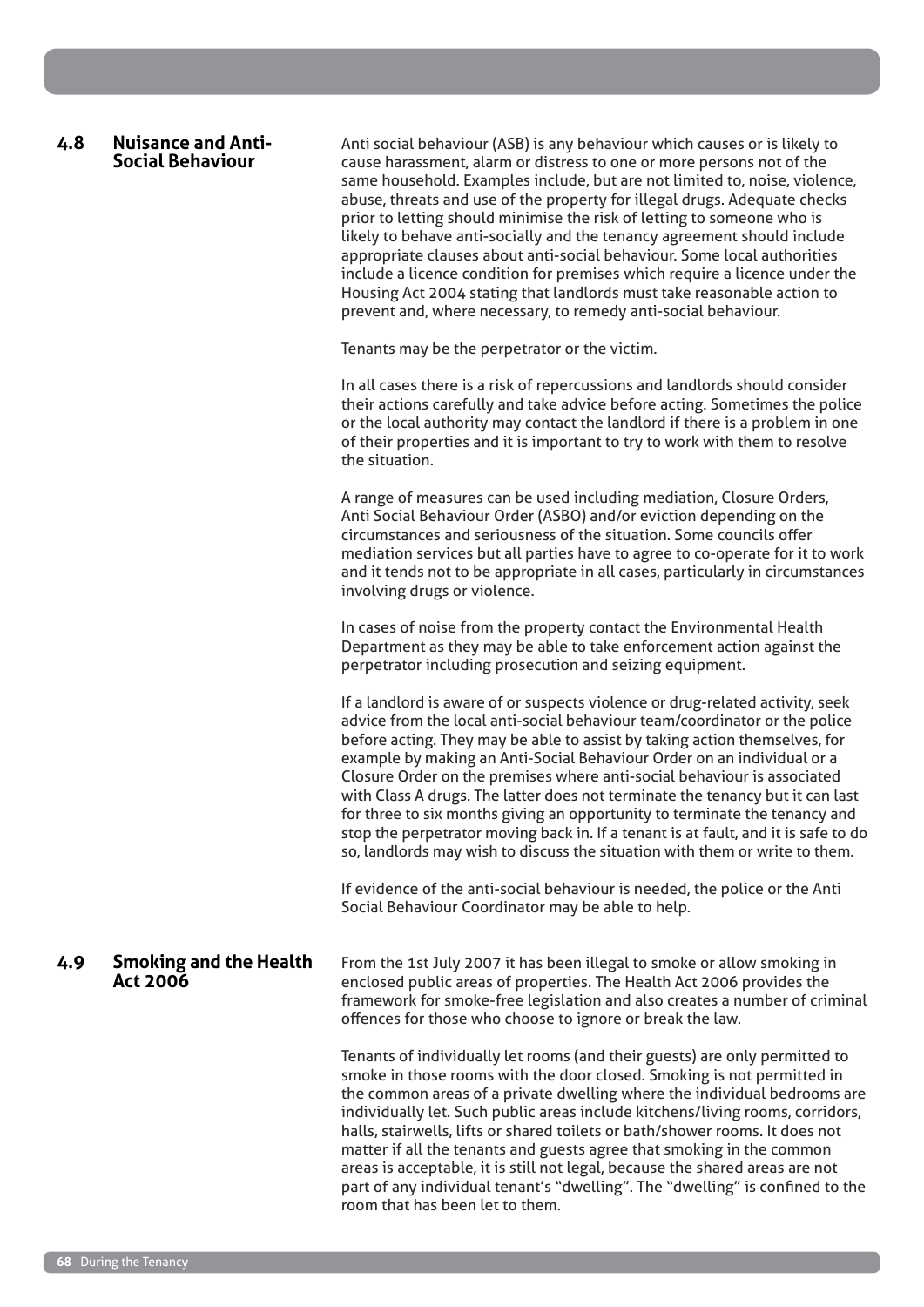Where tenants are renting the entire dwelling (including tenants who are renting on a joint tenancy and jointly renting the entire premises) then there are no "public areas" within their premises. The Health Act 2006 allows smoking in their shared living space, because it forms part of their dwelling. However, it would be reasonable to expect occupants to negotiate and agree arrangements for permitting and restricting smoking.

Common stairwells and entry lobbies serving flats are public areas. Where public areas are involved appropriate 'no smoking' signs should be clearly displayed at the entrances to and within premises in required areas. Signs must meet a number of minimum requirements. They must:

- be at least A5 size;
- display the international no-smoking symbol;
- contain, in characters that can be easily read by persons using the entrance, the words: *" No smoking. It is against the law to smoke in these premises".*

Inside buildings with public areas, for example at an entrance to smokefree premises which do not form part of the public areas, signs can simply show the no-smoking symbol. This might be the case at the doorway where a person leaves the landing of a block of flats and enters the hallway of a shared flat that has been let room by room.

More detailed information about required smoke-free areas and exemptions for private dwellings can be found in the LACORS publication, Implementation of Smokefree Legislation in England and downloaded at: **www.cieh.org/uploadedFiles/Core/Policy/Public\_health/Smokefree\_ work\_places\_and\_public\_places/LACORS\_guide\_MAR07.pdf**

#### *Enforcement*

Can be difficult. People smoking tobacco products in prohibited areas should be politely asked to desist. Tenants who refuse to desist from smoking in a public area after being asked politely to do so should be provided with a letter from their landlord advising them that their failure to adhere to this policy is a criminal offence, and that, unless the tenant complies with the law, action may be taken against them.

Some landlords have a short clause in their tenancy agreement referring to the need to comply with the requirement to have smokefree areas as defined in The Health Act 2006.

If a tenant continues to smoke then they may be in breach of their tenancy agreement and legal advice should be sought. Your Local Authority may also be able to advise you.

If no positive outcome is forthcoming and other tenants continue to complain then the landlord should take legal advice about the possibility of initiating repossession proceedings. The landlord can face criminal proceedings if they have not taken reasonable steps to stop smoking in smoke free premises.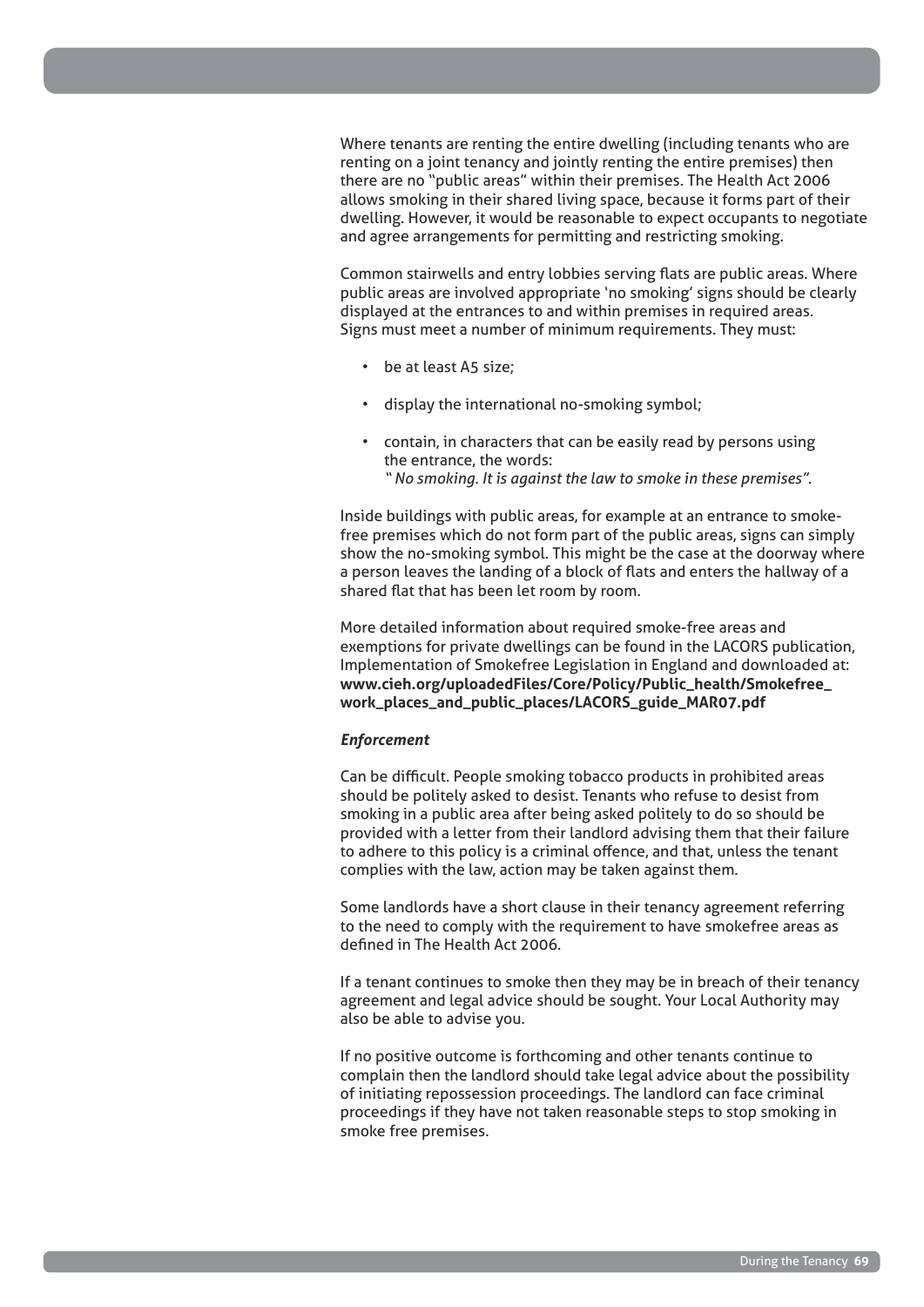This section covers what happens when an assured or an assured shorthold tenancy ends, how the landlord or a tenant can terminate such a tenancy and how to gain lawful possession of the premises. There are some tenancies that are neither assured nor assured shorthold tenancies (for example holiday lets, tenancies where the annual rent is over £25,000, or student tenancies in university accommodation). These are a minority and are dealt with briefly at the end of this chapter.

Ending a Rent Act tenancy is a complicated matter, and specialist legal advice should be taken before making any decision or taking any action. Bringing a Rent Act tenancy to an end and evicting the tenant can be a very complex process, and is beyond the scope of this manual. If an application fails or is struck out, the court may order a landlord to pay the tenant's legal costs in addition to their own. Some guidance is given at the end of this chapter, but this chapter mainly concerns assured and assured shorthold tenancies, governed by the Housing Act 1988.

For Housing Act 1988 tenancies, i.e. most tenancies in the private rented sector, there are different methods of bringing possession proceedings depending on whether the contract is an assured or an assured shorthold tenancy. Every case is unique and the following can therefore only be a rough guide.

The information in this chapter about terminating tenancies and eviction is, inevitably, legalistic, but it is worth emphasising that at the end of their agreements most tenants leave their property voluntarily and many landlords experience no problems either moving into a new agreement or getting possession of their property back. This chapter deals with:

- practical tips for a pain-free handover at the end of the tenancy;
- what to do at the end of a tenancy if landlord and tenant want it to continue;
- what landlords can do if the tenant wants to leave;
- what landlords can do if they want the tenant to leave;
- procedures when applying to the court for possession;
- applying to the court for arrears of rent.

The golden rule is, be prepared. If the tenancy is for a fixed term, make a diary note straightaway of when the tenancy is due to end, and another date around two months before that. Where appropriate, contact the tenant to see whether they would be interested in renewing their tenancy, or whether they plan to leave. If the tenant is going to leave, there are a number of practical matters that the landlord can help trigger which make for a smooth ending to a tenancy:

- arranging a joint inspection of the property to agree on any damage that needs rectifying or decoration that might need undertaking. Landlords should take a check-list with them;
- providing information about the cleaning required to return the property in an acceptable condition (it is often worth reminding the tenant of their obligations);

#### **5.1 Practical Tips For a Pain-Free End of Tenancy Handover**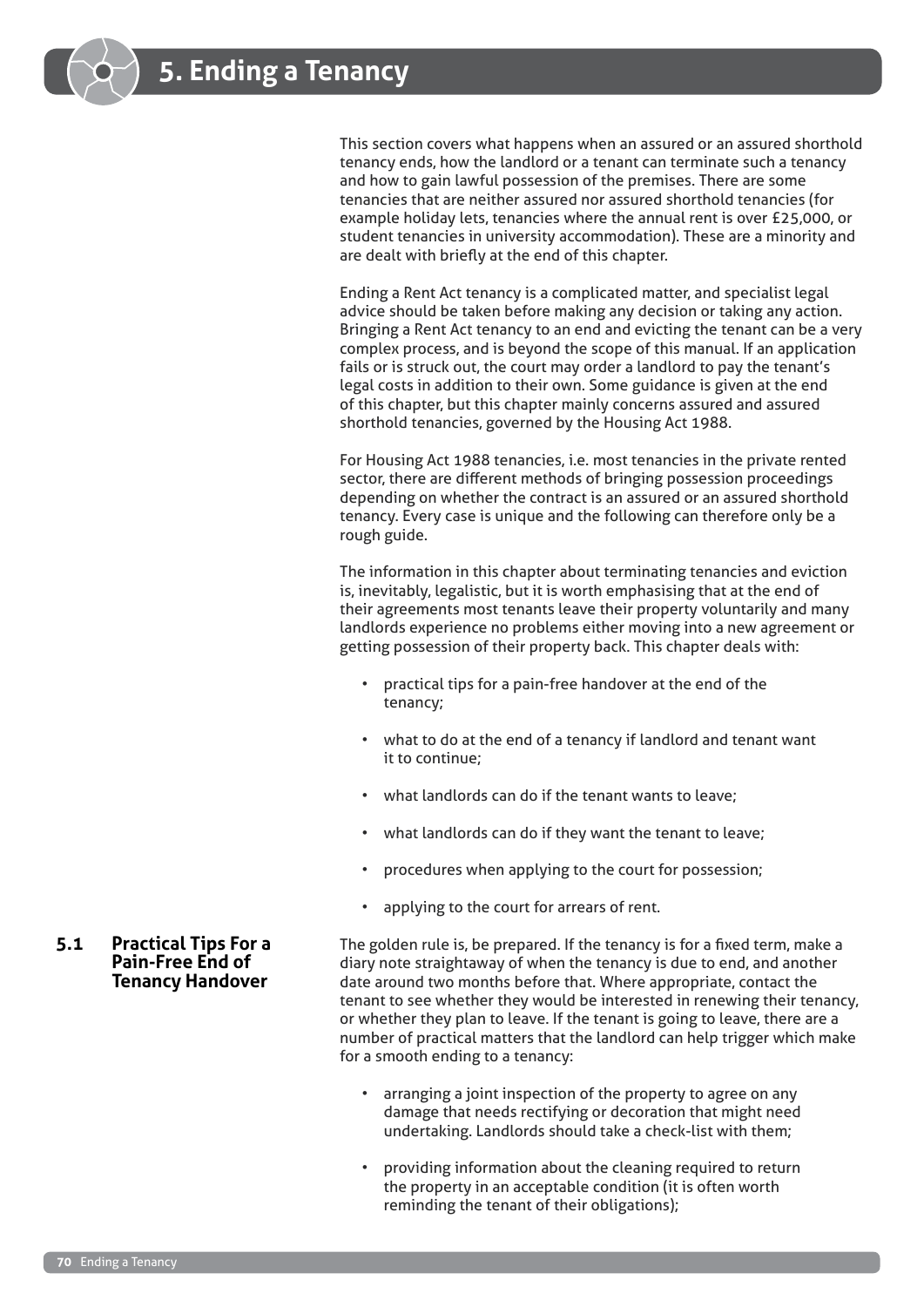- advising on the tenant taking final readings of their utility bills and liaising with suppliers about issuing and paying final bills;
- making arrangements for the handover of any keys.

The more attention that is paid to ending the tenancy in an orderly manner the less likely it is that there will be any problems or misunderstanding about how the tenancy can best come to an end. It is usually a good idea to confirm anything that is agreed with the tenant in writing. Follow up any problems as quickly as possible – and record them in writing.

If the tenant does not hand the property back in the condition required by the tenancy agreement, the landlord may be entitled to make a charge against the deposit. Chapter 3 of this manual deals with returning tenants' deposits and claiming deductions. The adjudication services operated by the tenancy deposit protection schemes rely heavily on comparisons of check-in and check-out reports, so the better the quality of any checkin and check-out reports, the more likely it is that the proposed deposit deduction will be awarded to the landlord. Make sure that all photographs are clearly labelled and dated.

If the accounts for gas, electricity, water and telephone are in the name of the tenant, then the payment of these bills is a matter between the tenant and the supplier, and the supplier cannot require the landlord to pay. Landlords can then contact the utility provider easily at the end of the tenancy. As there are so many different suppliers, it is helpful to notify the new tenant of the name of the existing suppliers if known.

If the gas or electricity company is trying to charge the landlord when they have been notified of the name of the new consumer (tenant), information about how to proceed can be obtained from **www.consumerfocus.org.uk** which also gives information on how to make an energy-related complaint. Landlords can also call Consumer Direct on 0845 04 05 06 for consumer advice.

#### **5.2 What To Do If The Tenancy Is To Continue** A **periodic** tenancy will continue until either the landlord or the tenant brings it to an end – usually by serving a Notice Requiring Possession.

A **fixed term assured** tenancy (i.e. non-shorthold) will continue after its expiry date, and the landlord can only bring it to an end on certain grounds. Most tenancies in the private rented sector start life as fixed term assured shorthold tenancies. When the fixed term of an assured shorthold tenancy ends the Landlord has the following options if he wants the tenancy to continue:

- to agree a replacement fixed term shorthold tenancy with the tenant;
- to agree to a replacement assured shorthold tenancy on a periodic basis called a contractual periodic tenancy;
- do nothing and allow the assured shorthold tenancy to run on with the same terms, under a statutory periodic tenancy.

This is not something that the landlord *has to do* but a replacement fixed term tenancy is advantageous for landlords who want to know that the tenant's obligations are going to continue for at least the duration of the replacement tenancy.

**5.2.1 Agreeing a Replacement Fixed Term AST**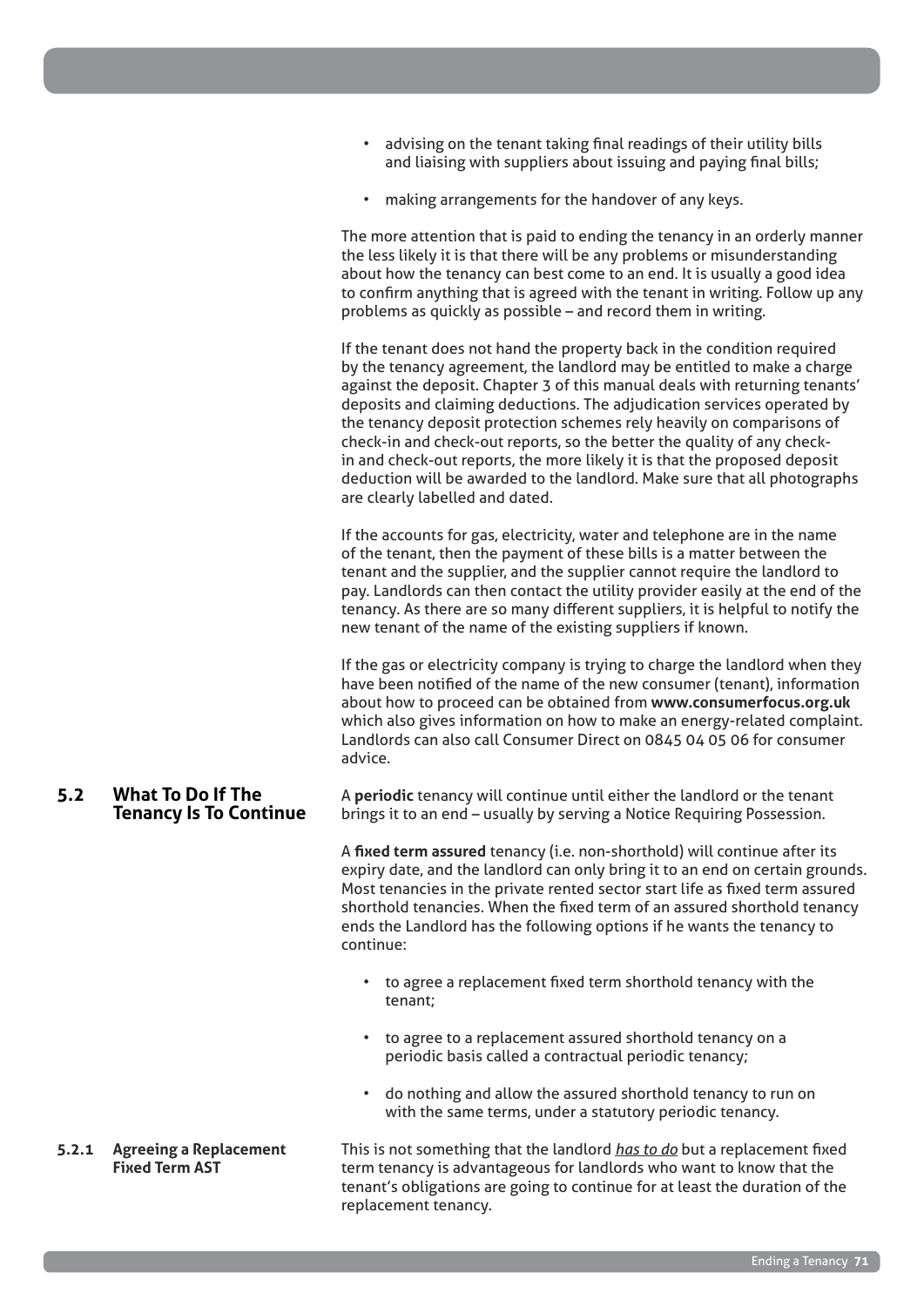|       |                                                                                       | Check whether the tenancy deposit protection scheme being used requires<br>re-registration of the deposit if the tenancy is renewed because the<br>scheme requirements vary.                                                                                                                                                                                                                                                                                                                                                                                                                                                                                                                                                                                                                                                         |
|-------|---------------------------------------------------------------------------------------|--------------------------------------------------------------------------------------------------------------------------------------------------------------------------------------------------------------------------------------------------------------------------------------------------------------------------------------------------------------------------------------------------------------------------------------------------------------------------------------------------------------------------------------------------------------------------------------------------------------------------------------------------------------------------------------------------------------------------------------------------------------------------------------------------------------------------------------|
| 5.2.2 | <b>Agreeing a Contractual</b><br><b>Periodic AST</b>                                  | This is also not compulsory but it can be a good option for landlords who<br>need to be flexible about when they can have their property back. Landlord<br>and tenant can agree that the tenancy agreement will terminate by either<br>of them giving notice. Take advice about the tenancy agreement and the<br>legal requirements of a any notice, if there are any doubts about this. Again,<br>check whether the chosen tenancy deposit protection scheme requires re-<br>registration of the deposit.                                                                                                                                                                                                                                                                                                                           |
| 5.2.3 | <b>Statutory Periodic Tenancy</b>                                                     | If the landlord does nothing and the tenant stays on in the property, the<br>tenancy will automatically run on from one rent period to the next on the<br>same terms as the preceding fixed term assured shorthold tenancy. This<br>is called a statutory periodic tenancy. The tenancy will continue to run<br>on this basis until a new fixed term, or periodic tenancy, is agreed or the<br>tenant leaves or the court awards the landlord possession. The terms of the<br>existing tenancy agreement remain in force, a notice to gain possession of<br>the premises can be served at any time. The period of notice is linked to<br>the period for which rent was last payable under the tenancy. Take advice if<br>there are doubts about which notice to serve.                                                               |
| 5.3   | <b>What To Do If The</b><br><b>Tenant Wants To Leave</b>                              |                                                                                                                                                                                                                                                                                                                                                                                                                                                                                                                                                                                                                                                                                                                                                                                                                                      |
| 5.3.1 | <b>Tenant Termination of a</b><br><b>Periodic Tenancy</b>                             | A periodic tenant must provide notice in writing of their intention to<br>leave. The minimum notice period is 4 weeks (specified in section 5 of the<br>Protection from Eviction Act 1977). In most cases, the contract will specify<br>at least a month for a monthly rental and that notice should always expire<br>at the end of a rental payment period. The contract may also specify the<br>terms on which notice may be given, and if the terms are standard terms,<br>they will only be enforceable if they are fair.                                                                                                                                                                                                                                                                                                        |
|       |                                                                                       | In practice, tenants sometimes choose to ignore notice requirements<br>and will leave when convenient to them. It is often not worth the<br>landlord's time or cost in attempting to chase the tenants to enforce those<br>requirements. Concentrate on getting the property re-let.                                                                                                                                                                                                                                                                                                                                                                                                                                                                                                                                                 |
| 5.3.2 | <b>Tenant Termination of a</b><br><b>Fixed-Term Tenancy when it</b><br><b>Expires</b> | There is no statutory requirement for a tenant to serve notice to end a<br>fixed-term tenancy at the end of that fixed term. The tenant is generally<br>entitled to leave without giving any notice. Any standard clause in the<br>tenancy agreement requiring the tenant to give formal notice to leave at<br>the end of the fixed term (and making the tenant liable for rent in lieu of<br>notice if they fail to do this) may contravene the Unfair Terms in Consumer<br>Contract Regulations 1999 and could be unenforceable. Only a court can<br>decide if any given clause is fair or not. A clause asking the tenant to inform<br>the landlord whether or not they will be leaving, so that arrangements can<br>be made for the property to be checked and the damage deposit returned<br>to them should not cause problems. |
| 5.3.3 | <b>Tenant Termination of</b><br>a Fixed-Term Tenancy before<br>it Expires             | If the tenant has a fixed-term tenancy but wants to terminate it before the<br>term expires, they can only do so legally:<br>$\bullet$ with the agreement of the landlord or                                                                                                                                                                                                                                                                                                                                                                                                                                                                                                                                                                                                                                                         |

- with the agreement of the landlord; or
- if early termination is allowed for by a break clause in the tenancy agreement and the tenant has followed any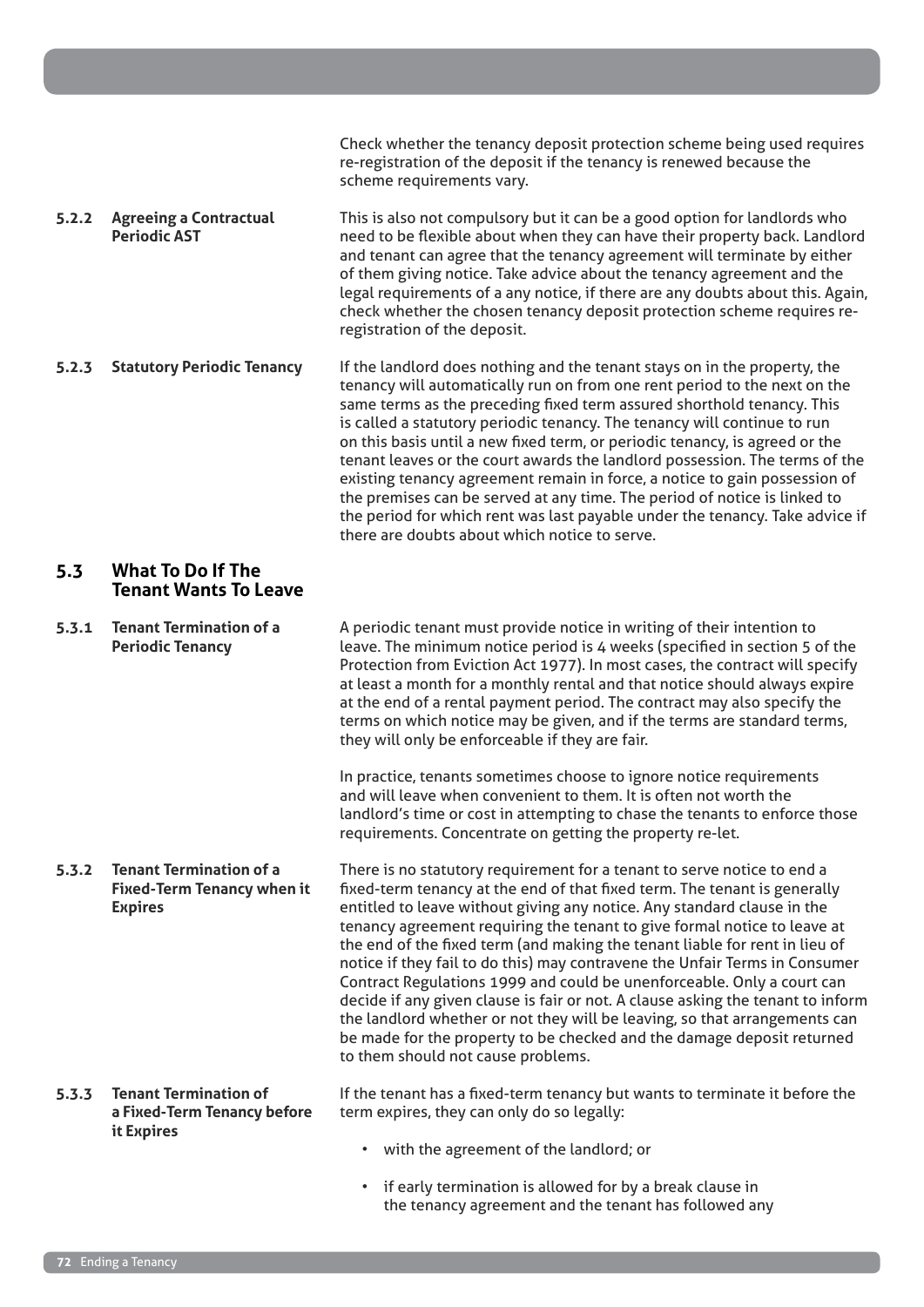requirements for giving notice specified in the tenancy agreement; or

• in a few rare cases, if the landlord is in **very** serious breach of his obligations (but the breach must be "fundamental" to the tenancy).

If the agreement does not allow the tenant to terminate early and the landlord has not agreed that he or she can break the agreement, the tenant will be contractually obliged to pay the rent for the entire length of the fixed term. If the landlord accepts the return of the tenancy, it is possible that the tenancy comes to an end due to "surrender by operation of law". This occurs where the landlord and the tenant behave in a way that is inconsistent with the continuation of the tenancy. If the tenant offers to hand back the keys, make sure that at that stage any conditions connected with that return are agreed, and record them in writing. For example, are the keys only being accepted on the basis that the tenancy continues until a new tenant signs up at the same or a higher rent? Once a landlord accepts a surrender of the tenancy, the tenant's liability for future rent ends unless it has been agreed otherwise. Unlike a claim for compensation for damage, the landlord is not under a duty to mitigate his loss if the tenant is liable for rent. Payment of rent is a debt, and the rent is due for as long as the tenancy continues. However, once the tenancy comes to an end (e.g. if the landlord agrees to accept the property back) the tenant's liability to continue paying rent stops (but they remain liable for any arrears that accrued up to that point).

If a tenant wants to end their fixed term tenancy early, landlords should explain to tenants that the fixed term tenancy requires the tenant to pay rent for the duration of the agreement. Some tenants will wish to change their plans at that point and stay at the property until a new tenant is found.

Landlords may then agree with the tenant that both of them will try to find a new tenant. Landlords should ask the tenant to agree to pay reasonable additional costs arising from the tenant's proposed departure, such as re-letting fees. Landlords should also inform tenants that any early termination of the tenancy is conditional on the property being handed back in good order, with rent paid up to the date when the new tenancy starts. Write to the tenant setting out the conditions and ask them to write back confirming acceptance of the conditions. In the meantime, to avoid any inference of a surrender occurring "by operation of law", do not do anything that would be "inconsistent with the continuance of the tenancy". Do not treat the tenancy as over until the new tenancy starts.

If an agreement is not reached, a tenant may decide to abandon a property and a landlord will have to decide if it is feasible to take any enforcement action against the tenant. This would be by way of a small claim in the county court.

**Do If They Want a Tenant To Leave** A tenancy of someone's home, starting on or after 28th February 1997, will in most cases be an assured shorthold tenancy. Take advice at an early stage if there are any doubts about what type of tenancy is being terminated. The procedures for ending a tenancy are different, depending on the type of tenancy.

> In most cases, the procedure will involve serving some kind of notice. The type and format of notice may vary depending on the circumstances

# **5.4 What Landlords Can**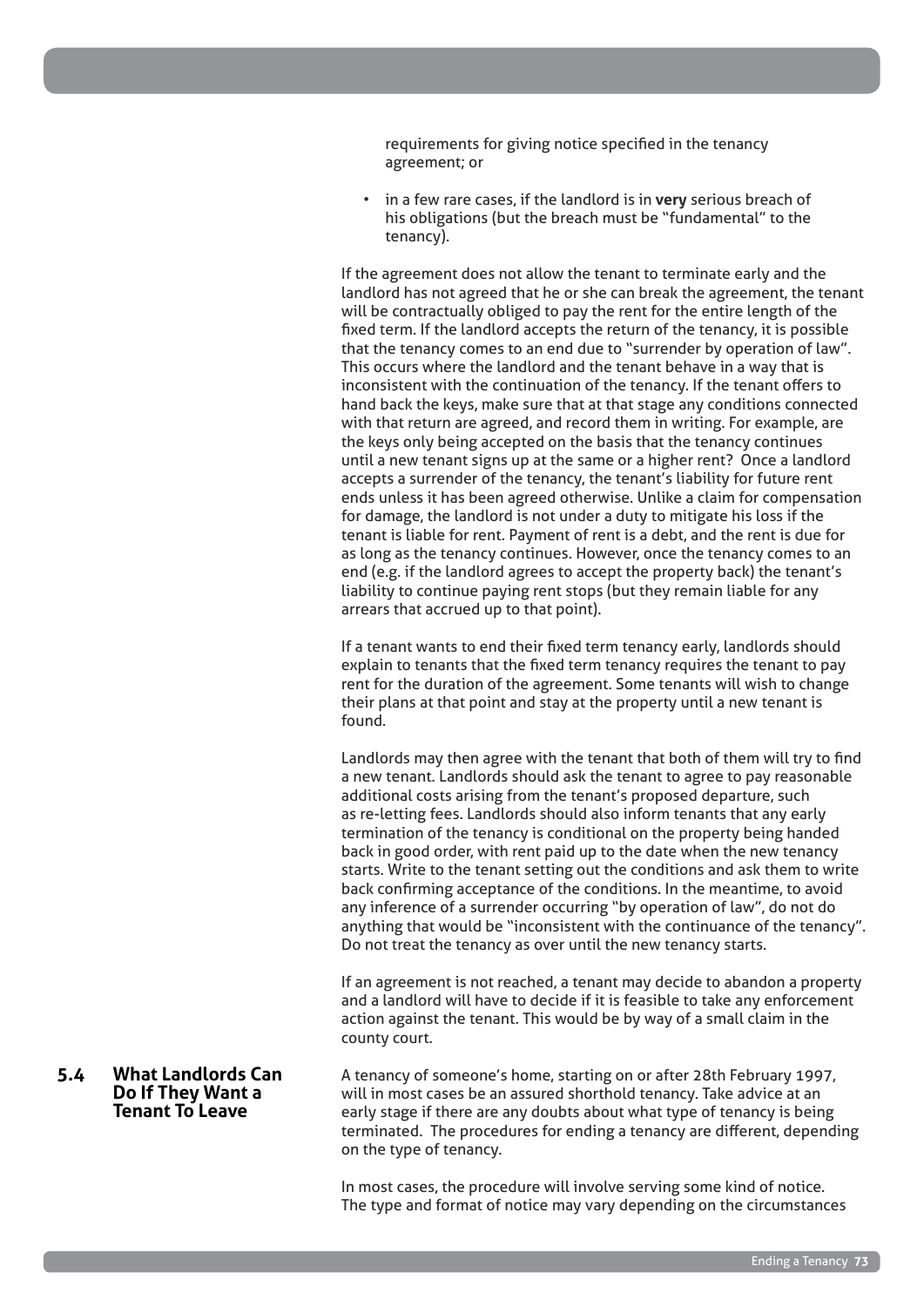of the case. Information about specific notices is given below, but as an introduction here are some general points about service of notice:

- the tenancy agreement may specify the method and manner by which notices may be served and, if the landlord does not follow the required method, the landlord's claim for possession could be struck out by the court. Any specified method in the agreement should therefore be followed;
- in the absence of a specified method of service, service by hand, preferably with a witness, should be followed and this should be backed up by an alternative method. The alternative could be by post, with either a certificate of posting or recorded delivery. At the time of making the application to court a landlord will be required to supply the court with information about the service of the notice;
- if the notice is in the wrong form, or incorrectly served, it could mean that the landlord will lose the case. Take advice if unsure what to do.

**5.4.1 At the End of a Fixed Term Assured Shorthold Tenancy** At the end of a fixed term AST, if the landlord does nothing and the tenant stays on in the property, the tenancy will automatically run on from one rent period to the next on the same terms as the preceding fixed term assured shorthold tenancy. This is called a statutory periodic tenancy. The tenancy will continue to run on this basis until a new fixed term or periodic tenancy is agreed or the tenant leaves or the court awards the landlord possession. Some landlords think that if assured or assured shorthold tenants stay on after the end of the fixed term they are unauthorised 'squatters'. This is not the case, the tenancy continues by operation of law, and they are still tenants and are legally entitled to be there.

> If the landlord does not want the tenancy to continue as a statutory periodic tenancy the landlord will need to serve a section 21 notice to commence proceedings for possession. The notice is known as a section 21 notice, as the landlord's right to recover possession and the notice procedure is set out in section 21 of the Housing Act 1988. The notice must be served on the tenant at least two months before the landlord wants the tenancy to end.

> The section 21 procedure is considered to be a "no fault" procedure as it is not necessary for the landlord to establish that there has been any wrong doing by the tenant. The landlord only has to prove that the tenancy is an assured shorthold, that the appropriate notice has been validly served and that either six months, or the fixed period, has expired, whichever is the longer.

> Notices to end an AST, if served during the fixed term, do not need to be on a prescribed form and may be issued by letter providing that they comply with the following rules;

- the duration of the notice must be at least two months; and
- the notice must not expire earlier than the fixed term of the agreement (it may expire on any given date after the end of the term).

If a landlord is likely to require the property to be returned to them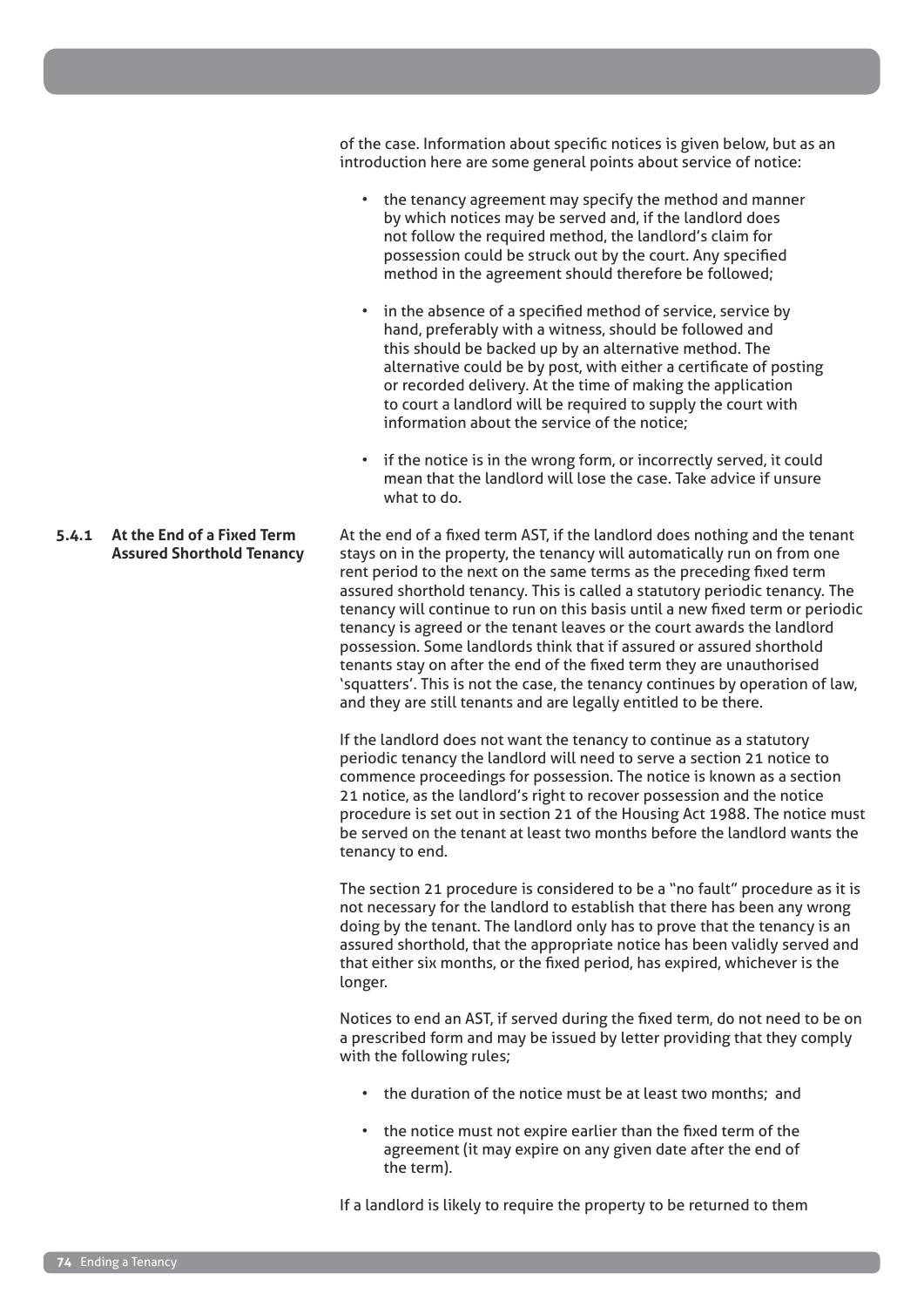immediately after the fixed term expires, the section 21 notice can be served at the beginning of the tenancy provided that the notice expires on or after the tenancy has come to an end.

#### *The requirements for an order for possession under section 21 are:*

- that the tenancy is an assured shorthold tenancy;
- that any fixed term of the tenancy has expired;
- that a notice properly drafted in accordance with the provisions of section 21 has been served on the tenant and has expired;
- that any deposit paid was duly protected under the appropriate regulations for tenancies created on or after 6 April 2007;
- that any licence required under the Housing Act 2004 (for example a mandatory House of Multiple Occupation licence) has been applied for or obtained.

If it is necessary to regain possession of the property quickly it may be possible to use the accelerated possession procedure. If the above requirements are met, and the section 21 notice and tenancy agreement are available in writing, the accelerated possession procedure may be used. Otherwise, the standard procedure must be followed, which will involve a court hearing. The accelerated possession procedure may take up to six - eight weeks after submitting the application to court, depending on the case load of the court at the time.

The court cannot grant an order for possession during the first six months of the tenancy using the section 21 procedure. It follows that the accelerated possession procedure cannot be used during that time either. For example, if a tenancy has been granted to a new tenant for a period of two months from 1st January and issue a section 21 notice on the second day of the tenancy, it is possible to issue proceedings for possession shortly after the fixed term has expired, i.e. in early March. However, when making the order for possession the judge cannot order that possession be given any earlier than 1st July. Realistically, this is not normally a problem as by the time the court papers have been drafted and issued and gone through the court system, the six month period will be nearing its end anyway.

This six month 'moratorium' only counts from the first tenancy agreement with that particular tenant for a particular property, not any subsequent agreements. But if a tenant is renting a room in a shared house and moves to another room, this will count as a new tenancy and the six month moratorium will apply, even though s/he may have lived in another room in the house for some time.

It is not uncommon for landlords to think that they cannot issue an Assured Shorthold Tenancy for less than 6 months. This is not true, it is just that, it is not possible to get a Court to order repossession during the first six months of the tenancy.

Different rules apply for fixed term [*see section 5.5.7.1*] or periodic tenancies [*see section 5.5.7.2*] but any notice must be in writing and cannot be backdated.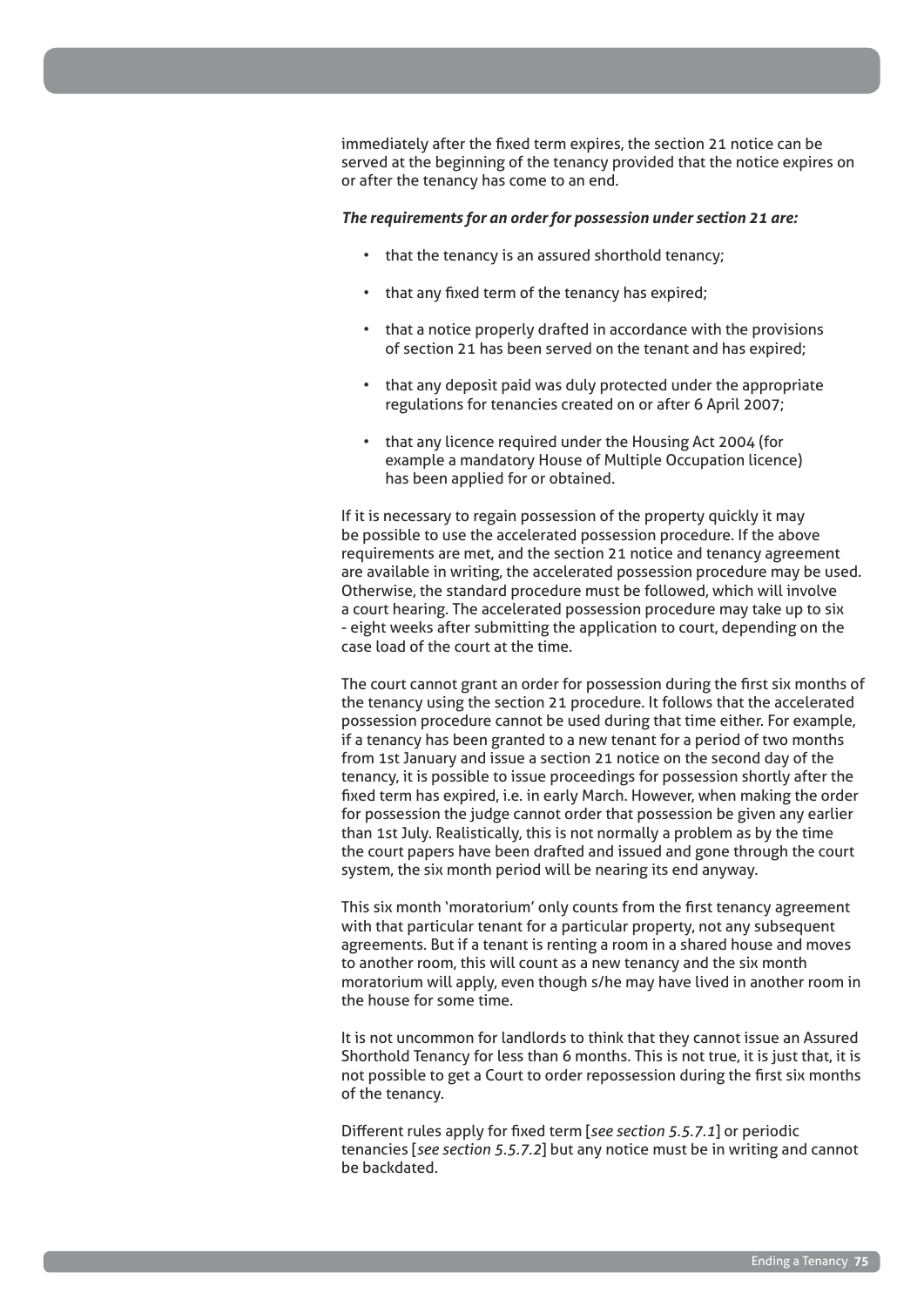| 5.4.2 | At the End of a Fixed Term<br><b>Assured Tenancy</b>                    | The section 21 procedure does not apply, and the landlord can only bring<br>the tenancy to an end on certain grounds. Most landlords will need to take<br>legal advice before proceeding.                                                                                                                                                                                                                                                     |
|-------|-------------------------------------------------------------------------|-----------------------------------------------------------------------------------------------------------------------------------------------------------------------------------------------------------------------------------------------------------------------------------------------------------------------------------------------------------------------------------------------------------------------------------------------|
| 5.4.3 | <b>To End a Periodic Tenancy</b>                                        | Most landlords will need to take legal advice if the tenancy is an assured<br>periodic tenancy.                                                                                                                                                                                                                                                                                                                                               |
|       |                                                                         | If the tenancy is a contractual periodic assured shorthold tenancy, the<br>landlord should follow any notice stipulations set out in the tenancy<br>agreement. The landlord may need to take legal advice before proceeding.                                                                                                                                                                                                                  |
|       |                                                                         | In the majority of cases in the private rented sector, a periodic tenancy will<br>be a "statutory periodic tenancy", i.e. an assured shorthold tenancy that has<br>run on past its expiry date. In these cases, notices must be given in writing<br>and must:                                                                                                                                                                                 |
|       |                                                                         | • state that possession is required under section 21 of the<br>Housing Act 1988;                                                                                                                                                                                                                                                                                                                                                              |
|       |                                                                         | • have a notice period of at least two months; and                                                                                                                                                                                                                                                                                                                                                                                            |
|       |                                                                         | • expire on the last day of a period of the tenancy.                                                                                                                                                                                                                                                                                                                                                                                          |
|       |                                                                         | For example, if the rent period is from the 11th of the month to the 10th<br>of the next month, the end of tenancy date in the notice must be the 10th<br>of the month. If the tenancy is paid weekly the proper notice periods end<br>in the same way at the end of a period for which rent is paid. For example,<br>if the rent is paid every Monday for the period through to the following<br>Sunday, the notice must expire on a Sunday. |
|       |                                                                         | Periodic notices may also contain a "savings clause", referring to the last<br>day of a period of the tenancy as well as, or instead of, a specific date. Such<br>a clause may correct an incorrectly dated notice, provided that the savings<br>clause is clear and precise. A savings clause cannot, however, correct all<br>faults in the notice.                                                                                          |
| 5.4.4 | <b>To End a Fixed Term Tenancy</b><br><b>Before it is Due to Expire</b> | There will be cases when a landlord has agreed a fixed term, but needs to<br>end the tenancy early. This might be because of a change in the landlord's<br>circumstances, or because things are not working out with the tenant.<br>If a landlord wishes to obtain possession of the property during the fixed<br>term of an assured or assured shorthold tenancy, they can only seek<br>possession if:                                       |
|       |                                                                         | one of the grounds for possession in Schedule 2 of the<br>Housing Act 1988 (as amended) applies (see below); and                                                                                                                                                                                                                                                                                                                              |
|       |                                                                         | the tenancy agreement has a clause in it providing for this<br>(this is sometimes known as a re-entry or forfeiture clause,<br>even though forfeiture cannot be used for assured/assured<br>shorthold tenancies); or                                                                                                                                                                                                                          |
|       |                                                                         | by activating a properly drafted break clause and then using<br>the section 21 procedure (assured shorthold tenancies only).<br>For break clauses, to be valid they must be available for use by<br>both the landlord and the tenant, not just the landlord alone.                                                                                                                                                                            |
|       |                                                                         | Although a landlord can re-take possession if it is obvious that the tenant<br>has abandoned the property, in most cases the landlord will need to obtain                                                                                                                                                                                                                                                                                     |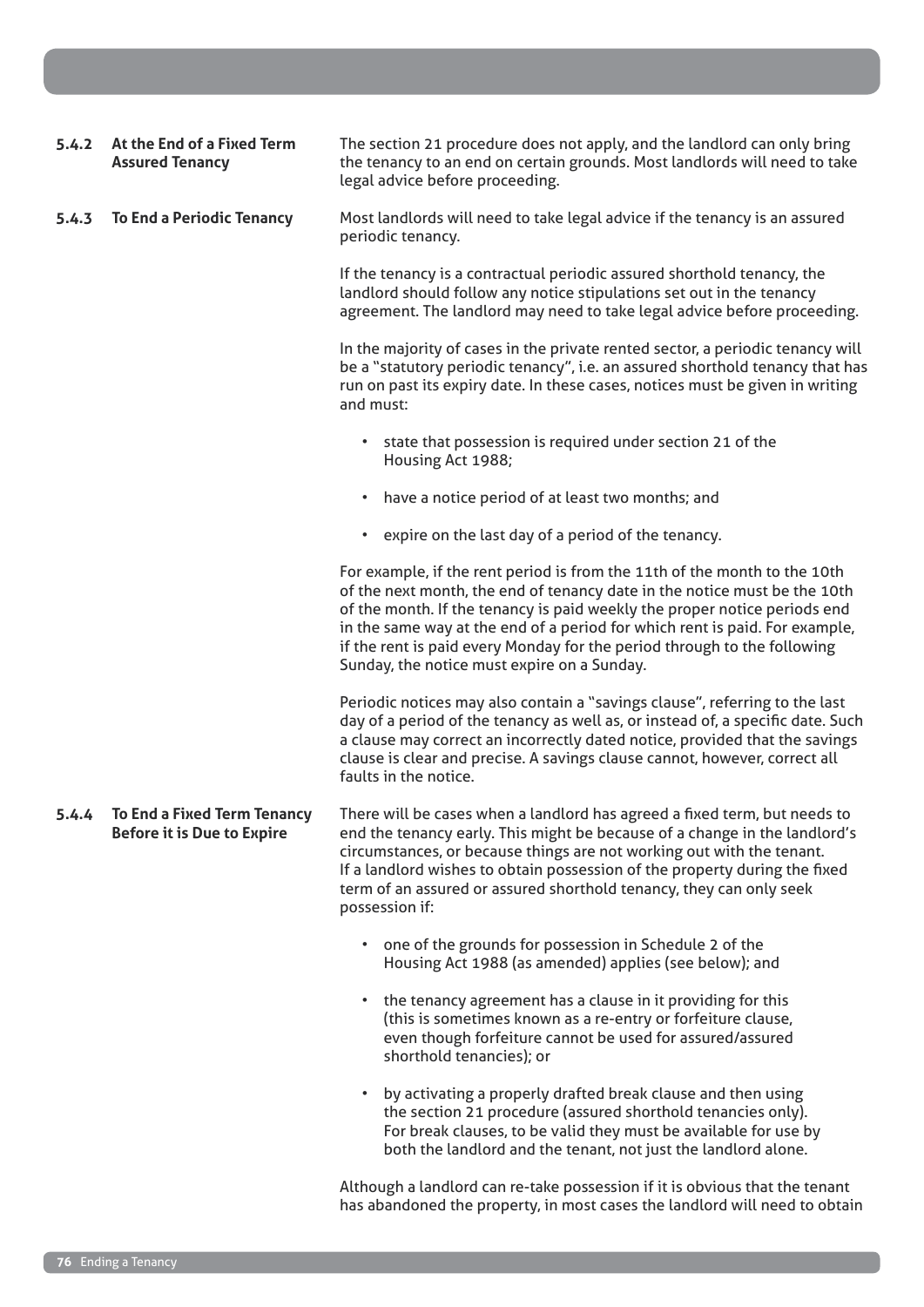an order from the court. Evicting a tenant without a court order is a criminal offence (with a very few exceptions).

The grounds for possession are divided into mandatory grounds (upon which the court must order possession if the landlord proves the allegation) and discretionary grounds (upon which the court may order possession if the allegations are proved and if the court considers it reasonable to make the order). The grounds must be specified in the notice, which must be a "section 8 notice". The notice is in a prescribed form. Section 8 Housing Act 1988 also specifies what minimum notice period must be given – and this depends on the ground(s) being used. Many landlords will need to take advice about service of notices and termination using section 8, until they become familiar with the procedure.

A landlord will have to consider what it is that they wish to achieve by commencing legal proceedings to end the tenancy. They will have to take into account the time, effort and cost involved and also if they have used all other methods of resolving a problem.

It may be beneficial to obtain a possession order, even on discretionary grounds, as the terms of any order may assist the landlord to influence a tenant to change their behaviour or to pay the rent arrears by instalments or maintain the garden or whatever has been the problem.

#### *MANDATORY GROUNDS*

Grounds 1-5 of the Housing Act 1988 require the landlord to serve notice prior to the commencement of the tenancy, warning the tenant that possession might be sought for the reason stated in that ground. In some circumstances the court may decide to waive the requirement of notice if it is just and equitable to do so. Grounds 1-5 are:

*Ground 1* can be used if the property to be repossessed was, or after the let is intended to be, returned to the landlord as their own home. For this ground to be successful the landlord must have notified the tenant in writing before the tenancy started, that he intended one day to ask for the property back on this ground.

*Ground 2* relates to a lender's right to possession. If the property is subject to a mortgage the landlord will often be required to serve this notice on the tenants.

*Ground 3* requires that the fixed term is less than eight months and the property has been let as a holiday home within the preceding 12 months.

*Ground 4* is only for further and higher education providers.

*Ground 5* is where the dwelling is owned for the purposes of a minister of religion to better carry out their duties and the residence is needed for such a purpose.

The remaining mandatory grounds, Grounds 6 to 8, do not require notice to be given in advance of the start of the tenancy.

*Ground 6* relates to recovery of possession when the landlord needs to carry out substantial building works. It cannot be used by a landlord against a tenant who was already in the property when the landlord bought it. This is particularly important as a tenant may in fact be a regulated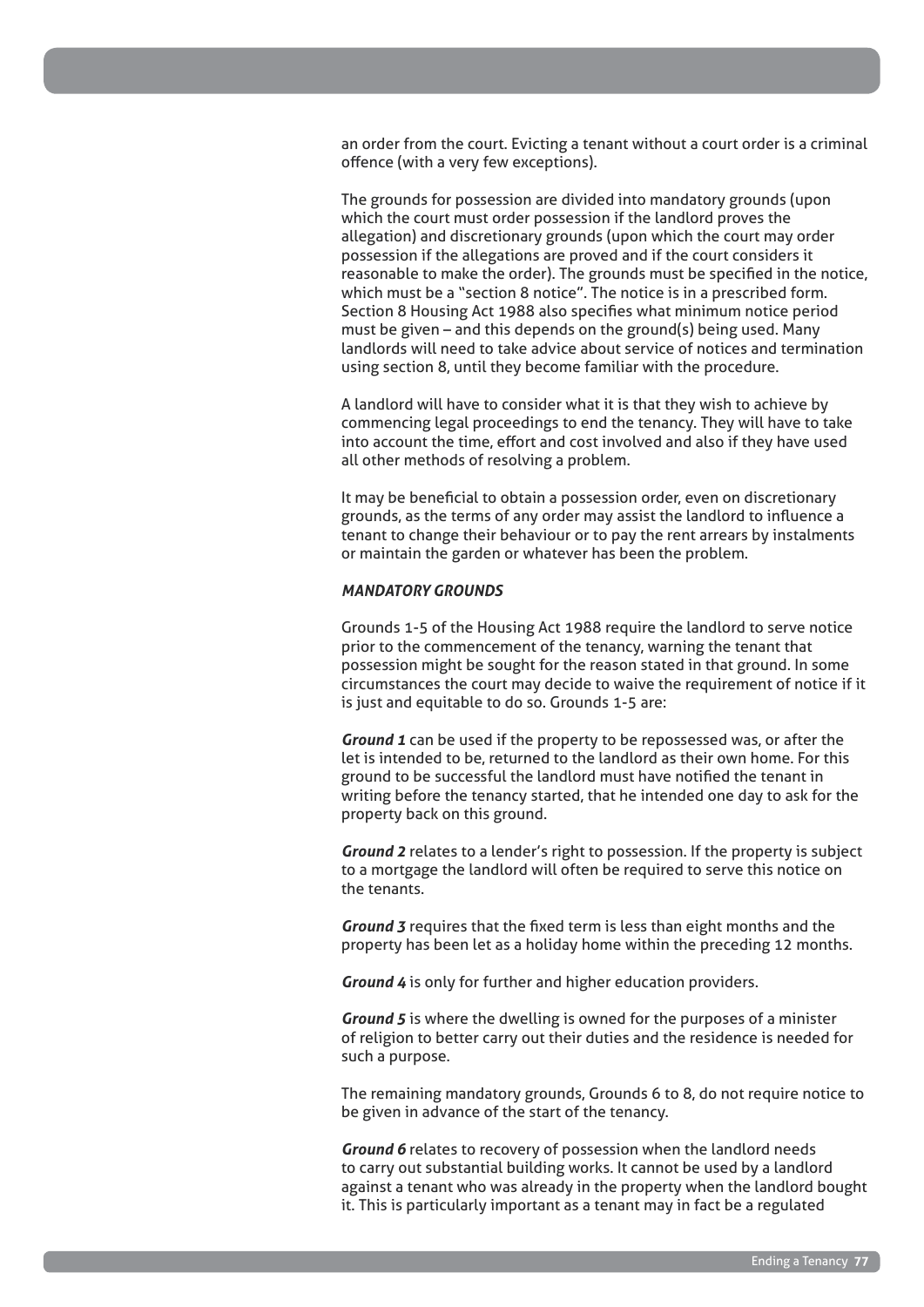tenant and be protected by the provisions of the Rent Act 1977 rather than the Housing Act 1988. A landlord who purchases a property should check the date that the person moved into the property and not just accept that a shorthold contract supplied by the seller is in fact a shorthold.

*Ground 7* can be used to recover possession after the death of the tenant where the tenancy has devolved under their will or intestacy and the tenancy was periodic.

*Ground 8* relates to serious rent arrears and is the main ground used by landlords of Housing Act 1988 tenancies seeking possession for rent arrears. Both at the date of the service of the notice under section 8 of this Act and at the date of the hearing:

- if rent is payable weekly or fortnightly, at least eight weeks' rent is unpaid;
- if rent is payable monthly, at least two months' rent is unpaid;
- if rent is payable quarterly, at least one quarters' rent is more than three months in arrears; and
- if rent is payable yearly, at least three months' rent is more than three months in arrears.

If a tenant is able to reduce the rent arrears to below the relevant figure by the date of the hearing the application will be dismissed. A landlord may wish to consider using Ground 10 and 11 at the same time. Therefore if an application on Ground 8 fails it will still be possible to seek the order on the other grounds

#### *DISCRETIONARY GROUNDS*

The court must consider the landlord's claim and, if proved, the judge has the power to make an absolute order or a suspended order, which is usually with conditions. In some cases the court may decide to adjourn the proceedings on terms that the tenant is directed to comply with conditions. The terms of the adjournment may allow the landlord to bring the matter back to court within a given period. To gain possession the landlord will have to prove the facts and that it is reasonable for the court to award possession on the facts of the case.

Grounds 9 to 17 are all discretionary grounds. They refer to "dwellinghouse" but this expression would include a flat.

*Ground 9* can be used where suitable alternative accommodation is available for the tenant or will be available for him when the order for possession takes effect.

*Ground 10* can be used where some rent that is lawfully due from the tenant:-

- is unpaid on the date on which the proceedings for possession are begun; and
- except where subsection (1)(b) of section 8 of the Housing Act 1988 applies, was in arrears at the date of the service of the notice under that section relating to those proceedings.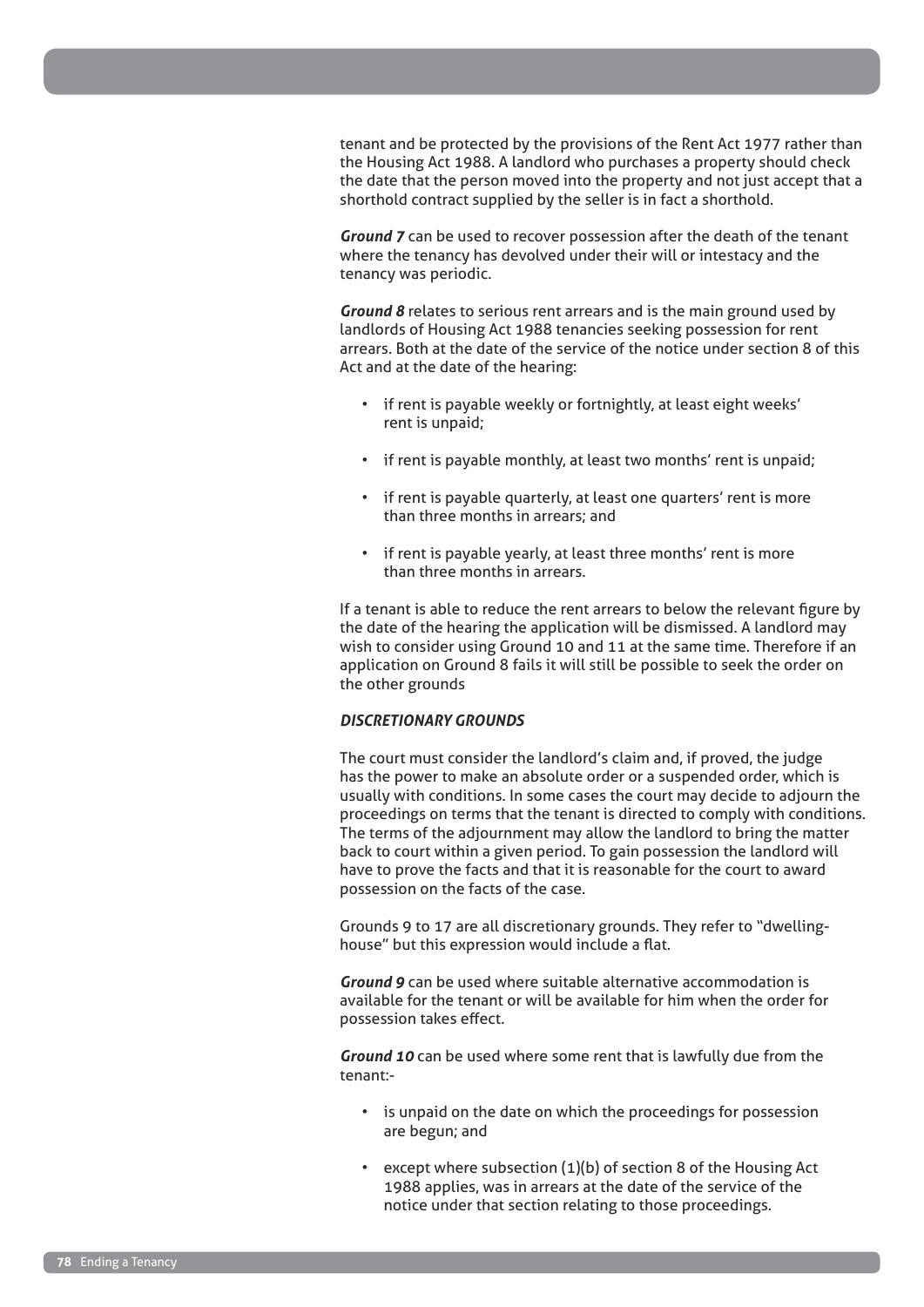*Ground 11* can be used in cases where the tenant has persistently delayed paying rent which has become lawfully due whether or not any rent is in arrears on the date on which proceedings for possession are begun.

*Ground 12* can be used where any obligation of the tenancy (other than one related to the payment of rent) has been broken or not performed.

*Ground 13* is for use where the condition of the dwelling-house (or any of the common parts if the dwelling is part of a larger building) has deteriorated owing to acts of waste by, or the neglect or default of, the tenant or any other person residing in the dwelling-house. In the case of an act of waste by, or the neglect or default of, a person lodging with the tenant or a sub-tenant of his, the ground can also be used if the tenant has not taken such steps as he ought reasonably to have taken for the removal of the lodger or sub-tenant.

*Ground 14* can be used in cases of anti-social behaviour committed by the tenant or any other person living with the tenant or visiting the property if that person

- has been guilty of conduct causing or likely to cause a nuisance or annoyance to a person residing, visiting or otherwise engaging in a lawful activity in the locality; or
- has been convicted of :-
- using the dwelling-house or allowing it to be used for immoral or illegal purposes; or
- an indictable (Crown Court) offence committed in, or in the locality of, the dwelling-house.

*Ground 15* can be used where the condition of any furniture provided for use under the tenancy has, in the opinion of the court, deteriorated owing to ill-treatment by the tenant or any other person residing in the dwellinghouse. In the case of ill-treatment by a person lodging with the tenant or by the tenant's sub-tenant, the tenant has not taken reasonable steps for the removal of the lodger or sub-tenant.

*Ground 16* relates to where the dwelling-house was let to the tenant in consequence of his employment by the landlord seeking possession or a previous landlord under the tenancy and the tenant has ceased to be in that employment.

*Ground 17* can be used where the tenant is the person, or one of the persons, to whom the tenancy was granted and the landlord was induced to grant the tenancy by a false statement made knowingly or recklessly by either the tenant or a person acting on the tenant's instigation.

A landlord may use several grounds on an application for possession if several grounds apply to the facts of a case. For example, it is possible to use grounds 8, 10, and 11 at the same time. There is a good reason for specifying all grounds that apply. If a tenant reduces the rent arrears to below the specified sum at the date of the hearing, and the landlord has only pleaded ground 8, the claim could be dismissed. However, if the alternative grounds also apply, the court can still make an order for possession, which may be absolute or suspended.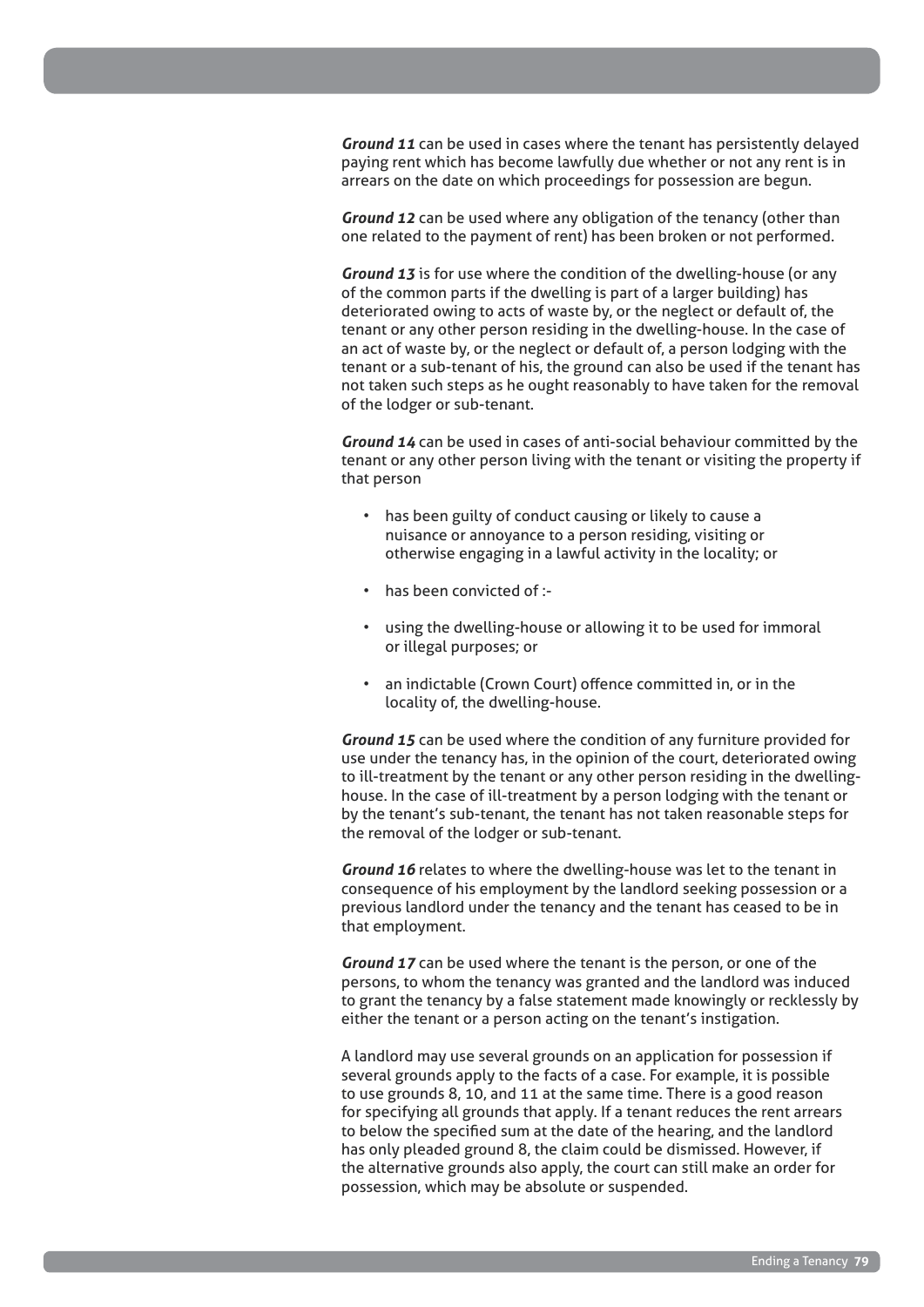If one of the mandatory grounds is used and proven then the judge must make an order for possession. The date of possession should normally be 14 days from the date of the hearing but the judge has discretion for it to be postponed to a period not longer than six weeks after the making of the order.

A landlord will not necessarily know if a tenant will be represented at court, as they may not seek advice until shortly before the hearing. Therefore, any landlord who is contemplating taking legal proceedings should seek advice before doing so. The Legal Services Commission, in conjunction with the Court Service, now provides emergency legal advice and representation at most courts for unrepresented tenants facing possession proceedings based upon rent arrears. Therefore a landlord may find that they are at a disadvantage if the tenant is represented and the landlord is not.

#### **5.5 Powers and Duties of District Judges** Judges are directed by the terms of the legislation on which the application is made, and also by the Civil Procedure Rules (**www.justice.gov.uk/civil/ procrules\_fin/**) and other regulations.

This means that there are some things that the Judge must do and some things that they may do. Judges must act fairly and impartially, and their decisions will be based upon the facts that are proven, the rules that apply to the case and/or the wider social consequences of any decision that they make. Although a judge may strike out a claim if it is defective due to an error, they may also allow some errors to be corrected and allow a case to proceed.

**5.6 Absolute Orders or Suspended (Postponed) Orders** A possession order granted by the court may be made as an absolute order or suspended on terms. For example, a landlord's allegations of anti-social behaviour (Ground 14) may be found to be proven and the tenant may have produced no evidence to suggest that their conduct has or will change. In that situation the court may decide to make an absolute order. By contrast, an application made due to breach of contract on the basis of the tenant failing pay rent (say Ground 10) may be granted as a suspended order, if the tenant has shown that since the application was made, they have commenced making regular payments towards the arrears.

#### **5.7 Applying to Court for Possession – Standard Procedure**

As soon as the relevant notice period expires it is possible for the landlord to either apply to the court in person or instruct a solicitor to do so.

Only the landlord personally, or their solicitor, can sign the court papers. A common reason for possession claims being rejected by the court is that they are signed by a letting agent. A letting agent can help the landlord draft the paperwork, but they cannot sign on the landlord's behalf and they do not have a right to represent the landlord at court in the landlord's absence. A landlord who is likely to be absent from the UK will need to instruct a solicitor to commence legal action if they wish to be represented in their absence.

After proceedings have been issued at court there is normally a waiting period of at least a month for a court hearing. The tenant is not required to vacate the property until there is a court order requiring them to do so (although they will sometimes simply leave during this period). If a landlord attempts to evict a tenant before the court order is made, they are likely to commit a criminal – and imprisonable – offence.

If the court orders possession, the tenant will have to leave on the date specified in the court order. This is called an absolute possession order.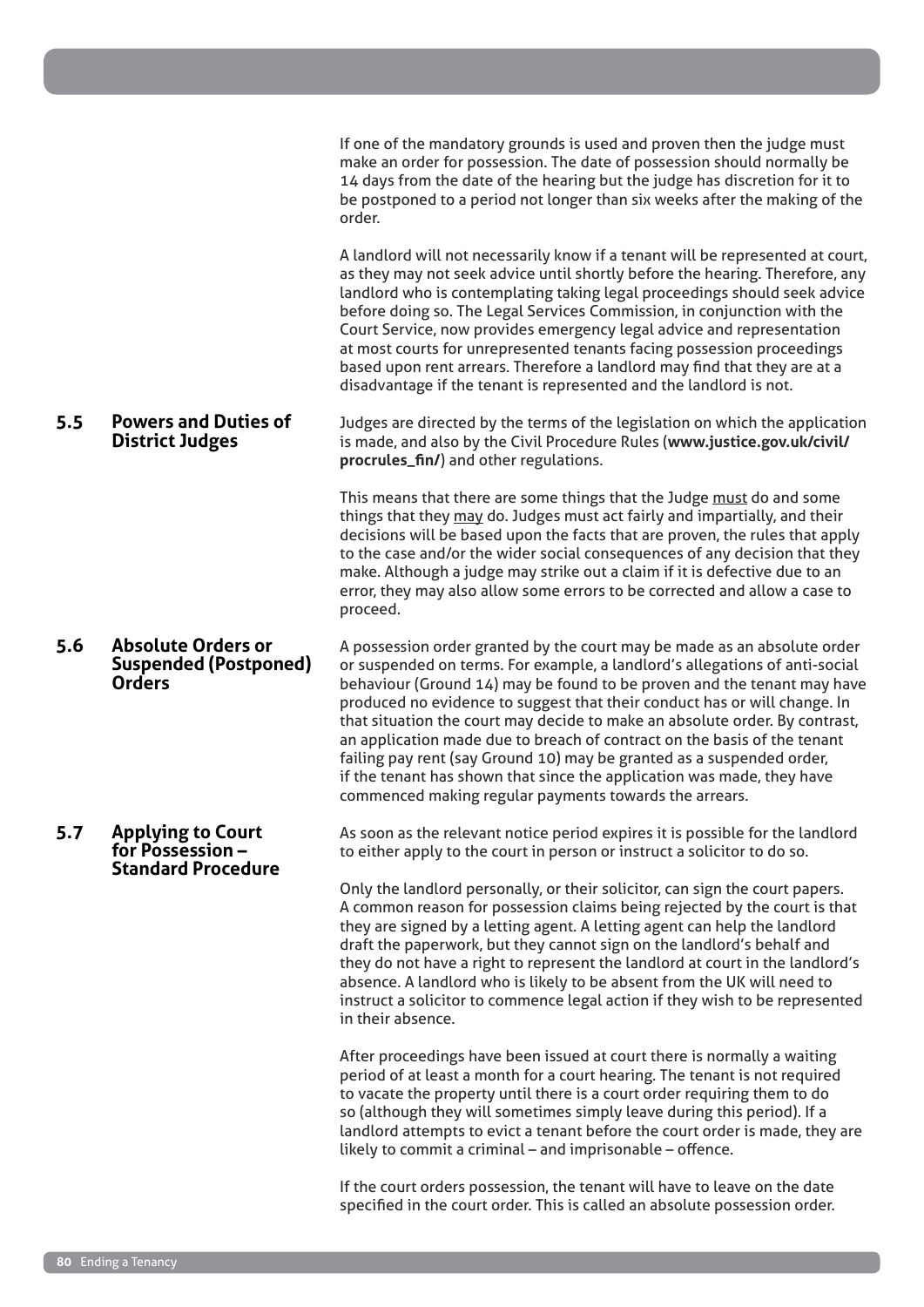### comply with the original or revised terms of the order or that something has occurred that has led to the tenant being unable to comply with the original terms. This may have been caused because the tenant had been unable to obtain advice before the previous hearing.

#### **5.8 Applying to Court for Possession – Accelerated Procedure**

#### An application for possession by the accelerated procedure is normally processed using the N5B claim form.

If the court makes a suspended possession order and the tenant breaches the conditions of it, the landlord may apply to the court for an absolute possession order or a warrant for possession, depending on the terms of the suspended order. Frequently the tenant will then apply to the court for a 'stay of execution' which may be granted by the judge if the tenant is able to present sufficient evidence of their willingness and capability to

The claim is dealt with through an exchange of papers without a court hearing. The court will issue the claim to the tenant who is then given 14 days to provide a response. The 14 days is from a designated date of service which may be slightly later than the date the papers are received. The tenant is given the opportunity to respond to the facts given in the claim. If there is any dispute about the facts the court may decide to hold an oral hearing at short notice to make a finding of fact. If, however, the facts are not disputed and the claim is in order the judge will make a decision to award possession, normally 14 days after the date of the decision. The date may be later if the tenant has been able to establish that they will suffer undue hardship. The date can not be later than 42 days after the decision was made.

A Landlords' Association may be able to recommend solicitors who specialise in housing law and who can undertake this type of work for a fixed fee. Alternatively, the various landlords' websites may provide guidance on the procedure. The forms issued by the court are reasonably easy to follow and perhaps after one application has been drafted professionally, a landlord should be able to follow the guidance.

#### **5.9 After the Court Order – And Eviction** The court will normally award the costs of the application for possession against the tenant but they may allow them time to pay if they are on a limited income. A landlord may feel that it is not worth seeking to claim the costs once the property has been recovered, if it is going to be difficult to administer the instalments.

The landlord can continue to accept money from a tenant at any time during the possession process, from service of the notice to eviction. Indeed, the landlord must accept rent if it is offered to them.

If a possession order is made the court will normally order that the landlord is entitled to receive "damages for use and occupation" until the tenant actually vacates the property, calculated on a daily basis. If possession is ordered on the grounds of rent arrears, the court will normally order the tenant to pay back the rent owed at a rate appropriate to their circumstances. If asked to consider it, the court may also award a sum to cover interest on the outstanding rent and the court costs associated with obtaining the order.

If a tenant is in receipt of Income Support and Housing Benefit the court will normally award the minimum expected deduction from benefit (and such an award against the Income Support will also entitle the landlord to direct payments, even under Local Housing Allowance). After the end of the tenancy the debt will merge with any other debts that the tenant has and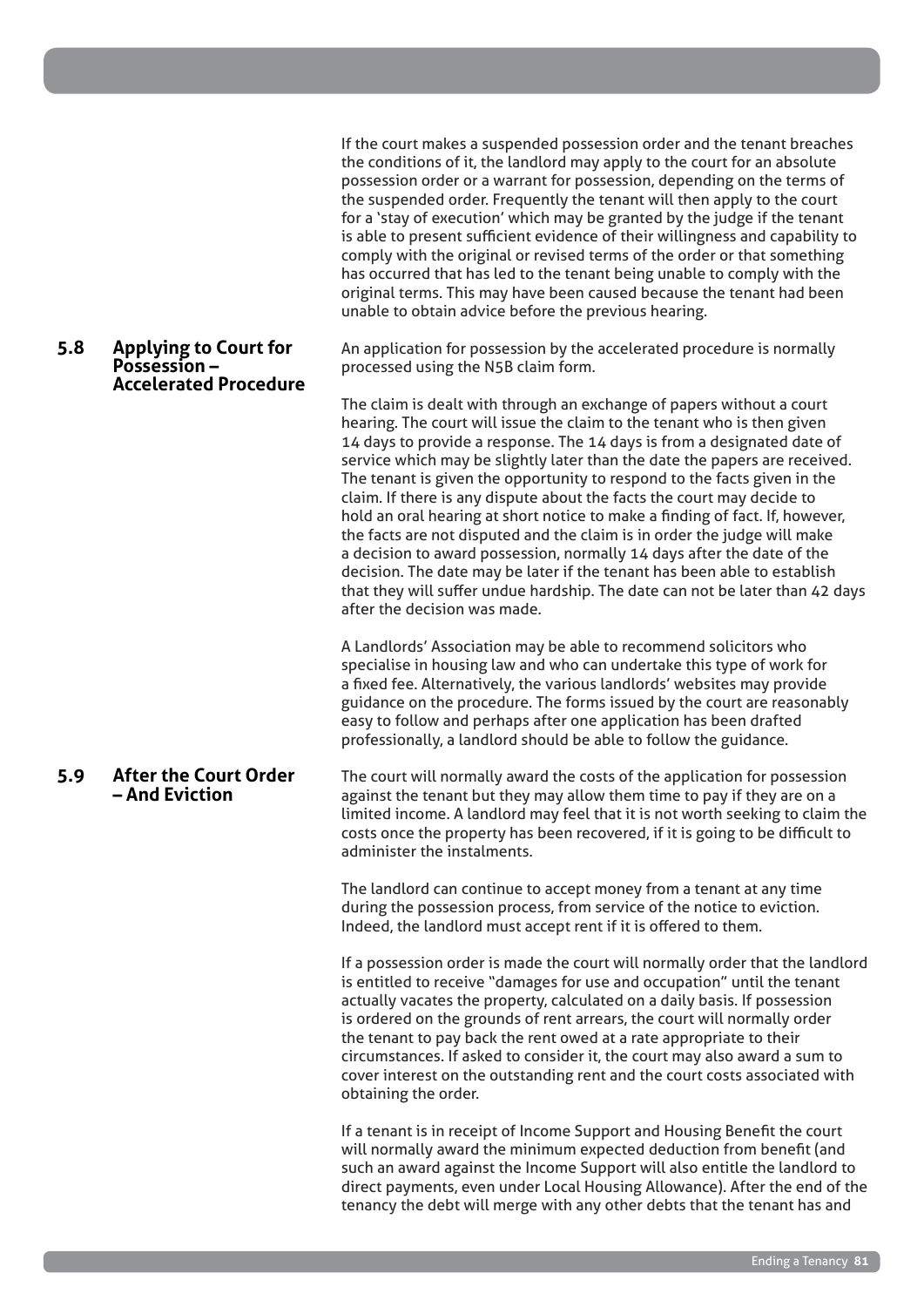it will cease to be a priority. This is also relevant to whether a landlord may feel it is viable to chase a debt after the end of the tenancy. It is common advice to landlords that they may be throwing good money after bad by pursuing the debt if the tenant is unlikely to be able to pay it.

The tenant should leave the property on or before the date of possession but if they do not do so, a landlord must apply to the county court for a Warrant for Possession. A landlord cannot evict a tenant themselves, even if they have a court order. If the tenant refuses to leave after the date specified in the order, a warrant for eviction must be obtained from the court, using Form N325: "Request for Warrant of Possession of land". The form, and details of the fee payable, is available from **www.hmcourtsservice.gov.uk** (look in the county court section of the site).

The warrant is normally served on the property or the tenant by hand, and a time is booked by the court for the bailiff to return and carry out the eviction. The landlord should attend at the same time so that the bailiff can formally hand over the property and, if necessary, arrange for the locks to be changed. If the tenant still does not have anywhere to move to it may be necessary for the tenant's possessions to be retained for a reasonable time until they can be collected or disposed of.

If the tenant has not already done so, the landlord may wish to advise the tenant to apply to the local council's homelessness services who may assist with the provision of storage of the possessions and or temporary and permanent accommodation. That will then mean that the landlord can make arrangements for the property to be re-let.

**for Rent Arrears Only** If it is not necessary to obtain possession a landlord may wish to make a claim under the terms of the tenancy agreement for debt using the small claims procedure of the county court. The amount awarded by the court will be determined at the date of trial. If a claim is being made for interest to be paid on the arrears this must stated on the claim form because interest will not be added to the debt automatically. If the sum is cleared and then further arrears arise it will be necessary to submit a further claim. The court service has a simple form (N1) that can be completed at the local court or using moneyclaim on-line. The claim fees are based upon the amount of debt due at the date of the claim. Following an application to the court a claimant and defendant may be invited to reach an agreement to settle by negotiation or using a free telephone mediation service.

> It is always worth making an effort to establish any reason for non-payment of rent before taking action. Sometimes this can be because of delays by the local authority in processing a housing allowance claim and liaison with the tenant and local authority may well be sufficient to resolve any problem.

If the amount of the arrears (and any other charges) is less than the tenancy deposit, it may be worth applying for the case to be adjudicated in accordance with the tenancy deposit protection scheme. Make sure that good paperwork is submitted to support the claim to the adjudicator. Simply declaring on the application form that the tenant did not make a payment will not usually be sufficient.

**5.11 Rent Act Tenancies** Some types of tenancy do not fall within the statutory code set up by the Housing Act 1988 and different rules for possession apply in these cases. These are mainly tenancies which are protected under the Rent Act 1977 and contractual tenancies (for example residential lettings to companies

## **5.10 Applying to the Court**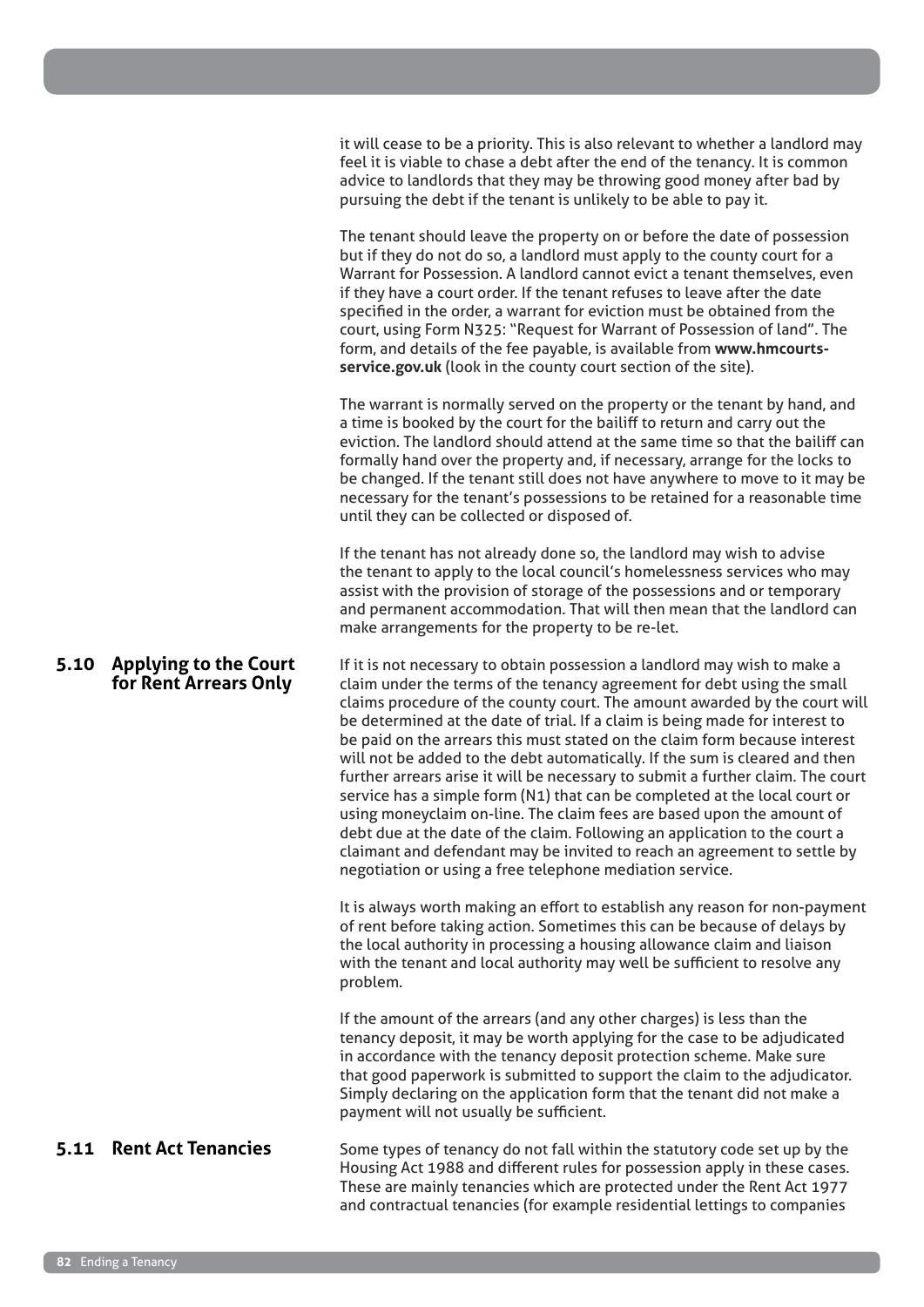or where the annual rent exceeds £25,000). These can be complex and a landlord should obtain specialist legal help.

Rent Act tenants are very difficult to evict, as they have long term security of tenure. Generally they can only be evicted if they are in arrears of rent or if suitable alternative accommodation is provided for them.

#### *If a Rent Act Tenant is in Arrears of Rent*

It is possible to bring proceedings for possession on the basis of nonpayment of rent. If bringing these proceedings there is no need to serve any form of notice on the tenant first (although it is advisable to warn the tenant that possession proceedings are imminent if they do not pay). However, the judge has unlimited powers to suspend or stay the order as they think fit.

#### *If a Rent Act Tenant is not in Arrears of Rent*

The only other eviction ground which has any chance of success is that suitable alternative accommodation is available to the tenant. Note that the accommodation must be on a protected tenancy (which it will be if the suggested accommodation is to be provided by the same landlord) or equivalent (if provided by another landlord). Offering a tenancy on an assured shorthold basis will not be sufficient.

There is a lot of case law on the question of "suitable alternative accommodation" and a landlord considering using this ground is advised to seek legal advice, certainly before buying any replacement property.

**5.12 Contractual or Common Law Tenancies** law tenants should not be difficult. However, as the rules are different for this type of landlord from others mentioned here, legal advice may need to be sought.

Contractual tenancies include:

- lets of residential properties to companies (but not business premises);
- lettings at a rent of over £25,000; or
- lettings by some resident landlords.

Holiday lets, and university lettings to students also fall in this category. Note that some resident landlords may set up contractual tenancies and other will only give a licence to the occupier. Although these occupiers are "excluded occupiers" for the purposes of the Protection from Eviction Act 1977, and no court order is required to evict them, the Criminal Law Act 1977 still applies. This states that nobody should use or threaten violence to gain entry to someone's room if there is someone present and who is opposed to the forced entry – they risk criminal proceedings if they do.

#### *If the Common Law Tenant is in Arrears of Rent*

It is possible to bring proceedings for possession on the basis of nonpayment of rent and in this event there is no need to serve any specific form of notice on the tenant first (although it is advisable to warn them that possession proceedings are imminent if they do not pay). However,

Provided the proper procedure is followed, evicting contractual/common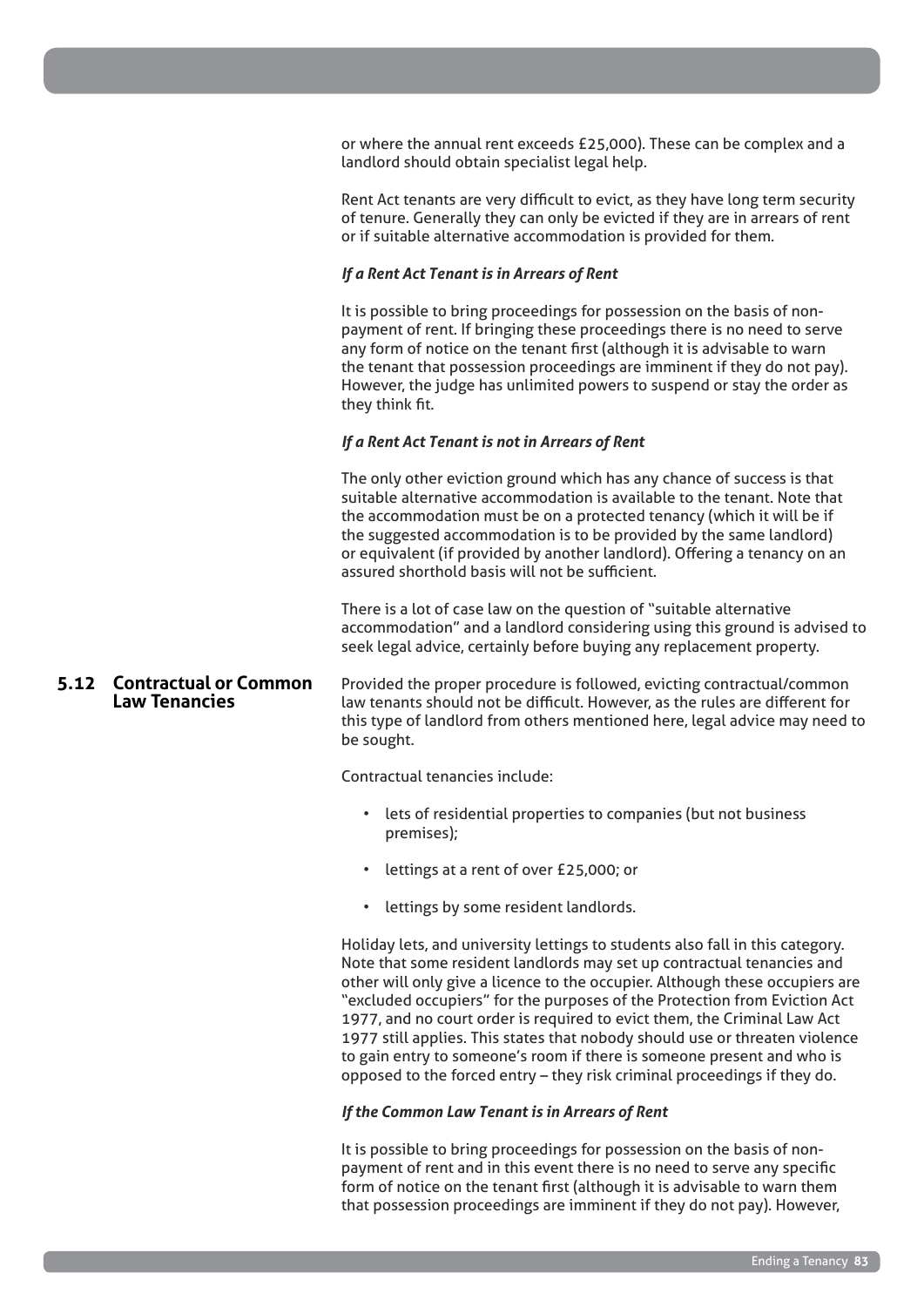the judge has unlimited powers to suspend or stay the order as he thinks fit. Many larger student-type HMOs in the private rented sector are likely to be exempt from Housing Act 1988 status due to the annual rental income (assuming the letting is all on a single contract it is the total rent payable under the contract that counts not the individual contributions). The terms of the contract should specify when and how the tenancy can be terminated.

#### *If the Common Law Tenant is not in Arrears of Rent*

It is not normally possible to evict a tenant during the fixed term unless there is a break clause in the tenancy agreement or the tenant breaches the terms of that tenancy agreement and the agreement states it can be terminated for breach. It is technically possible to seek possession for breaches of the tenancy agreement other than non-payment of rent, but this is not often successful. Usually, a notice under section 146 of the Law of Property Act 1925 is required, giving the tenant notice that they are in breach of the tenancy conditions and an opportunity to put things right, if possible. Legal advice should be sought from a solicitor experienced in eviction work to do this properly.

Contractual/common law tenancies do not have the same 'statutory periodic' run-on that the Housing Act 1988 assured and assured shorthold tenancies do. At the end of a fixed term, the landlord will be entitled to apply for a possession order. If possession is not required, a specific renewal should be agreed. If it is a periodic tenancy the landlord can end the tenancy at any time by serving a 'Notice to Quit' (a section 21 notice is often referred to as a notice to quit but this is not correct and not the document referred to here). This must give a notice period of no less than four weeks (but longer if the rent is payable monthly or more). The notice must expire on the last day or the first day of a period of the tenancy and must be in writing and must contain prescribed information. Once this has expired, if the tenant has not vacated, the landlord can apply to the court for an order for possession which they are entitled to as of right. A landlord does not need to give any reason for asking for possession.

**5.13 Unlawful Eviction** The Protection from Eviction Act 1977 makes it a criminal offence for any person to unlawfully deprive a 'residential occupier' of their occupation of the premises. This means that, unless the tenant agrees to vacate, the only legal way a landlord can evict a tenant is by obtaining a court order. Any term in the tenancy agreement that says otherwise will be void.

> 'Residential occupier' is defined in the Protection from Eviction Act 1977. It covers virtually everyone living in residential accommodation including tenants who rent from a private landlord, and any of their friends or visitors who have gained lawful access to the property. It is a common belief that this Act does not apply to licences. In almost all cases, it does.

The Act does specify certain limited classes of occupier, in particular lodgers who share living accommodation with their landlords, but even here eviction must not involve any force. If considering evicting a lodger the landlord should still seek legal advice before evicting because getting it wrong could be a criminal offence.

The procedures for lawful eviction of tenants are laid out in the various Housing and Rent Acts as detailed above.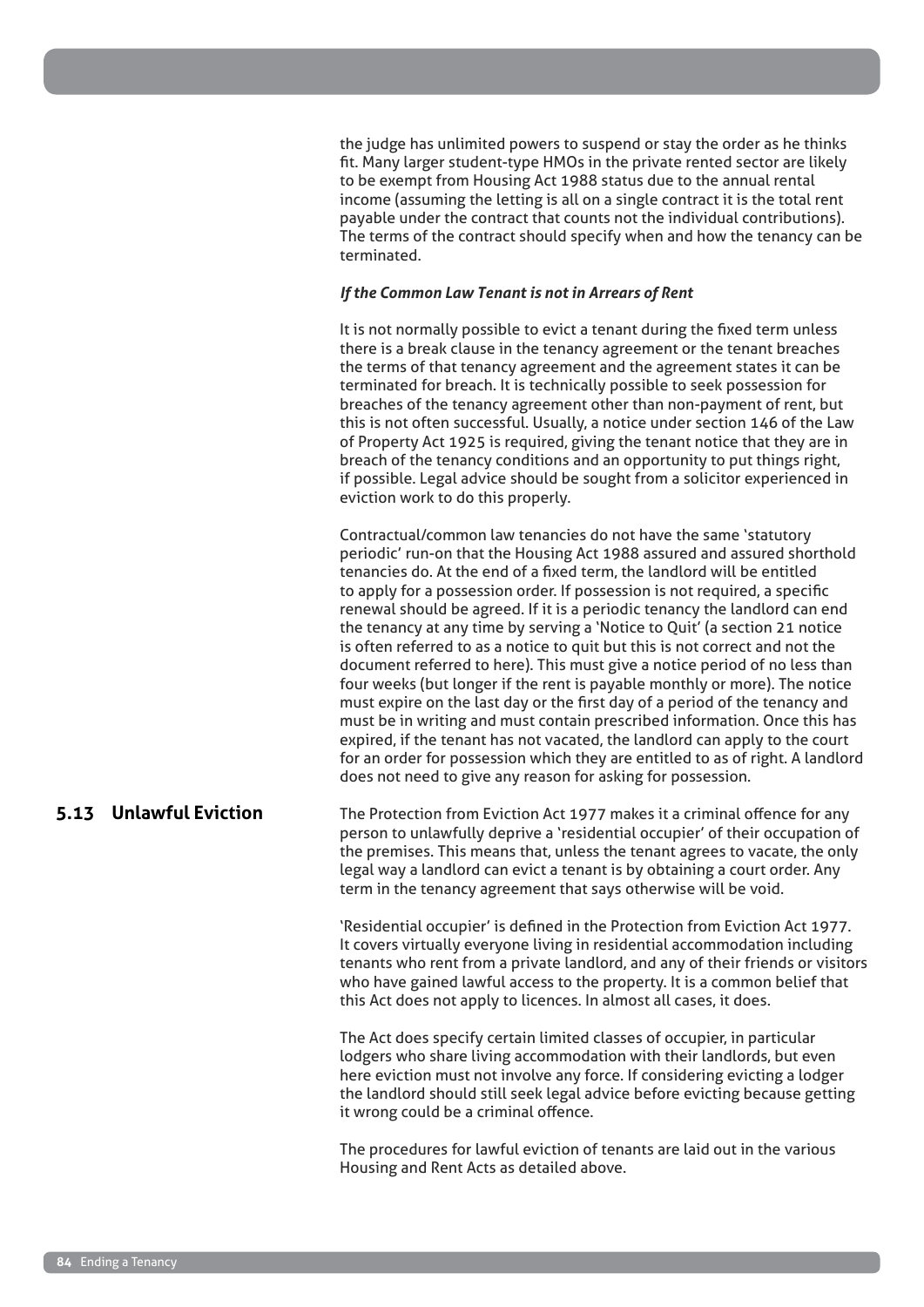**5.14 Unlawful Harassment** Harassment is a criminal offence under the Protection from Harassment Act 1977. There is also a special type of harassment relevant to residential premises. It is a criminal offence under the Protection from Eviction Act 1977 for any person to harass a residential occupier, or any of their friends or visitors who have gained lawful access to the property, in such a way that as a result they could be expected to give up their accommodation.

#### *The key elements of harassment are defined as:*

Acts likely to interfere with the peace and comfort of the residential occupier or the persistent withdrawal of essential services and either is committed by any person with the intention of causing the residential occupier to leave or is committed by any person with intent to stop the residential occupier pursuing their legal rights (for example, complaining about disrepair) or is committed by a landlord or agent who knows or has reasonable cause to believe that a likely result of their acts is that the residential occupier will leave, or will not pursue their legal rights.

#### *Common acts of harassment can include:*

- threats of violence or unlawful eviction;
- disconnecting gas, electricity or water;
- breaking off the key in the lock;
- deliberately disruptive repair works;
- frequent visits, at unreasonable hours;
- entering the property without the tenant's permission.

Local authorities may prosecute landlords who harass tenants. If a landlord receives a letter from their local authority regarding alleged harassment against the tenant or any of their friends or visitors who have gained lawful access to the property this should be taken very seriously. Be very careful in any dealings with that tenant and keep a detailed record of all meetings and telephone conversations. A landlord should follow any advice given to them by the council officer and they should also seek immediate advice from a solicitor experienced in landlord and tenant law.

A landlord or agent can be prosecuted in the magistrate's court or in very serious cases a case may be transferred to the crown court. A penalty on conviction may include a fine of up to £5,000 and/or a term of imprisonment.

Tenants may also make a claim to the county court for an injunction to reinstate them to the property and can claim special and general damages which can amount to tens of thousands of pounds. In addition the landlord may have to take action to terminate a new tenancy and likewise pay further compensation if they have given the tenancy to a new tenant. If an injunction is granted to reinstate a tenant and the landlord fails to abide by the order, the court may commit the landlord to prison for contempt.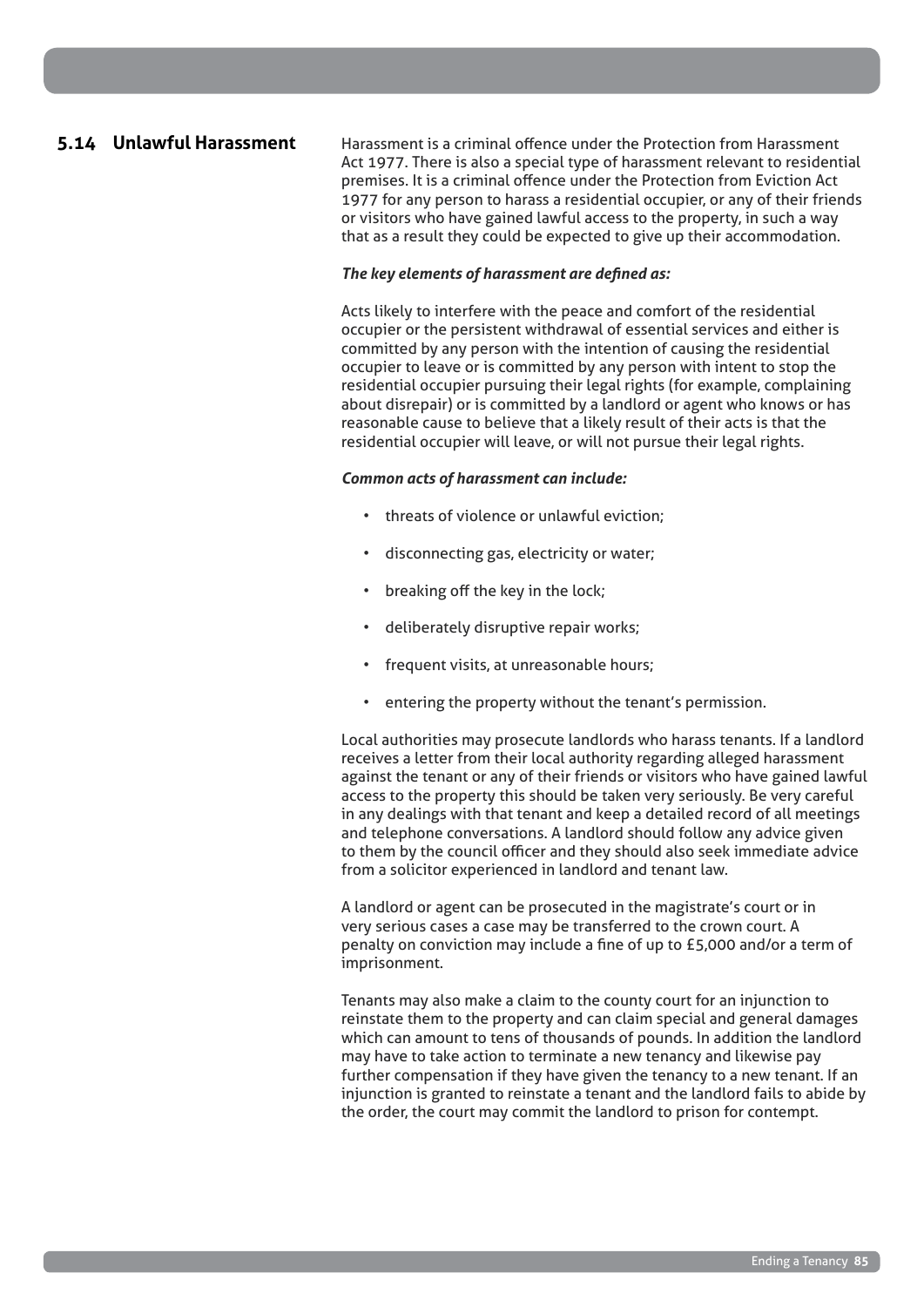#### **Preparation before letting**

- $\vee$  before investing, prepare a business plan that takes into account the cost of the investment, running costs, cash flow and rent level. Allow at least 7% for voids;
- $\checkmark$  if necessary obtain permission from mortgage lender and/or freeholder for renting the property;
- $\checkmark$  consider what part of the private rented sector market the property is designed to serve;
- $\vee$  decide about the kind of tenant to let to. is a tenant needing Housing Allowance an issue, is the property to be let furnished or unfurnished?;
- $\checkmark$  calculate realistically whether the rental income will cover loan or mortgage payments, repairs and all the other rental costs. If not, budget to set aside money from earnings each month (in the early years) to cover any shortfall;
- $\checkmark$  decide on the likely market rent;
- $\vee$  decide whether gas, electricity and water charges are included in the rent;
- $\checkmark$  consider who will manage the property and the cost of this. If using an agent agree costs and levels of service;
- $\mathcal V$  ensure adequate levels of relevant insurance (check the policy is suitable for rented property);
- $\vee$  deal with the tax implications of the revenue stream and inform Revenue and Customs;
- $\checkmark$  consider joining a Landlord Association and undertaking professional development;
- $\mathcal V$  obtain planning or Building Control approval for major improvement work done to property;
- $\mathbf{\nabla}$  make sure the property is both safe and healthy for any potential:
	- occupiers or visitors, including;
	- adequate heating and insulation;
	- free from tripping and falling hazards;
	- free from significant disrepair and asbestos;
- good lighting and ventilation;
- good security;
- good sanitation, food preparation and is hygienic.
- $\mathbf{\nabla}$  obtain a tenancy agreement suitable for your letting and avoid unenforceable unfair terms;
- $\vee$  decide on length of letting;
- $\mathbf{\nabla}$  advertise through the internet, agent, newspaper or other means;
- $\mathcal V$  obtain an Energy Performance Certificate (EPC);
- $\checkmark$  undertake an annual gas safety check by a Gas Safe registered engineer;
- $\checkmark$  comply with the electrical & furniture standards;
- $\mathbf{\nabla}$  ensure the property meets with the relevant fire safety standards with the fitting of alarms and/or smoke/heat detectors and emergency lighting.

if the property is a House in Multiple Occupation (HMO):

- $\checkmark$  ensure any electrical installation is inspected by a qualified person before letting and every 5 years subsequently;
- $\checkmark$  contact your Local Authority to check whether a licence is needed and if it is apply for a licence and comply with the conditions of the licence and the HMO regulations;
- $\mathcal V$  ensure a fire risk assessment is carried out under the Fire Safety Order;
- $\mathbf{\nabla}$  ensure that smoking does not take place in public areas under the Smoking and Health Act 2006.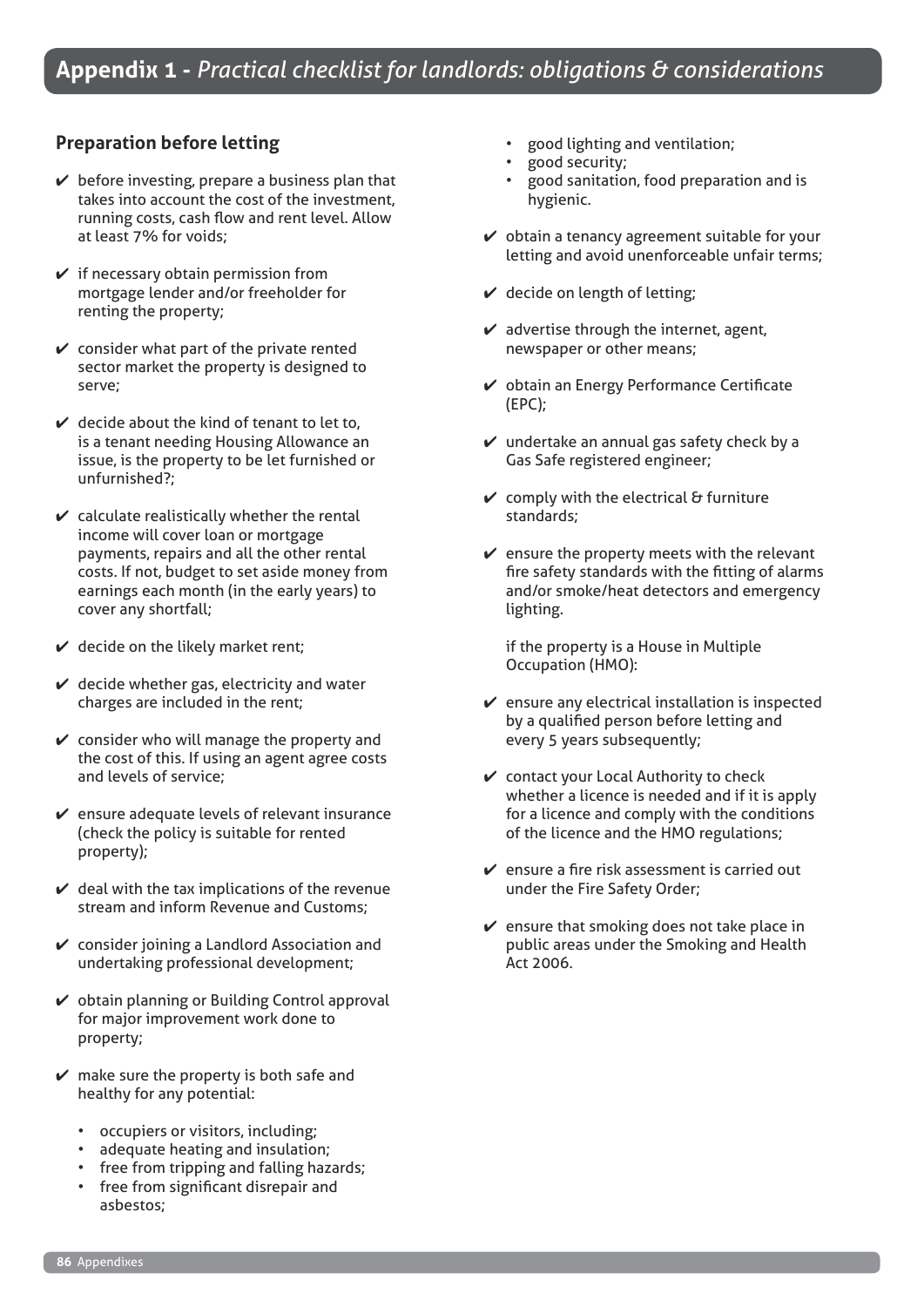#### **When the tenant moves in**

- $\checkmark$  sign the tenancy agreement two copies, landlords retain one signed by tenant and tenant should have one signed by landlord;
- $\checkmark$  consider asking tenant to sign bank standing order form for rent payments, or letter of authority to the Housing Benefit office if tenant is on benefit;
- $\checkmark$  complete and agree an Inventory and Schedule of Condition (consider using professional inventory clerk, if appropriate);
- $\checkmark$  give the tenant the landlord (or agent's) contact details for repairs and other problems. Name, address and telephone;
- $\mathbf y$  notify the utility suppliers and the Local Authority (for council tax etc) of the details of the new tenant/s;
- $\checkmark$  inform the tenant/s of utility suppliers etc and read any relevant meters;
- $\checkmark$  if charging a deposit and letting on an Assured Shorthold Tenancy ensure that the deposit is protected under one of the schemes available and give the required information to tenants to confirm this;
- $\checkmark$  consider any local council schemes such as deposit guarantees;
- $\mathcal V$  keep tax records of income and expenditure and if rental income exceeds (allowable) expenditure, set an amount aside to cover future tax demands. Complete a tax return ideally soon after the end of your tax year;
- $\checkmark$  provide receipts to tenant for any cash rent payments;
- $\mathcal V$  keep detailed records of repair requests, inspections, safety checks, repairs done, other management issues and a rent statement.

#### **When the tenant moves out**

- $\mathbf{\nabla}$  make a note of when a tenancy is due to end and see if the tenant wants to extend or renew their agreement;
- $\checkmark$  if leaving, arrange a joint inspection of the property and agree on any damage or decoration that needs rectifying;
- $\checkmark$  provide information about any cleaning required;
- $\mathbf{\nabla}$  advise the tenant about taking final utility readings for an end of tenancy bill;
- $\mathbf y$  make arrangements for the handover of keys.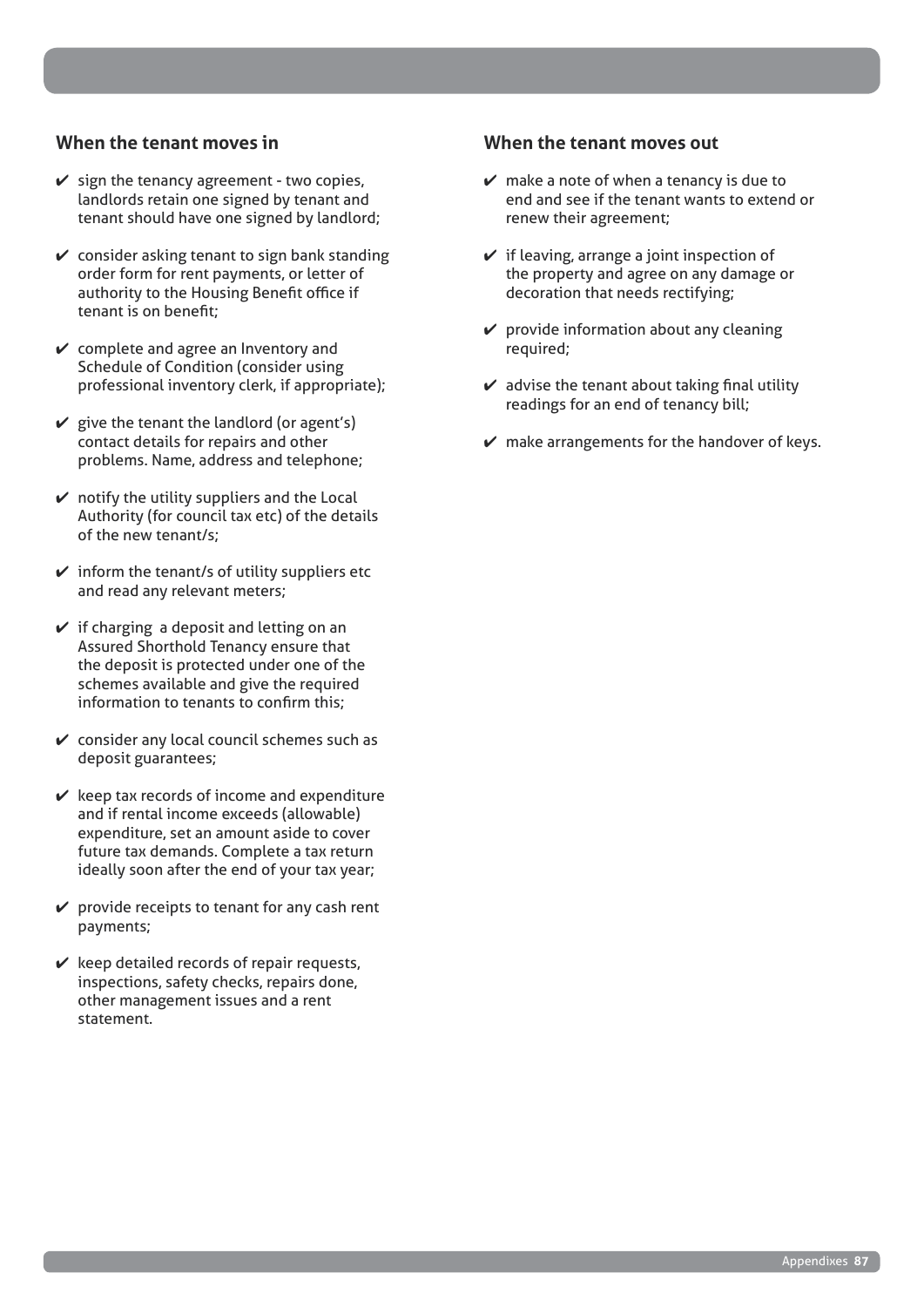Rent assessment committees are made up of two or three people usually a lawyer, a property valuer and a lay person. They are drawn from rent assessment panels - bodies of people with appropriate expertise appointed by Government Ministers.

There are six rent assessment panels in England and Wales. The committees are independent of both central and local government.

Rent assessment panels have the following functions for private lettings:

- tenants of assured short-hold tenancies can refer their rent for review during the first six months of their original tenancy, if they consider the rent is above a market rent;
- tenants of assured/assured short-hold tenancies can refer a rent for review where the landlord has sought to increase it under the notice procedure under s13 of the Housing Act 1988;
- tenants of assured/assured short-hold tenancies can refer for review a landlords notice of a change in the tenancy agreement terms under section 6 of the Housing Act 1988 (this is very rare and therefore will not be discussed further);
- either landlords or tenants can refer a rent officer's decision on a 'fair rent' under the Rent Act 1977 if they disagree with it.

There is no appeal against a committee's decision except on a point of law.

The committee may make a decision by considering the relevant papers although you or the tenant can ask for an informal hearing, which you may both attend. There is no charge for a committee decision. When settling disputes on rent, the committee normally decides what rent you could reasonably expect for the property if you were letting it on the open market under a new tenancy on the same terms.

It does not take into account any increase in the value of the property due to voluntary improvements by the tenant or any reduction in the value of the property caused by the tenant not looking after the property.

The committee may agree the proposed rent or set a higher or lower rent.

More information on the work of the Rent Assessment Committees can be found from the Residential Property Tribunal Services web-site at **www. rpts.gov.uk**.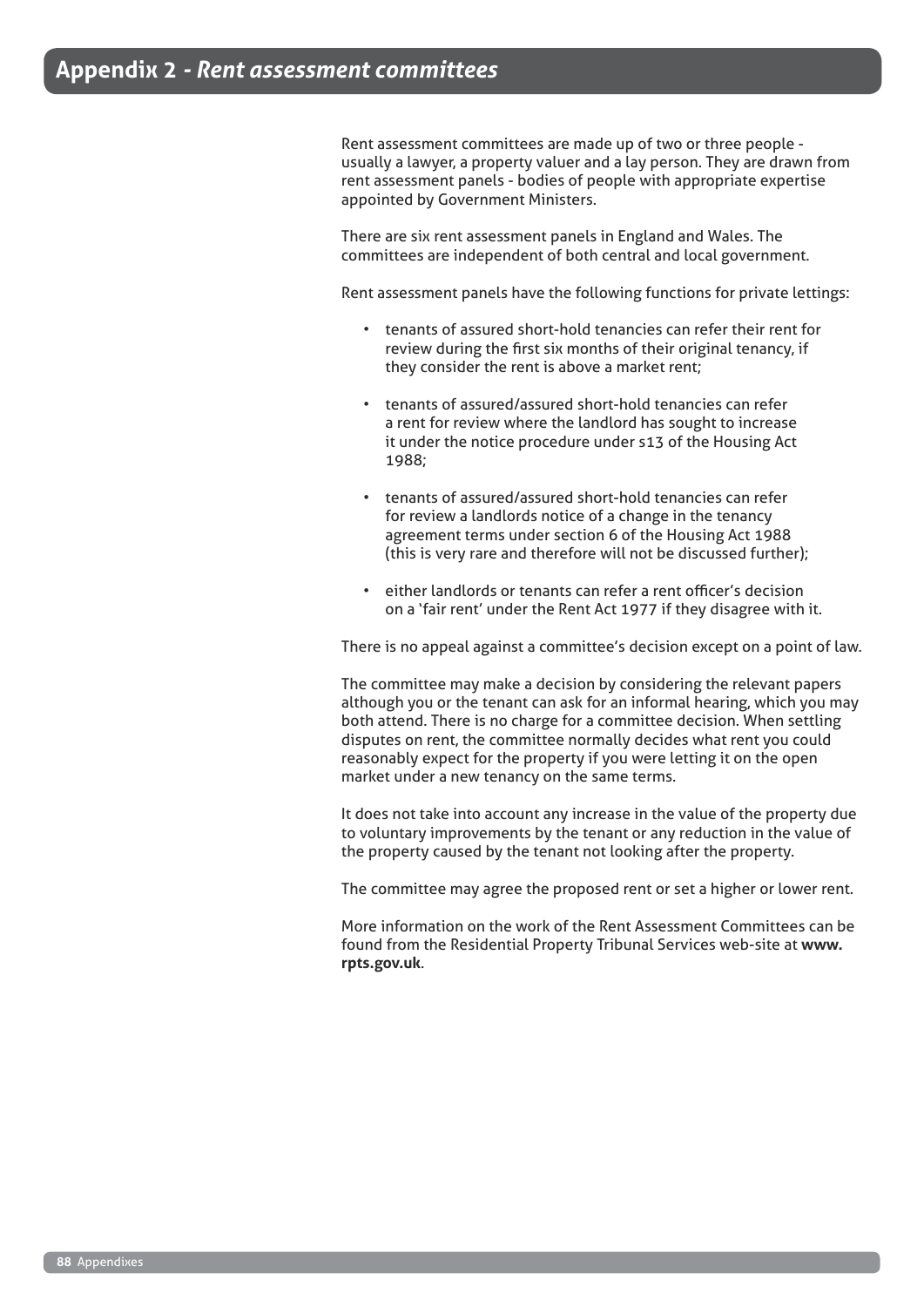#### **Central and local government**

#### **Department for Communities & Local Government (DCLG)**

*Responsible for policy on housing, planning, regional and local government and the fire service. Provides a range of useful information and leaflets.* www.communities.gov.uk

#### **Department of Work and Pensions**

*Provides benefits and services for a wide range of people including Housing Benefit.* www.dwp.gov.uk

#### **Direct.gov.uk**

*Links to government departments and local council websites.* www.direct.gov.uk

**The court service**  *For court forms and information leaflets.* www.hmcourts-service.gov.uk

#### **The Residential Property Tribunal**

*For information about the work of the Rent Assessment Committees and their jurisdiction under the Housing Act 2004.* www.rpts.gov.uk

#### **Health and Safety Executive**

*For information about gas safety.* www.hse.gov.uk

#### **Office of Fair Trading**

*Consumer advice and guidance on unfair terms in tenancy agreements.* www.oft.gov.uk

#### **LACORS**

*Responsible for overseeing local authority regulation.* www.lacors.gov.uk

**Department of Business Innovation and Skills** www.berr.gov.uk

**Valuation Office Agency** www.voa.gov.uk

**Planning Portal** *Online planning and building regulations resource.* www.planningportal.gov.uk

**HM Revenue & Customs** www.hmrc.gov.uk

**Ministry of Justice** *Includes information on Civil Procedure Rules.*  www.justice.gov.uk

#### **Residential Property Tribunal Service (RPTS)**

*Public body that can decide many Rent and Leasehold disputes.* www.rpts.gov.uk

#### **Landlords associations**

Landlords associations provide advice and information for member landlords. Some organisations provide information accessible to non-members.

#### **National Landlords Association**

*For further information or to join over the telephone (by credit or debit card) the Membership Department is on 020 7840 8937 or e-mail info@landlords.org.uk. It is also possible to join via the website.* www.landlords.org.uk

#### **Association of Residential Letting Agents** www.arla.co.uk

**Landlords UK** *Links, forums and information.* www.landlords-uk.net

#### **Landlord Law**

*Legal information, forms and services for Landlords and Tenants.* www.landlordlaw.co.uk

#### **Landlord Zone**

*Information for landlords, tenants & agents.* www.landlordzone.co.uk

**LLAS and London Landlord Day**  www.londonlandlord.org.uk

**Decent and Safe Homes (East Midlands)** www.eastmidlandsdash.org.uk

**Residential Landlord** *Free information and advice for landlords and property investors* www.residentiallandlord.co.uk

#### **Agents professional bodies websites**

**Residential Landlords Association**  www.rla.org.uk

**The Royal Institute of Chartered Surveyors** www.rics.org

**The National Approved Letting Scheme** www.nalscheme.co.uk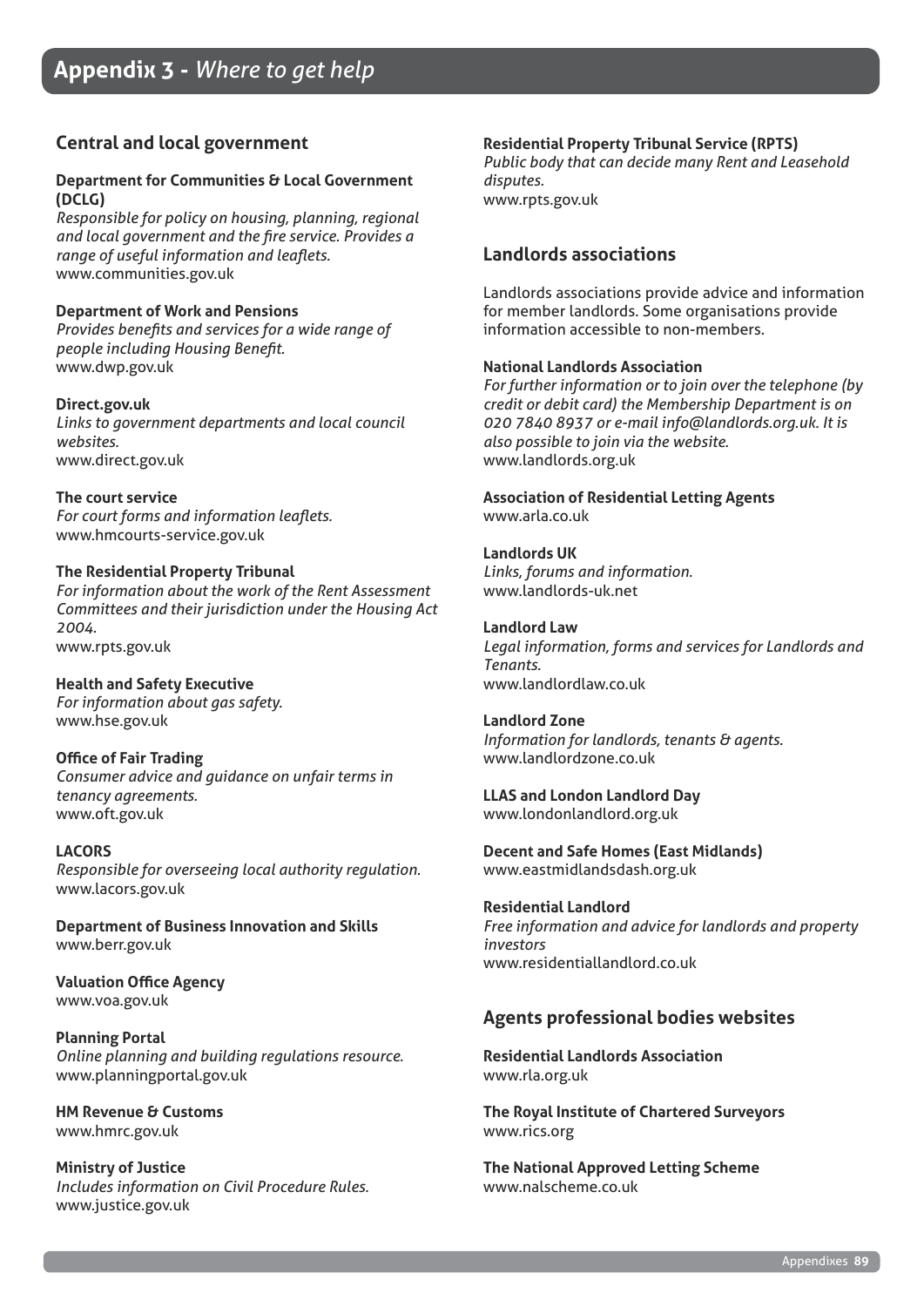**The National Association of Estate Agents** www.naea.co.uk

**The Association of Independent Inventory Clerks** www.aiic.uk.com

**Law Pack Publishing**  *Low cost forms for landlords.* www.lawpack.co.uk

#### **The Leasehold Advisory Service**

*For landlords of flats on long leases who may have problems with their freeholder.* www.lease-advice.org

**Gas Safe Register** www.gassaferegister.co.uk

**Electrical Safety Council** www.esc.org.uk

**Energy Efficiency Partnership for Homes** www.eeph.org.uk

**Equality and Human Rights Commission** *Providing advice and guidance to promote equality and human rights.* www.equalityhumanrights.com

**Consumer Focus** www.consumerfocus.org.uk

**Energy Performance Certificate and Home Condition Report Registers** *Search for Domestic Energy Assessors (DEAs)*. www.hcrregister.com

#### **Electrical Safety Council (ESC)**

*An independent charity committed to reducing deaths and injuries through electrical accidents.* www.esc.org.uk

#### **Unipol Student Homes**

*A charity, established to help students find the best housing they can, to drive up standards and to be a beacon of good practice for other housing suppliers.* www.unipol.org.uk

#### **The Accreditation Network UK (ANUK)**

*The national body that publicises, promotes and shares good practice in accreditation.* www.anuk.org.uk

#### **Universities UK (UUK)**

*Administer one Government approved national scheme for buildings controlled and managed by educational establishments.*  www.universitiesuk.ac.uk

#### **Deposit Protection Services**

**Deposit Protection Service** t: 0844 4727 000 www.depositprotection.com

#### **The Dispute Service**

t:0845 226 7837 www.thedisputeservice.co.uk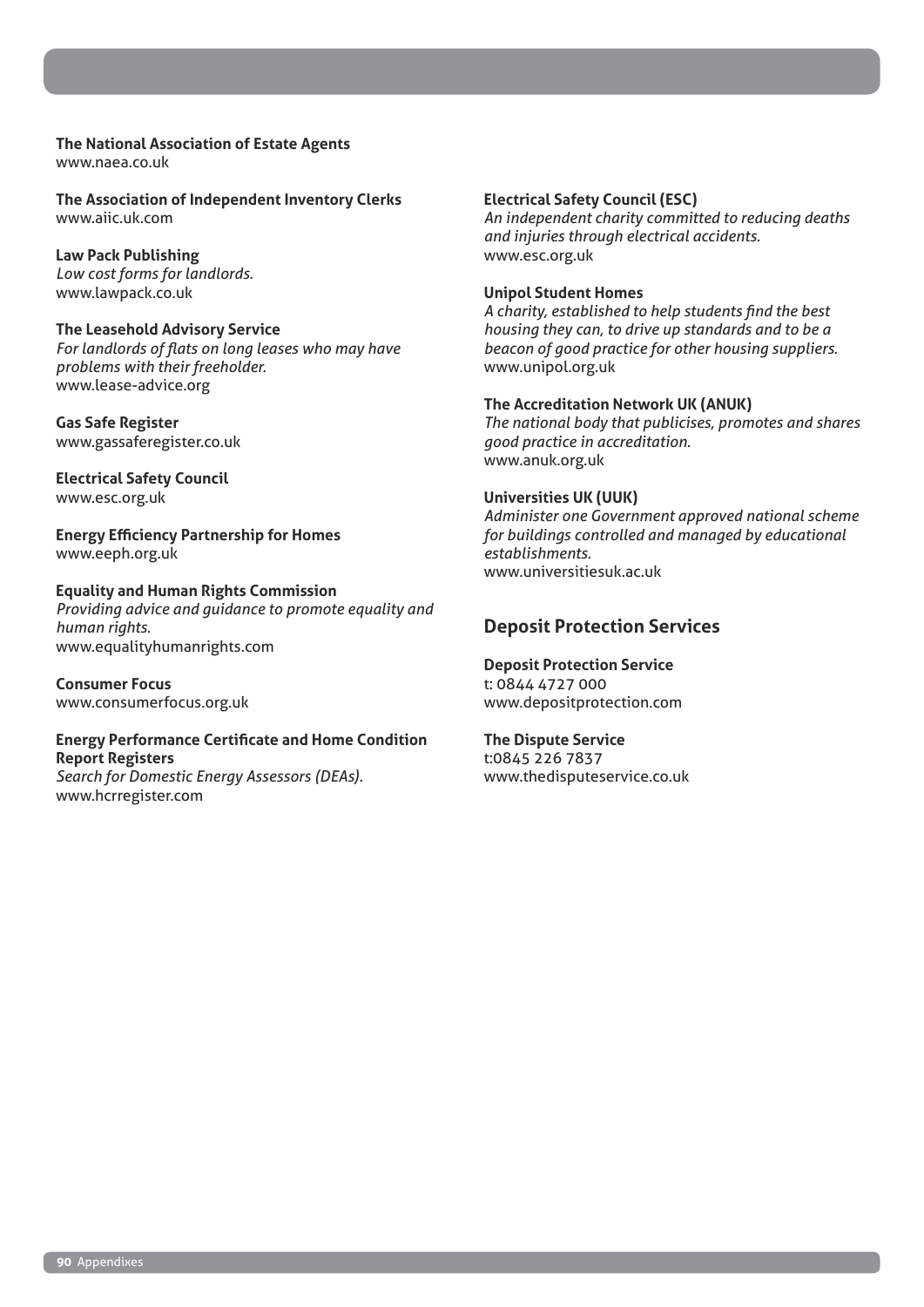Copies of this handbook can be purchased at a cost of £3.50 each (including p+p) or for bulk orders of 50 units and over at £2.50 each (exclusive of p+p). To order please write to: Unipol Student Homes, 155/157 Woodhouse Lane, LS2 3ED; or call: 0113 205 3404; or email: Conferences@unipol.org.uk.